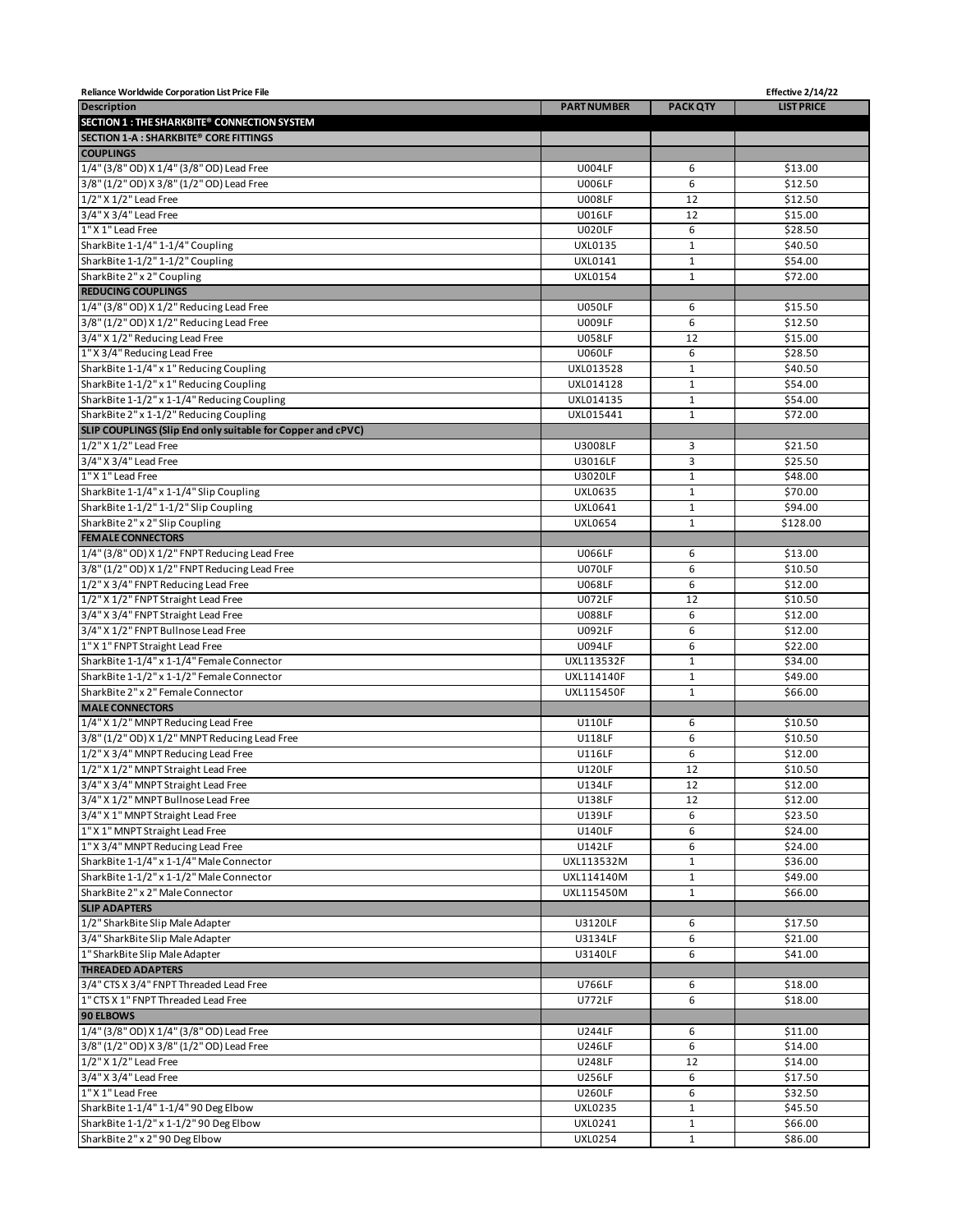| 90 ELBOWS WITH DRAIN/VENT                                                        |                                  |                              |                     |
|----------------------------------------------------------------------------------|----------------------------------|------------------------------|---------------------|
| 1/2 in. x 1/2 in. x 1/8 in. NPSM                                                 | U5248LF                          | 6                            | \$14.00             |
| 3/4 in. x 3/4 in. x 1/8 in. NPSM                                                 | U5256LF                          | 6                            | \$17.50             |
| 1 in. x 1 in. x 1/8 in. NPSM                                                     | U5260LF                          | $\overline{3}$               | \$32.50             |
| <b>45 ELBOWS</b>                                                                 |                                  |                              |                     |
| 1/2" SharkBite 45-Deg Elbow                                                      | <b>U648LF</b>                    | 6                            | \$17.50             |
| 3/4" SharkBite 45-Deg Elbow                                                      | <b>U656LF</b>                    | 6                            | \$22.00             |
| 1" SharkBite 45-Deg Elbow                                                        | <b>U660LF</b>                    | 6                            | \$40.50             |
| SharkBite 1-1/4" x 1-1/4" 45 Deg Elbow                                           | <b>UXL0535</b>                   | $\mathbf 1$<br>$\mathbf 1$   | \$45.50             |
| SharkBite 1-1/2" x 1-1/2" 45 Deg Elbow<br>SharkBite 2" x 2" 45 Deg Elbow         | <b>UXL0541</b><br><b>UXL0554</b> | $\mathbf{1}$                 | \$66.00             |
| <b>FEMALE ELBOWS</b>                                                             |                                  |                              | \$86.00             |
| 1/2" X 1/2" FNPT Lead Free                                                       | <b>U308LF</b>                    | 6                            | \$14.00             |
| 3/4" X 3/4" FNPT Lead Free                                                       | <b>U314LF</b>                    | 3                            | \$22.00             |
| <b>MALE ELBOWS</b>                                                               |                                  |                              |                     |
| 1/2" X 1/2" MNPT Lead Free                                                       | <b>U280LF</b>                    | 6                            | \$14.00             |
| 3/4" X 3/4" MNPT Lead Free                                                       | U286LF                           | 6                            | \$17.50             |
| <b>REDUCING ELBOWS</b>                                                           |                                  |                              |                     |
| 1/2" X 3/8" (1/2" OD) Lead Free                                                  | <b>U272LF</b>                    | 12                           | \$14.00             |
| 3/4" X 1/2" Lead Free                                                            | <b>U274LF</b>                    | 6                            | \$17.50             |
| 1" X 3/4" Lead Free                                                              | <b>U278LF</b>                    | 3                            | \$30.50             |
| <b>45 Street ELBOWS</b>                                                          |                                  |                              |                     |
| 1/2" SharkBite 45-Deg Street Elbow WP                                            | <b>U615LF</b>                    | 6                            | \$13.00             |
| 3/4" SharkBite 45-Deg Street Elbow WP                                            | <b>U620LF</b>                    | 6                            | \$16.00             |
| SharkBite 1-1/4" x 1-1/4" 45 Deg Street Elbow                                    | <b>UXL0735</b>                   | $\mathbf{1}$                 | \$45.50             |
| SharkBite 1-1/2" x 1-1/2" 45 Deg Street Elbow                                    | UXL0741                          | 1                            | \$66.00             |
| SharkBite 2" x 2" 45 Deg Street Elbow                                            | <b>UXL0754</b>                   | $\mathbf{1}$                 | \$86.00             |
| 90 Street ELBOWS                                                                 |                                  |                              |                     |
| SharkBite 1-1/4" x 1-1/4" 90 Deg Street Elbow                                    | <b>UXL0935</b>                   | $\mathbf{1}$                 | \$45.50             |
| SharkBite 1-1/2" x 1-1/2" 90 Deg Street Elbow                                    | UXL0941                          | $\mathbf 1$                  | \$66.00             |
| SharkBite 2" x 2" 90 Deg Street Elbow                                            | <b>UXL0954</b>                   | $\mathbf{1}$                 | \$86.00             |
| <b>DROP-EAR ELBOWS</b><br>3/8" (1/2" OD) X 1/2" FNPT Drop Ear Lead Free          | <b>U332LF</b>                    | 6                            |                     |
| 1/2" X 1/2" Drop Ear Lead Free                                                   | <b>U249LF</b>                    | 12                           | \$14.00<br>\$17.50  |
| 1/2" X 1/2" FNPT Drop Ear Lead Free                                              | <b>U334LF</b>                    | 6                            | \$14.00             |
| 3/4" X 3/4" FNPT Drop Ear Lead Free                                              | <b>U340LF</b>                    | 6                            | \$19.50             |
| <b>HY-EAR EAR ELBOWS</b>                                                         |                                  |                              |                     |
| 1/2" X 1/2" Hy-Ear Lead Free                                                     | <b>U335LF</b>                    | 6                            | \$17.00             |
| <b>DISHWASHER ELBOWS</b>                                                         |                                  |                              |                     |
| 1/4" (3/8" OD) X 3/8" MNPT Dishwasher Lead Free                                  | <b>U276LF</b>                    | 6                            | \$17.50             |
| 1/4" (3/8" OD) X 3/4" Garden Hose Nut                                            | U2276LF                          | 6                            | \$22.00             |
| 1/2" X 3/8" MNPT Dishwasher Lead Free                                            | U281LF                           | 6                            | \$17.50             |
| <b>TEES</b>                                                                      |                                  |                              |                     |
| 1/4" (3/8" OD) X 1/4" (3/8" OD) X 1/4" (3/8" OD) Lead Free                       | <b>U358LF</b>                    | 6                            | \$20.00             |
| 3/8" (1/2" OD) X 3/8" (1/2" OD) X 3/8" (1/2" OD) Lead Free                       | <b>U360LF</b>                    | 6                            | \$19.50             |
| $1/2$ " X $1/2$ " X $1/2$ " Lead Free                                            | U362LF                           | 12                           | \$19.50             |
| 3/4" X 3/4" X 3/4" Lead Free                                                     | <b>U370LF</b>                    | 6                            | \$23.00             |
| 1" X 1" X 1" Lead Free<br>SharkBite 1-1/4" x 1-1/4" x 1-1/4" Equal Tee           | U374LF<br><b>UXL0835</b>         | 3                            | \$43.00             |
|                                                                                  | UXL0841                          | $\mathbf 1$                  | \$63.00             |
| SharkBite 1-1/2" x 1-1/2" x 1-1/2" Equal Tee<br>SharkBite 2" x 2" x 2" Equal Tee | <b>UXL0854</b>                   | $\mathbf{1}$<br>$\mathbf{1}$ | \$83.00<br>\$110.00 |
| <b>REDUCING TEES</b>                                                             |                                  |                              |                     |
| 3/8" (1/2" OD) X 3/8" (1/2" OD) X 1/2" Reducing Lead Free                        | U364LF                           | 6                            | \$19.50             |
| 1/2" X 1/2" X 1/4" (3/8" OD) Reducing Lead Free                                  | <b>U359LF</b>                    | 6                            | \$19.50             |
| 1/2" X 1/2" X 3/8" (1/2" OD) Reducing Lead Free                                  | U363LF                           | 6                            | \$19.50             |
| 3/4" X 3/4" X 1/2" Reducing Lead Free                                            | <b>U412LF</b>                    | 6                            | \$23.00             |
| 3/4" X 1/2" X 3/4" Reducing Lead Free                                            | <b>U444LF</b>                    | 6                            | \$23.00             |
| 3/4" X 1/2" X 1/2" Reducing Lead Free                                            | <b>U454LF</b>                    | 6                            | \$23.00             |
| 1" X 1" X 3/4" Reducing Lead Free                                                | <b>U416LF</b>                    | $\overline{3}$               | \$43.00             |
| SharkBite 1¼" x 1/2" x 1¼" Reducing Tee                                          | UXL08351635                      | $1\,$                        | \$63.00             |
| SharkBite 1¼" x ¾" x ½" Reducing Tee                                             | UXL08352216                      | $1\,$                        | \$63.00             |
| SharkBite 1¼" x 3⁄4" x 3⁄4" Reducing Tee                                         | UXL08352222                      | $\mathbf 1$                  | \$63.00             |
| SharkBite 1¼" x 3⁄4" x 1" Reducing Tee                                           | UXL08352228                      | $\mathbf{1}$                 | \$63.00             |
| SharkBite 1¼" x 3⁄4" x 1¼" Reducing Tee                                          | UXL08352235                      | $\mathbf{1}$                 | \$63.00             |
| SharkBite 1¼" x 1" x 1" Reducing Tee                                             | UXL08352816                      | $\mathbf{1}$                 | \$63.00             |
| SharkBite 1¼" x 1" x 3⁄4" Reducing Tee                                           | UXL08352822                      | $\mathbf{1}$                 | \$63.00             |
| SharkBite 1¼" x 1" x 1" Reducing Tee                                             | UXL08352828                      | $\mathbf 1$                  | \$63.00             |
| SharkBite 1-1/4" x 1-1/4" x 1/2" Reducing Tee                                    | UXL08353516                      | $\mathbf{1}$                 | \$63.00             |
| SharkBite 1-1/4" x 1-1/4" x 3/4" Reducing Tee                                    | UXL08353522                      | $\mathbf{1}$                 | \$63.00             |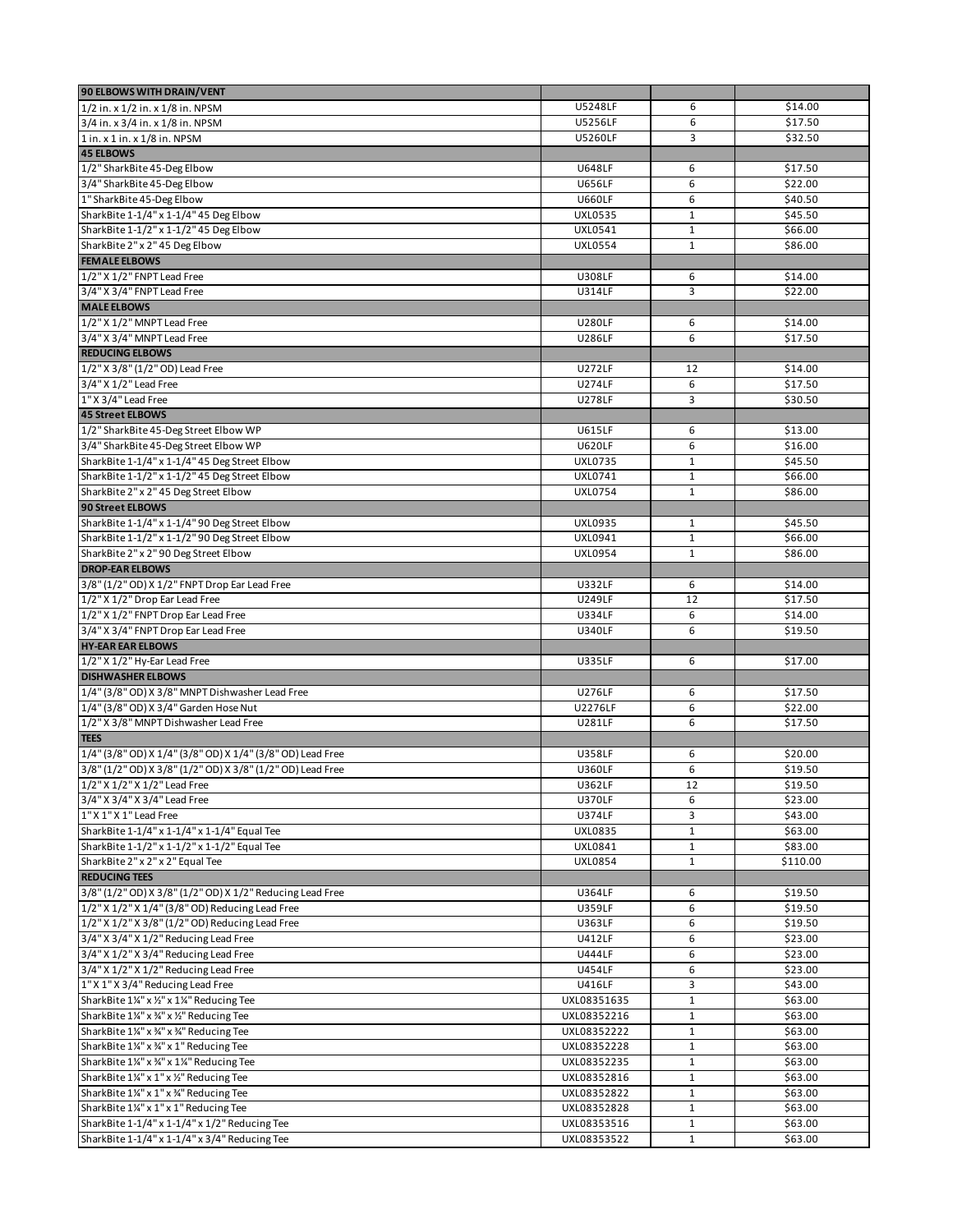| SharkBite 1-1/4" x 1-1/4" x 1" Reducing Tee                              | UXL08353528            | $\mathbf{1}$                 | \$63.00            |
|--------------------------------------------------------------------------|------------------------|------------------------------|--------------------|
| SharkBite 11/2" x 1" x 3/4" Reducing Tee                                 | UXL08412822            | $\mathbf{1}$                 | \$83.00            |
| SharkBite 11/2" x 1" x 1" Reducing Tee                                   | UXL08412828            | $\mathbf{1}$                 | \$83.00            |
| SharkBite 11/2" x 1" x 11/2" Reducing Tee                                | UXL08412841            | $\mathbf{1}$                 | \$83.00            |
| SharkBite 11/2" x 11/4" x 3/4" Reducing Tee                              | UXL08413522            | $\mathbf{1}$                 | \$83.00            |
| SharkBite 11/2" x 11/4" x 1" Reducing Tee                                | UXL08413528            | $\mathbf{1}$                 | \$83.00            |
| SharkBite 11/2" x 11/4" x 11/4" Reducing Tee                             | UXL08413535            | $\mathbf 1$                  | \$83.00            |
| SharkBite 11/2" x 11/2" x 1/2" Reduced Tee                               | UXL08414116            | $\mathbf{1}$                 | \$83.00            |
| SharkBite 1-1/2" x 1-1/2" x 3/4" Reducing Tee                            | UXL08414122            | $\mathbf{1}$                 | \$83.00            |
| SharkBite 1-1/2" x 1-1/2" x 1" Reducing Tee                              | UXL08414128            | $\mathbf 1$                  | \$83.00            |
| SharkBite 1-1/2" x 1-1/2" x 1-1/4" Reducing Tee                          | UXL08414135            | $\mathbf 1$                  | \$83.00            |
| SharkBite 2" x 1¼" x 1¼" Reducing Tee                                    | UXL08543535            | $\mathbf{1}$                 | \$110.00           |
| SharkBite 2" x 11/2" x 3/4" Reducing Tee                                 | UXL08544122            | $\mathbf 1$                  | \$110.00           |
| SharkBite 2" x 11/2" x 1" Reducing Tee                                   | UXL08544128            | $\mathbf{1}$                 | \$110.00           |
| SharkBite 2" x 11/2" x 11/4" Reducing Tee                                | UXL08544135            | $\mathbf{1}$                 | \$110.00           |
| SharkBite 2" x 11/2" x 11/2" Reducing Tee                                | UXL08544141            | $\mathbf{1}$                 | \$110.00           |
| SharkBite 2" x 11/2" x 2" Reducing Tee                                   | UXL08544154            | $\mathbf 1$                  | \$110.00           |
| SharkBite 2" x 2" x 1/2" Reduced Tee                                     | UXL08545416            | $\mathbf{1}$                 | \$110.00           |
| SharkBite 2" x 2" x 34" Reduced Tee                                      |                        | $\mathbf{1}$                 | \$110.00           |
|                                                                          | UXL08545422            |                              |                    |
| SharkBite 2" x 2" x 1" Reducing Tee                                      | UXL08545428            | $\mathbf 1$                  | \$110.00           |
| SharkBite 2" x 2" x 1-1/4" Reducing Tee                                  | UXL08545435            | $\mathbf{1}$                 | \$110.00           |
| SharkBite 2" x 2" x 1-1/2" Reducing Tee                                  | UXL08545441            | $\mathbf{1}$                 | \$110.00           |
| <b>FEMALE CENTRE TEES</b>                                                |                        |                              |                    |
| 3/4" X 3/4" X 3/4" FNPT Lead Free                                        | <b>U462LF</b>          | 3                            | \$23.00            |
| 1" X 1" X 1" FNPT Lead Free                                              | <b>U464LF</b>          | 3                            | \$43.00            |
| SharkBite 11/4" x 11/4" x 1/2" FNPT Branch Tee                           | UXL10353515            | $\mathbf{1}$                 | \$63.00            |
| SharkBite 11/4" x 11/4" x 3/4" FNPT Branch Tee                           | UXL10353520            | $\mathbf{1}$                 | \$63.00            |
| SharkBite 1¼" x 1¼" x 1" FNPT Branch Tee                                 | UXL10353525            | $\mathbf{1}$                 | \$63.00            |
| SharkBite 11/2" x 11/2" x 1/2" FFNPTI Branch Tee                         | UXL10414115            | $\mathbf{1}$                 | \$83.00            |
| SharkBite 11/2" x 11/2" x 3/4" FNPT Branch Tee                           | UXL10414120            | $\mathbf 1$                  | \$83.00            |
| SharkBite 11/2" x 11/2" x 1" FNPT Branch Tee                             | UXL10414125            | $\mathbf{1}$                 | \$83.00            |
| SharkBite 2" x 2" x 1/2 FNPT Branch Tee                                  | UXL10545415            | $\mathbf{1}$                 | \$110.00           |
| SharkBite 2" x 2" x 34" FNPT Branch Tee                                  | UXL10545420            | $\mathbf 1$                  | \$110.00           |
| SharkBite 2" x 2" x 1" FNPT Branch Tee                                   | UXL10545425            | $\mathbf{1}$                 | \$110.00           |
|                                                                          |                        |                              |                    |
| SLIP TEES (Slip End only suitable for Copper and cPVC)                   |                        |                              |                    |
| 1/2" X 1/2" X 1/2" Lead Free                                             | U3362LF                | 3                            | \$24.00            |
| 3/4" X 3/4" X 3/4" Lead Free                                             | U3370LF                | 3                            | \$30.00            |
| SharkBite 1-1/4" x 1-1/4" x 1-1/4" Slip Tee                              | <b>UXL0335</b>         | $\mathbf{1}$                 | \$80.00            |
| SharkBite 1-1/2" x 1-1/2" x 1-1/2" Slip Tee                              | UXL0341                | $\mathbf{1}$                 | \$108.00           |
| SharkBite 2" x 2" x 2" Slip Tee                                          | <b>UXL0354</b>         | $\mathbf 1$                  | \$144.00           |
| FEMALE CENTRE SLIP TEES (Slip End only suitable for Copper and cPVC)     |                        |                              |                    |
| 1/2" X 1/2" X 1/2" FNPT Female Centre Lead Free                          | U3482LF                | 3                            | \$32.50            |
| 3/4" X 3/4" X 3/4" FNPT Female Centre Lead Free                          | U3486LF                | 3                            | \$37.50            |
| SERVICE SLIP TEE ADAPTER (Slip End only suitable for Copper and cPVC)    |                        |                              |                    |
| 1/2" X 1/2" X 1/2" CTS Tail Adapter Service Line Tee Lead Free           | U4482LF                | 6                            | \$40.00            |
| <b>CROSS TEE</b>                                                         |                        |                              |                    |
| 3/4 in. x 3/4 in. x 1/2 in. x 1/2 in.                                    | <b>U380LF</b>          | 3                            | \$33.00            |
| <b>END CAPS</b>                                                          |                        |                              |                    |
| 3/8" (1/2" OD) Lead Free                                                 | <b>U512LF</b>          | 6                            | \$11.50            |
| 1/2" Lead Free                                                           | <b>U514LF</b>          | 12                           | \$11.50            |
| 3/4" Lead Free                                                           | <b>U518LF</b>          | 6                            | \$13.50            |
| 1" Lead Free                                                             | <b>U520LF</b>          | 6                            | \$25.50            |
| SharkBite 1-1/4" End Cap                                                 | <b>UXL0435</b>         | $\mathbf{1}$                 | \$36.00            |
| SharkBite 1-1/2" End Cap                                                 | UXL0441                | $\mathbf{1}$                 | \$49.00            |
|                                                                          |                        | $\mathbf{1}$                 |                    |
| SharkBite 2" End Cap                                                     | <b>UXL0454</b>         |                              | \$66.00            |
| FITTING REDUCERS (Use to connect to smaller pipe sizes)                  |                        |                              |                    |
| 3/8" (1/2" OD) X 1/2" CTS Lead Free                                      | U719LF                 | 6                            | \$15.00            |
| 3/8" (1/2" OD) X 3/4" CTS Lead Free                                      | U721LF                 | 6                            | \$18.00            |
| 1/2" X 1" CTS Lead Free                                                  | U722LF                 | 6                            | \$30.50            |
| 3/4" X 1" CTS Lead Free                                                  | U724LF                 | 6                            | \$30.50            |
| SharkBite 1¼" x ½" Fitting Reducer                                       | UXL123516              | $\mathbf{1}$                 | \$34.00            |
| SharkBite 1¼" x ¾" Fitting Reducer                                       | UXL123522              | $\mathbf{1}$                 | \$34.00            |
| SharkBite 1%" x 1" Fitting Reducer                                       | UXL123528              | $\mathbf{1}$                 | \$34.00            |
| SharkBite 11/2" x 1/2" Fitting Reducer                                   | UXL124116              | $\mathbf{1}$                 | \$49.00            |
| SharkBite 1½" x %" Fitting Reducer                                       | UXL124122              | $\mathbf{1}$                 | \$49.00            |
| SharkBite 11/2" x 1 Fitting Reducer                                      | UXL124128              | $\mathbf{1}$                 | \$49.00            |
| SharkBite 1½" x 1¼" Fitting Reducer                                      | UXL124135              | $\mathbf 1$                  | \$49.00            |
| SharkBite 2" x 1/2" Fitting Reducer<br>SharkBite 2" x %" Fitting Reducer | UXL125416<br>UXL125422 | $\mathbf{1}$<br>$\mathbf{1}$ | \$66.00<br>\$66.00 |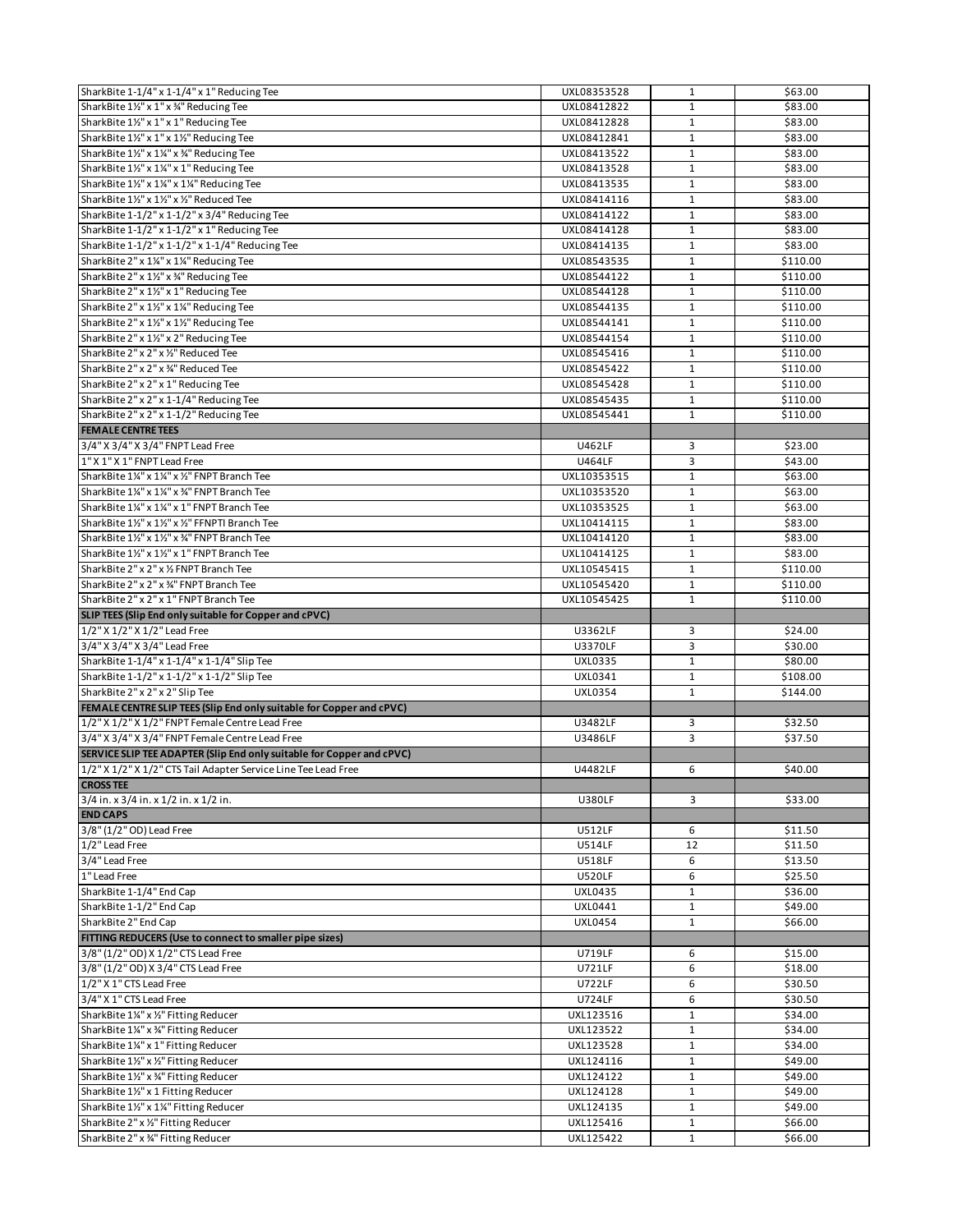| SharkBite 2" x 1" Fitting Reducer                                           | UXL125428      | $\mathbf{1}$   | \$66.00 |
|-----------------------------------------------------------------------------|----------------|----------------|---------|
| SharkBite 2" x 1%" Fitting Reducer                                          | UXL125435      | $\mathbf{1}$   | \$66.00 |
| SharkBite 2" x 1%" Fitting Reducer                                          | UXL125441      | $\mathbf{1}$   | \$66.00 |
| <b>STUB OUT ELBOWS</b>                                                      |                |                |         |
| 1/2" SB X 1/2" Copper Tube 8" Length Lead Free                              | U351LFA        | 6              | \$34.00 |
| SECTION 1-B: SHARKBITE® RADIANT FITTINGS                                    |                |                |         |
| <b>RADIANT FITTINGS (Non-Potable Water Application.)</b>                    |                |                |         |
| 5/8" X 5/8" Coupling                                                        | U012           | 6              | \$13.50 |
| 3/4" X 5/8" Reducing Coupling                                               | U057           | 6              | \$14.50 |
| 5/8" X 3/4" MNPT Reducing Adapter                                           | U126           | 6              | \$11.50 |
| 5/8" X 5/8" Elbow                                                           | U252           | 6              | \$14.50 |
| 3/4" X 5/8" Elbow                                                           | U273           | 6              | \$16.00 |
| 5/8" X 5/8" X 5/8" Tee                                                      | U366           | 6              | \$20.50 |
| 5/8" End Stop                                                               | U516           | 6              | \$12.50 |
| SECTION 1-C: SHARKBITE® TRANSITION FITTINGS                                 |                |                |         |
| POLYBUTYLENE TRANSITION COUPLINGS                                           |                |                |         |
| 1/2" PB X 1/2" SB PB Transition Coupling Lead Free                          | U4008LF        | 6              | \$17.00 |
| 3/4" PB X 3/4" SB PB Transition Coupling Lead Free                          | U4016LF        | 6              | \$20.50 |
| POLYBUTYLENE TRANSITION ELBOWS                                              |                |                |         |
| 1/2 in. PB x 1/2 in. CTS                                                    | U4248LF        | 6              | \$18.50 |
| 3/4 in. PB x 3/4 in. CTS                                                    | U4256LF        | 6              | \$22.00 |
| <b>SCHEDULE 40 PVC SLIP REPAIR TRANSITION COUPLINGS INDIVIDUALLY BAGGED</b> |                |                |         |
| 1/2" PVC X 1/2" PVC Slip Repair Coupling                                    | <b>UIP3008</b> | 3              | \$36.50 |
| 3/4" PVC X 3/4" PVC Slip Repair Coupling                                    | UIP3016        | 3              | \$44.00 |
| 1" PVC X 1" PVC Slip Repair Coupling                                        | UIP3020        | $\overline{2}$ | \$60.00 |
| <b>SCHEDULE 40 PVC TRANSITION COUPLINGS INDIVIDUALLY BAGGED</b>             |                |                |         |
| 1/2" CTS X 1/2" PVC Transition Coupling                                     | <b>UIP4008</b> | 6              | \$21.00 |
| 3/4" CTS X 3/4" PVC Transition Coupling                                     | UIP4016        | 6              | \$25.00 |
| 1" CTS X 1" PVC Transition Coupling                                         | UIP4020        | 3              | \$42.50 |
|                                                                             |                |                |         |
| SCHEDULE 40 PVC TRANSITION SLIP TEES INDIVIDUALLY BAGGED                    |                |                |         |
| 1/2" CTS X 1/2" CTS X 1/2" PVC Transition Slip Tee                          | <b>UIP363</b>  | 3              | \$27.00 |
| 1/2" PVC X 1/2" PVC X 1/2" CTS Transition Slip Tee                          | <b>UIP364</b>  | 3              | \$32.00 |
| 3/4" CTS X 3/4" CTS X 3/4" PVC Transition Slip Tee                          | UIP371         | 3              | \$33.00 |
| 3/4" PVC X 3/4" PVC X 3/4" CTS Transition Slip Tee                          | <b>UIP372</b>  | 3              | \$38.50 |
| 1" CTS X 1" CTS X 1" PVC Transition Slip Tee                                | <b>UIP375</b>  | 3              | \$57.00 |
| 1" PVC X 1" PVC X 1" CTS Transition Slip Tee                                | <b>UIP376</b>  | 3              | \$61.00 |
| SCHEDULE 40 PVC TRANSITION COUPLINGS INDIVIDUALLY BAGGED                    |                |                |         |
| 1/2" PVC X 1/2" MNPT Male Connector                                         | <b>UIP120</b>  | 6              | \$20.00 |
| 3/4" PVC X 3/4" MNPT Male Connector                                         | <b>UIP134</b>  | 6              | \$24.00 |
| 1" PVC X 1" MNPT Male Connector                                             | <b>UIP140</b>  | 3              | \$42.50 |
| <b>SCHEDULE 40 PVC CAPS</b>                                                 |                |                |         |
| 1/2" SharkBite PVC Cap                                                      | <b>UIP514</b>  | 12             | \$14.00 |
| 3/4" SharkBite PVC Cap                                                      | <b>UIP518</b>  | 12             | \$17.50 |
| 1" SharkBite PVC Cap                                                        | <b>UIP520</b>  | 12             | \$27.00 |
| SCHEDULE 40 PVC TRANSITION COUPLINGS INDIVIDUALLY BAGGED                    |                |                |         |
| [1/2" PVC Disconnect Clip and Depth Gauge                                   | UIP710         | 12             | \$2.95  |
| 3/4" PVC Disconnect Clip and Depth Gauge                                    | <b>UIP712</b>  | 12             | \$2.95  |
| 1" PVC Disconnect Clip and Depth Gauge                                      | <b>UIP714</b>  | 6              | \$2.95  |
| SECTION 1-D : SHARKBITE® FIRE FITTINGS (TBD)                                |                |                |         |
| <b>HORIZONTAL TEES</b>                                                      |                |                |         |
| 3/4" x 3/4" SB x 1/2" FNPT                                                  | UF12128H       |                | \$68.00 |
| 1" x 3/4" SB x 1/2" FNPT                                                    | UF16128H       |                | \$43.00 |
| 1" x 1" SB x 1/2" FNPT                                                      | UF16168H       |                | \$73.00 |
| <b>VERTICAL TEES</b>                                                        |                |                |         |
| 3/4" x 3/4" SB x 1/2" FNPT                                                  | UF12128V       |                | \$68.00 |
| 1" x 3/4" SB x 1/2" FNPT                                                    | UF16128V       |                | \$73.00 |
| 1" x 1" SB x 1/2" FNPT                                                      | UF16168V       |                | \$73.00 |
| <b>ELBOW UP</b>                                                             |                |                |         |
| 3/4" SB x 1/2" FNPT                                                         | <b>UF128U</b>  |                | \$31.00 |
| 1" SB x 1/2" FNPT                                                           | UF168U         |                | \$33.50 |
| <b>STRAIGHT ADAPTER</b>                                                     |                |                |         |
| 3/4" SB x 1/2" FNPT                                                         | <b>UF128S</b>  |                | \$31.00 |
| <b>ANGLED ADAPTER</b>                                                       |                |                |         |
| 3/4" x 3/4" SB x 1/2" FNPT                                                  | UF12128A       |                | \$46.00 |
| <b>ELBOWS</b>                                                               |                |                |         |
| 3/4" SB x 1/2" FNPT                                                         | <b>UF128L</b>  |                | \$31.00 |
| 3/4" SB x 1/2" FNPT                                                         | <b>UF128R</b>  |                | \$31.00 |
| 1" SB x 1/2" FNPT                                                           | UF168L         |                | \$33.50 |
| 1" SB x 1/2" FNPT                                                           | <b>UF168R</b>  |                | \$33.50 |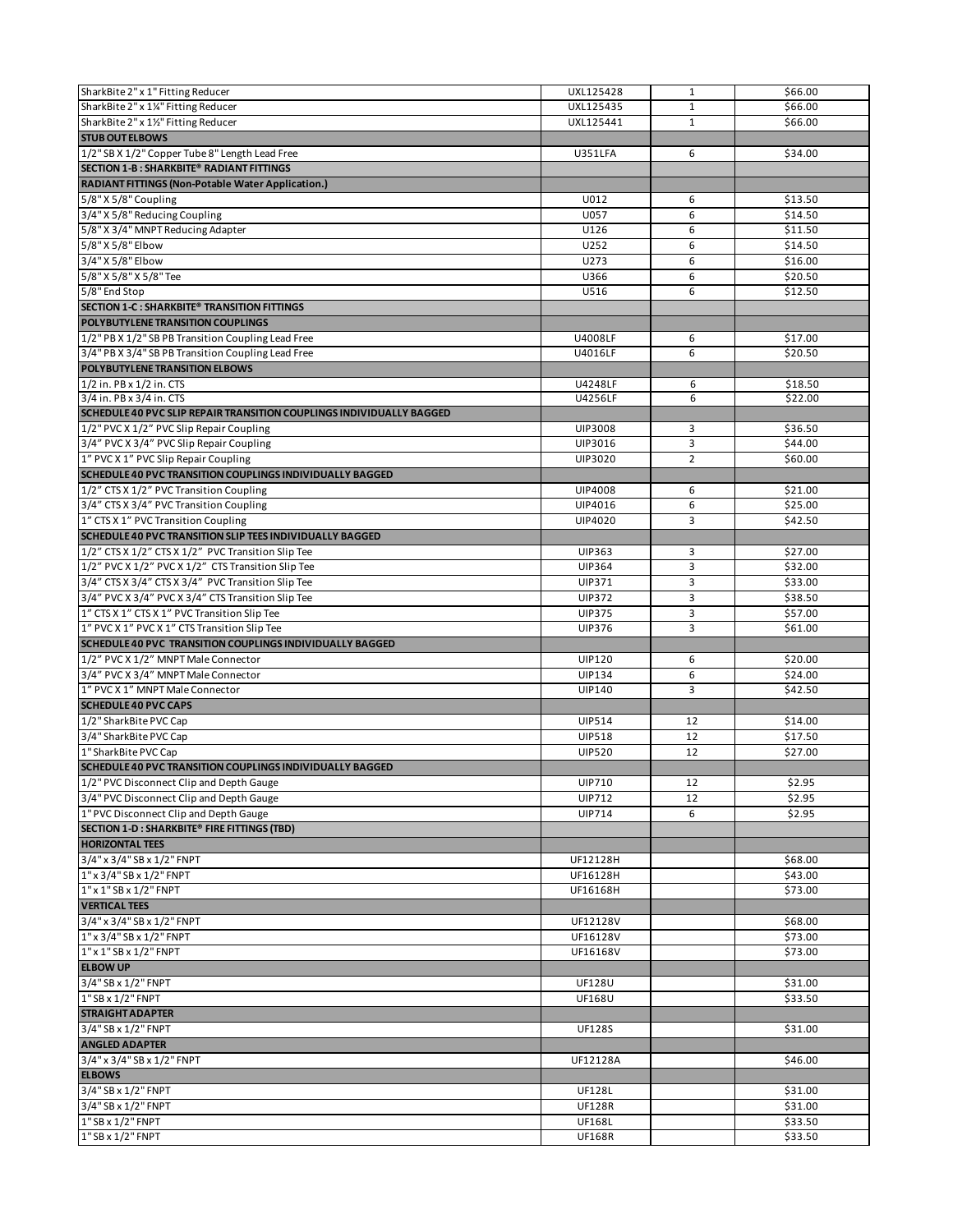| SECTION 1-E: SHARKBITE® KITS                                                                                                                                      |                 |              |                    |
|-------------------------------------------------------------------------------------------------------------------------------------------------------------------|-----------------|--------------|--------------------|
| WATER HEATER INSTALLATION KITS (Kits include 2 SharkBite® connector fittings and a disconnect<br>clip)                                                            |                 |              |                    |
| 1/2" X 3/4" FNPT Lead Free                                                                                                                                        | 22604LF         | 12           | \$28.00            |
| 3/4" X 3/4" FNPT Lead Free                                                                                                                                        | 22441LF         | 12           | \$28.00            |
| SHARKBITE TANKLESS WATER HEATER KIT                                                                                                                               |                 |              |                    |
| 3/4" SharkBite Tankless Water Heater Kit (3/4" Hot Isolation Valve, 3/4" Cold Isolation Valve, 3/4"                                                               | 25374           | $\mathbf{1}$ | \$245.00           |
| FWL-2 Pressure Only Relief Valve)                                                                                                                                 |                 |              |                    |
| CONTRACTOR KITS (Kit includes orange toolbox)                                                                                                                     |                 |              |                    |
| Contractor Kit: 2 each (U008LF, U016LF, U058LF, U072LF, U088LF, U120LF, U134LF, U248LF,                                                                           | 22486LF         | $\mathbf{1}$ | \$375.00           |
| U256LF) and 1 each (U362LF, U370LF, U514LF, U518LF, U710LF, U711LF, U713LF and U702LF)                                                                            |                 |              |                    |
| Contractor Tool Box Only                                                                                                                                          | U3001A          | $\mathbf{1}$ | \$92.00            |
| TOILET AND FAUCETS KITS BAGGED                                                                                                                                    |                 |              |                    |
| Ice Maker Kit with angle stop                                                                                                                                     | 25024           | 3<br>3       | \$65.00            |
| Faucet Kit in Bag with angle stop                                                                                                                                 | 25087           | 3            | \$65.00            |
| Faucet Kit with Straight Stop<br>Toilet Kit in Retail Bag with angle stop                                                                                         | 25538<br>25088  | 3            | \$65.00<br>\$38.00 |
| Toilet Kit with Straight Stop                                                                                                                                     | 25539           | 3            | \$38.00            |
| Push-to-Connect Dishwasher Installation Kit                                                                                                                       | 25568           | 3            | \$71.00            |
| Push-to-Connect Shower/Tub Installation Kit                                                                                                                       | 25567           | 3            | \$75.00            |
| 3/4" SharkBite Water Filter Installation Kit                                                                                                                      | 25561           | 6            | \$41.50            |
| 1" SharkBite Water Filter Installation Kit                                                                                                                        | 25562           | 6            | \$58.00            |
| ICE MAKER OUTLET BOXES (WHOLESALE)                                                                                                                                |                 |              |                    |
| SB ICE MAKER OUTLET BOX W/ WTR ARR WP                                                                                                                             | 25096           | 10           | \$40.00            |
| SB ICE MAKER OUTLET BOX W/WTR ARR WP                                                                                                                              | 25097           | 10           | \$72.00            |
| <b>WASHING MACHINE OUTLET BOXES (WHOLESALE)</b>                                                                                                                   |                 |              |                    |
| SB WASHING MACHINE OUTLET BOX WP                                                                                                                                  | 25098           | 10           | \$60.00            |
| SB WASHING MACHINE OUTLET BOX WTR ARR WP                                                                                                                          | 25099           | 10           | \$110.00           |
| <b>FACEPLATE REPLACEMENTS</b>                                                                                                                                     |                 |              |                    |
| Ice Maker Box Replacement Faceplate for 25032, 25033, 25096, 25097                                                                                                | 25478           | $\mathbf{1}$ | \$5.40             |
| Washing Machine Box Replacement Faceplate for 24763, 25031, 25098, 25099                                                                                          | 25464           | $\mathbf{1}$ | \$6.00             |
| <b>WASHING MACHINE VALVES</b>                                                                                                                                     |                 |              |                    |
| 1/2" SharkBite X 3/4" MHT Washing Machine Straight Valve                                                                                                          | 25559LF         | 6            | \$18.50            |
| 1/2" SharkBite X 3/4" MHT Washing Machine Angle Valve                                                                                                             | 25560LF         | 6            | \$18.50            |
| SECTION 1-F: SHARKBITE® ADDITIONAL PRODUCTS                                                                                                                       |                 |              |                    |
| <b>BRAIDED FLEXIBLE WATER HEATER CONNECTORS</b>                                                                                                                   |                 |              |                    |
| 1/2" X 3/4" FIP, 12" Stainless Steel Braided Water Heater Connector Lead Free                                                                                     | U3068FLEX12LF   | 12           | \$28.00            |
| 1/2" X 3/4" FIP, 15" Stainless Steel Braided Water Heater Connector Lead Free                                                                                     | U3068FLEX15LF   | 12           | \$29.50            |
| 1/2" X 3/4" FIP, 18" Stainless Steel Braided Water Heater Connector Lead Free                                                                                     | U3068FLEX18LF   | 12           | \$30.50            |
| 1/2" X 3/4" FIP, 24" Stainless Steel Braided Water Heater Connector Lead Free                                                                                     | U3068FLEX24LF   | 12           | \$33.00            |
| 3/4" X 3/4" FIP, 12" Stainless Steel Braided Water Heater Connector Lead Free                                                                                     | U3088FLEX12LF   | 12           | \$28.00            |
| 3/4" X 3/4" FIP, 15" Stainless Steel Braided Water Heater Connector Lead Free                                                                                     | U3088FLEX15LF   | 12           | \$29.50            |
| 3/4" X 3/4" FIP, 18" Stainless Steel Braided Water Heater Connector Lead Free                                                                                     | U3088FLEX18LF   | 12           | \$30.50            |
| 3/4" X 3/4" FIP, 24" Stainless Steel Braided Water Heater Connector Lead Free                                                                                     | U3088FLEX24LF   | 12           | \$33.00            |
| <b>CORRUGATED STAINLESS STEEL WATER HEATER CONNECTORS</b>                                                                                                         |                 |              |                    |
| 3/4" X 3/4" FIP, 12" Stainless Steel Corrugated Water Heater Connector Lead Free                                                                                  | SS3088FLEX12LF  | 12           | \$28.00            |
| 3/4" X 3/4" FIP, 18" Stainless Steel Corrugated Water Heater Connector Lead Free                                                                                  | SS3088FLEX18LF  | 12           | \$30.50            |
| 3/4" X 3/4" FIP, 24" Stainless Steel Corrugated Water Heater Connector Lead Free                                                                                  | SS3088FLEX24LF  | 12           | \$33.00            |
| 3/4" x 1" FIP, 24" Stainless Steel Corrugated Water Heater Connector Lead Free                                                                                    | SS3086FLEX24LF  | 6            | \$33.00            |
| 1" x 1" FIP, 24" Stainless Steel Corrugated Water Heater Connector                                                                                                | SS3094FLEX24LF  | 6            | \$33.00            |
| 1" x 3/4" FIP, 24" Stainless Steel Corrugated Water Heater Connector                                                                                              | SS3096FLEX24LF  | 6            | \$33.00            |
| <b>BRAIDED FLEXIBLE WATER HEATER CONNECTORS WITH BALL VALVES</b>                                                                                                  |                 |              |                    |
| 1/2" X 3/4" FIP, 18" Stainless Steel Braided Water Heater Connector with Ball Valve Lead Free                                                                     | U3068FLEX18BVLF | 12           | \$56.00            |
| 3/4" X 3/4" FIP, 18" Stainless Steel Braided Water Heater Connector with Ball Valve Lead Free<br><b>BRAIDED FLEXIBLE WATER HEATER CONNECTORS WITH BALL VALVES</b> | U3088FLEX18BVLF | 12           | \$64.00            |
| 1/2" X 3/4" FIP, 18" Stainless Steel Braided Water Heater Connector with Ball Valve Lead Free                                                                     | SS3068FLEX18BV  | 12           | \$56.00            |
| 3/4" X 3/4" FIP, 18" Stainless Steel Braided Water Heater Connector with Ball Valve Lead Free                                                                     | SS3088FLEX18BV  | 12           | \$64.00            |
| BRAIDED FLEXIBLE WATER HEATER CONNECTORS WITH BALL VALVES                                                                                                         |                 |              |                    |
| Kit contains one 3/4" FIP x 3/4" SB x 18" hose, one 3/4" FIP x 3/4" SB ball valve x 18" hose, and one                                                             |                 |              |                    |
| 3/4" disconnect clip                                                                                                                                              | 24680           | 3            | \$88.00            |
| <b>BRAIDED FLEXIBLE COUPLING HOSES</b>                                                                                                                            |                 |              |                    |
| 1/2" X 1/2", 18" Lead Free                                                                                                                                        | U3008FLEX18LF   | 12           | \$30.50            |
| 3/4" X 3/4", 18" Lead Free                                                                                                                                        | U3016FLEX18LF   | 12           | \$30.50            |
| <b>BRAIDED WATER SOFTENER HOSES</b>                                                                                                                               |                 |              |                    |
| 3/4" X 1" FIP, 24" Lead Free                                                                                                                                      | U3086FLEX24LF   | 6            | \$33.00            |
| <b>WATER SOFTENER FITTINGS</b>                                                                                                                                    |                 |              |                    |
| 3/4" X 1" FIP Lead Free                                                                                                                                           | <b>U086LF</b>   | 12           | \$25.00            |
| <b>MANIFOLDS WITH PUSH-FIT BRANCHES</b>                                                                                                                           |                 |              |                    |
| Manifold Bracket Set (for 1"-1.5" diameter manifolds)                                                                                                             | 25484Z          | $\mathbf{1}$ | \$41.50            |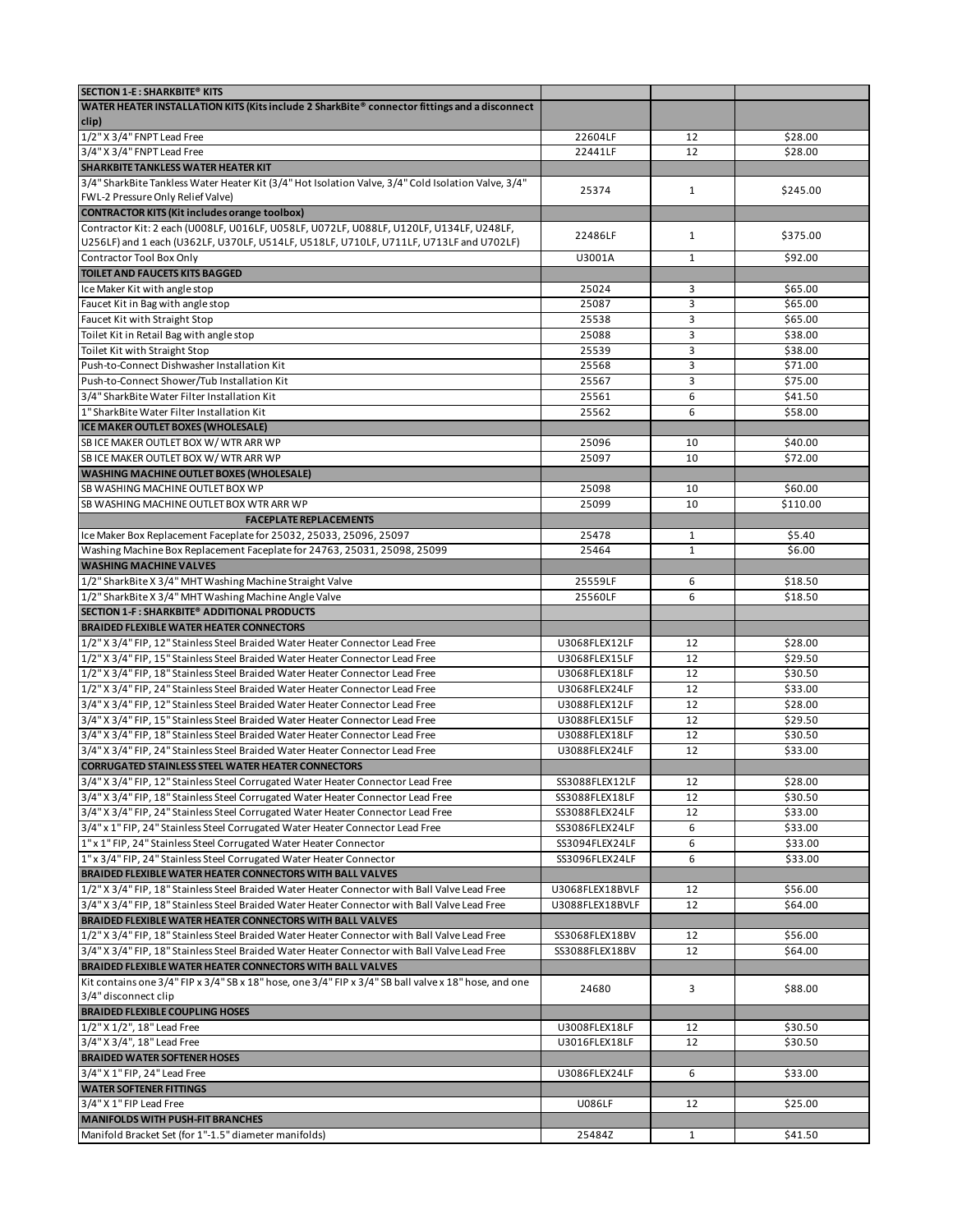| SharkBite 3/4" x 1/2" Outlet 3-Port Manifold - Closed                                                                                                                                                                                             | 25553LF                  | 3              | \$61.00            |
|---------------------------------------------------------------------------------------------------------------------------------------------------------------------------------------------------------------------------------------------------|--------------------------|----------------|--------------------|
| SharkBite 3/4" x 1/2" Outlet 3-Port Manifold - Open                                                                                                                                                                                               | 25552LF                  | 3              | \$61.00            |
| SharkBite 3/4" x 1/2" Outlet 4-Port Manifold - Closed                                                                                                                                                                                             | 25555LF                  | 3              | \$75.00            |
| SharkBite 3/4" x 1/2" Outlet 4-Port Manifold - Open                                                                                                                                                                                               | 25554LF                  | $\overline{3}$ | \$75.00            |
| RADIANT HEATING MANIFOLDS (1" FNPT X 1/2" SHARKBITE PEX LOOPS)                                                                                                                                                                                    |                          |                |                    |
|                                                                                                                                                                                                                                                   |                          |                |                    |
| 3 Loop                                                                                                                                                                                                                                            | 24930                    | $\mathbf{1}$   | \$520.00           |
| 4 Loop                                                                                                                                                                                                                                            | 24931                    | $\mathbf{1}$   | \$600.00           |
| 5 Loop                                                                                                                                                                                                                                            | 24932                    | $\mathbf{1}$   | \$640.00           |
| 6 Loop                                                                                                                                                                                                                                            | 24933                    | $\mathbf{1}$   | \$670.00           |
| 7 Loop                                                                                                                                                                                                                                            | 24934                    | $\mathbf{1}$   | \$810.00           |
| 8 Loop                                                                                                                                                                                                                                            | 24935                    | $\mathbf{1}$   | \$910.00           |
| 9 Loop                                                                                                                                                                                                                                            | 24936                    | $\mathbf{1}$   | \$990.00           |
| 10 Loop                                                                                                                                                                                                                                           | 24937                    | $\mathbf{1}$   | \$1,040.00         |
| 11 Loop                                                                                                                                                                                                                                           | 24938                    | $\mathbf{1}$   | \$1,120.00         |
| 12 Loop                                                                                                                                                                                                                                           | 24939                    | $\mathbf{1}$   | \$1,220.00         |
| 13 Loop                                                                                                                                                                                                                                           | 24940                    | $\mathbf{1}$   | \$1,300.00         |
| RADIANT HEATING MANIFOLD ACTUATORS                                                                                                                                                                                                                |                          |                |                    |
| SharkBite Radiant Manifold Actuator                                                                                                                                                                                                               | 24963                    | $\mathbf{1}$   | \$83.00            |
|                                                                                                                                                                                                                                                   |                          |                |                    |
| PUSH-TO-CONNECT HOME RUN MANIFOLD                                                                                                                                                                                                                 |                          |                |                    |
| 12 Port with Brass Valves                                                                                                                                                                                                                         | PM012SB                  | 1              | \$370.00           |
| 24 Port with Brass Valves                                                                                                                                                                                                                         | <b>PM024SB</b>           | $\mathbf{1}$   | \$630.00           |
| WATER HAMMER ARRESTORS (Provides maintenance-free, continuous protection against water<br>hammer. Can be positioned vertically or horizontally and the SharkBite® connectors allow the<br>arrestor to be installed in seconds, even on wet pipe.) |                          |                |                    |
| 1/2" Residential Lead Free                                                                                                                                                                                                                        | 22630LF                  | $\mathbf{1}$   | \$67.00            |
| 1/2" Commercial Lead Free                                                                                                                                                                                                                         | 22631LF                  | $\mathbf{1}$   | \$67.00            |
| 3/4" Residential Lead Free                                                                                                                                                                                                                        | 22632LF                  | $\mathbf{1}$   | \$81.00            |
| 1" Commercial Lead Free                                                                                                                                                                                                                           | 22633LF                  | $\mathbf{1}$   | \$166.00           |
| <b>PRESSURE GAUGES</b>                                                                                                                                                                                                                            |                          |                |                    |
| with 1/2" Tee Lead Free                                                                                                                                                                                                                           | 24436                    | $\mathbf{1}$   | \$55.00            |
| with 3/4" Tee Lead Free                                                                                                                                                                                                                           | 24438                    | 1              | \$61.00            |
| with 1" Tee Lead Free                                                                                                                                                                                                                             | 24440                    | $\mathbf{1}$   | \$92.00            |
|                                                                                                                                                                                                                                                   |                          |                |                    |
| with 1/2" CTS Lead Free                                                                                                                                                                                                                           | 24442                    | $\mathbf{1}$   | \$34.00            |
| with 3/4" CTS Lead Free                                                                                                                                                                                                                           | 24444                    | $\mathbf{1}$   | \$34.00            |
| <b>TEMPERATURE GAUGES</b>                                                                                                                                                                                                                         |                          |                |                    |
| with 1/2" Tee Lead Free                                                                                                                                                                                                                           | 24437                    | 1              | \$99.00            |
| with 3/4" Tee Lead Free                                                                                                                                                                                                                           | 24439                    | $\mathbf{1}$   | \$104.00           |
| with 1" Tee Lead Free                                                                                                                                                                                                                             | 24441                    | $\mathbf{1}$   | \$136.00           |
| with 1/2" CTS Lead Free                                                                                                                                                                                                                           | 24443                    | $\mathbf{1}$   | \$63.00            |
| with 3/4" CTS Lead Free                                                                                                                                                                                                                           | 24445                    | $\mathbf{1}$   | \$63.00            |
| SECTION 1-G : SHARKBITE® STOPS & FIXTURE SUPPLY FITTINGS                                                                                                                                                                                          |                          |                |                    |
| <b>ANGLE STOPS</b>                                                                                                                                                                                                                                |                          |                |                    |
| 1/2" X 3/8" Compression Angle Stop Lead Free                                                                                                                                                                                                      | 23036-0000LF             | 12             | \$23.50            |
| 1/2" X 3/8" Compression Loose Key Lead Free                                                                                                                                                                                                       | 24731LF                  | 6              | \$27.00            |
| 1/2" X 1/4" (3/8" OD) Angle Stop Lead Free                                                                                                                                                                                                        | 23048-0000LF             | 6              | \$23.50            |
|                                                                                                                                                                                                                                                   | 24733LF                  |                |                    |
| 1/2" X 1/4" (3/8" OD) Loose Key Lead Free                                                                                                                                                                                                         |                          | 6              | \$27.00            |
| 1/2" X 1/4" Compression Angle Stop Lead Free                                                                                                                                                                                                      | 23336-0000LF             | 6              | \$23.50            |
| 1/2" X 1/2" Compression Angle Stop Lead Free                                                                                                                                                                                                      | 23489                    | 6              | \$23.50            |
| 1/2" X 1/2" MIP                                                                                                                                                                                                                                   | 24946                    | 6              | \$22.50            |
| 1/2" X 3/8" Brushed Nickel Angle Stop Valve                                                                                                                                                                                                       | 23036LFBN                | 6              | \$26.00            |
| <b>STRAIGHT STOPS</b>                                                                                                                                                                                                                             |                          |                |                    |
| 1/2" X 3/8" Compression Straight Stop Lead Free                                                                                                                                                                                                   | 23037-0000LF             | 12             | \$23.50            |
| 1/2" X 3/8" Compression Loose Key Lead Free                                                                                                                                                                                                       | 24732LF                  | 6              | \$27.00            |
| 1/2" X 1/4" (3/8" OD) Straight Stop Lead Free                                                                                                                                                                                                     | 23049-0000LF             | 6              | \$23.50            |
| 1/2" X 1/4" (3/8" OD) Loose Key Lead Free                                                                                                                                                                                                         | 24734LF                  | 6              | \$27.00            |
| 1/2" X 1/4" Compression Straight Stop Lead Free                                                                                                                                                                                                   | 23337-0000LF             | 6              | \$23.50            |
| 1/2" X 1/2" Compression Straight Stop Lead Free                                                                                                                                                                                                   | 23490                    | 6              | \$22.50            |
| $1/2$ " X $1/2$ " MIP                                                                                                                                                                                                                             | 24947                    | 6              | \$22.50            |
| <b>TEE STOPS</b>                                                                                                                                                                                                                                  |                          |                |                    |
| SB SERVICE STOP 1/2X1/2X1/4 COMP WP LF                                                                                                                                                                                                            | 24983                    | 6              | \$40.00            |
| SB SERVICE STOP 1/2X1/2X3/8 COMP WP LF                                                                                                                                                                                                            | 24984                    | 6              | \$40.00            |
| SB SERVICE STOP 3/4X3/4X1/4 COMP WP LF                                                                                                                                                                                                            | 24985                    | 6              | \$44.00            |
| SB SERVICE STOP 3/4X3/4X3/8 COMP WP LF                                                                                                                                                                                                            | 24986                    | 6              | \$44.00            |
| SB SERVICE STOP 1/2X1/2X1/4 WP LF                                                                                                                                                                                                                 | 24987                    | 6              |                    |
| <b>DUAL OUTLET STOP</b>                                                                                                                                                                                                                           |                          |                | \$40.00            |
|                                                                                                                                                                                                                                                   |                          |                |                    |
| 1/2" SharkBite X 3/8" X 3/8" OD Comp Dual Outlet Stop                                                                                                                                                                                             | 25558LF                  | 6              | \$24.50            |
|                                                                                                                                                                                                                                                   |                          |                |                    |
| <b>DUAL SHUT-OFF STOP VALVE</b>                                                                                                                                                                                                                   |                          |                |                    |
| 1/2" x 3/8" x 3/8" Dual Stop Valve<br>1/2" x 3/8" x 1/4" Dual Stop Valve                                                                                                                                                                          | SBDS123838<br>SBDS123814 | 6<br>6         | \$41.50<br>\$41.50 |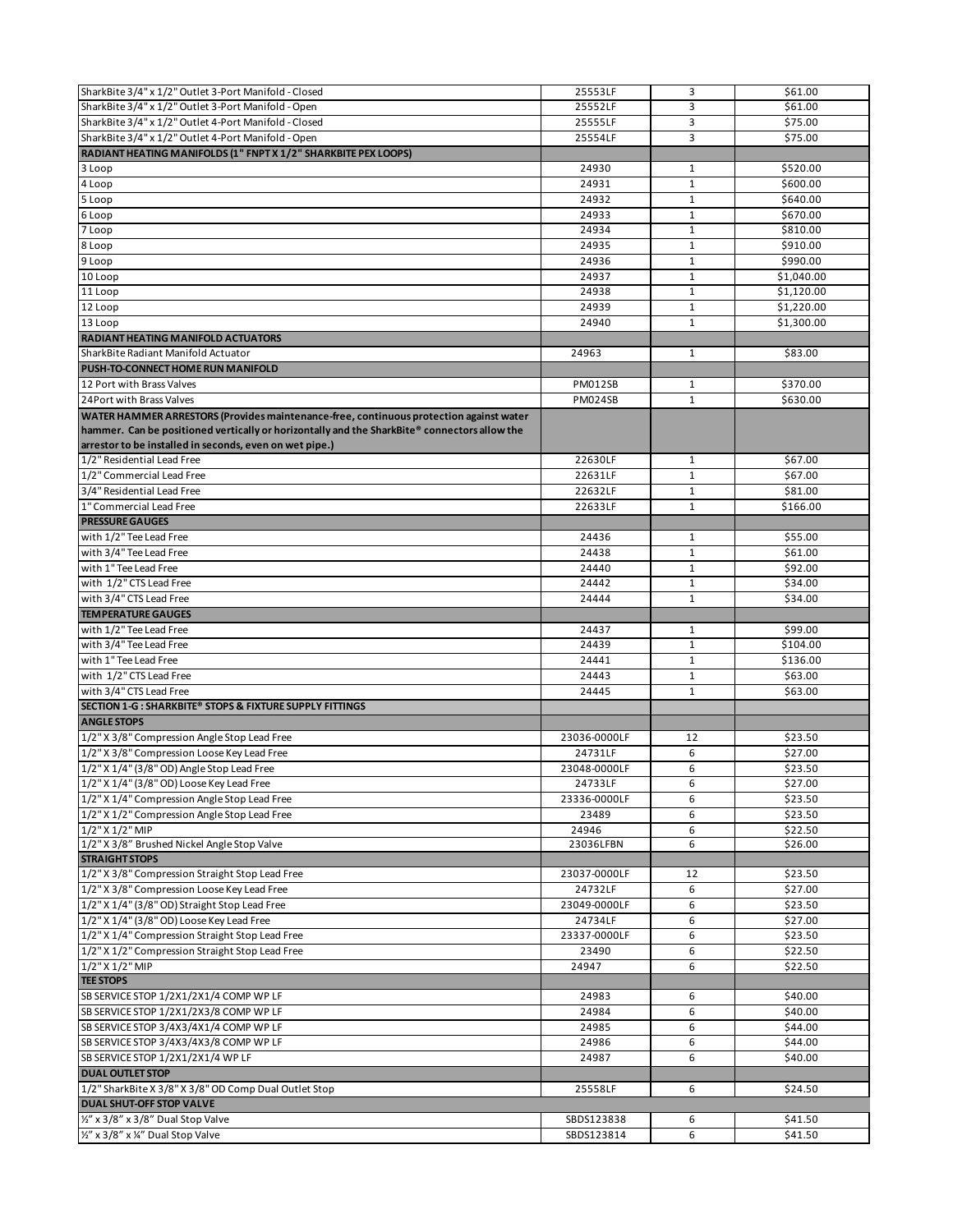| <b>DUAL TEE STOP VALVE ADAPTERS</b>                                                                   |                |              |            |
|-------------------------------------------------------------------------------------------------------|----------------|--------------|------------|
| 1/2" CTS X 1/2" CTS X 1/2" Dual Tee Stop Valve Adapter Lead Free                                      | <b>U782LF</b>  | 6            | \$19.50    |
| <b>STOP VALVE TEE ADAPTERS</b>                                                                        |                |              |            |
| 1/4" (3/8" OD) X 3/8" Compression Stop Valve Connector (Converts 3/8" comp stop to                    |                |              |            |
| SharkBite)                                                                                            | U3523LF        | 6            | \$9.90     |
| 1/4" (3/8" OD) X 1/4" Compression Nut                                                                 | U3524LF        | 6            | \$8.00     |
| <b>STOP VALVE TEE ADAPTERS</b>                                                                        |                |              |            |
| 1/4" (3/8" OD) X 1/4" (3/8" OD) X 3/8" Compression                                                    | U3358LF        | 6            | \$17.50    |
| 1/4" (3/8" OD) X 1/4" (3/8" OD) X 1/4" (3/8" OD) Tube                                                 | U4358LF        | 6            | \$18.50    |
| <b>FAUCET CONNECTORS</b>                                                                              |                |              |            |
| 1/4" (3/8" OD) X 1/2" Threaded Faucet Connector Lead Free                                             | U3525LF        | 6            | \$11.00    |
| <b>TOILET CONNECTORS</b>                                                                              |                |              |            |
| 1/4" (3/8" OD) X 7/8" Ballcock Threads Toilet Connector Lead Free                                     | U3531LF        | 6            | \$11.00    |
| 1/4" (3/8" OD) X 7/8" Ballcock Threads Toilet Elbow Lead Free                                         | <b>U3537LF</b> | 6            | \$8.70     |
| <b>ANGLE STOP SUPPLY LINES</b>                                                                        |                |              |            |
| 1/2" SharkBite X 7/8" ClickSeal Toilet Connector                                                      | 24656          | 6            | \$29.50    |
| 1/2" SharkBite X 1/2" ClickSeal Faucet Connector                                                      | 24657          | 6            | \$31.50    |
| <b>STRAIGHT STOP SUPPLY LINES</b>                                                                     |                |              |            |
| 1/2 in. Straight Stop x 7/8 in. Ballcock Click Seal® Toilet Connector x 16 in.                        | 24686          | $\mathbf{1}$ | \$28.50    |
| 1/2 in. Straight Stop x 1/2 in. NPSM Click Seal® Faucet Connector x 30 in.                            | 24687          | $\mathbf{1}$ | \$30.00    |
| TOILET AND FAUCETS KITS CLAM SHELL PACKAGED (Faucet kits come with 2 faucet connectors, 2             |                |              |            |
| straight or angle stops, and 2 coils of 5' 1/4" PEX tubing. Toilet kits come with 1 toilet connector, |                |              |            |
| 1 straight or angle stop, and 1 coil of 5' 1/4" PEX tubing.)                                          |                |              |            |
| <b>SECTION 1-H : SHARKBITE® TOOLS</b>                                                                 |                |              |            |
| <b>DEBURR &amp; GAUGE TOOL</b>                                                                        |                |              |            |
| Deburring and Depth Gauge Tool (Use for 1/4", 3/8", 1/2", 5/8", 3/4" and 1" copper and cPVC pipe)     | U702           | $\mathbf{1}$ | \$30.00    |
|                                                                                                       |                |              |            |
| Depth Gauge/Deburr Tool (Use for 1-1/4", 1-1/2" and 2" copper and cPVC pipe)                          | UXLG03         | $\mathbf{1}$ | \$41.50    |
| <b>DISCONNECT CLIPS</b>                                                                               |                |              |            |
| 1/4" Disconnect Clip                                                                                  | U706           | 12           | \$2.95     |
| 3/8" Disconnect Clip                                                                                  | U708           | 24           | \$2.95     |
| 1/2" Disconnect Clip                                                                                  | U710           | 24           | \$2.95     |
| 5/8" Disconnect Clip                                                                                  | U3712          | 24           | \$2.95     |
| 3/4" Disconnect Clip                                                                                  | U712           | 24           | \$2.95     |
| 1" Disconnect Clip                                                                                    | U714           | 12           | \$2.95     |
| SharkBite Demount CLIP 1-1/4" (Use with UXL Parts)                                                    | UXLDC35        | $\mathbf{1}$ | \$9.80     |
| SharkBite Demount CLIP 1-1/2" (Use with UXL Parts)                                                    | UXLDC41        | $\mathbf{1}$ | \$14.50    |
| SharkBite Demount CLIP 2" (Use with UXL Parts)                                                        | UXLDC54        | $\mathbf{1}$ | \$19.00    |
| 1-1/4" Demount Clip (Use with SB Parts)                                                               | SBDC35         | $\mathbf{1}$ | \$8.50     |
| 1-1/2" Demount Clip (Use with SB Parts)                                                               | SBDC41         | $\mathbf{1}$ | \$12.50    |
| 2" Demount Clip (Use with SB Parts)                                                                   | SBDC54         | $\mathbf{1}$ | \$16.00    |
| <b>DISCONNECT TONGS</b>                                                                               |                |              |            |
| 1/2" Disconnect Tong                                                                                  | U711           | $\mathbf{1}$ | \$15.00    |
| 3/4" Disconnect Tong                                                                                  | U713           | $\mathbf{1}$ | \$15.00    |
| 1" Disconnect Tong                                                                                    | U715           | $\mathbf{1}$ | \$15.00    |
| <b>LARGE DIAMETER PEX STIFFENERS</b>                                                                  |                |              |            |
| 1-1/4" PEX Stiffener                                                                                  | SBTL35         | $\mathbf{1}$ | \$4.60     |
| 1-1/2" PEX Stiffener                                                                                  | SBTL41         | 1            | \$6.70     |
| 2" PEX Stiffener                                                                                      | SBTL54         | $\mathbf{1}$ | \$8.70     |
| <b>SHOWER TEST PLUG</b>                                                                               |                |              |            |
| $1/2$ in MIP                                                                                          | 25828          | 25           | \$3.10     |
| <b>WRAP FOR FITTING BURIAL</b>                                                                        |                |              |            |
| 10'x 2" X 0.02" Stilicone Wrap                                                                        | 25406          | $\mathbf{1}$ | \$16.50    |
| SECTION 2: SHARKBITE® VALVES                                                                          |                |              |            |
| SECTION 2-A : SHARKBITE® PRESSURE REGULATING VALVES                                                   |                |              |            |
| <b>EB45 LEAD FREE SHARKBITE CONNECTIONS</b>                                                           |                |              |            |
| 1/2" EB45-DSB Direct SharkBite                                                                        | 23807-0045     | $\mathbf{1}$ | \$200.00   |
| 1/2" EB45-SDSB Slip Feature Direct SharkBite                                                          | 24383-0045     | $\mathbf{1}$ | \$245.00   |
| 1/2" EB45-DUSB Double Union SharkBite                                                                 | 23893-0045     | $\mathbf 1$  | \$245.00   |
| 3/4" EB45-DSB Direct SharkBite                                                                        | 23808-0045     | $\mathbf{1}$ | \$205.00   |
| 3/4" EB45-SDSB Slip Feature Direct SharkBite                                                          | 24384-0045     | $\mathbf{1}$ | \$250.00   |
| 3/4" EB45-DUSB Double Union SharkBite                                                                 | 23894-0045     | 1            | \$250.00   |
| 3/4" EB-45 Double Union SharkBite (60 PSI Setting)                                                    | 23896-0060     | $\mathbf{1}$ | \$275.00   |
| 3/4" EB45-DUSB Double Union SharkBite with Gauge Port                                                 | 24449-0045     | $\mathbf{1}$ | \$275.00   |
| 1" EB45-DSB Direct SharkBite                                                                          | 22675-0045     | 1            | \$275.00   |
| 1" EB45-DUSB Double Union SharkBite                                                                   | 23358-0045     | $\mathbf{1}$ | \$320.00   |
| 1" EB45-DUSB Double Union SharkBite (60 PSI Setting)                                                  | 23945-0060     | $\mathbf{1}$ | \$355.00   |
| 1-1/4" EB45 Double Union SharkBite                                                                    | 25847-0045     | 1            | \$700.00   |
| 1-1/2" EB45 Double Union SharkBite                                                                    | 25848-0045     | $\mathbf 1$  | \$1,090.00 |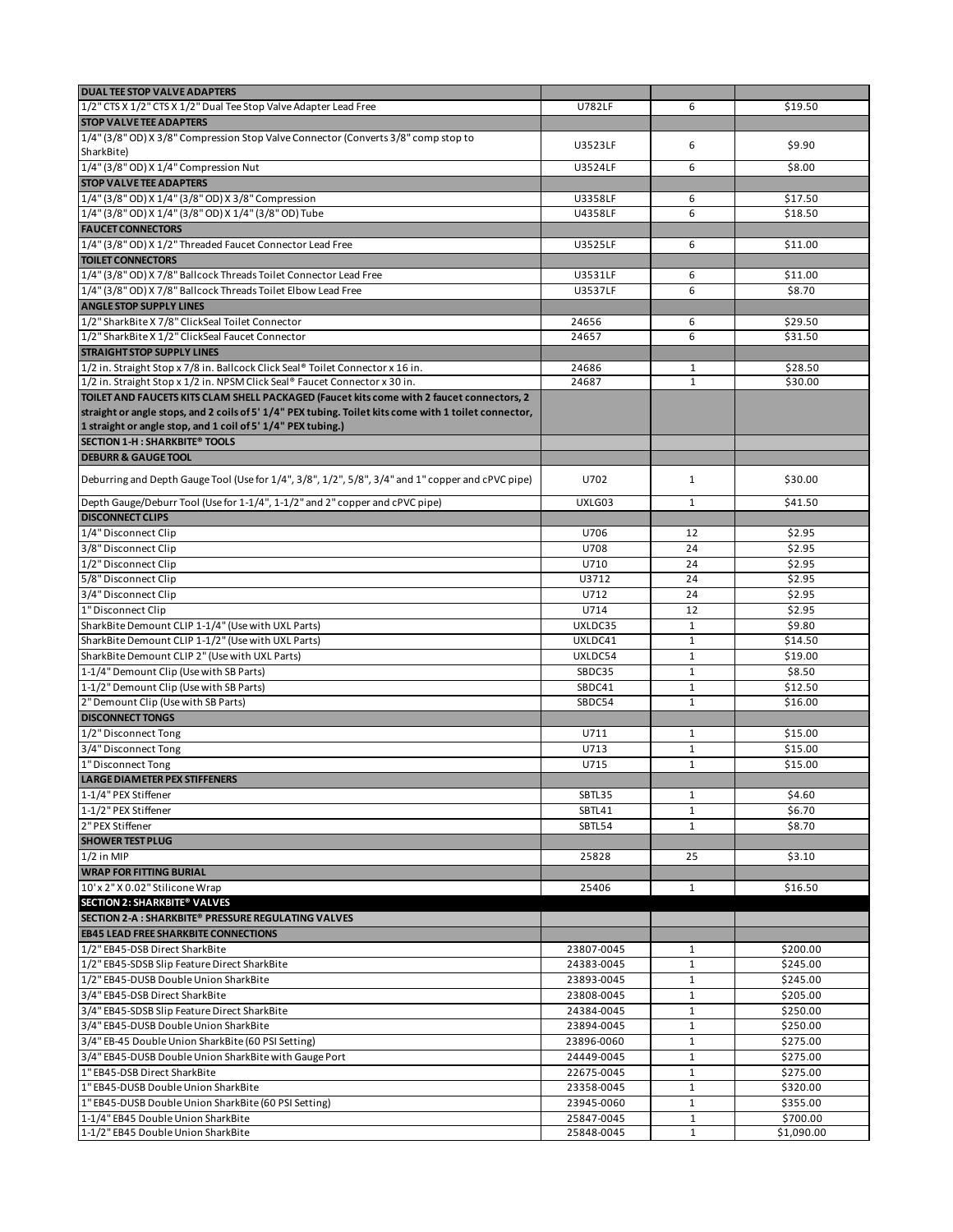| 2" EB45 Double Union SharkBite                                                     | 25849-0045   | $\mathbf{1}$ | \$1,310.00 |
|------------------------------------------------------------------------------------|--------------|--------------|------------|
| <b>EB25 LEAD FREE SHARKBITE CONNECTIONS</b>                                        |              |              |            |
|                                                                                    |              |              |            |
| 3/4" EB25-DUSB Double Union SharkBite                                              | 23955-0045   | 1            | \$300.00   |
| 1" EB25-DUSB Double Union SharkBite                                                | 23956-0045   | $\mathbf{1}$ | \$390.00   |
| 1-1/4" EB25 Double Union SharkBite                                                 | 25844-0045   | $\mathbf{1}$ | \$930.00   |
| 1-1/2" EB25 Double Union SharkBite                                                 | 25845-0045   | 1            | \$1,450.00 |
| 2" EB25 Double Union SharkBite                                                     | 25846-0045   | $\mathbf{1}$ | \$1,720.00 |
| SECTION 2-B: SHARKBITE® THERMOSTATIC MIXING VALVES                                 |              |              |            |
| HG110-D LEAD FREE (ASSE 1017, 1069, & 1070, CSA B 125.3. Distribution and In-line) |              |              |            |
| 1/2" HG110-D with SharkBite Connections                                            | 24504        | $\mathbf{1}$ | \$235.00   |
| 3/4" HG110-D with SharkBite Connections                                            | 24505        | $\mathbf{1}$ | \$240.00   |
| HG110-D WITH INTEGRATED SHARKBITE CONNECTIONS LEAD FREE                            |              |              |            |
|                                                                                    |              |              |            |
| 1/2" HG110-D with Integrated SharkBite Connections                                 | 24548        | $\mathbf{1}$ | \$265.00   |
| 3/4" HG110-D with Integrated SharkBite Connections                                 | 24549        | $\mathbf{1}$ | \$265.00   |
| HG160 LEAD FREE (ASSE 1069 & 1070, CSA B 125.3. In-line)                           |              |              |            |
| 1/2" HG160 with SharkBite Connections                                              | 24529        | $\mathbf{1}$ | \$250.00   |
| 3/4" HG160 with SharkBite Connections                                              | 24530        | $\mathbf{1}$ | \$250.00   |
| <b>GATE VALVES</b>                                                                 |              |              |            |
| 1/2" x 1/2" Push-to-Connect Gate Valve with Drain                                  |              | 12           | \$27.00    |
|                                                                                    | 24634LF      |              |            |
| 3/4" x 3/4" Push-to-Connect Gate Valve with Drain                                  | 24635LF      | 12           | \$30.00    |
| 1/2" Garden Valve                                                                  | 24622LF      | 6            | \$25.00    |
| 3/4" Garden Valve                                                                  | 24623LF      | 6            | \$27.00    |
| <b>HOSE BIBBS</b>                                                                  |              |              |            |
| 1/2" Push-to-Connect x 3/4" MHT 90 Deg Hose Bibb - Quarter Turn                    | 24620LF      | 6            | \$25.00    |
| 3/4" Push-to-Connect x 3/4" MHT 90 Deg Hose Bibb - Quarter-Turn                    | 24621LF      | 6            | \$29.00    |
| 1/2" Push-to-Connect x 3/4"MHT 90 Deg Hose Bibb - Multi-Turn                       |              | 6            |            |
|                                                                                    | 24626LF      |              | \$18.00    |
| 3/4" Push-to-Connect x 3/4" MHT 90 Deg Hose Bibb - Multi-Turn                      | 24627LF      | 6            | \$20.00    |
| 1/2" Push-to-Connect x 3/4" MHT No-Kink 45 Deg Hose Bibb - Multi-Turn              | 24632LF      | 6            | \$22.50    |
| 3/4" Push-to-Connect x 3/4" MHT No-Kink 45 Deg Hose Bibb - Multi-Turn              | 24633LF      | 6            | \$25.00    |
| 1/2" Push-to-Connect x 3/4" MHT No-Kink 45 Deg Hose Bibb - Quarter Turn            | 24630LF      | 6            | \$26.50    |
| 3/4" Push-to-Connect x 3/4" MHT No-Kink 45 Deg Hose Bibb - Quarter-Turn            | 24631LF      | 6            | \$29.00    |
| <b>SILLCOCKS</b>                                                                   |              |              |            |
| 1/2 in. x 3/4 in. MHT 4 in. Frost-Free Sillcock                                    | 25743LF      | 4            | \$51.00    |
| 1/2 in. x 3/4 in. MHT 6 in. Frost-Free Sillcock                                    |              | 4            | \$56.00    |
|                                                                                    | 25744LF      |              |            |
| 1/2" Push-to-Connect x 3/4" MHT 8" Anti-Siphon Frost-Free Sillcock                 | 24628LF      | 4            | \$69.00    |
| 1/2" Push-to-Connect x 3/4" MHT 10" Anti-Siphon Frost-Free Sillcock                | 24629LF      | 4            | \$72.00    |
| 1/2" Push-to-Connect x 3/4" MHT 12" Anti-Siphon Frost-Free Sillcock                | 24636LF      | 4            | \$78.00    |
| 1/2" Push-to-Connect x 3/4" MHT 15" Anti-Siphon Frost-Free Sillcock                | 24637LF      | 4            | \$92.00    |
| 1/2" Push-to-Connect x 3/4" MHT 18" Anti-Siphon Frost-Free Sillcock                | 24638LF      | 4            | \$110.00   |
| <b>REPAIR KITS</b>                                                                 |              |              |            |
| Vacuum Breaker Repair Kit for Frost Free Sillcock                                  | 25759        | $\mathbf{1}$ | \$12.00    |
| Stem Repair Kit for 4 in. for Frost Free Sillcock                                  | 25773        | $\mathbf 1$  | \$26.50    |
|                                                                                    |              |              |            |
| Stem Repair Kit for 6 in. for Frost Free Sillcock                                  | 25774        | $\mathbf{1}$ | \$29.00    |
| Stem Repair Kit for 8 in, for Frost Free Sillcock                                  | 25751        | $\mathbf{1}$ | \$31.50    |
| Stem Repair Kit for 10 in. for Frost Free Sillcock                                 | 25752        | $\mathbf{1}$ | \$34.50    |
| Stem Repair Kit for 12 in. for Frost Free Sillcock                                 | 25753        | $\mathbf{1}$ | \$37.50    |
| Stem Repair Kit for 15 in. for Frost Free Sillcock                                 | 25754        | 1            | \$40.50    |
| Stem Repair Kit for 18 in. for Frost Free Sillcock                                 | 25755        | $\mathbf 1$  | \$43.50    |
| O-ring Repair Set for Multi Turn Hose Bibbs                                        | 25756        | $\mathbf{1}$ | \$2.90     |
| Stop Valve Repair Kit                                                              | 25757        | $\mathbf{1}$ | \$2.90     |
| Garden Valve Repair Kit                                                            | 25758        | $\mathbf{1}$ | \$2.90     |
| SECTION 2-C : SHARKBITE® BALL VALVES & CHECK VALVES                                |              |              |            |
| <b>BALL VALVES</b>                                                                 |              |              |            |
| 1/2" X 1/2" Lead Free                                                              | 22222-0000LF | 12           | \$32.00    |
| 3/4" X 3/4" Lead Free                                                              | 22185-0000LF | 12           | \$40.00    |
|                                                                                    |              |              |            |
| 1" X 1" Lead Free                                                                  | 22223-0000LF | 6            | \$55.00    |
| SharkBite 1-1/4" 1-1/4" Ball Valve                                                 | UXLBV35      | $\mathbf 1$  | \$99.00    |
| SharkBite 1-1/2" 1-1/2" Ball Valve                                                 | UXLBV41      | 1            | \$188.00   |
| SharkBite 2" x 2" Ball Valve                                                       | UXLBV54      | $\mathbf{1}$ | \$230.00   |
| <b>REDUCING BALL VALVES</b>                                                        |              |              |            |
| $1/2$ in. x $3/4$ in.                                                              | 22973LF      | 6            | \$31.00    |
| $3/4$ in. x 1 in.                                                                  | 22993LF      | 3            | \$45.50    |
|                                                                                    |              |              |            |
| <b>BALL VALVES WITH FNPT CONNECTORS</b>                                            |              |              |            |
|                                                                                    |              |              |            |
| 1/2" SharkBite X 1/2" FNPT Lead Free                                               | 22182-0000LF | 6            | \$32.00    |
| 3/4" SharkBite X 3/4" FNPT Lead Free                                               | 22186-0000LF | 6            | \$40.00    |
| 1" SharkBite X 1" FNPT Lead Free                                                   | 22187-0000LF | 3            | \$55.00    |
| BALL VALVES with DRAIN/VENT and MOUNTING BRACKET                                   |              |              |            |
| 1/2" with drain and mounting bracket Lead Free                                     | 24615-0000LF | 12           | \$34.50    |
|                                                                                    |              |              |            |
| 3/4" with drain and mounting bracket Lead Free                                     | 24616-0000LF | 6            | \$44.00    |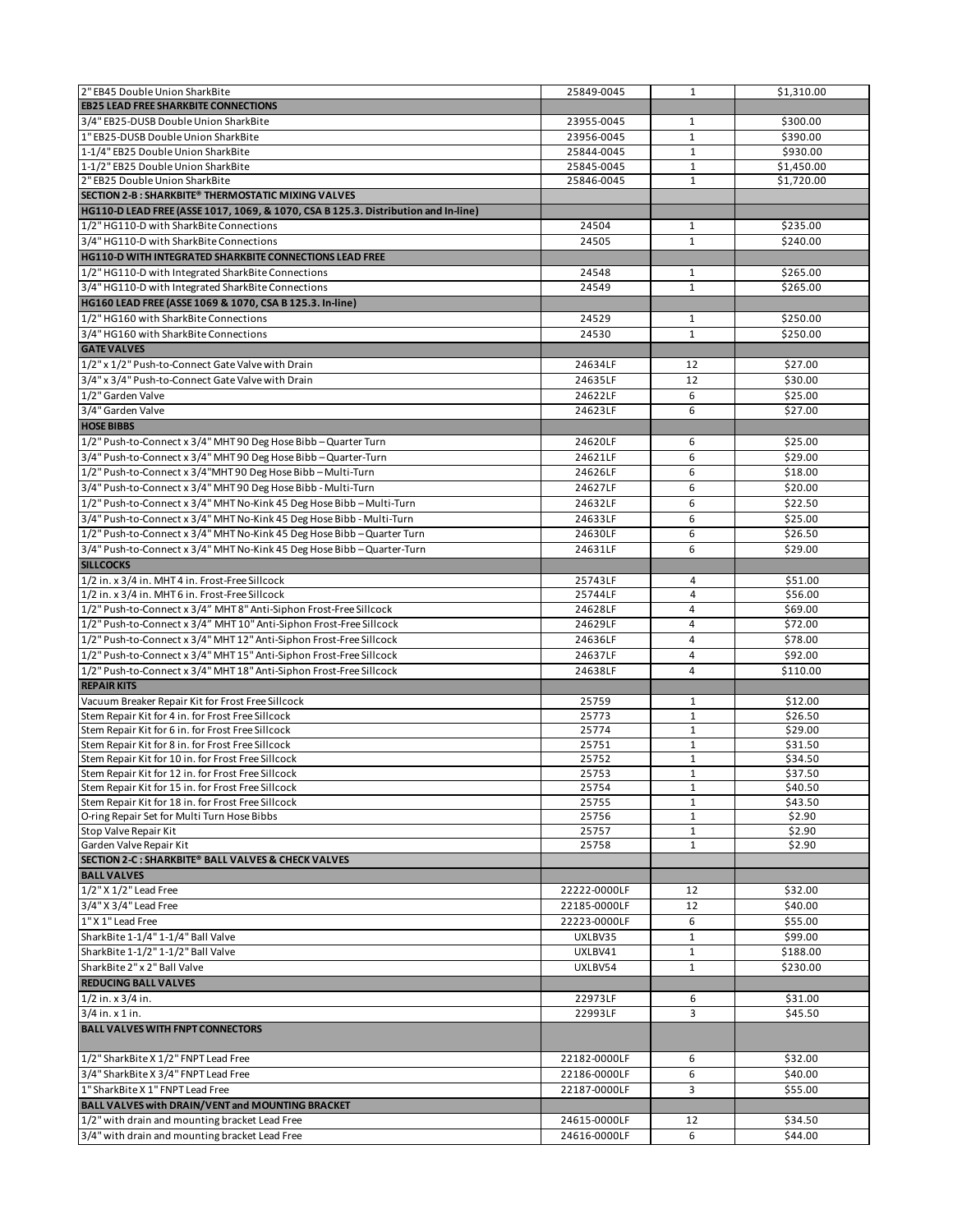| 1" with drain and mounting bracket Lead Free     | 24617-0000LF | 6              | \$61.00 |
|--------------------------------------------------|--------------|----------------|---------|
| Replacement Drain Cap 1/8" NPSM                  | 24377        | $\mathbf{1}$   | \$0.80  |
| <b>SLIP BALL VALVE</b>                           |              |                |         |
| 1/2" Lead Free                                   | 24735LF      | 6              | \$46.00 |
| 3/4" Lead Free                                   | 24736LF      | 6              | \$58.00 |
| 1" Lead Free                                     | 24737LF      | 3              | \$90.00 |
| <b>PVC BALL VALVE</b>                            |              |                |         |
| 3/4" PVC X 3/4" CTS                              | 25550LF      | 6              | \$44.00 |
| 1" PVC X 3/4" CTS                                | 25551LF      | 6              | \$46.50 |
| THERMAL EXPANSION RELIEF VALVE (TER-1)           |              |                |         |
| 3/4" x 3/4" x 1/2" Outlet<br><b>CHECK VALVES</b> | 25704LF      | 1              | \$97.00 |
| 1/2" X 1/2" Lead Free                            | U2008-0000LF | 6              | \$30.00 |
| 3/4" X 3/4" Lead Free                            | U2016-0000LF | 6              | \$35.00 |
| 1" X 1" Lead Free                                | U2020-0000LF | 3              | \$73.00 |
| SECTION 3-A : SharkBite® EvoPEX™ CORE FITTINGS   |              |                |         |
| SECTION 3 : SHARKBITE® EvoPEX™ FITTINGS          |              |                |         |
| <b>COUPLINGS</b>                                 |              |                |         |
| 1/2" Coupling 3PK                                | K008WP3      | 3              | \$12.00 |
| 3/4" Coupling" 3PK                               | K016WP3      | 3              | \$14.00 |
| 1" Coupling 2PK                                  | K020WP2      | $\overline{2}$ | \$18.00 |
| <b>REDUCING COUPLINGS</b>                        |              |                |         |
| 3/4" X 1/2" Reducing coupling 3PK                | K058WP3      | 3              | \$13.50 |
| 1" X 3/4" Reducing coupling 2PK                  | K060WP2      | $\overline{2}$ | \$15.00 |
| <b>FEMALE ADAPTER</b>                            |              |                |         |
| 1/2" EvoPEX x FNPT adapter 3PK                   | K072WP3      | 3              | \$23.50 |
| 3/4" EvoPEX x FNPT adapter 3PK                   | K088WP3      | 3              | \$28.50 |
| 1" EvoPEX x FNPT adapter 2PK                     | K094WP2      | $\overline{2}$ | \$35.00 |
| <b>MALE ADAPTER</b>                              |              |                |         |
| 1/2" EvoPEX x MNPT adapter 3PK                   | K120WP3      | 3              | \$23.50 |
| 3/4" EvoPEX x MNPT adapter 3PK                   | K134WP3      | 3              | \$28.50 |
| 1" EvoPEX x MNPT adapter 2PK                     | K140WP2      | $\overline{2}$ | \$35.00 |
| <b>ELBOWS</b>                                    |              |                |         |
| 1/2" Elbow 6PK                                   | K248WP6      | 6              | \$32.00 |
| 3/4" Elbow 6PK                                   | K256WP6      | 6              | \$38.50 |
| 1" Elbow 2PK                                     | K260WP2      | $\overline{2}$ | \$23.50 |
| <b>REDUCING ELBOWS</b>                           |              |                |         |
| 1/2" x 3/4" Reducing elbow 3PK                   | K274WP3      | 3              | \$18.50 |
| 1" x 1/2" Reducing elbow 2PK                     | K277WP2      | $\overline{2}$ | \$23.50 |
| <b>MALE ELBOWS</b>                               |              |                |         |
| 1/2" EvoPEX x MNPT 2PK                           | K280WP2      | $\overline{2}$ | \$16.50 |
| <b>FEMALE ELBOWS</b>                             |              |                |         |
| 1/2" EvoPEX x FNPT Elbow 2PK                     | K308WP2      | $\overline{2}$ | \$16.50 |
| <b>DROP-EAR ELBOWS</b>                           |              |                |         |
| 1/2" EvoPEX x FNPT Drop Ear 3PK                  | K334WP3      | 3              | \$24.00 |
| 3/4" EvoPEX x FNPT Drop Ear 2PK                  | K340WP2      | 2              | \$24.00 |
| <b>TEES</b><br>1/2" Tee 3PK                      | K362WP3      | 3              | \$17.50 |
| 3/4" Tee 3PK                                     | K370WP3      | 3              | \$21.00 |
| 1"Tee 2PK                                        | K374WP2      | $\overline{2}$ | \$26.50 |
| <b>REDUCING STREET TEES</b>                      |              |                |         |
| 3/4" X 3/4" X 1/2" Reducing Street Tee 3Pk       | K4483WP3     | 3              | \$21.00 |
| 1" x 1" X 1/2" Reducing Street Tee 2Pk           | K4485WP2     | $\overline{2}$ | \$23.50 |
| <b>REDUCING TEES</b>                             |              |                |         |
| 1/2" X 1/2" X 3/4" Reducing Tee 3PK              | K408WP3      | 3              | \$22.00 |
| 3/4" X 3/4" X 1/2" Reducing Tee 3PK              | K412WP3      | $\overline{3}$ | \$22.00 |
| 3/4" X 3/4" X 1" Reducing Tee 2PK                | K413WP2      | $\overline{2}$ | \$27.50 |
| 1" X 3/4" X 3/4" Reducing Tee 2PK                | K414WP2      | $\overline{2}$ | \$27.50 |
| 1" X 1" X 1/2" Reducing Tee 2PK                  | K415WP2      | $\overline{2}$ | \$27.50 |
| 1" X 1" X 3/4" Reducing Tee 2PK                  | K416WP2      | $\overline{2}$ | \$27.50 |
| 1" X 3/4" X 1" Reducing Tee 2PK                  | K418WP2      | $\overline{2}$ | \$27.50 |
| 1" X 3/4" X 1/2" Reducing Tee 2PK                | K419WP2      | $\overline{2}$ | \$27.50 |
| 3/4" X 1/2" 3/4" Reducing Tee 3PK                | K444WP3      | 3              | \$22.00 |
| 3/4" X 1/2" X 1/2" Reducing Tee 3PK              | K454WP3      | 3              | \$22.00 |
| <b>END CAPS</b>                                  |              |                |         |
| 1/2" Cap 6PK                                     | K514WP6      | 6              | \$10.50 |
| 3/4" Cap 6PK                                     | K518WP6      | 6              | \$24.50 |
| $1"$ Cap 2PK                                     | K520WP2      | $\overline{2}$ | \$15.50 |
| <b>PEX Stub-Out Kits</b>                         |              |                |         |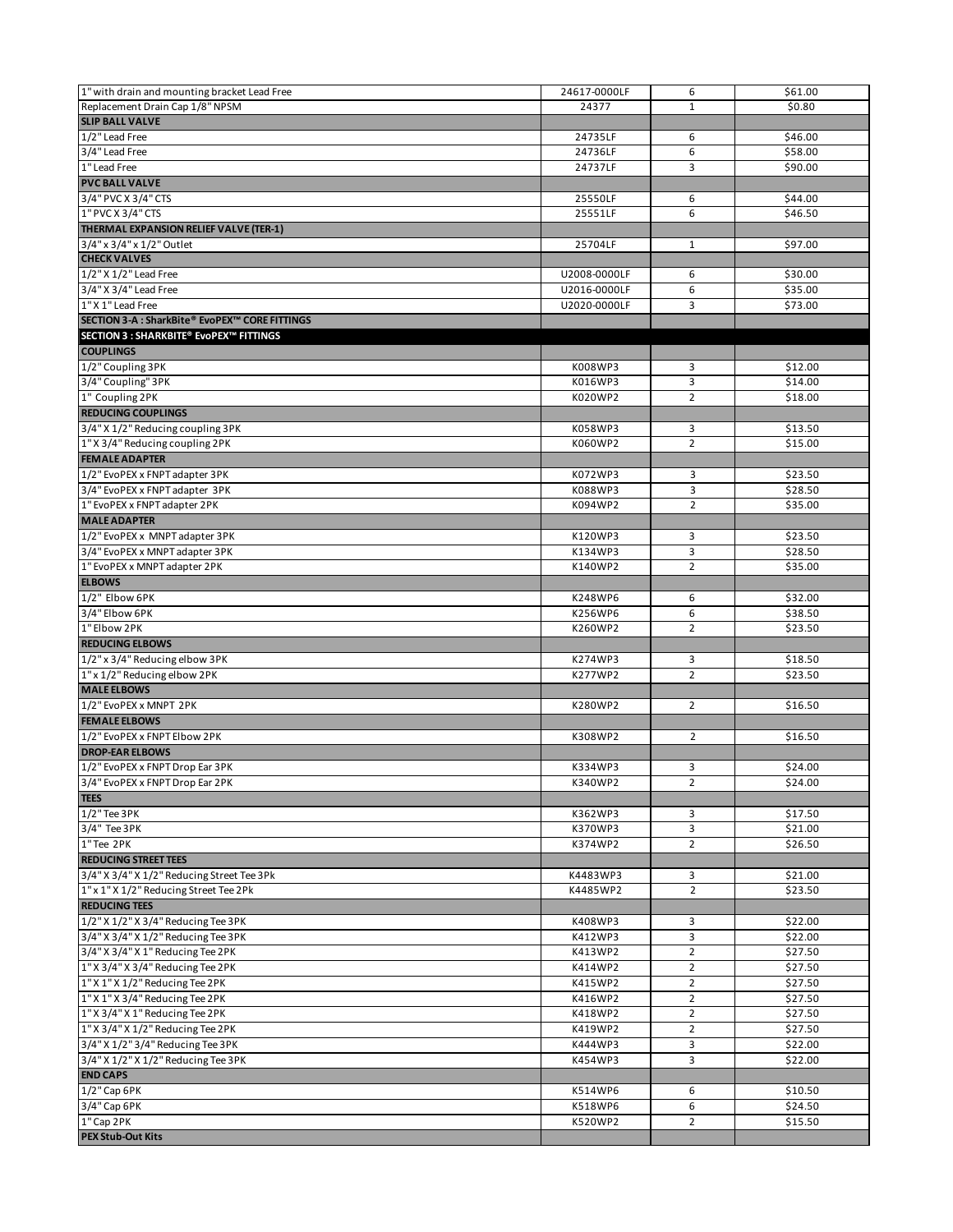| 1/2" x 6" PEX Stub Out with Bracket and EvoPEX 1/2" 90                                                                                                                                                                                                                                    | K25578WP12     | 12           | \$126.00 |
|-------------------------------------------------------------------------------------------------------------------------------------------------------------------------------------------------------------------------------------------------------------------------------------------|----------------|--------------|----------|
| 1/2" x 6" PEX Stub Out with EvoPEX 1/2" 90                                                                                                                                                                                                                                                | K25581WP12     | 12           | \$110.00 |
| 1/2 in. x 10 in. PEX Stub Out w/ Bracket, Cap and EvoPEX 1/2 in. 90 (12 Pack)                                                                                                                                                                                                             | K25721WP12     | 12           | \$126.00 |
| 1/2 in. x 10 in. PEX Stub Out with Cap and EvoPEX 1/2 in. 90 (12 Pack)                                                                                                                                                                                                                    | K25722WP12     | 12           | \$110.00 |
| <b>PEX Stub-Outs</b>                                                                                                                                                                                                                                                                      |                |              |          |
| 1/2" x 6" PEX Stub Out with Bracket                                                                                                                                                                                                                                                       | K24649WP       | 25           | \$5.40   |
| 1/2" x 6" PEX Stub Out                                                                                                                                                                                                                                                                    | K24650WP       | 25           | \$4.00   |
| 1/2 in. x 10 in. PEX Stub Out w/ Bracket and Cap                                                                                                                                                                                                                                          | K25721WP       | 25           | \$5.40   |
| 1/2 in. x 10 in. PEX Stub Out with Cap                                                                                                                                                                                                                                                    | K25722WP       | 25           | \$4.00   |
| 1/2 in. x 20 in. PEX Stub Out w/ Bracket and Cap                                                                                                                                                                                                                                          | K25723WP       | 25           | \$6.20   |
| <b>Copper Stub-Outs</b>                                                                                                                                                                                                                                                                   |                |              |          |
| 1/2 in. x 6 in. with Bracket & EvoPEX Elbow                                                                                                                                                                                                                                               | K25811WP       | 12           | \$14.50  |
| 1/2 in. x 6 in. with EvoPEX Elbow                                                                                                                                                                                                                                                         | K25813WP       | 12           | \$14.50  |
| 1/2 in. x 8 in. with Bracket & EvoPEX Elbow                                                                                                                                                                                                                                               | K25815WP       | 12           | \$16.50  |
| 1/2 in. x 8 in. with EvoPEX Elbow                                                                                                                                                                                                                                                         | K25817WP       | 12           | \$16.00  |
| <b>ANGLE STOPS</b>                                                                                                                                                                                                                                                                        |                |              |          |
|                                                                                                                                                                                                                                                                                           |                |              |          |
| Angle Stop with Escutcheon 1/2" X 3/8" Compression                                                                                                                                                                                                                                        | K23036         | $\mathbf{1}$ | \$11.50  |
| <b>STRAIGHT STOPS</b>                                                                                                                                                                                                                                                                     |                |              |          |
| Straight Stop with Escutcheon 1/2" X 3/8" Compression                                                                                                                                                                                                                                     | K23037         | $\mathbf{1}$ | \$11.50  |
| <b>BALL VALVES</b>                                                                                                                                                                                                                                                                        |                |              |          |
| $1/2$ " x $1/2$ " Ball Valve                                                                                                                                                                                                                                                              | K22222         | $\mathbf{1}$ | \$13.50  |
| $3/4$ " x $3/4$ " Ball Valve                                                                                                                                                                                                                                                              | K22185         | $\mathbf{1}$ | \$17.00  |
| 1" x 1" Ball Valve                                                                                                                                                                                                                                                                        | K22223         | $\mathbf{1}$ | \$30.50  |
| SECTION 4-A : SHARKBITE® PEX BARB CORE FITTINGS                                                                                                                                                                                                                                           |                |              |          |
| <b>SECTION 4 : SHARKBITE® PEX BARB FITTINGS</b>                                                                                                                                                                                                                                           |                |              |          |
| <b>COUPLINGS BULK PACKAGED</b>                                                                                                                                                                                                                                                            |                |              |          |
| 3/8" Lead Free                                                                                                                                                                                                                                                                            | UC006LF        | 10           | \$2.30   |
| 1/2" Lead Free                                                                                                                                                                                                                                                                            | UC008LF        | 25           | \$2.30   |
| 5/8" Lead Free                                                                                                                                                                                                                                                                            | UC012LF        | 10           | \$3.10   |
| 3/4" Lead Free                                                                                                                                                                                                                                                                            | UC016LF        | 25           | \$3.10   |
| 1" Lead Free                                                                                                                                                                                                                                                                              | UC020LF        | 10           | \$5.70   |
| Coupling - 1-1/4" Barb                                                                                                                                                                                                                                                                    | UC0135         | 20           | \$14.50  |
| Coupling - 1-1/2" Barb                                                                                                                                                                                                                                                                    | UC0141         | 20           | \$24.50  |
| Coupling - 2" Barb                                                                                                                                                                                                                                                                        | UC0154         | 15           | \$39.50  |
| REDUCING COUPLINGS BULK PACKAGED                                                                                                                                                                                                                                                          |                |              |          |
|                                                                                                                                                                                                                                                                                           |                |              |          |
|                                                                                                                                                                                                                                                                                           | UC009LF        | 10           | \$2.30   |
| 3/8" X 1/2" Reducing Lead Free                                                                                                                                                                                                                                                            | UC058LF        | 25           | \$3.10   |
| 3/4" X 5/8" Reducing Lead Free                                                                                                                                                                                                                                                            | UC057LF        | 10           | \$3.10   |
|                                                                                                                                                                                                                                                                                           | UC060LF        | 25           |          |
|                                                                                                                                                                                                                                                                                           | UC013522       | 20           | \$5.70   |
| 1/2" X 3/4" Reducing Lead Free<br>3/4" X 1" Reducing Lead Free<br>Coupling - 1-1/4" Barb x 3/4" Barb                                                                                                                                                                                      |                |              | \$14.50  |
| Coupling - 1-1/4" Barb x 1" Barb                                                                                                                                                                                                                                                          | UC013528       | 20           | \$14.50  |
| Coupling - 1-1/2" Barb x 3/4" Barb                                                                                                                                                                                                                                                        | UC014122       | 15           | \$24.50  |
| Coupling - 1-1/2" Barb x 1" Barb                                                                                                                                                                                                                                                          | UC014128       | 15           | \$24.50  |
| Coupling - 1-1/2" Barb x 1-1/4" Barb                                                                                                                                                                                                                                                      | UC014135       | 20           | \$24.50  |
| Coupling - 2" Barb x 1-1/2" Barb                                                                                                                                                                                                                                                          | UC015441       | 20           | \$39.50  |
| THREADED FEMALE ADAPTERS BULK PACKAGED                                                                                                                                                                                                                                                    |                |              |          |
|                                                                                                                                                                                                                                                                                           | UC068LF        | 25           | \$6.20   |
|                                                                                                                                                                                                                                                                                           | UC072LF        | 25           | \$4.60   |
|                                                                                                                                                                                                                                                                                           | UC088LF        | 25           | \$6.20   |
|                                                                                                                                                                                                                                                                                           | UC094LF        | 10           | \$11.50  |
| 1-1/4" x 1-1/4" FNPT Lead Free                                                                                                                                                                                                                                                            | UC113532F      | 10           | \$30.50  |
|                                                                                                                                                                                                                                                                                           | UC114140F      | 10           | \$33.50  |
| 2" x 2" FNPT Lead Free                                                                                                                                                                                                                                                                    | UC115450F      | 10           | \$57.00  |
|                                                                                                                                                                                                                                                                                           |                |              |          |
| 1/2" X 3/4" MNPT Lead Free                                                                                                                                                                                                                                                                | UC116LF        | 25           | \$5.70   |
| 3/8" X 1/2" MNPT Lead Free                                                                                                                                                                                                                                                                | <b>UC118LF</b> | 10           | \$3.95   |
|                                                                                                                                                                                                                                                                                           | <b>UC120LF</b> | 25           | \$3.95   |
| 3/4" X 3/4" MNPT Lead Free                                                                                                                                                                                                                                                                | UC134LF        | 25           | \$5.70   |
|                                                                                                                                                                                                                                                                                           | <b>UC138LF</b> | 25           | \$5.70   |
| 1/2" X 3/4" FNPT Lead Free<br>1/2" X 1/2" FNPT Lead Free<br>3/4" X 3/4" FNPT Lead Free<br>1" X 1" FNPT Lead Free<br>1-1/2" x 1-1/2" FNPT Lead Free<br><b>THREADED MALE ADAPTERS BULK PACKAGED</b><br>1/2" X 1/2" MNPT Lead Free<br>3/4" X 1/2" MNPT Lead Free<br>3/4" X 1" MNPT Lead Free | UC139LF        | 10           | \$10.00  |
| 1" X 1" MNPT Lead Free                                                                                                                                                                                                                                                                    | UC140LF        | 10           | \$10.00  |
|                                                                                                                                                                                                                                                                                           | <b>UC142LF</b> | 10           | \$10.00  |
| 1-1/4" x 1-1/4" MNPT Lead Free                                                                                                                                                                                                                                                            | UC113532M      | 10           | \$30.50  |
| 1-1/2" x 1-1/2" MNPT Lead Free                                                                                                                                                                                                                                                            | UC114140M      | 10           | \$33.50  |
| 1" X 3/4" MNPT Lead Free<br>2" x 2" MNPT Lead Free                                                                                                                                                                                                                                        | UC115450M      | 10           | \$57.00  |
| <b>SWEAT FEMALE ADAPTERS BULK PACKAGED</b>                                                                                                                                                                                                                                                |                |              |          |
| 1/2" X 1/2" Female Sweat Adapter Lead Free                                                                                                                                                                                                                                                | UC600LF        | 25           | \$3.95   |
| 3/4" X 3/4" Female Sweat Adapter Lead Free                                                                                                                                                                                                                                                | UC606LF        | 25           | \$5.70   |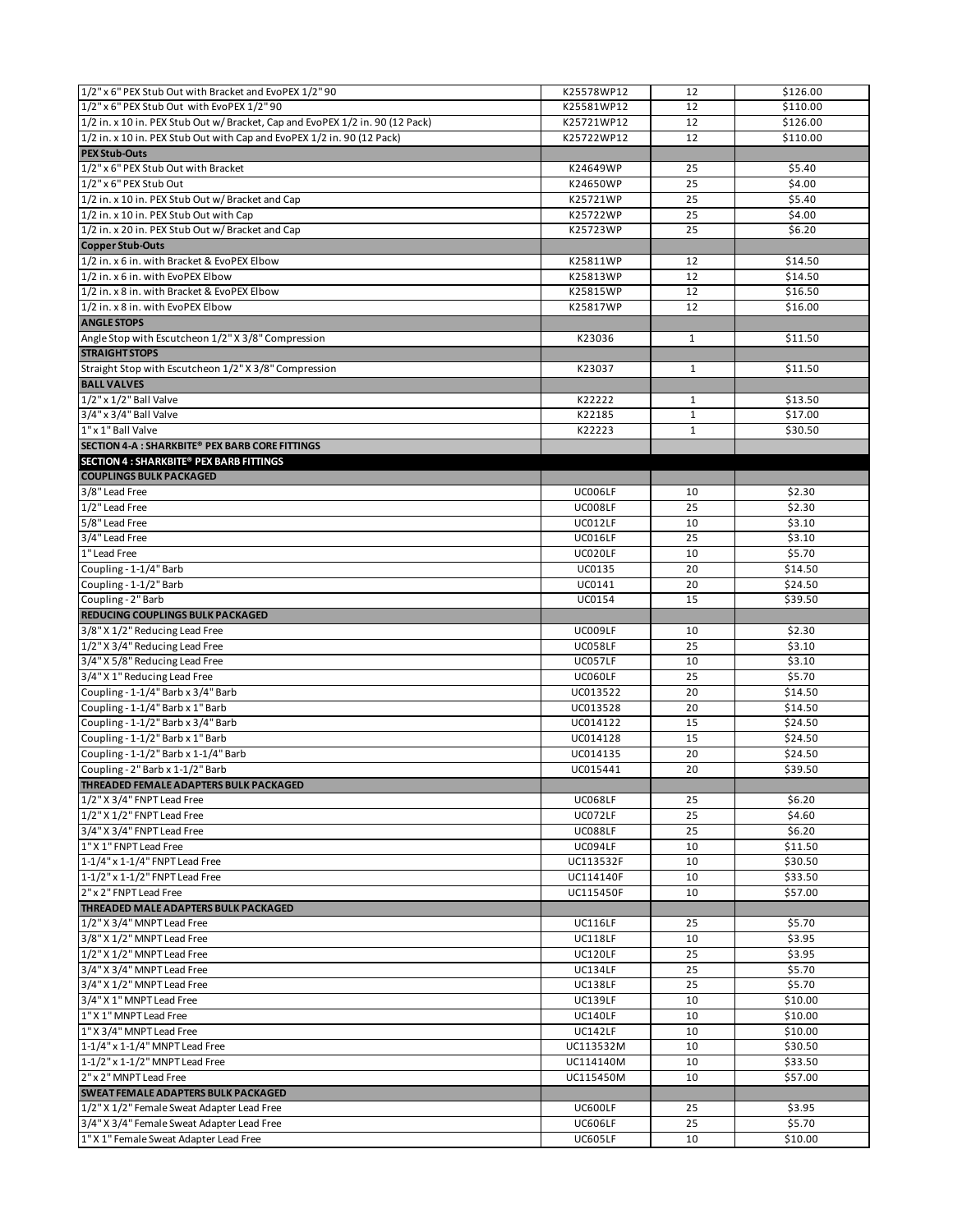| <b>SWEAT MALE ADAPTERS BULK PACKAGED</b>                                          |                    |    |         |
|-----------------------------------------------------------------------------------|--------------------|----|---------|
| 1/2" X 1/2" Male Sweat Adapter Lead Free                                          | UC607LF            | 25 | \$3.95  |
| 3/4" X 3/4" Male Sweat Adapter Lead Free                                          | UC608LF            | 25 | \$5.70  |
| 1" X 1" Male Sweat Adapter                                                        | UC609LF            | 10 | \$10.00 |
| POLYBUTYLENE ADAPTERS BULK PACKAGED (with PB Crimp Ring)                          |                    |    |         |
| 3/8" PB Coupling Lead Free                                                        | <b>UC4006LF</b>    | 10 | \$3.95  |
| 1/2" PB Coupling Lead Free                                                        | <b>UC4008LF</b>    | 25 | \$3.95  |
| 3/4" PB Coupling Lead Free                                                        | <b>UC4016LF</b>    | 25 | \$5.70  |
| <b>ELBOWS BULK PACKAGED</b>                                                       |                    |    |         |
| 3/8" X 3/8" Lead Free                                                             | UC246LF            | 10 | \$3.10  |
| 1/2" X 1/2" Lead Free                                                             | UC248LF            | 25 | \$3.10  |
| 3/4" X 3/4" Lead Free                                                             | UC256LF            | 25 | \$4.35  |
| $1"$ X $1"$ Lead Free                                                             | UC260LF            | 10 | \$8.00  |
| Elbow 90 - 1-1/4" Barb                                                            | <b>UC0235</b>      | 10 | \$25.00 |
| Elbow 90 - 1-1/2" Barb                                                            | UC0241             | 10 | \$41.50 |
| Elbow 90 - 2" Barb                                                                | <b>UC0254</b>      | 10 | \$66.00 |
| <b>REDUCING ELBOWS BULK PACKAGED</b>                                              |                    |    |         |
|                                                                                   |                    |    |         |
| 1/2" X 3/8" Lead Free                                                             | UC272LF            | 10 | \$3.10  |
| 1/2" X 3/4" Lead Free                                                             | UC274LF            | 25 | \$4.35  |
| 3/4" X 5/8"                                                                       | UC273LF            | 10 | \$4.35  |
| <b>DROP-EAR ELBOWS BULK PACKAGED</b>                                              |                    |    |         |
| 1/2" X 1/2" FNPT Drop Ear Lead Free                                               | UC334LF            | 25 | \$12.50 |
| 3/4" X 3/4" FNPT Drop Ear Lead Free                                               | UC340LF            | 25 | \$18.00 |
| 3/4" X 1/2" FNPT Drop Ear Lead Free                                               | UC342LF            | 25 | \$18.00 |
| <b>ADAPTER ELBOWS BULK PACKAGED</b>                                               |                    |    |         |
| 1/2" X 1/2" MNPT Lead Free                                                        | UC280LF            | 25 | \$6.20  |
| 1/2" X 3/4" MNPT Lead Free                                                        | UC278LF            | 25 | \$8.80  |
| 3/4" X 3/4" MNPT Lead Free                                                        | <b>UC286LF</b>     | 25 | \$8.80  |
| 3/4" X 3/4" Female Sweat Lead Free                                                | UC626LF            | 25 | \$6.10  |
| 3/4" X 3/4" Male Sweat Lead Free                                                  | <b>UC628LF</b>     | 25 | \$6.10  |
| <b>TEES BULK PACKAGED</b>                                                         |                    |    |         |
| 3/8" X 3/8" X 3/8" Lead Free                                                      | UC360LF            | 10 | \$3.85  |
| 1/2" X 1/2" X 1/2" Lead Free                                                      | UC362LF            | 25 | \$3.85  |
| 3/4" X 3/4" X 3/4" Lead Free                                                      | UC370LF            | 25 | \$5.50  |
| 1" X 1" X 1" Lead Free                                                            | UC374LF            | 10 | \$9.50  |
| Tee - 1-1/4" Barb                                                                 | <b>UC0835</b>      | 10 | \$31.50 |
| Tee - 1-1/2" Barb                                                                 | UC0841             | 5  | \$53.00 |
| Tee - 2" Barb                                                                     | <b>UC0854</b>      | 5  | \$85.00 |
| <b>BULLNOSE TEES BULK PACKAGED</b>                                                |                    |    |         |
| 1/2" X 1/2" X 3/4" Bull Nose Lead Free                                            | UC408LF            | 25 | \$5.50  |
| 3/4" X 3/4" X 1" Bull Nose Lead Free                                              | UC413LF            | 10 | \$9.50  |
| <b>REDUCING TEES BULK PACKAGED</b>                                                |                    |    |         |
| 3/8" X 3/8" X 1/2" Reducing Lead Free                                             |                    |    |         |
|                                                                                   | UC364LF<br>UC452LF | 10 | \$3.85  |
| 1/2" X 3/8" X 3/8" Reducing Lead Free                                             |                    | 10 | \$3.85  |
| 1/2" X 1/2" X 3/8" Reducing Lead Free                                             | <b>UC363LF</b>     | 10 | \$3.85  |
| 1/2" X 3/8" X 1/2" Reducing Lead Free                                             | UC434LF            | 10 | \$3.85  |
| 3/4" X 3/4" X 3/8" Reducing Lead Free                                             | UC417LF            | 10 | \$5.50  |
| 3/4" X 3/4" X 1/2" Reducing Lead Free                                             | UC412LF            | 25 | \$5.50  |
| 3/4" X 1/2" X 1/2" Reducing Lead Free                                             | UC454LF            | 25 | \$5.50  |
| 3/4" X 1/2" X 3/4" Reducing Lead Free                                             | UC444LF            | 25 | \$5.50  |
| 1" X 3/4" X 3/4" Reducing Lead Free                                               | UC414LF            | 10 | \$9.50  |
| 1" X 1" X 1/2" Reducing Lead Free                                                 | UC415LF            | 10 | \$9.50  |
| 1" X 1" X 3/4" Reducing Lead Free                                                 | UC416LF            | 10 | \$9.50  |
| 1" X 3/4" X 1"Reducing Lead Free                                                  | UC418LF            | 10 | \$9.50  |
| Tee - 1-1/4" Barb x 1" Barb x 1" Barb                                             | UC08352828         | 10 | \$31.50 |
| Tee - 1-1/4" Barb x 1-1/4" Barb x 1/2" Barb                                       | UC08353516         | 10 | \$31.50 |
| Tee - 1-1/4" Barb x 1-1/4" Barb x 3/4" Barb                                       | UC08353522         | 10 | \$31.50 |
| Tee - 1-1/4" Barb x 1-1/4" Barb x 1" Barb                                         | UC08353528         | 10 | \$31.50 |
| Tee - 1-1/2" Barb x 1-1/4" Barb x 1" Barb                                         | UC08413528         | 5  | \$53.00 |
| Tee - 1-1/2" Barb x 1-1/2" Barb x 1/2" Barb                                       | UC08414116         | 5  | \$53.00 |
| Tee - 1-1/2" Barb x 1-1/2" Barb x 3/4" Barb                                       | UC08414122         | 10 | \$53.00 |
| Tee - 1-1/2" Barb x 1-1/2" Barb x 1" Barb                                         |                    | 5  |         |
| Tee - 1-1/2" Barb x 1-1/2" Barb x 1-1/4" Barb                                     | UC08414128         |    | \$53.00 |
|                                                                                   | UC08414135         | 5  | \$53.00 |
|                                                                                   | UC08545416         | 5  | \$85.00 |
| Tee - 2" Barb x 2" Barb x 1/2" Barb                                               |                    |    | \$85.00 |
| Tee - 2" Barb x 2" Barb x 3/4" Barb                                               | UC08545422         | 5  |         |
| Tee - 2" Barb x 2" Barb x 1" Barb                                                 | UC08545428         | 5  | \$85.00 |
| Tee - 2" Barb x 2" Barb x 1-1/2" Barb                                             | UC08545441         | 5  | \$85.00 |
| <b>SWIVEL ADAPTERS BULK PACKAGED</b><br>3/8" X 3/8" FNPT Swivel Adapter Lead Free |                    |    |         |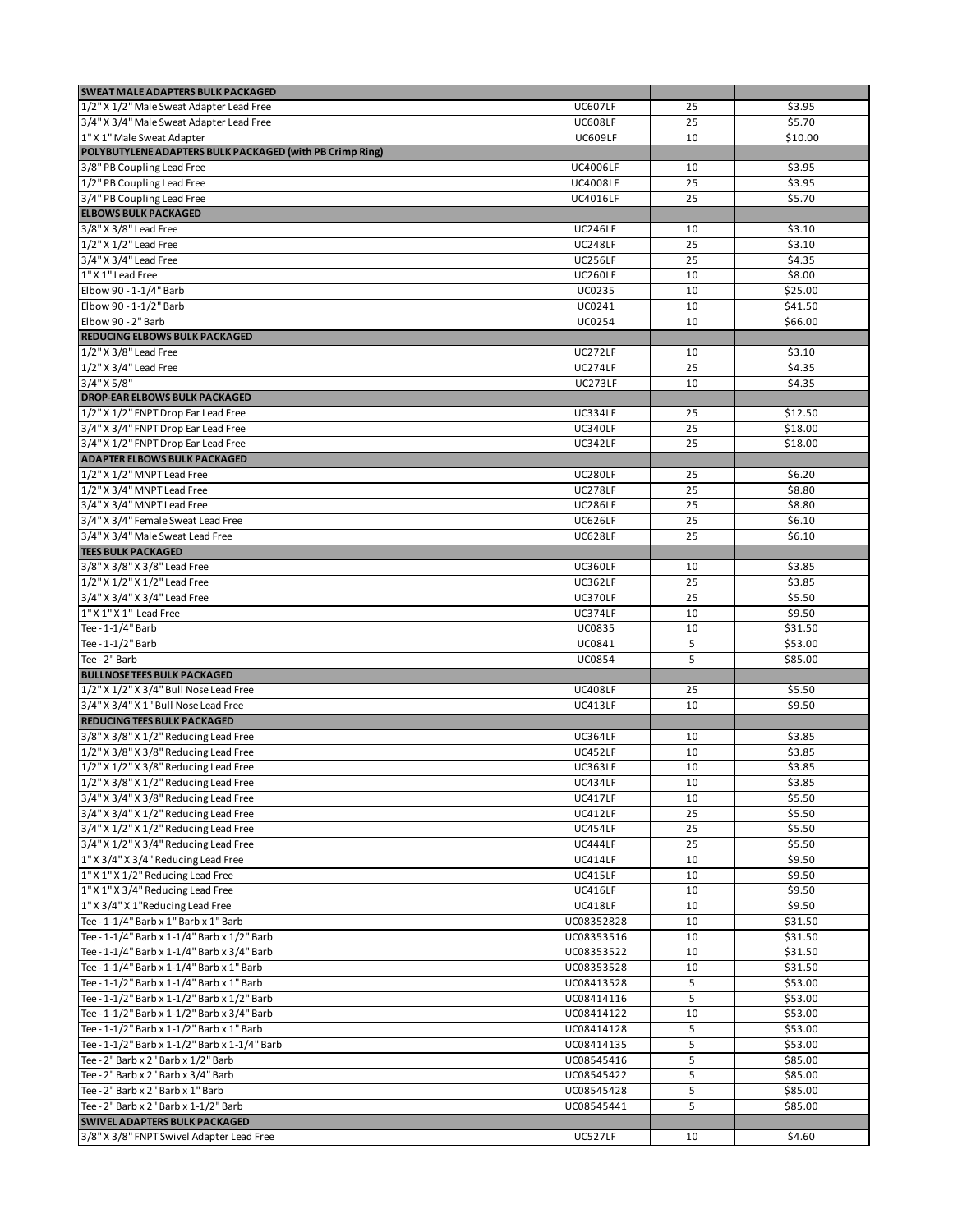| 1/2" X 1/2" FNPT Swivel Adapter Lead Free                                                                                                                                                                                                                                                                                                                     | UC526LF                          | 25           | \$4.60             |
|---------------------------------------------------------------------------------------------------------------------------------------------------------------------------------------------------------------------------------------------------------------------------------------------------------------------------------------------------------------|----------------------------------|--------------|--------------------|
| 1/2" X 3/4" FNPT Swivel Adapter Lead Free                                                                                                                                                                                                                                                                                                                     | <b>UC534LF</b>                   | 25           | \$9.40             |
| 3/4" X 3/4" FNPT Swivel Adapter Lead Free                                                                                                                                                                                                                                                                                                                     | UC530LF                          | 25           | \$9.40             |
| 3/4" X 1" Swivel Adapter Lead Free                                                                                                                                                                                                                                                                                                                            | UC529LF                          | 10           | \$17.00            |
| 1" X 1" FNPT Swivel Adapter Lead Free                                                                                                                                                                                                                                                                                                                         | <b>UC594LF</b>                   | 10           | \$11.50            |
| SWIVEL ELBOWS BULK PACKAGED                                                                                                                                                                                                                                                                                                                                   |                                  |              |                    |
| 3/8" X 1/2" MNPT Swivel Elbow Lead Free                                                                                                                                                                                                                                                                                                                       | <b>UC531LF</b>                   | 10           | \$4.70             |
| 1/2" X 1/2" FNPT Swivel Elbow Lead Free                                                                                                                                                                                                                                                                                                                       | UC532LF                          | 25           | \$4.70             |
| SWIVEL TOILET CONNECTION ELBOWS BULK PACKAGED                                                                                                                                                                                                                                                                                                                 |                                  |              |                    |
| 1/2" X 7/8" Straight Swivel Toilet Connectors Lead Free                                                                                                                                                                                                                                                                                                       | UC528LF                          | 10           | \$6.20             |
| 3/8" X 7/8" Elbow Swivel Toilet Connectors Lead Free                                                                                                                                                                                                                                                                                                          | 23068LF                          | 6            |                    |
| 1/2" X 7/8" Elbow Swivel Toilet Connectors Lead Free                                                                                                                                                                                                                                                                                                          | 23067LF                          | 6            |                    |
| <b>PLUGS BULK PACKAGED</b>                                                                                                                                                                                                                                                                                                                                    |                                  |              |                    |
| 3/8" Lead Free                                                                                                                                                                                                                                                                                                                                                | UC512LF                          | 10           | \$1.35             |
| 1/2" Lead Free                                                                                                                                                                                                                                                                                                                                                | UC514LF                          | 25           | \$1.35             |
| 3/4" Lead Free                                                                                                                                                                                                                                                                                                                                                | <b>UC518LF</b>                   | 25           | \$1.85             |
| 1" Lead Free                                                                                                                                                                                                                                                                                                                                                  | UC520LF                          | 10           | \$3.45             |
| Test Plug - 1-1/4" Barb                                                                                                                                                                                                                                                                                                                                       | <b>UC0435</b>                    | 40           | \$11.50            |
| Test Plug - 1-1/2" Barb                                                                                                                                                                                                                                                                                                                                       | UC0441                           | 30           | \$19.00            |
| Test Plug - 2" Barb                                                                                                                                                                                                                                                                                                                                           | <b>UC0454</b>                    | 20           | \$30.50            |
| COPPER STUBOUT ELBOWS BULK PACKAGED (All copper stubout elbows are lead free)                                                                                                                                                                                                                                                                                 |                                  |              |                    |
| 1/2" X Closed (4" X 8")                                                                                                                                                                                                                                                                                                                                       | 22791                            | 12           | \$12.00            |
| $3/8''$ X $1/2''$ (4" X 4")                                                                                                                                                                                                                                                                                                                                   | 23069                            | 6            | \$11.00            |
|                                                                                                                                                                                                                                                                                                                                                               |                                  | 6            |                    |
| $1/2$ " X $1/2$ " (4" X 4")<br>COPPER MANIFOLDS WITH BARB BRANCHES BULK PACKAGED (1" Trunk with 3/4" barb inlets &                                                                                                                                                                                                                                            | 23070                            |              | \$11.00            |
| outlets and 1/2" barb ports - 2" on center) Lead Free                                                                                                                                                                                                                                                                                                         |                                  |              |                    |
| Manifold Bracket Set (for 1"-1.5" diameter manifolds)                                                                                                                                                                                                                                                                                                         | 25484Z                           | $\mathbf{1}$ | \$41.50            |
| 3 Port Closed                                                                                                                                                                                                                                                                                                                                                 | 22783                            | $\mathbf{1}$ | \$37.00            |
| 3 Port Open                                                                                                                                                                                                                                                                                                                                                   | 22784                            | $\mathbf{1}$ | \$37.00            |
| 4 Port Closed                                                                                                                                                                                                                                                                                                                                                 | 22785                            | $\mathbf{1}$ | \$43.50            |
| 4 Port Open                                                                                                                                                                                                                                                                                                                                                   | 22786                            | $\mathbf{1}$ | \$43.50            |
| 6 Port Closed                                                                                                                                                                                                                                                                                                                                                 | 22787                            | $\mathbf{1}$ | \$52.00            |
| 6 Port Open                                                                                                                                                                                                                                                                                                                                                   | 22788                            | $\mathbf{1}$ | \$52.00            |
| 8 Port Closed                                                                                                                                                                                                                                                                                                                                                 | 22789                            | $\mathbf{1}$ | \$59.00            |
|                                                                                                                                                                                                                                                                                                                                                               |                                  |              |                    |
| 8 Port Open                                                                                                                                                                                                                                                                                                                                                   | 22790                            | $\mathbf{1}$ | \$59.00            |
| WATER HAMMER ARRESTORS (PROVIDES MAINTENANCE-FREE, CONTINUOUS PROTECTION<br><b>AGAINST WATER HAMMER. CAN BE</b>                                                                                                                                                                                                                                               |                                  |              |                    |
| POSITIONED VERTICALLY OR HORIZONTALLY)                                                                                                                                                                                                                                                                                                                        |                                  |              |                    |
| 1/2" Residential                                                                                                                                                                                                                                                                                                                                              | 25401                            | $\mathbf{1}$ | \$44.50            |
| BARB MANIFOLDS WITH BALL VALVES BULK PACKAGED LEAD FREE                                                                                                                                                                                                                                                                                                       |                                  |              |                    |
| Manifold 12 Port with Ball Valves                                                                                                                                                                                                                                                                                                                             | RM22712                          | $\mathbf{1}$ | \$310.00           |
| Manifold 24 Port with Ball Valves                                                                                                                                                                                                                                                                                                                             | RM22724                          | $\mathbf{1}$ | \$530.00           |
| 12 Port with Brass Valves                                                                                                                                                                                                                                                                                                                                     | <b>PM012UP</b>                   | $\mathbf{1}$ | \$275.00           |
| 24 Port with Brass Valves                                                                                                                                                                                                                                                                                                                                     | <b>PM024UP</b>                   | $\mathbf{1}$ | \$420.00           |
| <b>BARB BALL VALVES BULK PACKAGED</b>                                                                                                                                                                                                                                                                                                                         |                                  |              |                    |
|                                                                                                                                                                                                                                                                                                                                                               | 22461LF                          | 12           | \$14.50            |
|                                                                                                                                                                                                                                                                                                                                                               | 22462LF                          | 12           | \$20.50            |
|                                                                                                                                                                                                                                                                                                                                                               | 22463LF                          | 6            | \$36.00            |
|                                                                                                                                                                                                                                                                                                                                                               |                                  |              |                    |
|                                                                                                                                                                                                                                                                                                                                                               |                                  |              |                    |
| 3/4" x 3/4" SB x 1/2" FNPT                                                                                                                                                                                                                                                                                                                                    | <b>UCF12128H</b>                 |              | \$72.00            |
|                                                                                                                                                                                                                                                                                                                                                               | <b>UCF16128H</b>                 |              | \$88.00            |
|                                                                                                                                                                                                                                                                                                                                                               | <b>UCF16168H</b>                 |              | \$88.00            |
| <b>VERTICAL TEES</b>                                                                                                                                                                                                                                                                                                                                          |                                  |              |                    |
|                                                                                                                                                                                                                                                                                                                                                               | <b>UCF12128V</b>                 |              | \$72.00            |
|                                                                                                                                                                                                                                                                                                                                                               | UCF16128V                        |              | \$88.00            |
|                                                                                                                                                                                                                                                                                                                                                               | UCF16168V                        |              | \$88.00            |
| <b>ELBOW UP</b>                                                                                                                                                                                                                                                                                                                                               |                                  |              |                    |
|                                                                                                                                                                                                                                                                                                                                                               | <b>UCF128U</b>                   |              | \$31.50            |
|                                                                                                                                                                                                                                                                                                                                                               | <b>UCF168U</b>                   |              | \$40.50            |
| <b>STRAIGHT ADAPTER</b>                                                                                                                                                                                                                                                                                                                                       |                                  |              |                    |
| 3/4" SB x 1/2" FNPT                                                                                                                                                                                                                                                                                                                                           | <b>UCF128S</b>                   |              | \$31.50            |
| <b>ANGLED ADAPTER</b>                                                                                                                                                                                                                                                                                                                                         |                                  |              |                    |
| 3/4" x 3/4" SB x 1/2" FNPT                                                                                                                                                                                                                                                                                                                                    | <b>UCF12128A</b>                 |              | \$48.00            |
| <b>ELBOWS</b>                                                                                                                                                                                                                                                                                                                                                 |                                  |              |                    |
| $1/2$ " Lead Free<br>3/4" Lead Free<br>1" Lead Free<br>SECTION 4-B : SHARKBITE® PEX FIRE FITTINGS (TBD)<br><b>HORIZONTAL TEES</b><br>1" x 3/4" SB x 1/2" FNPT<br>$1"$ x $1"$ SB x $1/2"$ FNPT<br>3/4" x 3/4" SB x 1/2" FNPT<br>$1''$ x $3/4''$ SB x $1/2''$ FNPT<br>1" x 1" SB x 1/2" FNPT<br>3/4" SB x 1/2" FNPT<br>1" SB x 1/2" FNPT<br>3/4" SB x 1/2" FNPT | <b>UCF128L</b>                   |              | \$31.50            |
|                                                                                                                                                                                                                                                                                                                                                               | <b>UCF128R</b>                   |              | \$31.50            |
| 3/4" SB x 1/2" FNPT<br>1" SB x 1/2" FNPT<br>1" SB x 1/2" FNPT                                                                                                                                                                                                                                                                                                 | <b>UCF168L</b><br><b>UCF168R</b> |              | \$40.50<br>\$40.50 |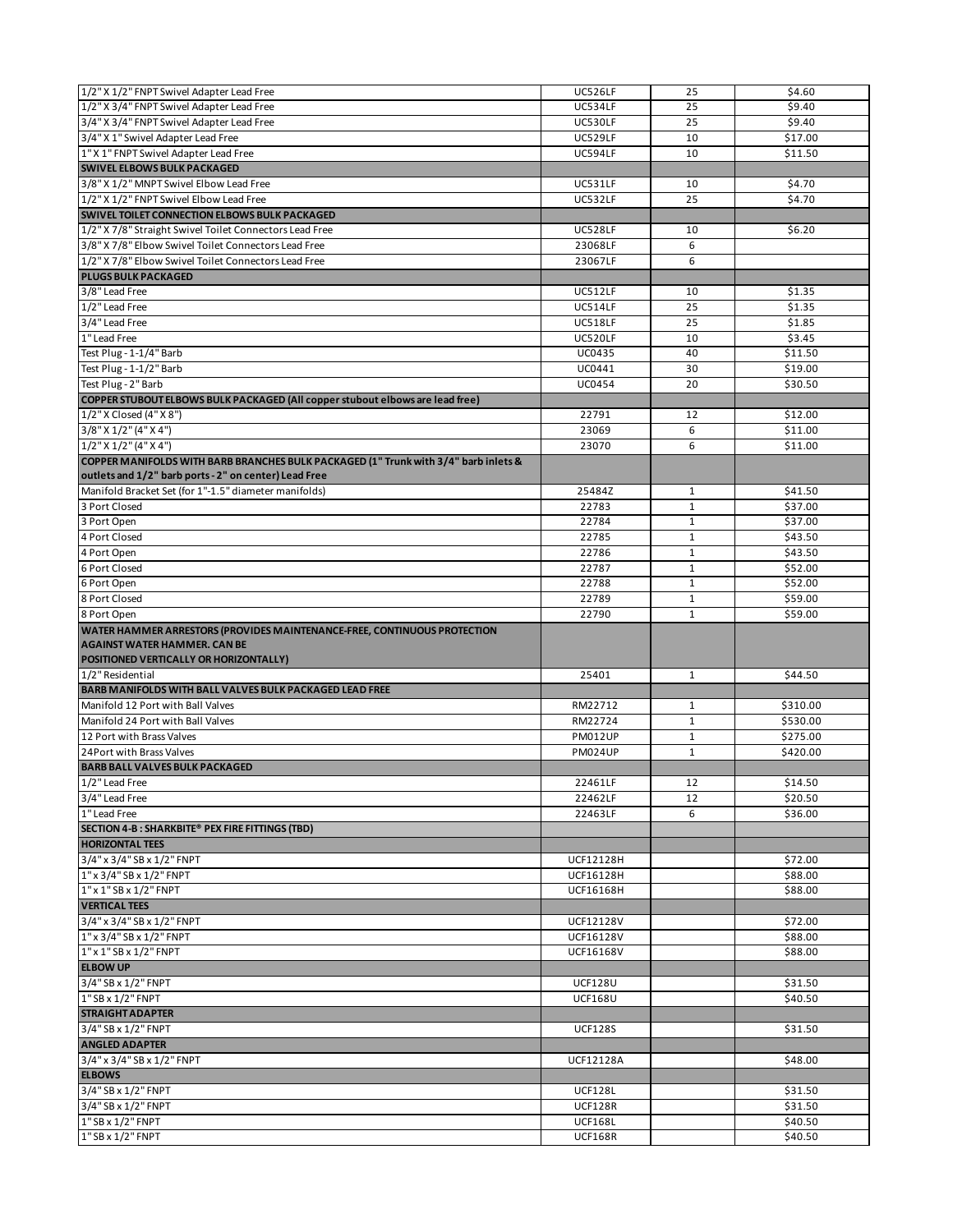| SECTION 4-C : SHARKBITE® PEX POLY ALLOY FITTINGS                  |              |     |         |
|-------------------------------------------------------------------|--------------|-----|---------|
| <b>COUPLINGS BULK PACKAGED</b>                                    |              |     |         |
| 1/2" Straight Coupling Lead Free                                  | <b>UP008</b> | 25  | \$0.85  |
| 3/4" Straight Coupling Lead Free                                  | UP016        | 25  | \$1.20  |
| 1" Straight Coupling Lead Free                                    | <b>UP020</b> | 25  | \$2.20  |
| REDUCING COUPLINGS BULK PACKAGED                                  |              |     |         |
| 3/4" X 1/2" Reducing Coupling Lead Free                           | <b>UP058</b> | 25  | \$0.85  |
| 1" X 3/4" Reducing Coupling Lead Free                             | <b>UP060</b> | 25  | \$2.20  |
| <b>CONNECTORS BULK PACKAGED</b>                                   |              |     |         |
| 1/2" X 1/2" MNPT Straight Connector Lead Free                     | UP120        | 25  | \$1.50  |
| 3/4" X 3/4" MNPT Straight Connector Lead Free                     | UP134        | 25  | \$2.20  |
| 1" X 1" MNPT Straight Connector Lead Free                         | <b>UP140</b> | 25  | \$3.75  |
| REDUCING CONNECTORS BULK PACKAGED                                 |              |     |         |
| 3/4" X 1/2" MNPT Reducing Connector Lead Free                     | <b>UP138</b> | 25  | \$2.20  |
| <b>ELBOWS BULK PACKAGED</b>                                       |              |     |         |
| 1/2" Elbow Lead Free                                              | <b>UP248</b> | 25  | \$1.20  |
| 3/4" Elbow Lead Free                                              | UP256        | 25  | \$1.60  |
| 1" Elbow Lead Free                                                | UP260        | 25  | \$2.90  |
| <b>MALE ELBOWS BULK PACKAGED</b>                                  |              |     |         |
| 1/2" X 1/2" MNPT Elbow Lead Free                                  | <b>UP280</b> | 25  | \$2.40  |
| <b>REDUCING ELBOWS BULK PACKAGED</b>                              |              |     |         |
| 3/4" X 1/2" Elbow Lead Free                                       | UP274        | 25  | \$1.60  |
| <b>TEES BULK PACKAGED</b>                                         |              |     |         |
| 3/8" Tee Lead Free                                                | <b>UP360</b> | 10  | \$1.45  |
| $1/2$ " Tee Lead Free                                             | UP362        | 25  | \$1.45  |
| 3/4" Tee Lead Free                                                | UP370        | 25  | \$2.00  |
| 1" Tee Lead Free                                                  | UP374        | 25  | \$3.55  |
| <b>REDUCING TEES BULK PACKAGED</b>                                |              |     |         |
| 1/2" X 1/2" X 3/4" Tee Lead Free                                  | <b>UP408</b> | 25  | \$2.00  |
| 3/4" X 3/4" X 1/2" Tee Lead Free                                  | UP412        | 25  | \$2.00  |
| 3/4" X 1/2" X 3/4" Tee Lead Free                                  | <b>UP444</b> | 25  | \$2.00  |
| 3/4" X 1/2" X 1/2" Tee Lead Free                                  | UP454        | 25  | \$2.00  |
| 1" X 3/4" X 3/4" Tee Lead Free                                    | UP414        | 25  | \$3.55  |
| 1" X 1" X 1/2" Tee Lead Free                                      | UP415        | 25  | \$3.55  |
| 1" X 1" X 3/4" Tee Lead Free                                      | UP416        | 25  | \$3.55  |
| <b>PLUGS BULK PACKAGED</b>                                        |              |     |         |
| 1/2" Plug Lead Free                                               | UP514        | 25  | \$0.50  |
| 3/4" Plug Lead Free                                               | <b>UP518</b> | 25  | \$0.75  |
| 1" Plug Lead Free                                                 | <b>UP520</b> | 25  | \$0.95  |
| <b>ADAPTERS BULK PACKAGED</b>                                     |              |     |         |
| 1/2" Female Swivel Adapter Lead Free                              | <b>UP526</b> | 25  | \$1.65  |
| 3/8" Female Swivel Adapter Lead Free                              | <b>UP527</b> | 10  | \$1.65  |
| 1/2" X 1/2" Swivel Elbow Adapter Lead Free                        | <b>UP532</b> | 25  | \$1.65  |
| <b>Multi-Port Tees</b>                                            |              |     |         |
| POLY MULTI-PORT TEE 3 PORT OPEN                                   | UPMPT30      | 12  | \$16.50 |
| POLY MULTI-PORT TEE 3 PORT CLOSED                                 | UPMPT3C      | 12  | \$14.50 |
| POLY MULTI-PORT TEE 4 PORT OPEN                                   | UPMPT40      | 12  | \$24.50 |
| POLY MULTI-PORT TEE 4 PORT CLOSED                                 | UPMPT4C      | 12  | \$20.00 |
| SECTION 4-D : SHARKBITE® PEX BARB STOP & FIXTURE SUPPLY FITTINGS  |              |     |         |
| PEX CHROME PLATED 1/4 TURN ANGLE STOPS                            |              |     |         |
| 1/2" X 3/8" OD Compression Angle Stop (Quarter Turn) Lead Free    | 23058LF      | 24  | \$13.50 |
| 1/2" X 1/4" OD Compression Angle Stop (Quarter Turn) Lead Free    | 23056LF      | 6   | \$13.50 |
| PEX CHROME PLATED 1/4 TURN STRAIGHT STOPS                         |              |     |         |
| 3/8" X 3/8" Straight Stop (Quarter Turn) Lead Free                | 23382LF      | 6   | \$13.50 |
| 1/2" X 3/8" OD Compression Straight Stop (Quarter Turn) Lead Free | 23057LF      | 12  | \$13.50 |
| PEX CHROME PLATED STRAIGHT STOPS                                  |              |     |         |
| 1/2" X 3/8" Compression Straight Stop Lead Free                   | 23059LF      | 24  | \$13.50 |
| 1/2" X 3/8" Straight Stop Lead Free                               | 23062LF      | 6   | \$13.50 |
| 1/2" X 1/2" MPT Straight Stop Lead Free                           | 23061LF      | 6   | \$13.50 |
| 1/2" X 1/2" Straight Stop Lead Free                               | 23063LF      | 12  | \$13.50 |
| PEX CHROME PLATED ANGLE STOPS                                     |              |     |         |
| 1/2" X 3/8" Compression Angle Stop Lead Free                      | 23060LF      | 12  | \$13.50 |
| 1/2" X 3/4" MHT Angle Stop Lead Free                              | 23064LF      | 6   | \$18.00 |
| PEX CHROME PLATED ANGLE DUAL OUTLET STOPS                         |              |     |         |
| 1/2" X 3/8" X 3/8" Compression Angle Stop                         | 23066LF      | 6   | \$16.00 |
| SECTION 4-E : SHARKBITE® PEX BARB ACCESSORIES                     |              |     |         |
| <b>CLAMPS RINGS BULK PACKAGED (Stainless Steel)</b>               |              |     |         |
| 3/8"                                                              | <b>UC952</b> | 100 | \$0.50  |
| $1/2$ "                                                           | <b>UC953</b> | 100 | \$0.50  |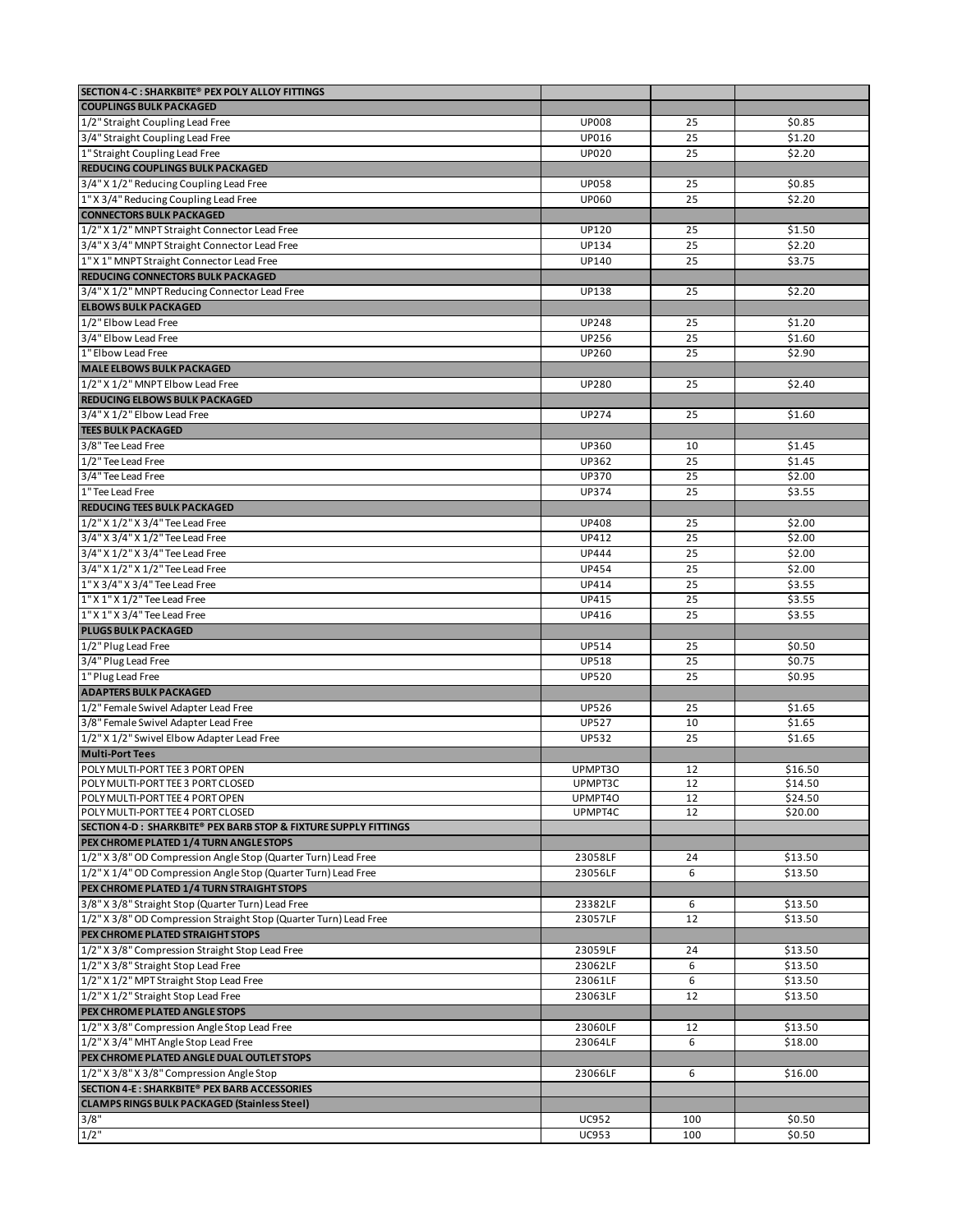| 5/8"                                                                                | <b>UC954</b>        | 50                           | \$0.60             |
|-------------------------------------------------------------------------------------|---------------------|------------------------------|--------------------|
| 3/4"                                                                                | <b>UC955</b>        | 100                          | \$0.70             |
| $1"$                                                                                | <b>UC956</b>        | 50                           | \$0.90             |
| <b>CRIMP RINGS INDIVIDUALLY BAGGED (Copper)</b>                                     |                     |                              |                    |
| 3/8" (25 Pack)                                                                      | 23101CP25           | 6                            | \$11.50            |
| 3/8" (100 Pack)                                                                     | 23101CP100          | 6                            | \$42.50            |
| 1/2" (25 Pack)                                                                      | 23102CP25           | 24                           | \$11.50            |
| 1/2" (100 Pack)                                                                     | 23102CP100          | 6                            | \$42.50            |
| 3/4" (25 Pack)                                                                      | 23103CP25           | 12                           | \$14.50            |
| 3/4" (100 Pack)                                                                     | 23103CP100          | 6                            | \$55.00            |
| 1" (25 Pack)                                                                        | 23104CP25           | 6                            | \$22.00            |
| <b>CRIMP RINGS BULK PACKAGED (Copper)</b>                                           |                     |                              |                    |
| 3/8"                                                                                | 23101               | 100                          | \$0.40             |
| $1/2$ "                                                                             | 23102               | 100                          | \$0.40             |
| 3/4"                                                                                | 23103               | 100                          | \$0.50             |
| 1"                                                                                  | 23104               | 25                           | \$0.85             |
| 1-1/4" Copper Crimp Ring                                                            | 24676               | 50                           | \$1.50             |
| 1-1/2" Copper Crimp Ring                                                            | 24677               | 50                           | \$3.20             |
| 2" Copper Crimp Ring                                                                | 24678               | 20                           | \$6.00             |
| PEX BEND SUPPORTS, SUSPENSION CLAMPS AND INSULATORS                                 |                     |                              |                    |
| 3/8" J Hook Pex Pipe Clamp                                                          | 23065               | 12                           | \$3.65             |
| 1/2" J Hook Pex Pipe Clamp (10 pack)                                                | 23220               | 12                           | \$3.65             |
| 1/2" J Hook Pex Pipe Clamp (100 pack)                                               | 23220Z100           | 5                            | \$19.50            |
| 3/4" J Hook Pex Pipe Clamp                                                          | 23221               | 12                           | \$3.65             |
| 1/2" Insulated Suspension Clamp (10 Pack)                                           | 23071A10            | 6                            | \$9.70             |
| 3/4" Insulated Suspension Clamp (10 Pack)                                           | 23072A10            | 6                            | \$10.50            |
| 1" Insulated Suspension Clamp (10 Pack)                                             | 23073A10            | 6                            | \$11.00            |
| 1/2" Pipe Insulator (10 Pack)                                                       | 23074A10            | 6                            | \$12.00            |
| 3/4" Pipe Insulator (10 Pack)                                                       | 23075A10            | 6                            | \$14.50            |
| 1" Pipe Insulator (10 Pack)                                                         | 23076A10            | 6                            | \$19.50            |
| 1/2" Polymer Bend Support with mounting bracket                                     | 23050               | 12                           | \$3.15             |
| 3/4" Polymer Bend Support                                                           | 23051               | 6                            | \$5.20             |
| 1/2" Metal Pipe Support                                                             | 23053               | 12                           | \$4.20             |
| 3/4" Metal Pipe Support                                                             | 23054               | 12                           | \$6.70             |
| <b>Radiant Installation Components</b>                                              |                     |                              |                    |
| PEX Conduit Slab Support Elbow (for 1/2" PEX)                                       | 25490Z              | 10                           | \$5.00             |
|                                                                                     |                     |                              |                    |
| 3/8" - 1/2" PEX Foam Insulation Twist Clips (25 Pack)                               | 25486Z25            | 6                            | \$14.00            |
| 3/8" - 1/2" PEX Wire Mesh Installation Clips, for Wire Mesh 1/8"-3/16" OD (25 Pack) | 25485Z25            | 6                            | \$12.00            |
| SECTION 4-F: SHARKBITE® PEX BARB TOOLS                                              |                     |                              |                    |
| <b>PEX CRIMP TOOLS</b>                                                              |                     |                              |                    |
| 1/2", 3/4" PEX Combo Crimp Tool                                                     | 23251               | $\overline{2}$               | \$158.00           |
| 3/8", 1/2", 3/4" PEX Pocket Crimp Tool                                              | 23383               | $\mathbf{1}$                 | \$73.00            |
| PEX CRIMP TOOL KITS                                                                 |                     |                              |                    |
| PEX Crimp Ring Tool Kit                                                             | 23100               | $\overline{2}$               | \$265.00           |
| Crimp Tool 1-1/4", 1-1/2", 2"                                                       | 24675               | $\mathbf{1}$                 | \$520.00           |
| <b>PEX CLAMP TOOLS</b>                                                              |                     |                              |                    |
| PEX Clamp Tool One-hand Operation                                                   | UC961               | $\mathbf{1}$                 | \$158.00           |
| PEX Clamp Tool Standard Handles                                                     | 23081               | $\mathbf{1}$                 | \$146.00           |
| <b>PEX TUBING CUTTERS</b>                                                           |                     |                              |                    |
| PEX Tubing Cutter                                                                   | U701                | 1                            | \$23.00            |
| Pro PEX Cutter with Replaceable Blade                                               | 25880               | 3                            | \$76.00            |
| Replaceable Blade for 25880                                                         | 25882               | 100                          | \$58.00            |
| <b>CRIMP RING GAUGES</b>                                                            |                     |                              |                    |
| 3/8", 1/2", 3/4" PEX Crimp Ring Gauge                                               | 23080               | 6                            | \$7.90             |
| <b>CRIMP RING REMOVAL TOOL</b>                                                      |                     |                              |                    |
| PEX Crimp Ring Removal Tool<br><b>PEX Decoiler</b>                                  | 23055               | 6                            | \$55.00            |
| PEX Decoiler                                                                        | <b>UFH034</b>       | $\mathbf{1}$                 | \$750.00           |
| <b>PEX CHAMFER TOOLS</b>                                                            |                     |                              |                    |
| EvoPEX Chamfer Tool 1" X 3/4" X 1/2"                                                | 25829               | $\mathbf{1}$                 | \$132.00           |
| SECTION 5 : SHARKBITE® PEX TUBING                                                   |                     |                              |                    |
| SECTION 5-A : POTABLE WATER PEX TUBING                                              |                     |                              |                    |
| <b>PEX TUBING (Coils)</b>                                                           | <b>WHITE</b>        |                              |                    |
| 1/4" 50' Coil White Tubing Lead Free                                                | U850W50             | 1                            | \$24.50            |
| 3/8" 50' Coil Tubing Lead Free                                                      | U855W50             | $\mathbf{1}$                 | \$27.50            |
| 3/8" 100' Coil Tubing Lead Free                                                     | U855W100            | $\mathbf{1}$                 | \$55.00            |
| 1/2" 25' Coil Tubing Lead Free                                                      | U860W25             | $\mathbf 1$                  | \$15.50            |
| 1/2" 50' Coil Tubing Lead Free<br>1/2" 100' Coil Tubing Lead Free                   | U860W50<br>U860W100 | $\mathbf{1}$<br>$\mathbf{1}$ | \$31.00<br>\$62.00 |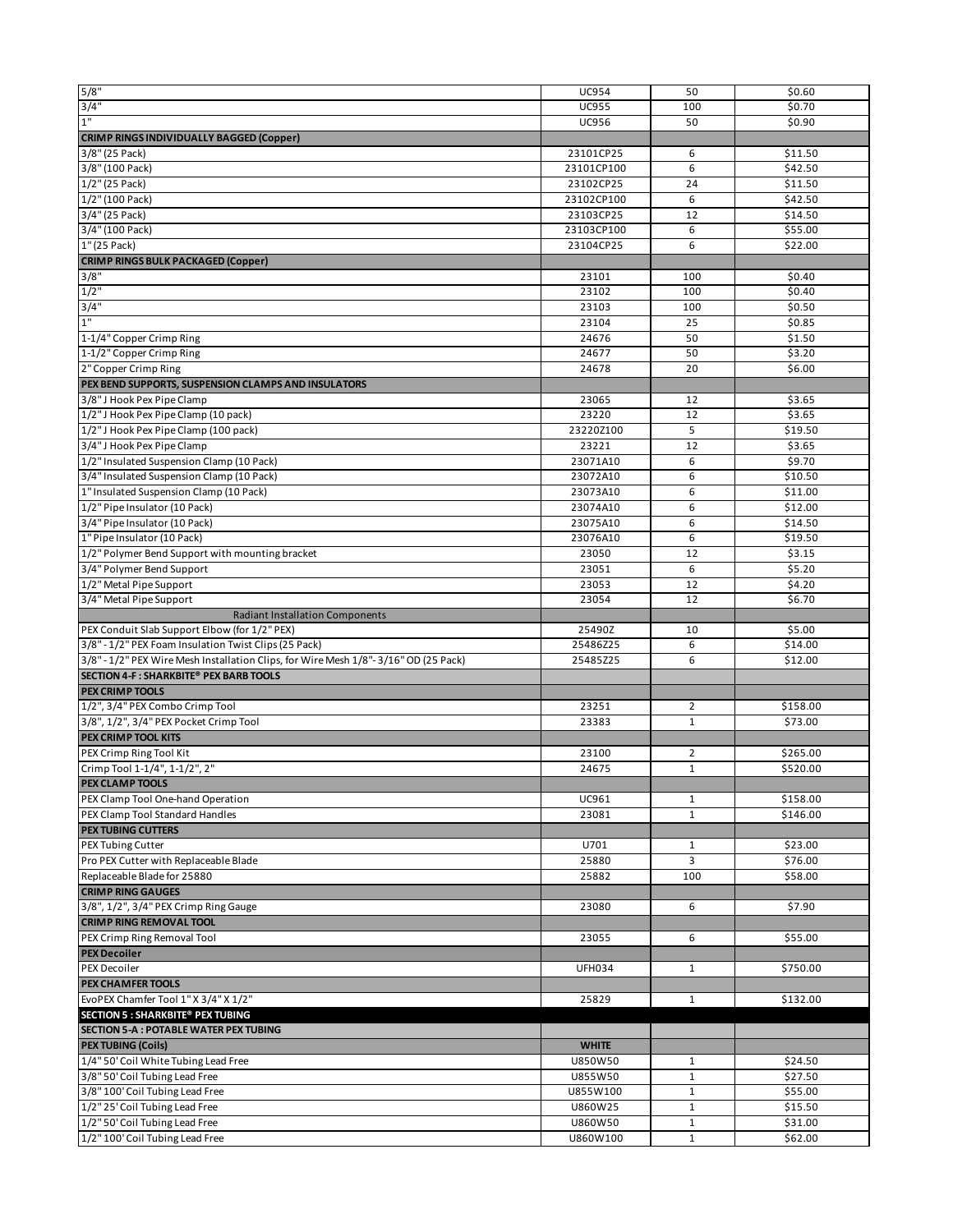| 1/2" 300' Coil Tubing Lead Free                                     | U860W300                 | $\mathbf{1}$ | \$186.00            |
|---------------------------------------------------------------------|--------------------------|--------------|---------------------|
| 1/2" 500' Coil Tubing Lead Free                                     | U860W500                 | $\mathbf{1}$ | \$310.00            |
| 3/4" 25' Coil Tubing Lead Free                                      | U870W25                  | 1            | \$27.50             |
| 3/4" 50' Coil Tubing Lead Free                                      | U870W50                  | $\mathbf 1$  | \$55.00             |
| 3/4" 100' Coil Tubing Lead Free                                     | U870W100                 | $\mathbf{1}$ | \$110.00            |
| 3/4" 300' Coil Tubing Lead Free                                     | U870W300                 | 1            | \$330.00            |
| 3/4" 500' Coil Tubing Lead Free                                     | U870W500                 | $\mathbf 1$  | \$550.00            |
| 1" 100' Coil Tubing Lead Free                                       | U880W100                 | $\mathbf 1$  | \$194.00            |
| 1" 300' Coil Tubing Lead Free                                       | U880W300                 | $\mathbf{1}$ | \$582.00            |
| 1" 500' Coil Tubing Lead Free                                       | U880W500                 | $\mathbf{1}$ | \$970.00            |
| 1-1/4" 100' Coil Tubing Lead Free                                   | U885W100                 | $\mathbf{1}$ | \$365.00            |
| 1-1/2" 100' Coil Tubing Lead Free                                   | U890W100                 | $\mathbf{1}$ | \$550.00            |
| 2" 100' Coil Tubing Lead Free                                       | U895W100                 | $\mathbf 1$  | \$1,040.00          |
| <b>PEX TUBING (Coils)</b>                                           | <b>RED</b>               |              |                     |
| 3/8" 50' Coil Tubing Lead Free                                      | U855R50                  |              |                     |
| 3/8" 100' Coil Tubing Lead Free                                     | U855R100                 | 1            | \$55.00             |
| 1/2" 25' Coil Tubing Lead Free                                      | U860R25                  | $\mathbf{1}$ | \$15.50             |
| 1/2" 50' Coil Tubing Lead Free                                      | U860R50                  | $\mathbf 1$  | \$31.00             |
| 1/2" 100' Coil Tubing Lead Free                                     | U860R100                 | $\mathbf 1$  | \$62.00             |
| 1/2" 300' Coil Tubing Lead Free                                     | U860R300                 | $1\,$        | \$186.00            |
| 1/2" 500' Coil Tubing Lead Free                                     | U860R500                 | $\mathbf{1}$ | \$310.00            |
| 3/4" 25' Coil Tubing Lead Free                                      | U870R25                  | $\mathbf{1}$ | \$27.50             |
| 3/4" 50' Coil Tubing Lead Free                                      | U870R50                  | $\mathbf{1}$ | \$55.00             |
| 3/4" 100' Coil Tubing Lead Free                                     | U870R100                 | $\mathbf 1$  | \$110.00            |
| 3/4" 300' Coil Tubing Lead Free                                     | U870R300                 | $\mathbf{1}$ | \$330.00            |
| 3/4" 500' Coil Tubing Lead Free                                     | U870R500                 | 1            | \$550.00            |
| 1"100' Coil Tubing Lead Free                                        | U880R100                 | $\mathbf 1$  | \$194.00            |
| 1" 300' Coil Tubing Lead Free                                       | U880R300                 | $\mathbf{1}$ | \$582.00            |
| 1" 500' Coil Tubing Lead Free                                       | U880R500                 | $\mathbf{1}$ | \$970.00            |
| <b>PEX TUBING (Coils)</b>                                           | <b>BLUE</b>              |              |                     |
| 3/8" 50' Coil Tubing Lead Free                                      |                          |              |                     |
| 3/8" 100' Coil Tubing Lead Free                                     | U855B100                 | $\mathbf{1}$ | \$55.00             |
| 1/2" 25' Coil Tubing Lead Free                                      | U860B25                  | $\mathbf{1}$ | \$15.50             |
| 1/2" 50' Coil Tubing Lead Free                                      | U860B50                  | $\mathbf{1}$ | \$31.00             |
| 1/2" 100' Coil Tubing Lead Free                                     | U860B100                 | $\mathbf{1}$ | \$62.00             |
|                                                                     |                          |              |                     |
| 1/2" 300' Coil Tubing Lead Free                                     | U860B300                 | $\mathbf{1}$ | \$186.00            |
| 1/2" 500' Coil Tubing Lead Free                                     | U860B500                 | $\mathbf{1}$ | \$310.00            |
| 3/4" 25' Coil Tubing Lead Free                                      | U870B25                  | $\mathbf 1$  | $\overline{$}27.50$ |
| 3/4" 50' Coil Tubing Lead Free                                      | U870B50                  | $\mathbf{1}$ | \$55.00             |
| 3/4" 100' Coil Tubing Lead Free                                     | U870B100                 | $1\,$        | \$110.00            |
| 3/4" 300' Coil Tubing Lead Free                                     | U870B300                 | $1\,$        | \$330.00            |
| 3/4" 500' Coil Tubing Lead Free                                     | U870B500                 | $\mathbf{1}$ | \$550.00            |
| 1" 100' Coil Tubing Lead Free                                       | U880B100                 | $\mathbf{1}$ | \$194.00            |
| 1" 300' Coil Tubing Lead Free                                       | U880B300                 | $\mathbf 1$  | \$582.00            |
| 1" 500' Coil Tubing Lead Free                                       | U880B500                 | $\mathbf{1}$ | \$970.00            |
| <b>White PEX TUBING (Straight Lengths)</b>                          | <b>WHITE</b>             |              |                     |
| 1/4" 5' Length White Tubing Lead Free                               | U850W5                   |              | \$2.65              |
| 3/8" 5' Length Tubing Lead Free                                     | U855W5                   | 10           | \$3.00              |
| 3/8" 10' Length Tubing Lead Free                                    | U855W10                  | 10           | \$6.00              |
| 1/2" 2' Length Tubing Lead Free                                     | U860W2                   | 60           | \$2.65              |
| 1/2" 5' Length Tubing Lead Free                                     | U860W5                   | 10           | \$3.25              |
| 1/2" 10' Length Tubing Lead Free                                    | U860W10                  | 10           | \$6.50              |
| 1/2" 20' Length Tubing Lead Free                                    | U860W20                  | 10           | \$13.00             |
| 3/4" 2" Length Tubing Lead Free                                     | U870W2                   | 30           | \$4.70              |
| 3/4" 5' Length Tubing Lead Free                                     | U870W5                   | 10           | \$6.00              |
| 3/4" 10' Length Tubing Lead Free                                    | U870W10                  | 10           | \$12.00             |
| 3/4" 20' Length Tubing Lead Free                                    | U870W20                  | 10           | \$24.00             |
| 1" 5' Length Tubing Lead Free                                       | U880W5                   | 5            | \$10.50             |
| 1"10'Length Tubing Lead Free                                        | U880W10                  | 5            | \$21.00             |
| 1" 20' Length Tubing Lead Free                                      | U880W20                  | 5            | \$42.00             |
| 1-1/4" 20' Length Tubing Lead Free                                  | U885W20                  | 5            | \$79.00             |
| 1-1/2" 20' Length Tubing Lead Free                                  | U890W20                  | 5            | \$118.00            |
| 2" 20' Length Tubing Lead Free                                      | U895W20                  | 3            | \$225.00            |
| <b>PEX TUBING (Straight Lengths)</b>                                | <b>RED</b>               |              |                     |
| 3/8" 5' Length Tubing Lead Free                                     |                          |              |                     |
| 3/8" 10' Length Tubing Lead Free                                    |                          |              |                     |
| 1/2" 2' Length Tubing Lead Free                                     | U860R2                   | 60           | \$2.65              |
| 1/2" 5' Length Tubing Lead Free<br>1/2" 10' Length Tubing Lead Free | <b>U860R5</b><br>U860R10 | 10<br>10     | \$3.25<br>\$6.50    |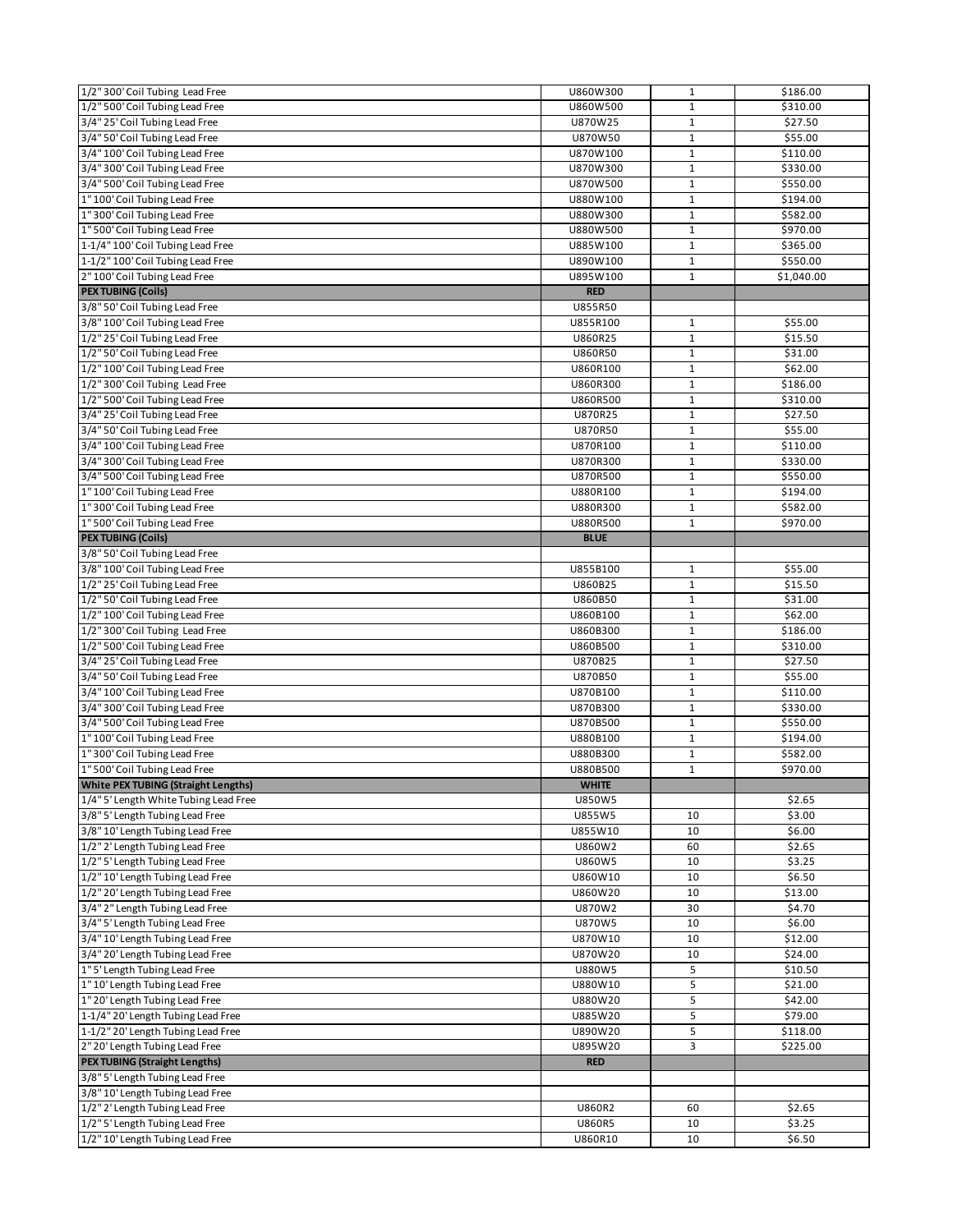| 1/2" 20' Length Tubing Lead Free                                                        | U860R20                  | 10                          | \$13.00    |
|-----------------------------------------------------------------------------------------|--------------------------|-----------------------------|------------|
| 3/4" 2" Length Tubing Lead Free                                                         | <b>U870R2</b>            | 30                          | \$4.70     |
| 3/4" 5' Length Tubing Lead Free                                                         | <b>U870R5</b>            | 10                          | \$5.80     |
| 3/4" 10' Length Tubing Lead Free                                                        | U870R10                  | 10                          | \$12.00    |
| 3/4" 20' Length Tubing Lead Free                                                        | U870R20                  | 10                          | \$24.00    |
| 1" 5' Length Tubing Lead Free                                                           | <b>U880R5</b>            | 5                           | \$10.50    |
| 1" 10' Length Tubing Lead Free                                                          | U880R10                  | $\overline{5}$              | \$21.00    |
| 1"20'Length Tubing Lead Free                                                            | U880R20                  | 5                           | \$42.00    |
| 1-1/4" 20' Length Tubing Lead Free                                                      |                          |                             |            |
| 1-1/2" 20' Length Tubing Lead Free                                                      |                          |                             |            |
| 2" 20' Length Tubing Lead Free                                                          |                          |                             |            |
| <b>PEX TUBING (Straight Lengths)</b>                                                    | <b>BLUE</b>              |                             |            |
| 3/8" 5' Length Tubing Lead Free                                                         |                          |                             |            |
| 3/8" 10' Length Tubing Lead Free                                                        |                          |                             |            |
| 1/2" 2' Length Tubing Lead Free                                                         | U860B2                   | 60                          | \$2.65     |
| 1/2" 5' Length Tubing Lead Free                                                         | U860B5                   | 10                          | \$3.25     |
| 1/2" 10' Length Tubing Lead Free                                                        | U860B10                  | 10                          | \$6.50     |
|                                                                                         | U860B20                  | 10                          | \$13.00    |
| 1/2" 20' Length Tubing Lead Free                                                        |                          |                             |            |
| 3/4" 2" Length Tubing Lead Free                                                         | U870B2                   | 30                          | \$4.70     |
| 3/4" 5' Length Tubing Lead Free                                                         | U870B5                   | 10                          | \$5.80     |
| 3/4" 10' Length Tubing Lead Free                                                        | U870B10                  | 10                          | \$12.00    |
| 3/4" 20' Length Tubing Lead Free                                                        | U870B20                  | 10                          | \$24.00    |
| 1" 5' Length Tubing Lead Free                                                           | <b>U880B5</b>            | 5                           | \$10.50    |
| 1" 10' Length Tubing Lead Free                                                          | U880B10                  | 5                           | \$21.00    |
| 1" 20' Length Tubing Lead Free                                                          | U880B20                  | 5                           | \$42.00    |
| SECTION 5-B : SPECIAL APPLICATION PEX TUBING                                            |                          |                             |            |
| <b>RECLAIMED WATER PEX TUBING</b>                                                       | <b>RECLAIMED</b>         |                             |            |
| 1/2" 100' Coil Purple Tubing Lead Free                                                  | U860P100                 | $\mathbf{1}$                | \$73.00    |
| 1/2" 300' Coil Purple Tubing Lead Free                                                  | U860P300                 | $\mathbf{1}$                | \$219.00   |
| 3/4" 100' Coil Purple Tubing Lead Free                                                  | U870P100                 | $\mathbf{1}$                | \$136.00   |
| 3/4" 300' Coil Purple Tubing Lead Free                                                  | U870P300                 | $1\,$                       | \$408.00   |
| 1" 100' Coil Purple Tubing Lead Free                                                    | U880P100                 | $\mathbf{1}$                | \$230.00   |
| 1" 300' Coil Purple Tubing Lead Free                                                    | U880P300                 | $\mathbf 1$                 | \$690.00   |
| <b>OXYGEN BARRIER PEX TUBING (Coils)</b>                                                | <b>OXYGEN BARRIER</b>    |                             |            |
| 3/8" 100' Coil PEX Tubing Orange Color w/ Black Text Lead Free                          | U8550100                 | 1                           | \$86.00    |
| 3/8" 300' Coil PEX Tubing Orange Color w/ Black Text Lead Free                          | U8550300                 | $\mathbf{1}$                | \$258.00   |
| 3/8" 500' Coil PEX Tubing Orange Color w/ Black Text Lead Free                          | U8550500                 | $\mathbf{1}$                | \$430.00   |
| 1/2" 100' Coil PEX Tubing Orange Color w/ Black Text Lead Free                          | U8600100                 | $\mathbf 1$                 | \$86.00    |
| 1/2" 300' Coil PEX Tubing Orange Color w/ Black Text Lead Free                          | U8600300                 | $\mathbf 1$                 | \$258.00   |
| 1/2" 500' Coil PEX Tubing Orange Color w/ Black Text Lead Free                          | U8600500                 | $\mathbf 1$                 | \$430.00   |
| 1/2" 1000' Coil PEX Tubing Orange Color w/ Black Text Lead Free                         | U860O1000                | $\mathbf{1}$                | \$860.00   |
| 5/8" 300' Coil PEX Tubing Orange Color w/ Black Text Lead Free                          | U8650300                 | $\mathbf{1}$                | \$365.00   |
| 3/4" 100' Coil PEX Tubing Orange Color w/ Black Text Lead Free                          | U8700100                 | $\mathbf{1}$                | \$158.00   |
| 3/4" 300' Coil PEX Tubing Orange Color w/ Black Text Lead Free                          | U8700300                 | $\mathbf 1$                 | \$474.00   |
| 3/4" 500' Coil PEX Tubing Orange Color w/ Black Text Lead Free                          | U8700500                 | $\mathbf{1}$                | \$790.00   |
| 3/4" 1000' Coil PEX Tubing Orange Color w/ Black Text Lead Free                         | U87001000                | 1                           | \$1,580.00 |
| 1" 100' Coil PEX Tubing Orange Color w/ Black Text Lead Free                            | U8800100                 | $\mathbf 1$                 | \$270.00   |
| 1" 300' Coil PEX Tubing Orange Color w/ Black Text Lead Free                            | U8800300                 | 1                           | \$810.00   |
| 1" 500' Coil PEX Tubing Orange Color w/ Black Text Lead Free                            | U8800500                 | $1\,$                       | \$1,350.00 |
| <b>OXYGEN BARRIER PEX TUBING (Straight Lengths)</b>                                     | <b>OXYGEN BARRIER</b>    |                             |            |
| 1/2" 10' Length O2 barrier PEX Tubing Orange Color                                      | U860010                  | 10                          | \$9.20     |
| 1/2" 20' Length O2 barrier PEX Tubing Orange Color Lead Free                            | U860020                  | 10                          | \$18.00    |
| 3/4" 20' Length O2 barrier PEX Tubing Orange Color Lead Free                            | U870020                  | 10                          | \$34.50    |
| 1" 20' Length O2 barrier PEX Tubing Orange Color Lead Free                              | U880020                  | 5                           | \$59.00    |
| SECTION 6: CASH ACME PRESSURE REGULATING VALVES                                         |                          |                             |            |
| SECTION 6-A : EB45 (For additional pressure settings or gauge connection bodies contact |                          |                             |            |
| customer service)                                                                       |                          |                             |            |
| EB45 LEAD FREE SHARKBITE CONNECTIONS (Factory set at 45 psi, adjustable from 10-70 psi. |                          |                             |            |
| Integral By-pass Feature. Listed by IAPMO & ASSE)                                       |                          |                             |            |
| 1/2" EB45-DSB Direct SharkBite                                                          | 23807-0045               | $\mathbf{1}$                | \$200.00   |
| 1/2" EB45-DSB Direct SharkBite Metal Top                                                | 24472-0045               | $\mathbf{1}$                | \$220.00   |
| 1/2" EB45-SDSB Slip Feature Direct SharkBite                                            | 24383-0045               | $\mathbf{1}$                | \$245.00   |
| 1/2" EB45-SDSB Slip Feature Direct SharkBite Metal Top                                  | 24474-0045               | $\mathbf{1}$                | \$265.00   |
| 1/2" EB45-DUSB Double Union SharkBite                                                   | 23893-0045               | $\mathbf{1}$                | \$245.00   |
| 1/2" EB45-DUSB Double Union SharkBite Metal Top                                         | 24476-0045               | $\mathbf{1}$                | \$265.00   |
| 3/4" EB45-DSB Direct SharkBite                                                          | 23808-0045               | $\mathbf{1}$                | \$205.00   |
| 3/4" EB45-DSB Direct SharkBite Metal Top                                                | 24473-0045               | $1\,$                       | \$225.00   |
| 3/4" EB45-SDSB Slip Feature Direct SharkBite                                            |                          |                             | \$250.00   |
| 3/4" EB45-SDSB Slip Feature Direct SharkBite Metal Top                                  | 24384-0045<br>24475-0045 | $\mathbf{1}$<br>$\mathbf 1$ | \$275.00   |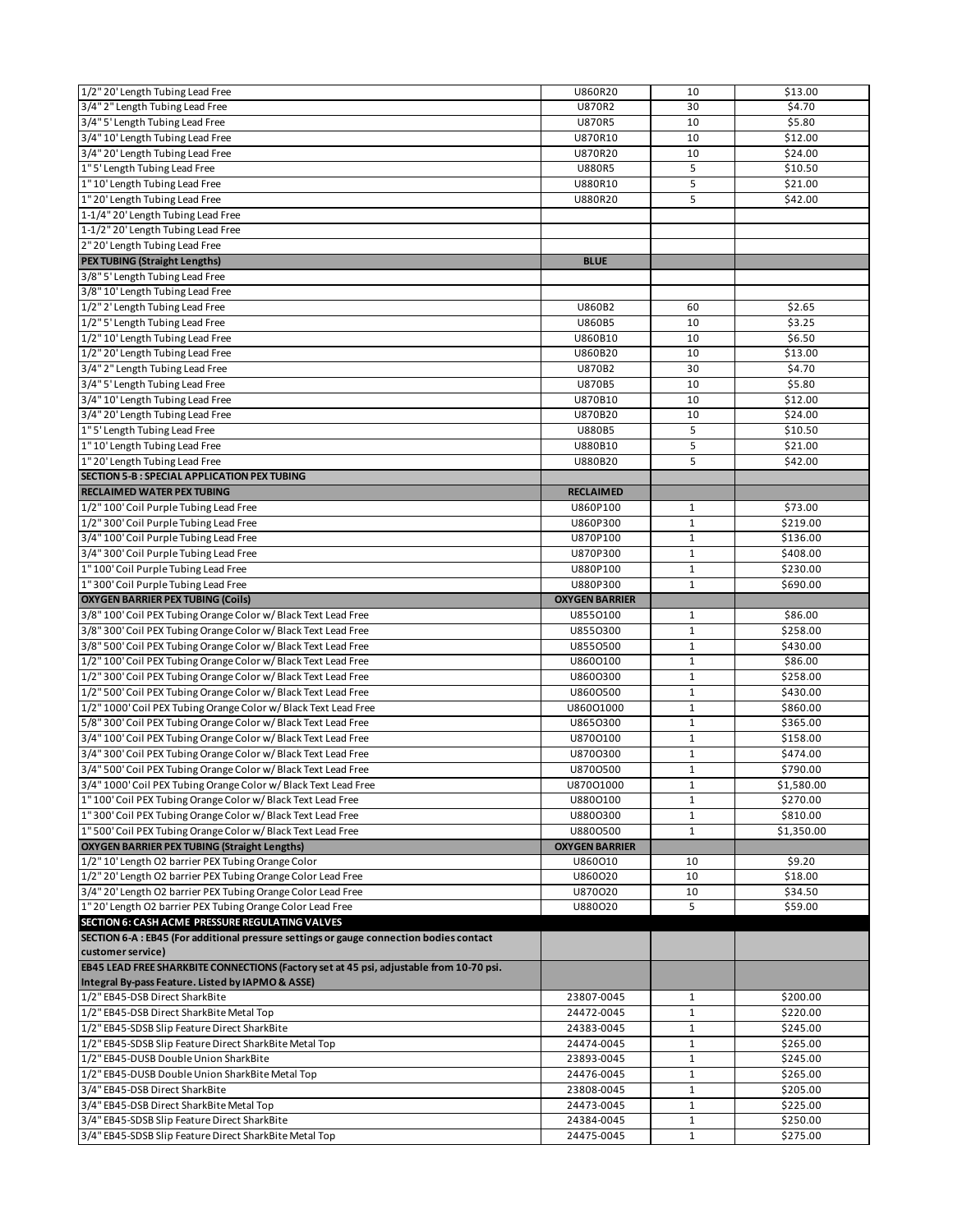| 3/4" EB45-DUSB Double Union SharkBite                                                                                                           | 23894-0045               | $\mathbf 1$                  | \$250.00             |
|-------------------------------------------------------------------------------------------------------------------------------------------------|--------------------------|------------------------------|----------------------|
| 3/4" EB45-DUSB Double Union SharkBite Metal Top                                                                                                 | 24477-0045               | $\mathbf{1}$                 | \$275.00             |
| 3/4" EB-45 Double Union SharkBite (60 PSI Setting)                                                                                              | 23896-0060               | 1                            | \$275.00             |
| 3/4" EB45-DUSB Double Union SharkBite with Gauge Port                                                                                           | 24449-0045               | $\mathbf{1}$                 | \$275.00             |
| 1" EB45-DSB Direct SharkBite                                                                                                                    | 22675-0045               | $\mathbf{1}$                 | \$275.00             |
| 1" EB45-DUSB Double Union SharkBite                                                                                                             | 23358-0045               | $\mathbf{1}$                 | \$320.00             |
| 1" EB45-DUSB Double Union SharkBite (60 PSI Setting)                                                                                            | 23945-0060               | $\mathbf{1}$                 | \$355.00             |
| EB45 LEAD FREE THREADED NPT (Factory set at 45 psi, adjustable from 10-70 psi. Integral By-pass                                                 |                          |                              |                      |
| Feature. Listed by IAPMO & ASSE)                                                                                                                |                          |                              |                      |
| 1/2" EB45 Threaded NPT                                                                                                                          | 23880-0045               | 1                            | \$180.00             |
| 1/2" EB45 Threaded NPT Metal Top                                                                                                                | 24460-0045               | $\mathbf{1}$                 | \$205.00             |
| 3/4" EB45 Threaded NPT                                                                                                                          | 23881-0045               | 1                            | \$186.00             |
| 3/4" EB45 Threaded NPT Metal Top                                                                                                                | 24461-0045               | $\mathbf{1}$                 | \$205.00             |
| 1" EB45 Threaded NPT                                                                                                                            | 23164-0045               | $\mathbf{1}$                 | \$245.00             |
| 1-1/4" EB45 Threaded NPT                                                                                                                        | 23166-0045               | $\mathbf{1}$                 | \$600.00             |
| 1-1/2" EB45 Threaded NPT                                                                                                                        | 23167-0045               | $\mathbf{1}$                 | \$930.00             |
| 2" EB45 Threaded NPT                                                                                                                            | 23160-0045               | 1                            | \$1,110.00           |
| EB45-U LEAD FREE SINGLE UNION THREADED (Factory set at 45 psi, adjustable from 10-70 psi.                                                       |                          |                              |                      |
| Integral By-pass Feature. Listed by IAPMO & ASSE)                                                                                               |                          |                              |                      |
| 1/2" EB45-U Single Union Threaded                                                                                                               | 23882-0045               | 1                            | \$205.00             |
| 1/2" EB45-U Single Union Threaded Metal Top                                                                                                     | 24462-0045               | $\mathbf{1}$                 | \$225.00             |
| 3/4" EB45-U Single Union Threaded                                                                                                               | 23883-0045               | $\mathbf{1}$                 | \$205.00             |
| 3/4" EB45-U Single Union Threaded Metal Top                                                                                                     | 24463-0045               | $\mathbf{1}$                 | \$230.00             |
| 3/4" EB45-U Union Inlet w/gauge connection                                                                                                      | 24446-0045               | $\mathbf 1$                  | \$230.00             |
| 1" EB45-U Single Union Threaded                                                                                                                 | 23155-0045               | $\mathbf{1}$                 | \$275.00             |
| 1" EB45-U Union Inlet w/gauge connection                                                                                                        | 24450-0045               | $\mathbf{1}$                 | \$300.00             |
| 1-1/4" EB45-U Single Union Threaded                                                                                                             | 23158-0045               | $\mathbf{1}$                 | \$660.00             |
| 1-1/2" EB45-U Single Union Threaded                                                                                                             | 23168-0045               | $\mathbf{1}$                 | \$1,040.00           |
| 2" EB45-U Single Union Threaded                                                                                                                 | 23161-0045               | $\mathbf{1}$                 | \$1,240.00           |
| EB45-C LEAD FREE SINGLE UNION SWEAT (Factory set at 45 psi, adjustable from 10-70 psi. Integral                                                 |                          |                              |                      |
| By-pass Feature. Listed by IAPMO & ASSE)                                                                                                        |                          |                              |                      |
| 1/2" EB45-C Single Union Sweat                                                                                                                  | 23886-0045               | $\mathbf{1}$                 | \$205.00             |
| 1/2" EB45-C Single Union Sweat Metal Top                                                                                                        | 24466-0045               | $\mathbf{1}$                 | \$225.00             |
| 3/4" EB45-C Single Union Sweat                                                                                                                  | 23887-0045               | $\mathbf{1}$                 | \$205.00             |
| 3/4" EB45-C Single Union Sweat Metal Top                                                                                                        | 24467-0045               | $\mathbf{1}$                 | \$230.00             |
| 3/4" EB45-C Valve Assy w/gauge connection                                                                                                       | 24447-0045               | $\mathbf{1}$                 | \$230.00             |
| 1" EB45-C Single Union Sweat                                                                                                                    | 23165-0045               | $\mathbf{1}$                 | \$275.00             |
| 1" EB45-C Valve Assy w/gauge connection                                                                                                         | 24451-0045               | $\mathbf 1$                  | \$300.00             |
| 1-1/4" EB45-C Single Union Sweat                                                                                                                | 23908-0045               | $\mathbf{1}$                 | \$660.00             |
| 1-1/2" EB45-C Single Union Sweat                                                                                                                | 23909-0045               | 1                            | \$1,040.00           |
| 2" EB45-C Single Union Sweat                                                                                                                    | 23910-0045               | $\mathbf{1}$                 | \$1,240.00           |
| EB45-DU LEAD FREE DOUBLE UNION THREADED (Factory set at 45 psi, adjustable from 10-70 psi.<br>Integral By-pass Feature. Listed by IAPMO & ASSE) |                          |                              |                      |
| 1/2" EB45-DU Double Union Threaded                                                                                                              | 23884-0045               | 1                            | \$225.00             |
| 1/2" EB45-DU Double Union Threaded Metal Top                                                                                                    | 24464-0045               | 1                            | \$250.00             |
| 3/4" EB45-DU Double Union Threaded                                                                                                              | 23885-0045               | $\mathbf 1$                  | \$230.00             |
| 3/4" EB45-DU Double Union Threaded Metal Top                                                                                                    | 24465-0045               | $\mathbf{1}$                 | \$250.00             |
| 1" EB45-DU Double Union Threaded                                                                                                                | 23156-0045               | 1                            | \$300.00             |
| 1-1/4" EB45-DU Double Union Threaded                                                                                                            | 23905-0045               | $1\,$                        | \$750.00             |
| 1-1/2" EB45-DU Double Union Threaded                                                                                                            | 23906-0045               | $\mathbf{1}$                 | \$1,140.00           |
| 2" EB45-DU Double Union Threaded                                                                                                                | 23907-0045               | $\mathbf{1}$                 | \$1,350.00           |
| EB45-CC LEAD FREE DOUBLE UNION SWEAT (Factory set at 45 psi, adjustable from 10-70 psi.<br>Integral By-pass Feature. Listed by IAPMO & ASSE)    |                          |                              |                      |
| 1/2" EB45-CC Double Union Sweat                                                                                                                 | 23888-0045               | $\mathbf{1}$                 | \$225.00             |
| 1/2" EB45-CC Double Union Sweat Metal Top                                                                                                       | 24468-0045               | $\mathbf{1}$                 | \$250.00             |
| 3/4" EB45-CC Double Union Sweat                                                                                                                 | 23889-0045               | 1                            | \$230.00             |
| 3/4" EB45-CC Double Union Sweat Metal Top                                                                                                       | 24469-0045               | $\mathbf{1}$                 | \$250.00             |
| 1" EB45-CC Double Union Sweat                                                                                                                   | 23157-0045               | $\mathbf{1}$                 | \$300.00             |
| 1-1/4" EB45-CC Double Union Sweat                                                                                                               | 23159-0045               | $\mathbf{1}$                 | \$750.00             |
| 1-1/2" EB45-CC Double Union Sweat                                                                                                               | 23898-0045               | $\mathbf 1$                  | \$1,140.00           |
| 2" EB45-CC Double Union Sweat                                                                                                                   | 23899-0045               | 1                            | \$1,350.00           |
| EB45-DUPE LEAD FREE DOUBLE UNION PEX ENDS (Factory set at 45 psi, adjustable from 10-70 psi.                                                    |                          |                              |                      |
| Integral By-pass Feature. Listed by IAPMO & ASSE)                                                                                               |                          |                              |                      |
| 3/4" EB45-DUPE Double Union PEX Ends                                                                                                            | 23891-0045               | $\mathbf{1}$                 | \$230.00             |
| 3/4" EB45-DUPE Double Union PEX Ends Metal Top<br>1" EB45-DUPE Double Union PEX Ends                                                            | 24471-0045<br>23942-0045 | $\mathbf{1}$<br>$\mathbf{1}$ | \$250.00<br>\$300.00 |
| EB45-DUCPVC LEAD FREE DOUBLE UNION CPVC ENDS (Factory set at 45 psi, adjustable from 10-70                                                      |                          |                              |                      |
| psi. Integral By-pass Feature. Listed by IAPMO & ASSE)                                                                                          |                          |                              |                      |
| 3/4" EB45-DUCPVC Double Union CPVC Ends                                                                                                         | 23890-0045               | 1                            | \$230.00             |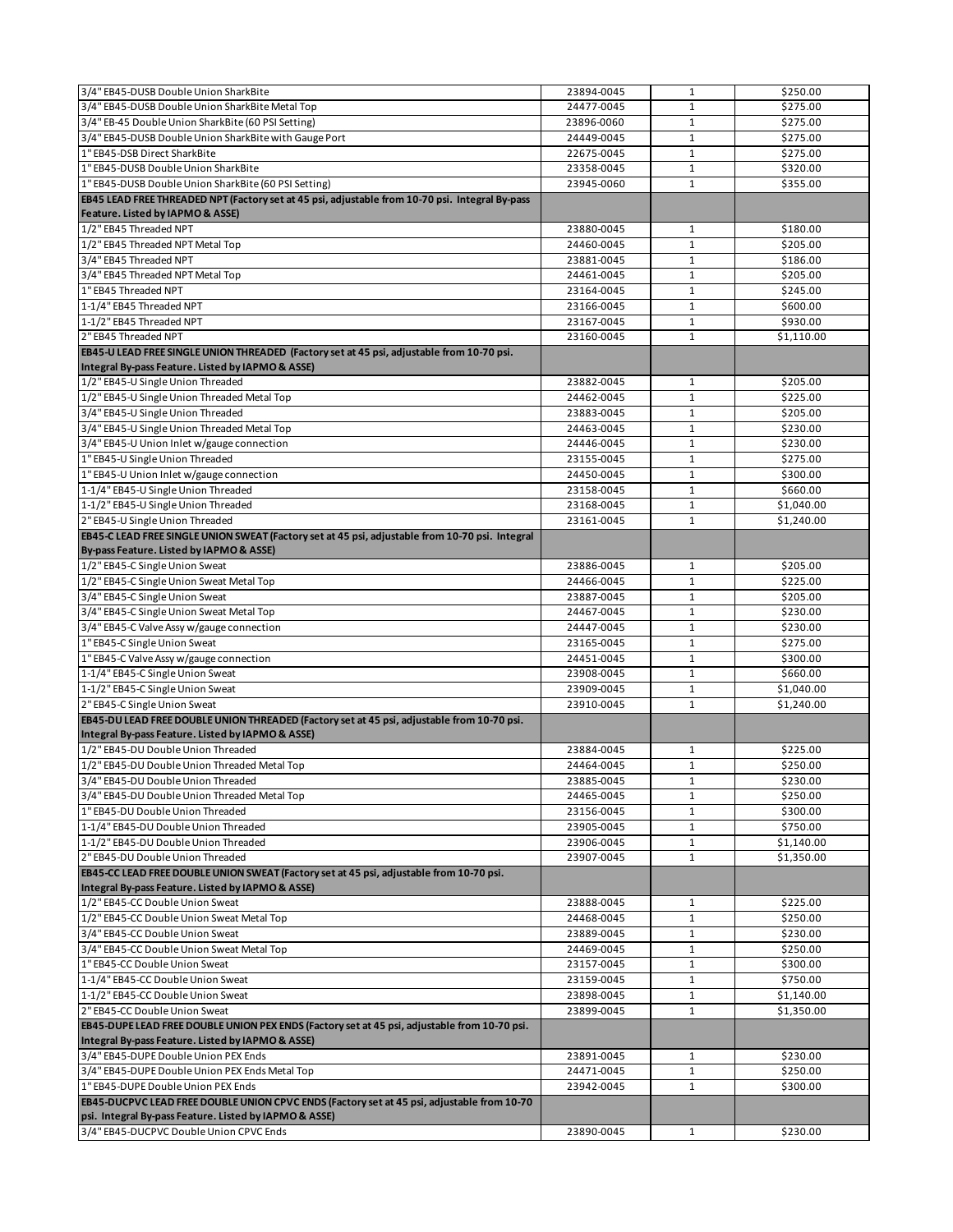| 23941-0045<br>$\mathbf{1}$<br>\$300.00<br>1/2" EB45-DEX Double Union Cold Expansion<br>25870-0045<br>\$230.00<br>$\mathbf{1}$<br>\$230.00<br>$\mathbf{1}$<br>25871-0045<br>$\mathbf 1$<br>\$300.00<br>25872-0045<br>\$750.00<br>1-1/4" EB45-DEX Double Union Cold Expansion<br>$\mathbf{1}$<br>25873-0045<br>$\mathbf{1}$<br>\$1,140.00<br>25874-0045<br>$\mathbf{1}$<br>\$1,350.00<br>25875-0045<br>1" EB45 Double Union Threaded NPT Temporary Bypass Kit<br>\$65.00<br>22937<br>1<br>1" EB45 Double Union CC Temporary Bypass Kit<br>\$65.00<br>22938<br>$\mathbf{1}$<br>1-1/4" EB45 Double Union Threaded NPT Temporary Bypass Kit<br>22942<br>\$144.00<br>$\mathbf{1}$<br>1-1/4" EB45 Double Union CC Temporary Bypass Kit<br>22943<br>$\mathbf{1}$<br>\$144.00<br><b>SECTION 6-B: EB25</b><br>3/4" EB25-DUSB Double Union SharkBite<br>23955-0045<br>\$300.00<br>$\mathbf{1}$<br>1" EB25-DUSB Double Union SharkBite<br>$\mathbf{1}$<br>23956-0045<br>\$390.00<br>EB25 LEAD FREE THREADED NPT (Factory set at 45 psi, adjustable from 20-90 psi. Integral By-pass<br>3/4" EB25 Threaded NPT Stainless Steel Valve<br>\$225.00<br>22263-0045<br>$\mathbf{1}$<br>\$290.00<br>1" EB25 Threaded NPT Stainless Steel Valve<br>22266-0045<br>$\mathbf{1}$<br>EB25-U LEAD FREE SINGLE UNION THREADED (Factory set at 45 psi, adjustable from 20-90 psi.<br>Integral By-pass Feature. Full Cartridge w/Pressure Indicator. Listed by IAPMO & ASSE)<br>\$250.00<br>1/2" EB25-U Single Union Threaded<br>23135-0045<br>$\mathbf{1}$<br>3/4" EB25-U Single Union Threaded<br>$\mathbf{1}$<br>\$250.00<br>23136-0045<br>1" EB25-U Single Union Threaded<br>23138-0045<br>$\mathbf{1}$<br>\$320.00<br>1-1/4" EB25-U Single Union Threaded<br>23141-0045<br>$\mathbf{1}$<br>\$810.00<br>1-1/2" EB25-U Single Union Threaded<br>$\mathbf 1$<br>23144-0045<br>\$1,240.00<br>2" EB25-U Single Union Threaded<br>23145-0045<br>$\mathbf{1}$<br>\$1,490.00<br>EB25-U NON-POTABLE SINGLE UNION THREADED (Factory set at 45 psi, adjustable from 20-90 psi.<br>\$660.00<br>22249-0045<br>1<br>1-1/2" EB25-U Single Union Threaded<br>$\mathbf{1}$<br>22321-0045<br>\$1,040.00<br>2" EB25-U Single Union Threaded<br>\$1,240.00<br>22323-0045<br>$\mathbf{1}$<br>EB25-C LEAD FREE SINGLE UNION SWEAT (Factory set at 45 psi, adjustable from 20-90 psi. Integral<br>By-pass Feature. Full Cartridge w/Pressure Indicator. Listed by IAPMO & ASSE)<br>\$250.00<br>23952-0045<br>$\mathbf{1}$<br>23953-0045<br>$\mathbf{1}$<br>\$250.00<br>$\mathbf{1}$<br>\$320.00<br>23954-0045<br>23964-0045<br>$\mathbf{1}$<br>\$810.00<br>$\mathbf{1}$<br>\$1,240.00<br>23965-0045<br>23966-0045<br>\$1,490.00<br>$\mathbf{1}$<br>22331-0045<br>\$660.00<br>1<br>22332-0045<br>$\mathbf 1$<br>\$1,040.00<br>22333-0045<br>$\mathbf{1}$<br>\$1,240.00<br>22264-0045<br>\$275.00<br>$\mathbf{1}$<br>\$355.00<br>22267-0045<br>1<br>$\mathbf 1$<br>23142-0045<br>\$880.00<br>23967-0045<br>$\mathbf{1}$<br>\$1,370.00<br>23968-0045<br>\$1,640.00<br>1<br>22250-0045<br>$\mathbf{1}$<br>\$750.00<br>22322-0045<br>$1\,$<br>\$1,140.00<br>\$1,350.00<br>22324-0045<br>1<br>\$275.00<br>23137-0045<br>1<br>23139-0045<br>$\mathbf{1}$<br>\$355.00<br>23143-0045<br>\$880.00<br>$\mathbf{1}$<br>23969-0045<br>$\mathbf{1}$<br>\$1,370.00<br>$\mathbf{1}$<br>23970-0045<br>\$1,640.00<br>EB25-CC NON-POTABLE DOUBLE UNION SWEAT (Factory set at 45 psi, adjustable from 20-90 psi.<br>Integral By-pass Feature. Full Cartridge w/Pressure Indicator. Listed by IAPMO & ASSE) | 3/4" EB45-DUCPVC Double Union CPVC Ends Metal Top                                                                                                                                      | 24470-0045 | $\mathbf{1}$ | \$250.00 |
|------------------------------------------------------------------------------------------------------------------------------------------------------------------------------------------------------------------------------------------------------------------------------------------------------------------------------------------------------------------------------------------------------------------------------------------------------------------------------------------------------------------------------------------------------------------------------------------------------------------------------------------------------------------------------------------------------------------------------------------------------------------------------------------------------------------------------------------------------------------------------------------------------------------------------------------------------------------------------------------------------------------------------------------------------------------------------------------------------------------------------------------------------------------------------------------------------------------------------------------------------------------------------------------------------------------------------------------------------------------------------------------------------------------------------------------------------------------------------------------------------------------------------------------------------------------------------------------------------------------------------------------------------------------------------------------------------------------------------------------------------------------------------------------------------------------------------------------------------------------------------------------------------------------------------------------------------------------------------------------------------------------------------------------------------------------------------------------------------------------------------------------------------------------------------------------------------------------------------------------------------------------------------------------------------------------------------------------------------------------------------------------------------------------------------------------------------------------------------------------------------------------------------------------------------------------------------------------------------------------------------------------------------------------------------------------------------------------------------------------------------------------------------------------------------------------------------------------------------------------------------------------------------------------------------------------------------------------------------------------------------------------------------------------------------------------------------------------------------------------------------------------------------------------------------------------------------------------------------------------------------------------------------------------------------------------------------------------------------------------------------------------------------------------------------------------------------------------------------------------------------------------------------------------|----------------------------------------------------------------------------------------------------------------------------------------------------------------------------------------|------------|--------------|----------|
|                                                                                                                                                                                                                                                                                                                                                                                                                                                                                                                                                                                                                                                                                                                                                                                                                                                                                                                                                                                                                                                                                                                                                                                                                                                                                                                                                                                                                                                                                                                                                                                                                                                                                                                                                                                                                                                                                                                                                                                                                                                                                                                                                                                                                                                                                                                                                                                                                                                                                                                                                                                                                                                                                                                                                                                                                                                                                                                                                                                                                                                                                                                                                                                                                                                                                                                                                                                                                                                                                                                                          | 1" EB45-DUCPVC Double Union CPVC Ends                                                                                                                                                  |            |              |          |
|                                                                                                                                                                                                                                                                                                                                                                                                                                                                                                                                                                                                                                                                                                                                                                                                                                                                                                                                                                                                                                                                                                                                                                                                                                                                                                                                                                                                                                                                                                                                                                                                                                                                                                                                                                                                                                                                                                                                                                                                                                                                                                                                                                                                                                                                                                                                                                                                                                                                                                                                                                                                                                                                                                                                                                                                                                                                                                                                                                                                                                                                                                                                                                                                                                                                                                                                                                                                                                                                                                                                          | EB45-DEX LEAD FREE DOUBLE UNION COLD EXPANSION ENDS (Factory set at 45 psi, adjustable from                                                                                            |            |              |          |
|                                                                                                                                                                                                                                                                                                                                                                                                                                                                                                                                                                                                                                                                                                                                                                                                                                                                                                                                                                                                                                                                                                                                                                                                                                                                                                                                                                                                                                                                                                                                                                                                                                                                                                                                                                                                                                                                                                                                                                                                                                                                                                                                                                                                                                                                                                                                                                                                                                                                                                                                                                                                                                                                                                                                                                                                                                                                                                                                                                                                                                                                                                                                                                                                                                                                                                                                                                                                                                                                                                                                          | 10-70 psi. Integral By-pass Feature. Listed by IAPMO & ASSE)                                                                                                                           |            |              |          |
|                                                                                                                                                                                                                                                                                                                                                                                                                                                                                                                                                                                                                                                                                                                                                                                                                                                                                                                                                                                                                                                                                                                                                                                                                                                                                                                                                                                                                                                                                                                                                                                                                                                                                                                                                                                                                                                                                                                                                                                                                                                                                                                                                                                                                                                                                                                                                                                                                                                                                                                                                                                                                                                                                                                                                                                                                                                                                                                                                                                                                                                                                                                                                                                                                                                                                                                                                                                                                                                                                                                                          |                                                                                                                                                                                        |            |              |          |
|                                                                                                                                                                                                                                                                                                                                                                                                                                                                                                                                                                                                                                                                                                                                                                                                                                                                                                                                                                                                                                                                                                                                                                                                                                                                                                                                                                                                                                                                                                                                                                                                                                                                                                                                                                                                                                                                                                                                                                                                                                                                                                                                                                                                                                                                                                                                                                                                                                                                                                                                                                                                                                                                                                                                                                                                                                                                                                                                                                                                                                                                                                                                                                                                                                                                                                                                                                                                                                                                                                                                          | 3/4" EB45-DEX Double Union Cold Expansion                                                                                                                                              |            |              |          |
|                                                                                                                                                                                                                                                                                                                                                                                                                                                                                                                                                                                                                                                                                                                                                                                                                                                                                                                                                                                                                                                                                                                                                                                                                                                                                                                                                                                                                                                                                                                                                                                                                                                                                                                                                                                                                                                                                                                                                                                                                                                                                                                                                                                                                                                                                                                                                                                                                                                                                                                                                                                                                                                                                                                                                                                                                                                                                                                                                                                                                                                                                                                                                                                                                                                                                                                                                                                                                                                                                                                                          | 1" EB45-DEX Double Union Cold Expansion                                                                                                                                                |            |              |          |
|                                                                                                                                                                                                                                                                                                                                                                                                                                                                                                                                                                                                                                                                                                                                                                                                                                                                                                                                                                                                                                                                                                                                                                                                                                                                                                                                                                                                                                                                                                                                                                                                                                                                                                                                                                                                                                                                                                                                                                                                                                                                                                                                                                                                                                                                                                                                                                                                                                                                                                                                                                                                                                                                                                                                                                                                                                                                                                                                                                                                                                                                                                                                                                                                                                                                                                                                                                                                                                                                                                                                          |                                                                                                                                                                                        |            |              |          |
|                                                                                                                                                                                                                                                                                                                                                                                                                                                                                                                                                                                                                                                                                                                                                                                                                                                                                                                                                                                                                                                                                                                                                                                                                                                                                                                                                                                                                                                                                                                                                                                                                                                                                                                                                                                                                                                                                                                                                                                                                                                                                                                                                                                                                                                                                                                                                                                                                                                                                                                                                                                                                                                                                                                                                                                                                                                                                                                                                                                                                                                                                                                                                                                                                                                                                                                                                                                                                                                                                                                                          | 1-1/2" EB45-DEX Double Union Cold Expansion                                                                                                                                            |            |              |          |
|                                                                                                                                                                                                                                                                                                                                                                                                                                                                                                                                                                                                                                                                                                                                                                                                                                                                                                                                                                                                                                                                                                                                                                                                                                                                                                                                                                                                                                                                                                                                                                                                                                                                                                                                                                                                                                                                                                                                                                                                                                                                                                                                                                                                                                                                                                                                                                                                                                                                                                                                                                                                                                                                                                                                                                                                                                                                                                                                                                                                                                                                                                                                                                                                                                                                                                                                                                                                                                                                                                                                          | 2" EB45-DEX LF Double Union Cold Expansion                                                                                                                                             |            |              |          |
|                                                                                                                                                                                                                                                                                                                                                                                                                                                                                                                                                                                                                                                                                                                                                                                                                                                                                                                                                                                                                                                                                                                                                                                                                                                                                                                                                                                                                                                                                                                                                                                                                                                                                                                                                                                                                                                                                                                                                                                                                                                                                                                                                                                                                                                                                                                                                                                                                                                                                                                                                                                                                                                                                                                                                                                                                                                                                                                                                                                                                                                                                                                                                                                                                                                                                                                                                                                                                                                                                                                                          |                                                                                                                                                                                        |            |              |          |
|                                                                                                                                                                                                                                                                                                                                                                                                                                                                                                                                                                                                                                                                                                                                                                                                                                                                                                                                                                                                                                                                                                                                                                                                                                                                                                                                                                                                                                                                                                                                                                                                                                                                                                                                                                                                                                                                                                                                                                                                                                                                                                                                                                                                                                                                                                                                                                                                                                                                                                                                                                                                                                                                                                                                                                                                                                                                                                                                                                                                                                                                                                                                                                                                                                                                                                                                                                                                                                                                                                                                          |                                                                                                                                                                                        |            |              |          |
|                                                                                                                                                                                                                                                                                                                                                                                                                                                                                                                                                                                                                                                                                                                                                                                                                                                                                                                                                                                                                                                                                                                                                                                                                                                                                                                                                                                                                                                                                                                                                                                                                                                                                                                                                                                                                                                                                                                                                                                                                                                                                                                                                                                                                                                                                                                                                                                                                                                                                                                                                                                                                                                                                                                                                                                                                                                                                                                                                                                                                                                                                                                                                                                                                                                                                                                                                                                                                                                                                                                                          |                                                                                                                                                                                        |            |              |          |
|                                                                                                                                                                                                                                                                                                                                                                                                                                                                                                                                                                                                                                                                                                                                                                                                                                                                                                                                                                                                                                                                                                                                                                                                                                                                                                                                                                                                                                                                                                                                                                                                                                                                                                                                                                                                                                                                                                                                                                                                                                                                                                                                                                                                                                                                                                                                                                                                                                                                                                                                                                                                                                                                                                                                                                                                                                                                                                                                                                                                                                                                                                                                                                                                                                                                                                                                                                                                                                                                                                                                          |                                                                                                                                                                                        |            |              |          |
|                                                                                                                                                                                                                                                                                                                                                                                                                                                                                                                                                                                                                                                                                                                                                                                                                                                                                                                                                                                                                                                                                                                                                                                                                                                                                                                                                                                                                                                                                                                                                                                                                                                                                                                                                                                                                                                                                                                                                                                                                                                                                                                                                                                                                                                                                                                                                                                                                                                                                                                                                                                                                                                                                                                                                                                                                                                                                                                                                                                                                                                                                                                                                                                                                                                                                                                                                                                                                                                                                                                                          |                                                                                                                                                                                        |            |              |          |
|                                                                                                                                                                                                                                                                                                                                                                                                                                                                                                                                                                                                                                                                                                                                                                                                                                                                                                                                                                                                                                                                                                                                                                                                                                                                                                                                                                                                                                                                                                                                                                                                                                                                                                                                                                                                                                                                                                                                                                                                                                                                                                                                                                                                                                                                                                                                                                                                                                                                                                                                                                                                                                                                                                                                                                                                                                                                                                                                                                                                                                                                                                                                                                                                                                                                                                                                                                                                                                                                                                                                          |                                                                                                                                                                                        |            |              |          |
|                                                                                                                                                                                                                                                                                                                                                                                                                                                                                                                                                                                                                                                                                                                                                                                                                                                                                                                                                                                                                                                                                                                                                                                                                                                                                                                                                                                                                                                                                                                                                                                                                                                                                                                                                                                                                                                                                                                                                                                                                                                                                                                                                                                                                                                                                                                                                                                                                                                                                                                                                                                                                                                                                                                                                                                                                                                                                                                                                                                                                                                                                                                                                                                                                                                                                                                                                                                                                                                                                                                                          |                                                                                                                                                                                        |            |              |          |
|                                                                                                                                                                                                                                                                                                                                                                                                                                                                                                                                                                                                                                                                                                                                                                                                                                                                                                                                                                                                                                                                                                                                                                                                                                                                                                                                                                                                                                                                                                                                                                                                                                                                                                                                                                                                                                                                                                                                                                                                                                                                                                                                                                                                                                                                                                                                                                                                                                                                                                                                                                                                                                                                                                                                                                                                                                                                                                                                                                                                                                                                                                                                                                                                                                                                                                                                                                                                                                                                                                                                          |                                                                                                                                                                                        |            |              |          |
|                                                                                                                                                                                                                                                                                                                                                                                                                                                                                                                                                                                                                                                                                                                                                                                                                                                                                                                                                                                                                                                                                                                                                                                                                                                                                                                                                                                                                                                                                                                                                                                                                                                                                                                                                                                                                                                                                                                                                                                                                                                                                                                                                                                                                                                                                                                                                                                                                                                                                                                                                                                                                                                                                                                                                                                                                                                                                                                                                                                                                                                                                                                                                                                                                                                                                                                                                                                                                                                                                                                                          | Feature. Full Cartridge w/ Pressure Indicator. Listed by IAPMO & ASSE)                                                                                                                 |            |              |          |
|                                                                                                                                                                                                                                                                                                                                                                                                                                                                                                                                                                                                                                                                                                                                                                                                                                                                                                                                                                                                                                                                                                                                                                                                                                                                                                                                                                                                                                                                                                                                                                                                                                                                                                                                                                                                                                                                                                                                                                                                                                                                                                                                                                                                                                                                                                                                                                                                                                                                                                                                                                                                                                                                                                                                                                                                                                                                                                                                                                                                                                                                                                                                                                                                                                                                                                                                                                                                                                                                                                                                          |                                                                                                                                                                                        |            |              |          |
|                                                                                                                                                                                                                                                                                                                                                                                                                                                                                                                                                                                                                                                                                                                                                                                                                                                                                                                                                                                                                                                                                                                                                                                                                                                                                                                                                                                                                                                                                                                                                                                                                                                                                                                                                                                                                                                                                                                                                                                                                                                                                                                                                                                                                                                                                                                                                                                                                                                                                                                                                                                                                                                                                                                                                                                                                                                                                                                                                                                                                                                                                                                                                                                                                                                                                                                                                                                                                                                                                                                                          |                                                                                                                                                                                        |            |              |          |
|                                                                                                                                                                                                                                                                                                                                                                                                                                                                                                                                                                                                                                                                                                                                                                                                                                                                                                                                                                                                                                                                                                                                                                                                                                                                                                                                                                                                                                                                                                                                                                                                                                                                                                                                                                                                                                                                                                                                                                                                                                                                                                                                                                                                                                                                                                                                                                                                                                                                                                                                                                                                                                                                                                                                                                                                                                                                                                                                                                                                                                                                                                                                                                                                                                                                                                                                                                                                                                                                                                                                          |                                                                                                                                                                                        |            |              |          |
|                                                                                                                                                                                                                                                                                                                                                                                                                                                                                                                                                                                                                                                                                                                                                                                                                                                                                                                                                                                                                                                                                                                                                                                                                                                                                                                                                                                                                                                                                                                                                                                                                                                                                                                                                                                                                                                                                                                                                                                                                                                                                                                                                                                                                                                                                                                                                                                                                                                                                                                                                                                                                                                                                                                                                                                                                                                                                                                                                                                                                                                                                                                                                                                                                                                                                                                                                                                                                                                                                                                                          |                                                                                                                                                                                        |            |              |          |
|                                                                                                                                                                                                                                                                                                                                                                                                                                                                                                                                                                                                                                                                                                                                                                                                                                                                                                                                                                                                                                                                                                                                                                                                                                                                                                                                                                                                                                                                                                                                                                                                                                                                                                                                                                                                                                                                                                                                                                                                                                                                                                                                                                                                                                                                                                                                                                                                                                                                                                                                                                                                                                                                                                                                                                                                                                                                                                                                                                                                                                                                                                                                                                                                                                                                                                                                                                                                                                                                                                                                          |                                                                                                                                                                                        |            |              |          |
|                                                                                                                                                                                                                                                                                                                                                                                                                                                                                                                                                                                                                                                                                                                                                                                                                                                                                                                                                                                                                                                                                                                                                                                                                                                                                                                                                                                                                                                                                                                                                                                                                                                                                                                                                                                                                                                                                                                                                                                                                                                                                                                                                                                                                                                                                                                                                                                                                                                                                                                                                                                                                                                                                                                                                                                                                                                                                                                                                                                                                                                                                                                                                                                                                                                                                                                                                                                                                                                                                                                                          |                                                                                                                                                                                        |            |              |          |
|                                                                                                                                                                                                                                                                                                                                                                                                                                                                                                                                                                                                                                                                                                                                                                                                                                                                                                                                                                                                                                                                                                                                                                                                                                                                                                                                                                                                                                                                                                                                                                                                                                                                                                                                                                                                                                                                                                                                                                                                                                                                                                                                                                                                                                                                                                                                                                                                                                                                                                                                                                                                                                                                                                                                                                                                                                                                                                                                                                                                                                                                                                                                                                                                                                                                                                                                                                                                                                                                                                                                          |                                                                                                                                                                                        |            |              |          |
|                                                                                                                                                                                                                                                                                                                                                                                                                                                                                                                                                                                                                                                                                                                                                                                                                                                                                                                                                                                                                                                                                                                                                                                                                                                                                                                                                                                                                                                                                                                                                                                                                                                                                                                                                                                                                                                                                                                                                                                                                                                                                                                                                                                                                                                                                                                                                                                                                                                                                                                                                                                                                                                                                                                                                                                                                                                                                                                                                                                                                                                                                                                                                                                                                                                                                                                                                                                                                                                                                                                                          |                                                                                                                                                                                        |            |              |          |
|                                                                                                                                                                                                                                                                                                                                                                                                                                                                                                                                                                                                                                                                                                                                                                                                                                                                                                                                                                                                                                                                                                                                                                                                                                                                                                                                                                                                                                                                                                                                                                                                                                                                                                                                                                                                                                                                                                                                                                                                                                                                                                                                                                                                                                                                                                                                                                                                                                                                                                                                                                                                                                                                                                                                                                                                                                                                                                                                                                                                                                                                                                                                                                                                                                                                                                                                                                                                                                                                                                                                          |                                                                                                                                                                                        |            |              |          |
|                                                                                                                                                                                                                                                                                                                                                                                                                                                                                                                                                                                                                                                                                                                                                                                                                                                                                                                                                                                                                                                                                                                                                                                                                                                                                                                                                                                                                                                                                                                                                                                                                                                                                                                                                                                                                                                                                                                                                                                                                                                                                                                                                                                                                                                                                                                                                                                                                                                                                                                                                                                                                                                                                                                                                                                                                                                                                                                                                                                                                                                                                                                                                                                                                                                                                                                                                                                                                                                                                                                                          |                                                                                                                                                                                        |            |              |          |
|                                                                                                                                                                                                                                                                                                                                                                                                                                                                                                                                                                                                                                                                                                                                                                                                                                                                                                                                                                                                                                                                                                                                                                                                                                                                                                                                                                                                                                                                                                                                                                                                                                                                                                                                                                                                                                                                                                                                                                                                                                                                                                                                                                                                                                                                                                                                                                                                                                                                                                                                                                                                                                                                                                                                                                                                                                                                                                                                                                                                                                                                                                                                                                                                                                                                                                                                                                                                                                                                                                                                          | Integral By-pass Feature. Full Cartridge w/Pressure Indicator.Listed by IAPMO & ASSE)                                                                                                  |            |              |          |
|                                                                                                                                                                                                                                                                                                                                                                                                                                                                                                                                                                                                                                                                                                                                                                                                                                                                                                                                                                                                                                                                                                                                                                                                                                                                                                                                                                                                                                                                                                                                                                                                                                                                                                                                                                                                                                                                                                                                                                                                                                                                                                                                                                                                                                                                                                                                                                                                                                                                                                                                                                                                                                                                                                                                                                                                                                                                                                                                                                                                                                                                                                                                                                                                                                                                                                                                                                                                                                                                                                                                          | 1-1/4" EB25-U Single Union Threaded                                                                                                                                                    |            |              |          |
|                                                                                                                                                                                                                                                                                                                                                                                                                                                                                                                                                                                                                                                                                                                                                                                                                                                                                                                                                                                                                                                                                                                                                                                                                                                                                                                                                                                                                                                                                                                                                                                                                                                                                                                                                                                                                                                                                                                                                                                                                                                                                                                                                                                                                                                                                                                                                                                                                                                                                                                                                                                                                                                                                                                                                                                                                                                                                                                                                                                                                                                                                                                                                                                                                                                                                                                                                                                                                                                                                                                                          |                                                                                                                                                                                        |            |              |          |
|                                                                                                                                                                                                                                                                                                                                                                                                                                                                                                                                                                                                                                                                                                                                                                                                                                                                                                                                                                                                                                                                                                                                                                                                                                                                                                                                                                                                                                                                                                                                                                                                                                                                                                                                                                                                                                                                                                                                                                                                                                                                                                                                                                                                                                                                                                                                                                                                                                                                                                                                                                                                                                                                                                                                                                                                                                                                                                                                                                                                                                                                                                                                                                                                                                                                                                                                                                                                                                                                                                                                          |                                                                                                                                                                                        |            |              |          |
|                                                                                                                                                                                                                                                                                                                                                                                                                                                                                                                                                                                                                                                                                                                                                                                                                                                                                                                                                                                                                                                                                                                                                                                                                                                                                                                                                                                                                                                                                                                                                                                                                                                                                                                                                                                                                                                                                                                                                                                                                                                                                                                                                                                                                                                                                                                                                                                                                                                                                                                                                                                                                                                                                                                                                                                                                                                                                                                                                                                                                                                                                                                                                                                                                                                                                                                                                                                                                                                                                                                                          |                                                                                                                                                                                        |            |              |          |
|                                                                                                                                                                                                                                                                                                                                                                                                                                                                                                                                                                                                                                                                                                                                                                                                                                                                                                                                                                                                                                                                                                                                                                                                                                                                                                                                                                                                                                                                                                                                                                                                                                                                                                                                                                                                                                                                                                                                                                                                                                                                                                                                                                                                                                                                                                                                                                                                                                                                                                                                                                                                                                                                                                                                                                                                                                                                                                                                                                                                                                                                                                                                                                                                                                                                                                                                                                                                                                                                                                                                          | 1/2" EB25-C Single Union Sweat                                                                                                                                                         |            |              |          |
|                                                                                                                                                                                                                                                                                                                                                                                                                                                                                                                                                                                                                                                                                                                                                                                                                                                                                                                                                                                                                                                                                                                                                                                                                                                                                                                                                                                                                                                                                                                                                                                                                                                                                                                                                                                                                                                                                                                                                                                                                                                                                                                                                                                                                                                                                                                                                                                                                                                                                                                                                                                                                                                                                                                                                                                                                                                                                                                                                                                                                                                                                                                                                                                                                                                                                                                                                                                                                                                                                                                                          | 3/4" EB25-C Single Union Sweat                                                                                                                                                         |            |              |          |
|                                                                                                                                                                                                                                                                                                                                                                                                                                                                                                                                                                                                                                                                                                                                                                                                                                                                                                                                                                                                                                                                                                                                                                                                                                                                                                                                                                                                                                                                                                                                                                                                                                                                                                                                                                                                                                                                                                                                                                                                                                                                                                                                                                                                                                                                                                                                                                                                                                                                                                                                                                                                                                                                                                                                                                                                                                                                                                                                                                                                                                                                                                                                                                                                                                                                                                                                                                                                                                                                                                                                          |                                                                                                                                                                                        |            |              |          |
|                                                                                                                                                                                                                                                                                                                                                                                                                                                                                                                                                                                                                                                                                                                                                                                                                                                                                                                                                                                                                                                                                                                                                                                                                                                                                                                                                                                                                                                                                                                                                                                                                                                                                                                                                                                                                                                                                                                                                                                                                                                                                                                                                                                                                                                                                                                                                                                                                                                                                                                                                                                                                                                                                                                                                                                                                                                                                                                                                                                                                                                                                                                                                                                                                                                                                                                                                                                                                                                                                                                                          |                                                                                                                                                                                        |            |              |          |
|                                                                                                                                                                                                                                                                                                                                                                                                                                                                                                                                                                                                                                                                                                                                                                                                                                                                                                                                                                                                                                                                                                                                                                                                                                                                                                                                                                                                                                                                                                                                                                                                                                                                                                                                                                                                                                                                                                                                                                                                                                                                                                                                                                                                                                                                                                                                                                                                                                                                                                                                                                                                                                                                                                                                                                                                                                                                                                                                                                                                                                                                                                                                                                                                                                                                                                                                                                                                                                                                                                                                          | 1" EB25-C Single Union Sweat<br>1-1/4" EB25-C Single Union Sweat                                                                                                                       |            |              |          |
|                                                                                                                                                                                                                                                                                                                                                                                                                                                                                                                                                                                                                                                                                                                                                                                                                                                                                                                                                                                                                                                                                                                                                                                                                                                                                                                                                                                                                                                                                                                                                                                                                                                                                                                                                                                                                                                                                                                                                                                                                                                                                                                                                                                                                                                                                                                                                                                                                                                                                                                                                                                                                                                                                                                                                                                                                                                                                                                                                                                                                                                                                                                                                                                                                                                                                                                                                                                                                                                                                                                                          | 1-1/2" EB25-C Single Union Sweat                                                                                                                                                       |            |              |          |
|                                                                                                                                                                                                                                                                                                                                                                                                                                                                                                                                                                                                                                                                                                                                                                                                                                                                                                                                                                                                                                                                                                                                                                                                                                                                                                                                                                                                                                                                                                                                                                                                                                                                                                                                                                                                                                                                                                                                                                                                                                                                                                                                                                                                                                                                                                                                                                                                                                                                                                                                                                                                                                                                                                                                                                                                                                                                                                                                                                                                                                                                                                                                                                                                                                                                                                                                                                                                                                                                                                                                          |                                                                                                                                                                                        |            |              |          |
|                                                                                                                                                                                                                                                                                                                                                                                                                                                                                                                                                                                                                                                                                                                                                                                                                                                                                                                                                                                                                                                                                                                                                                                                                                                                                                                                                                                                                                                                                                                                                                                                                                                                                                                                                                                                                                                                                                                                                                                                                                                                                                                                                                                                                                                                                                                                                                                                                                                                                                                                                                                                                                                                                                                                                                                                                                                                                                                                                                                                                                                                                                                                                                                                                                                                                                                                                                                                                                                                                                                                          | EB25-C NON-POTABLE SINGLE UNION SWEAT (Factory set at 45 psi, adjustable from 20-90 psi.                                                                                               |            |              |          |
|                                                                                                                                                                                                                                                                                                                                                                                                                                                                                                                                                                                                                                                                                                                                                                                                                                                                                                                                                                                                                                                                                                                                                                                                                                                                                                                                                                                                                                                                                                                                                                                                                                                                                                                                                                                                                                                                                                                                                                                                                                                                                                                                                                                                                                                                                                                                                                                                                                                                                                                                                                                                                                                                                                                                                                                                                                                                                                                                                                                                                                                                                                                                                                                                                                                                                                                                                                                                                                                                                                                                          | Integral By-pass Feature. Full Cartridge w/Pressure Indicator. Listed by IAPMO & ASSE)                                                                                                 |            |              |          |
|                                                                                                                                                                                                                                                                                                                                                                                                                                                                                                                                                                                                                                                                                                                                                                                                                                                                                                                                                                                                                                                                                                                                                                                                                                                                                                                                                                                                                                                                                                                                                                                                                                                                                                                                                                                                                                                                                                                                                                                                                                                                                                                                                                                                                                                                                                                                                                                                                                                                                                                                                                                                                                                                                                                                                                                                                                                                                                                                                                                                                                                                                                                                                                                                                                                                                                                                                                                                                                                                                                                                          | 2" EB25-C Single Union Sweat<br>1-1/4" EB25-C Single Union Sweat                                                                                                                       |            |              |          |
|                                                                                                                                                                                                                                                                                                                                                                                                                                                                                                                                                                                                                                                                                                                                                                                                                                                                                                                                                                                                                                                                                                                                                                                                                                                                                                                                                                                                                                                                                                                                                                                                                                                                                                                                                                                                                                                                                                                                                                                                                                                                                                                                                                                                                                                                                                                                                                                                                                                                                                                                                                                                                                                                                                                                                                                                                                                                                                                                                                                                                                                                                                                                                                                                                                                                                                                                                                                                                                                                                                                                          |                                                                                                                                                                                        |            |              |          |
|                                                                                                                                                                                                                                                                                                                                                                                                                                                                                                                                                                                                                                                                                                                                                                                                                                                                                                                                                                                                                                                                                                                                                                                                                                                                                                                                                                                                                                                                                                                                                                                                                                                                                                                                                                                                                                                                                                                                                                                                                                                                                                                                                                                                                                                                                                                                                                                                                                                                                                                                                                                                                                                                                                                                                                                                                                                                                                                                                                                                                                                                                                                                                                                                                                                                                                                                                                                                                                                                                                                                          |                                                                                                                                                                                        |            |              |          |
|                                                                                                                                                                                                                                                                                                                                                                                                                                                                                                                                                                                                                                                                                                                                                                                                                                                                                                                                                                                                                                                                                                                                                                                                                                                                                                                                                                                                                                                                                                                                                                                                                                                                                                                                                                                                                                                                                                                                                                                                                                                                                                                                                                                                                                                                                                                                                                                                                                                                                                                                                                                                                                                                                                                                                                                                                                                                                                                                                                                                                                                                                                                                                                                                                                                                                                                                                                                                                                                                                                                                          | EB25-DU LEAD FREE DOUBLE UNION THREADED (Factory set at 45 psi, adjustable from 20-90 psi.<br>Integral By-pass Feature. Full Cartridge w/Pressure Indicator. Listed by IAPMO & ASSE)   |            |              |          |
|                                                                                                                                                                                                                                                                                                                                                                                                                                                                                                                                                                                                                                                                                                                                                                                                                                                                                                                                                                                                                                                                                                                                                                                                                                                                                                                                                                                                                                                                                                                                                                                                                                                                                                                                                                                                                                                                                                                                                                                                                                                                                                                                                                                                                                                                                                                                                                                                                                                                                                                                                                                                                                                                                                                                                                                                                                                                                                                                                                                                                                                                                                                                                                                                                                                                                                                                                                                                                                                                                                                                          | 3/4" EB25-DU Double Union Threaded Stainless Steel Valve                                                                                                                               |            |              |          |
|                                                                                                                                                                                                                                                                                                                                                                                                                                                                                                                                                                                                                                                                                                                                                                                                                                                                                                                                                                                                                                                                                                                                                                                                                                                                                                                                                                                                                                                                                                                                                                                                                                                                                                                                                                                                                                                                                                                                                                                                                                                                                                                                                                                                                                                                                                                                                                                                                                                                                                                                                                                                                                                                                                                                                                                                                                                                                                                                                                                                                                                                                                                                                                                                                                                                                                                                                                                                                                                                                                                                          | 1-1/2" EB25-C Single Union Sweat<br>2" EB25-C Single Union Sweat<br>1" EB25-DU Double Union Threaded Stainless Steel Valve                                                             |            |              |          |
|                                                                                                                                                                                                                                                                                                                                                                                                                                                                                                                                                                                                                                                                                                                                                                                                                                                                                                                                                                                                                                                                                                                                                                                                                                                                                                                                                                                                                                                                                                                                                                                                                                                                                                                                                                                                                                                                                                                                                                                                                                                                                                                                                                                                                                                                                                                                                                                                                                                                                                                                                                                                                                                                                                                                                                                                                                                                                                                                                                                                                                                                                                                                                                                                                                                                                                                                                                                                                                                                                                                                          | 1-1/4" EB25-DU Double Union Threaded                                                                                                                                                   |            |              |          |
|                                                                                                                                                                                                                                                                                                                                                                                                                                                                                                                                                                                                                                                                                                                                                                                                                                                                                                                                                                                                                                                                                                                                                                                                                                                                                                                                                                                                                                                                                                                                                                                                                                                                                                                                                                                                                                                                                                                                                                                                                                                                                                                                                                                                                                                                                                                                                                                                                                                                                                                                                                                                                                                                                                                                                                                                                                                                                                                                                                                                                                                                                                                                                                                                                                                                                                                                                                                                                                                                                                                                          | 1-1/2" EB25-DU Double Union Threaded                                                                                                                                                   |            |              |          |
|                                                                                                                                                                                                                                                                                                                                                                                                                                                                                                                                                                                                                                                                                                                                                                                                                                                                                                                                                                                                                                                                                                                                                                                                                                                                                                                                                                                                                                                                                                                                                                                                                                                                                                                                                                                                                                                                                                                                                                                                                                                                                                                                                                                                                                                                                                                                                                                                                                                                                                                                                                                                                                                                                                                                                                                                                                                                                                                                                                                                                                                                                                                                                                                                                                                                                                                                                                                                                                                                                                                                          | 2"EB25-DU Double Union Threaded                                                                                                                                                        |            |              |          |
|                                                                                                                                                                                                                                                                                                                                                                                                                                                                                                                                                                                                                                                                                                                                                                                                                                                                                                                                                                                                                                                                                                                                                                                                                                                                                                                                                                                                                                                                                                                                                                                                                                                                                                                                                                                                                                                                                                                                                                                                                                                                                                                                                                                                                                                                                                                                                                                                                                                                                                                                                                                                                                                                                                                                                                                                                                                                                                                                                                                                                                                                                                                                                                                                                                                                                                                                                                                                                                                                                                                                          | EB25-DU NON-POTABLE DOUBLE UNION THREADED (Factory set at 45 psi, adjustable from 20-90<br>psi. Integral By-pass Feature. Full Cartridge w/Pressure Indicator. Listed by IAPMO & ASSE) |            |              |          |
|                                                                                                                                                                                                                                                                                                                                                                                                                                                                                                                                                                                                                                                                                                                                                                                                                                                                                                                                                                                                                                                                                                                                                                                                                                                                                                                                                                                                                                                                                                                                                                                                                                                                                                                                                                                                                                                                                                                                                                                                                                                                                                                                                                                                                                                                                                                                                                                                                                                                                                                                                                                                                                                                                                                                                                                                                                                                                                                                                                                                                                                                                                                                                                                                                                                                                                                                                                                                                                                                                                                                          | 1-1/4" EB25-DU Double Union Threaded                                                                                                                                                   |            |              |          |
|                                                                                                                                                                                                                                                                                                                                                                                                                                                                                                                                                                                                                                                                                                                                                                                                                                                                                                                                                                                                                                                                                                                                                                                                                                                                                                                                                                                                                                                                                                                                                                                                                                                                                                                                                                                                                                                                                                                                                                                                                                                                                                                                                                                                                                                                                                                                                                                                                                                                                                                                                                                                                                                                                                                                                                                                                                                                                                                                                                                                                                                                                                                                                                                                                                                                                                                                                                                                                                                                                                                                          |                                                                                                                                                                                        |            |              |          |
|                                                                                                                                                                                                                                                                                                                                                                                                                                                                                                                                                                                                                                                                                                                                                                                                                                                                                                                                                                                                                                                                                                                                                                                                                                                                                                                                                                                                                                                                                                                                                                                                                                                                                                                                                                                                                                                                                                                                                                                                                                                                                                                                                                                                                                                                                                                                                                                                                                                                                                                                                                                                                                                                                                                                                                                                                                                                                                                                                                                                                                                                                                                                                                                                                                                                                                                                                                                                                                                                                                                                          | 2" EB25-DU Double Union Threaded                                                                                                                                                       |            |              |          |
|                                                                                                                                                                                                                                                                                                                                                                                                                                                                                                                                                                                                                                                                                                                                                                                                                                                                                                                                                                                                                                                                                                                                                                                                                                                                                                                                                                                                                                                                                                                                                                                                                                                                                                                                                                                                                                                                                                                                                                                                                                                                                                                                                                                                                                                                                                                                                                                                                                                                                                                                                                                                                                                                                                                                                                                                                                                                                                                                                                                                                                                                                                                                                                                                                                                                                                                                                                                                                                                                                                                                          | EB25-CC LEAD FREE DOUBLE UNION SWEAT (Factory set at 45 psi, adjustable from 20-90 psi.                                                                                                |            |              |          |
|                                                                                                                                                                                                                                                                                                                                                                                                                                                                                                                                                                                                                                                                                                                                                                                                                                                                                                                                                                                                                                                                                                                                                                                                                                                                                                                                                                                                                                                                                                                                                                                                                                                                                                                                                                                                                                                                                                                                                                                                                                                                                                                                                                                                                                                                                                                                                                                                                                                                                                                                                                                                                                                                                                                                                                                                                                                                                                                                                                                                                                                                                                                                                                                                                                                                                                                                                                                                                                                                                                                                          | Integral By-pass Feature. Full Cartridge w/Pressure Indicator. Listed by IAPMO & ASSE)                                                                                                 |            |              |          |
|                                                                                                                                                                                                                                                                                                                                                                                                                                                                                                                                                                                                                                                                                                                                                                                                                                                                                                                                                                                                                                                                                                                                                                                                                                                                                                                                                                                                                                                                                                                                                                                                                                                                                                                                                                                                                                                                                                                                                                                                                                                                                                                                                                                                                                                                                                                                                                                                                                                                                                                                                                                                                                                                                                                                                                                                                                                                                                                                                                                                                                                                                                                                                                                                                                                                                                                                                                                                                                                                                                                                          | 3/4" EB25-CC Double Union Sweat                                                                                                                                                        |            |              |          |
|                                                                                                                                                                                                                                                                                                                                                                                                                                                                                                                                                                                                                                                                                                                                                                                                                                                                                                                                                                                                                                                                                                                                                                                                                                                                                                                                                                                                                                                                                                                                                                                                                                                                                                                                                                                                                                                                                                                                                                                                                                                                                                                                                                                                                                                                                                                                                                                                                                                                                                                                                                                                                                                                                                                                                                                                                                                                                                                                                                                                                                                                                                                                                                                                                                                                                                                                                                                                                                                                                                                                          | 1" EB25-CC Double Union Sweat                                                                                                                                                          |            |              |          |
|                                                                                                                                                                                                                                                                                                                                                                                                                                                                                                                                                                                                                                                                                                                                                                                                                                                                                                                                                                                                                                                                                                                                                                                                                                                                                                                                                                                                                                                                                                                                                                                                                                                                                                                                                                                                                                                                                                                                                                                                                                                                                                                                                                                                                                                                                                                                                                                                                                                                                                                                                                                                                                                                                                                                                                                                                                                                                                                                                                                                                                                                                                                                                                                                                                                                                                                                                                                                                                                                                                                                          | 1-1/4" EB25-CC Double Union Sweat                                                                                                                                                      |            |              |          |
|                                                                                                                                                                                                                                                                                                                                                                                                                                                                                                                                                                                                                                                                                                                                                                                                                                                                                                                                                                                                                                                                                                                                                                                                                                                                                                                                                                                                                                                                                                                                                                                                                                                                                                                                                                                                                                                                                                                                                                                                                                                                                                                                                                                                                                                                                                                                                                                                                                                                                                                                                                                                                                                                                                                                                                                                                                                                                                                                                                                                                                                                                                                                                                                                                                                                                                                                                                                                                                                                                                                                          | 1-1/2" EB25-DU Double Union Threaded<br>1-1/2" EB25-CC Double Union Sweat                                                                                                              |            |              |          |
|                                                                                                                                                                                                                                                                                                                                                                                                                                                                                                                                                                                                                                                                                                                                                                                                                                                                                                                                                                                                                                                                                                                                                                                                                                                                                                                                                                                                                                                                                                                                                                                                                                                                                                                                                                                                                                                                                                                                                                                                                                                                                                                                                                                                                                                                                                                                                                                                                                                                                                                                                                                                                                                                                                                                                                                                                                                                                                                                                                                                                                                                                                                                                                                                                                                                                                                                                                                                                                                                                                                                          | 2" EB25-CC Double Union Sweat                                                                                                                                                          |            |              |          |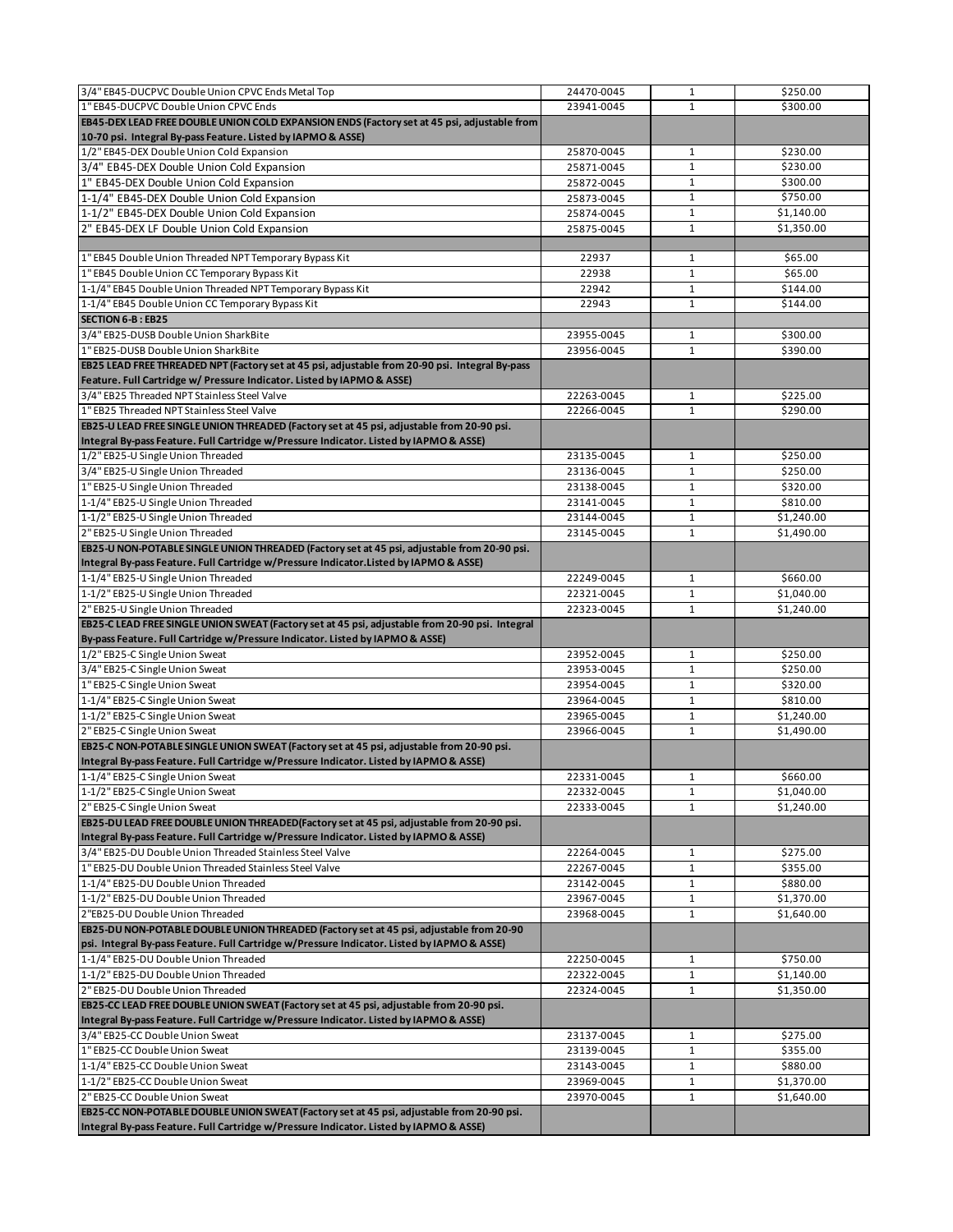| 1-1/4" EB25-CC Double Union Sweat                                                                                                                                                                       | 22317-0045               | $\mathbf{1}$                 | \$750.00                 |
|---------------------------------------------------------------------------------------------------------------------------------------------------------------------------------------------------------|--------------------------|------------------------------|--------------------------|
| 1-1/2" EB25-CC Double Union Sweat                                                                                                                                                                       | 22427-0045               | $\mathbf{1}$                 | \$1,140.00               |
| 2" EB25-CC Double Union Sweat                                                                                                                                                                           | 22428-0045               | $\mathbf{1}$                 | \$1,350.00               |
| EB25-DUPE LEAD FREE DOUBLE UNION PEX ENDS (Factory set at 45 psi, adjustable from 20-90 psi.                                                                                                            |                          |                              |                          |
| Integral By-pass Feature. Full Cartridge w/Pressure Indicator. Listed by IAPMO & ASSE)                                                                                                                  |                          |                              |                          |
| 3/4" EB25-DUPE Double Union PEX Ends                                                                                                                                                                    | 23957-0045               | $\mathbf{1}$                 | \$275.00                 |
| 1" EB25-DUPE Double Union PEX Ends                                                                                                                                                                      | 23140-0045               | $\mathbf{1}$                 | \$355.00                 |
|                                                                                                                                                                                                         |                          |                              |                          |
| EB25-DEX LEAD FREE DOUBLE UNION COLD EXPANSION ENDS (Factory set at 45 psi, adjustable from<br>20-90 psi. Integral By-pass Feature. Full Cartridge w/Pressure Indicator. Listed by IAPMO & ASSE)        |                          |                              |                          |
| 3/4" EB25-DEX Double Union Cold Expansion Ends                                                                                                                                                          | 25929-0045               | $\mathbf 1$                  | \$275.00                 |
| 1" EB25-DEX Double Union Cold Expansion Ends                                                                                                                                                            | 25930-0045               | $\mathbf 1$                  | \$355.00                 |
| 1-1/4" EB25-DEX Double Union Cold Expansion Ends                                                                                                                                                        | 25931-0045               | $\mathbf 1$                  | \$880.00                 |
| 1-1/2" EB25-DEX Double Union Cold Expansion Ends                                                                                                                                                        | 25932-0045               | $\mathbf 1$                  | \$1,370.00               |
| 2" EB25-DEX Double Union Cold Expansion Ends                                                                                                                                                            | 25933-0045               | $\mathbf{1}$                 | \$1,640.00               |
| <b>EB25 LEAD FREE CONTRACTOR KITS (Valve Body and Temporary Cap with Strainer)</b>                                                                                                                      |                          |                              |                          |
| 3/4" EB25-U Single Union Threaded Contractor Kit                                                                                                                                                        | 24395                    | $\mathbf{1}$                 | \$110.00                 |
| 1" EB25-U Single Union Threaded Contractor Kit                                                                                                                                                          | 24396                    | $\mathbf{1}$                 | \$186.00                 |
| 1" EB25-C Single Union Sweat Contractor Kit                                                                                                                                                             | 24397                    | $\mathbf{1}$                 | \$186.00                 |
| 1-1/4" EB25-U Single Union Threaded Contractor Kit                                                                                                                                                      | 24398                    | $\mathbf{1}$                 | \$375.00                 |
| 1-1/4" EB25-C Single Union Sweat Contractor Kit                                                                                                                                                         | 23147                    | $\mathbf 1$                  | \$375.00                 |
| EB25 LEAD FREE CARTRIDGE KIT (Cartridge and Screen for Contractor Kits)                                                                                                                                 |                          |                              |                          |
| 1/2"-1" EB25 Cartridge Kit                                                                                                                                                                              | 23148                    | $\mathbf{1}$                 | \$140.00                 |
| 1-1/4"-2" EB25 Cartridge Kit                                                                                                                                                                            | 23149                    | $\mathbf{1}$                 | \$435.00                 |
| <b>EB25 DIRECT BURIAL COVER KIT (Includes Plastic Cover and O-ring)</b>                                                                                                                                 |                          |                              |                          |
| 1/2"-1" EB25 Direct Burial Cover Kit                                                                                                                                                                    | 22224                    | $\mathbf{1}$                 | \$20.50                  |
| EB25 LEAD FREE STAINLESS STEEL THREADED NPT (Factory set at 45 psi, adjustable from 20-90 psi.                                                                                                          |                          |                              |                          |
| Integral By-pass Feature. Full Cartridge w/Pressure Indicator. Listed by IAPMO & ASSE)                                                                                                                  |                          |                              |                          |
| 3/4" EB25 Threaded NPT                                                                                                                                                                                  | 22263-0045               | $\mathbf{1}$                 | \$225.00                 |
| 1" EB25 Threaded NPT                                                                                                                                                                                    | 22266-0045               | $\mathbf{1}$                 | \$290.00                 |
| EB25-DU LEAD FREE STAINLESS STEEL DOUBLE UNION THREADED (Factory set at 45 psi, adjustable<br>from 20-90 psi. Integral By-pass Feature. Full Cartridge w/Pressure Indicator. Listed by IAPMO &<br>ASSE) |                          |                              |                          |
| 3/4" EB25-DU Double Union Threaded                                                                                                                                                                      | 22264-0045               | $\mathbf{1}$                 | \$275.00                 |
| 1" EB25-DU Double Union Threaded                                                                                                                                                                        | 22267-0045               | $\mathbf{1}$                 | \$355.00                 |
|                                                                                                                                                                                                         |                          |                              |                          |
| EB25 LEAD FREE MULTI-CARTRIDGE (Factory set at 55 psi, adjustable from 20-90 psi. Integral By-<br>pass Feature. Full Cartridge w/Pressure Indicator.)                                                   |                          |                              |                          |
| 2-1/2" EB25 Multi-Cartridge Threaded NPT                                                                                                                                                                | 23994-0055               | $\mathbf{1}$                 | \$2,860.00               |
|                                                                                                                                                                                                         | 23996-0055               | $\mathbf{1}$                 | \$3,840.00               |
| 2-1/2" EB25 Multi-Cartridge Flanged                                                                                                                                                                     | 23995-0055               | $\mathbf 1$                  | \$4,050.00               |
| 3" EB25 Multi-Cartridge Threaded NPT<br>3" EB25 Multi-Cartridge Flanged                                                                                                                                 | 23997-0055               | $\mathbf{1}$                 | \$5,470.00               |
|                                                                                                                                                                                                         | 23998-0055               | $\mathbf{1}$                 | \$6,540.00               |
| 4" EB25 Multi-Cartridge Flanged<br>EB25 NON-POTABLE MULTI-CARTRIDGE (Factory set at 55 psi, adjustable from 20-90 psi. Integral<br>By-pass Feature. Full Cartridge w/Pressure Indicator.)               |                          |                              |                          |
|                                                                                                                                                                                                         | 22391-0055               | 1                            | \$2,380.00               |
| 2-1/2" EB25 Multi-Cartridge Threaded NPT<br>2-1/2" EB25 Multi-Cartridge Flanged                                                                                                                         | 22624-0055               | $\mathbf{1}$                 | \$3,190.00               |
| 3" EB25 Multi-Cartridge Threaded NPT                                                                                                                                                                    | 22396-0055               | $\mathbf{1}$                 |                          |
| EB25 LEAD FREE SHARKBITE CONNECTION (Factory set at 45 psi, adjustable from 20-90 psi. Integral                                                                                                         |                          |                              | \$3,380.00               |
| By-pass Feature. Full Cartridge w/ Pressure Indicator. Listed by IAPMO & ASSE)                                                                                                                          |                          |                              |                          |
| 3" EB25 Multi-Cartridge Flanged<br>SECTION 6-C : E3 (For additional pressure settings contact customer service. Nonstandard                                                                             | 22625-0055               | $\mathbf{1}$                 | \$4,570.00               |
| pressure settings incur a 10% price premium.)<br>E3 LEAD FREE THREADED NPT (Factory set at 45 psi, adjustable from 20-70 psi. Listed by IAPMO &                                                         |                          |                              |                          |
| ASSE.)                                                                                                                                                                                                  |                          |                              |                          |
| 1/2" E3 Threaded NPT                                                                                                                                                                                    | 24700-0045               | $\mathbf{1}$                 | \$710.00                 |
| 3/4" E3 Threaded NPT                                                                                                                                                                                    | 24703-0045               | $\mathbf{1}$                 | \$710.00                 |
| 1" E3 Threaded NPT                                                                                                                                                                                      | 24706-0045               | $\mathbf 1$                  | \$930.00                 |
| 1-1/4" E3 Threaded NPT                                                                                                                                                                                  | 24709-0045               | $\mathbf{1}$                 | \$2,290.00               |
| 1-1/2" E3 Threaded NPT                                                                                                                                                                                  | 24712-0045               | 1                            | \$3,590.00               |
| 2" E3 Threaded NPT<br>SECTION 6-D : E41 (For additional pressure settings contact customer service. Nonstandard                                                                                         | 24715-0045               | $\mathbf{1}$                 | \$4,270.00               |
| pressure settings incur a 10% price premium.)                                                                                                                                                           |                          |                              |                          |
| E41 LEAD FREE THREADED NPT (Factory set at 45 psi, adjustable from 20-70 psi. Listed by ASSE.)                                                                                                          |                          |                              |                          |
| 1/2" E41 Threaded NPT                                                                                                                                                                                   | 24478-0045               | $\mathbf{1}$                 | \$590.00                 |
| 3/4" E41 Threaded NPT                                                                                                                                                                                   | 24480-0045               | $\mathbf{1}$                 | \$600.00                 |
| 1" E41 Threaded NPT                                                                                                                                                                                     | 24482-0045               | $\mathbf 1$                  | \$780.00                 |
| 1-1/4" E41 Threaded NPT                                                                                                                                                                                 | 24484-0045               | $\mathbf 1$                  | \$1,900.00               |
| 1-1/2" E41 Threaded NPT<br>2" E41 Threaded NPT                                                                                                                                                          | 24486-0045<br>24487-0045 | $\mathbf{1}$<br>$\mathbf{1}$ | \$2,980.00<br>\$3,580.00 |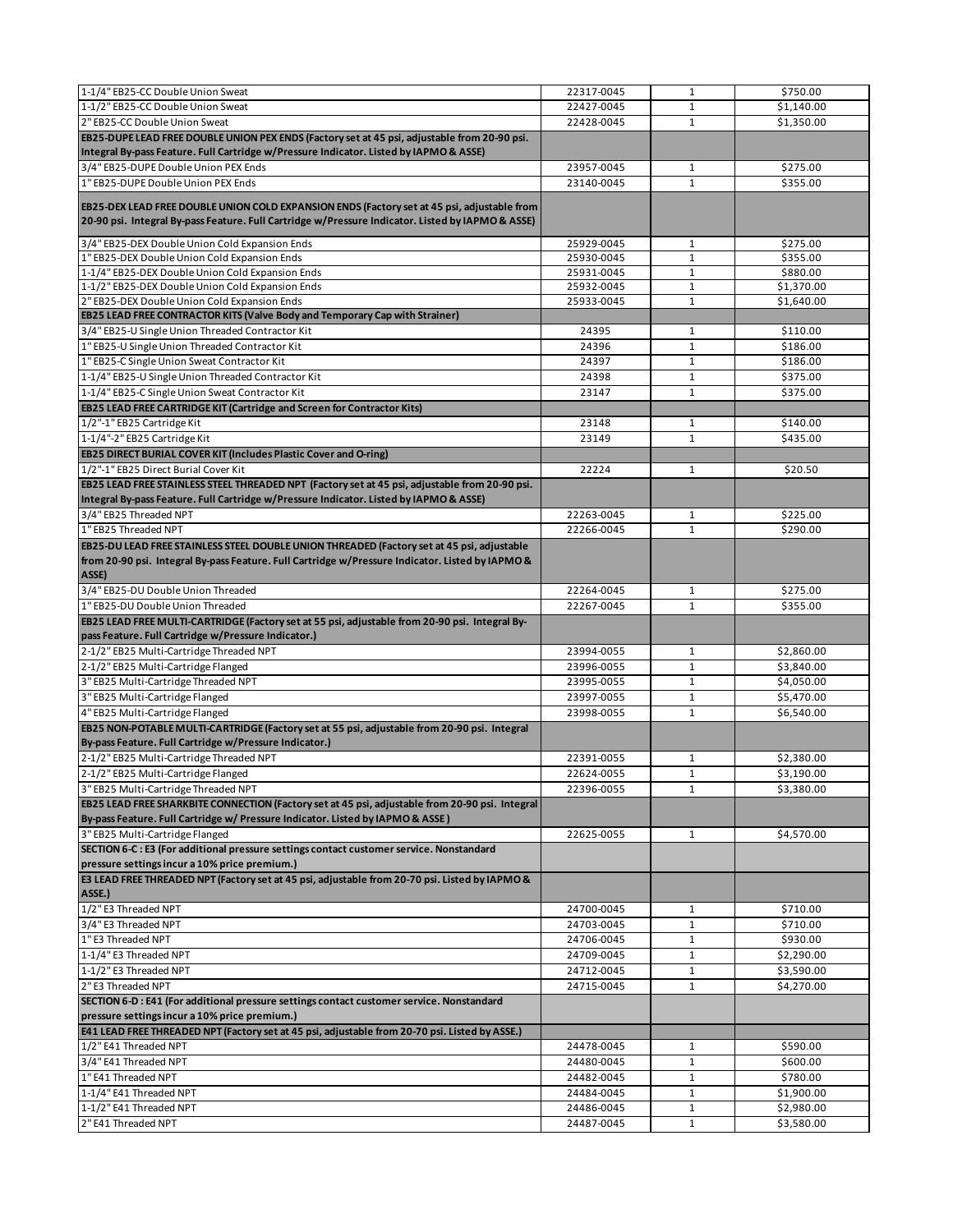| SECTION 6-E : E56 (For additional pressure settings contact customer service. Nonstandard                                                                               |            |              |                      |
|-------------------------------------------------------------------------------------------------------------------------------------------------------------------------|------------|--------------|----------------------|
| pressure settings incur a 10% price premium.)                                                                                                                           |            |              |                      |
| E56 LEAD FREE HIGH CAPACITY REGULATOR (Factory set at 45 psi. Contact Customer Service for                                                                              |            |              |                      |
| additional pressure settings.)                                                                                                                                          |            |              |                      |
| 2" E56 Threaded NPT                                                                                                                                                     | 24454-0045 | $\mathbf{1}$ | \$3,580.00           |
| 2" E56 Flanged                                                                                                                                                          | 24457-0045 | $\mathbf{1}$ | \$4,830.00           |
| 2-1/2" E56 Threaded NPT                                                                                                                                                 | 24455-0045 | $\mathbf 1$  | \$4,220.00           |
| 2-1/2" E56 Flanged                                                                                                                                                      | 24458-0045 | $\mathbf{1}$ | \$5,670.00           |
| 3" E56 Threaded NPT                                                                                                                                                     | 24456-0045 | $\mathbf{1}$ | \$6,000.00           |
| 3" E56 Flanged                                                                                                                                                          | 24459-0045 | 1            | \$8,090.00           |
| SECTION 6-F : EB75 (For additional pressure settings contact customer service.)                                                                                         |            |              |                      |
| EB75 NON-POTABLE PRESSURE REGULATORS FOR WATER & AIR                                                                                                                    |            |              |                      |
| 1/2" EB75 FPT X FPT (Valve is not a cartridge based design; 0-20 psi range)                                                                                             | 20658-0005 | $\mathbf{1}$ | \$100.00             |
| 3/4" EB75 FPT X FPT (Valve is not a cartridge based design; 0-20 psi range)                                                                                             | 20662-0005 | $1\,$        | \$102.00             |
| 1/2" EB75 FPT X FPT (Cartridge based design; 10-70 psi range)                                                                                                           | 22999-0045 | $\mathbf{1}$ | \$84.00              |
| 3/4" EB75 FPT X FPT (Cartridge based design; 10-70 psi range)                                                                                                           | 23000-0045 | $\mathbf{1}$ | \$85.00              |
| E75P NON-POTABLE PRESSURE REGULATORS FOR PROPANE (Plastic T-Handle, Diaphragm Liner.                                                                                    |            |              |                      |
| Standard pressure range 0-20 psi)                                                                                                                                       |            |              |                      |
| 1/2" Threaded Inlet                                                                                                                                                     | 20657-0008 | $\mathbf{1}$ | \$96.00              |
| 1/2" Threaded Inlet with Clean-Out Plug                                                                                                                                 | 20664-0010 | $\mathbf{1}$ | \$96.00              |
| SECTION 6-G : CASH ACME PRESSURE REGULATOR REPAIR KITS                                                                                                                  |            |              |                      |
| <b>EB45 REPAIR KITS</b>                                                                                                                                                 |            |              |                      |
| EB45 Cartridge Kit-Compact Model (1/2"-3/4"Compact Models)                                                                                                              | 23870      | $\mathbf{1}$ | \$69.00              |
| EB45 Cartridge Kit-Classic Model (1/2"-1" Classic Models)                                                                                                               | 22595      | 1            | \$78.00              |
| EB45 Cartridge Kit-(1-1/4"-2" Models)                                                                                                                                   | 23871      | $\mathbf{1}$ | \$280.00             |
| <b>EB25 REPAIR KITS</b>                                                                                                                                                 |            |              |                      |
| EB25 Cartridge Kit-(1/2"-1" Models)                                                                                                                                     | 23148      | $\mathbf{1}$ | \$140.00             |
| EB25 Cartridge Kit-(1-1/4"-2" Models and Multi-Cartridge)                                                                                                               | 23149      | $\mathbf{1}$ | \$435.00             |
| <b>E3 REPAIR KITS</b>                                                                                                                                                   |            |              |                      |
| 1/2" Repair Kit                                                                                                                                                         | 11488      | $\mathbf{1}$ | \$120.00             |
| 3/4" Repair Kit                                                                                                                                                         | 11489      | $\mathbf{1}$ | \$140.00             |
| 1" Repair Kit                                                                                                                                                           | 11490      | $\mathbf{1}$ | \$205.00             |
| 1-1/4" Repair Kit                                                                                                                                                       | 11491      | $\mathbf{1}$ | \$305.00             |
| 1-1/2" Repair Kit                                                                                                                                                       | 11492      | 1            | \$390.00             |
| 2" Repair Kit                                                                                                                                                           | 11493      | $\mathbf{1}$ | \$485.00             |
|                                                                                                                                                                         |            |              |                      |
| <b>E41 REPAIR KITS</b>                                                                                                                                                  |            |              |                      |
| 1/2" Repair Kit                                                                                                                                                         | 11259      | 1            | \$92.00              |
| 3/4" Repair Kit                                                                                                                                                         | 11260      | $\mathbf{1}$ | \$110.00             |
| 1" Repair Kit                                                                                                                                                           | 11261      | 1            | \$162.00             |
| 1-1/4" Repair Kit                                                                                                                                                       | 11262      | $\mathbf{1}$ | \$245.00             |
| 1-1/2" Repair Kit                                                                                                                                                       | 11263      | $\mathbf 1$  | \$275.00             |
| 2" Repair Kit                                                                                                                                                           | 11264      | $\mathbf{1}$ | \$345.00             |
| <b>E56 REPAIR KITS</b>                                                                                                                                                  |            |              |                      |
| All Repair Kit                                                                                                                                                          | 20778      | 1            | \$345.00             |
| <b>EB86 REPAIR KITS</b>                                                                                                                                                 |            |              |                      |
| 1/2" or 3/4" Repair Kit                                                                                                                                                 | 14511      | п.           | \$82.00              |
|                                                                                                                                                                         | 14512      | $\mathbf{1}$ | \$98.00              |
| 1-1/4" Repair Kit                                                                                                                                                       | 17073      | 1            | \$235.00             |
| 1-1/2" Repair Kit                                                                                                                                                       | 17078      | 1            | \$250.00             |
|                                                                                                                                                                         | 17083      | $\mathbf{1}$ | \$280.00             |
| SECTION 7: CASH ACME THERMOSTATIC MIXING VALVES                                                                                                                         |            |              |                      |
| SECTION 7-A: DISTRIBUTION & IN-LINE THERMOSTATIC MIXING VALVES                                                                                                          |            |              |                      |
| TANK BOOSTER PRO LEAD FREE (ASSE 1017, 1070, & CSA B 125.3)                                                                                                             |            |              |                      |
| 1" Repair Kit<br>2" Repair Kit<br>3/4" Heatguard Tank Booster Pro with Braided Hose & Integral Checks                                                                   | 24832      | 1            | \$250.00             |
| 3/4" Heatguard Tank Booster Pro with Corrugted Hose & Integral Checks                                                                                                   | 24639      | $\mathbf 1$  | \$250.00             |
|                                                                                                                                                                         | 24644      | $\mathbf{1}$ | \$280.00             |
| 3/4" Heatguard Tank Booster Pro with Corrugated Hose, Integral Checks, & Temp Gauge<br>3/4" Heatguard Tank Booster Pro with Braided Hose, Integral Checks, & Temp Gauge | 24643      | $\mathbf{1}$ | \$280.00             |
| HG110-D LEAD FREE (ASSE 1017, 1069, 1070, & CSA B 125.3)                                                                                                                |            |              |                      |
| 1/2" HG110-D with SharkBite Connections and Integral Checks                                                                                                             | 24504      | $\mathbf{1}$ | \$235.00             |
| 3/4" HG110-D with SharkBite Connections and Integral Checks                                                                                                             | 24505      | $\mathbf{1}$ | \$240.00             |
|                                                                                                                                                                         | 24510      | $1\,$        | \$235.00             |
| 1/2" HG110-D with Threaded FNPT Connections and Integral Checks<br>3/4" HG110-D with Threaded MNPT Connections and Integral Checks                                      | 24511      | $\mathbf{1}$ | \$240.00             |
| 3/4" HG110-D with Threaded FNPT Connections and Integral Checks                                                                                                         | 25523      | $\mathbf{1}$ | \$240.00             |
| 1/2" HG110-D with Sweat Connections and Integral Checks                                                                                                                 | 24501      | $\mathbf{1}$ | \$225.00             |
|                                                                                                                                                                         | 24502      | $1\,$        | \$225.00             |
| 3/4" HG110-D with Sweat Connections and Integral Checks                                                                                                                 | 24503      | $\mathbf{1}$ |                      |
| 1" HG110-D with Sweat Connections and Integral Checks<br>1/2" HG110-D with CPVC Connections and Integral Checks                                                         | 24508      | $\mathbf 1$  | \$235.00<br>\$225.00 |
| 3/4" HG110-D with CPVC Connections and Integral Checks                                                                                                                  | 24509      | $\mathbf{1}$ | \$225.00             |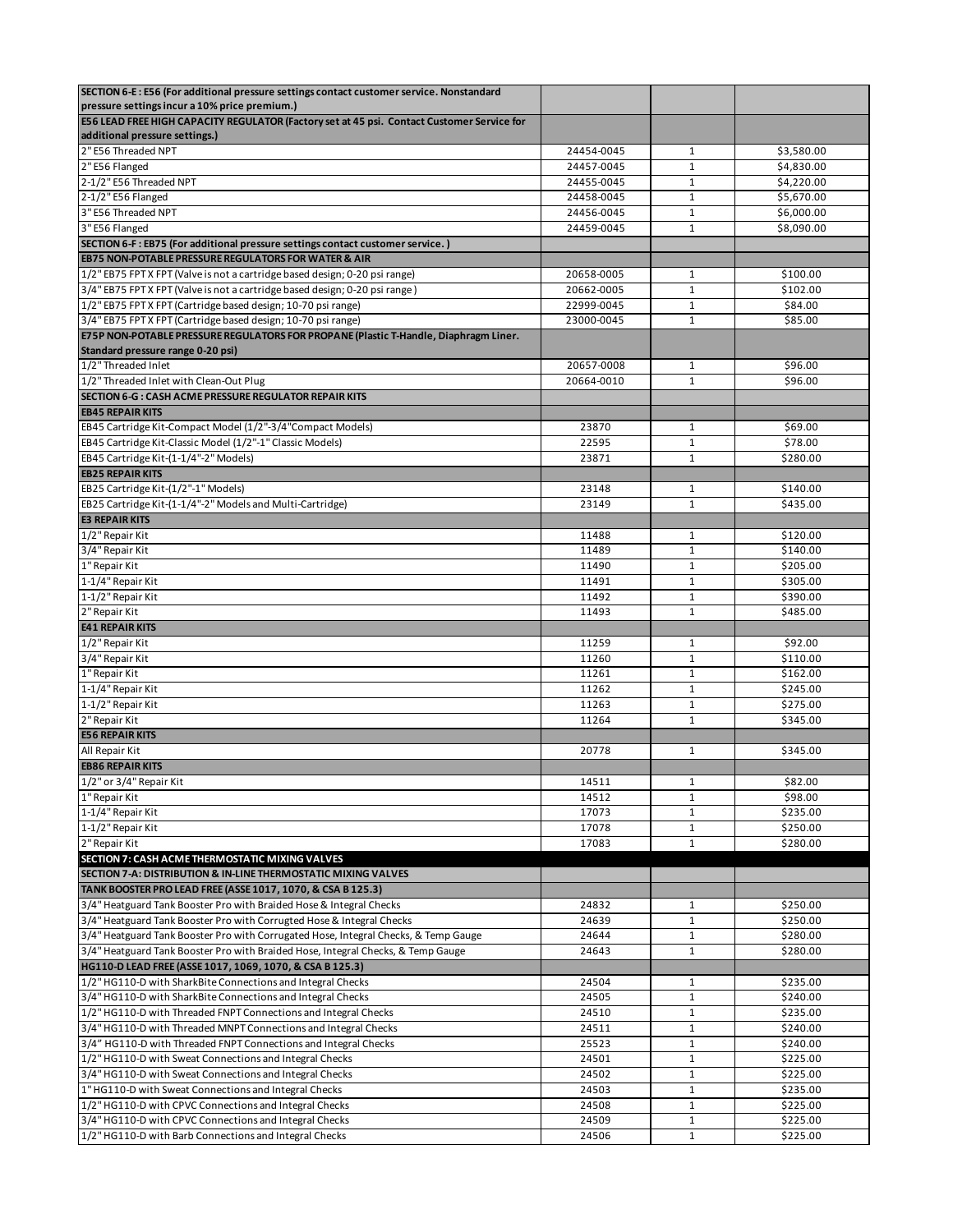| 3/4" HG110-D with Barb Connections and Integral Checks                                   | 24507 | $\mathbf{1}$ | \$225.00   |
|------------------------------------------------------------------------------------------|-------|--------------|------------|
| 1/2" HG110-D with Cold Expansion Connections and Integral Checks                         | 25948 | $\mathbf{1}$ | \$225.00   |
| 3/4" HG110-D with Cold Expansion Connections and Integral Checks                         | 25949 | 1            | \$225.00   |
| <b>HG110-D WITH INTEGRATED SHARKBITE CONNECTIONS LEAD FREE</b>                           |       |              |            |
|                                                                                          |       |              |            |
| 1/2" HG110-D with Integrated SharkBite Connections                                       | 24548 | $\mathbf{1}$ | \$265.00   |
| 3/4" HG110-D with Integrated SharkBite Connections                                       | 24549 | $\mathbf{1}$ | \$265.00   |
| SECTION 7-B: IN-LINE THERMOSTATIC MIXING VALVES                                          |       |              |            |
| HG160 LEAD FREE (ASSE 1069, 1070, & CSA B125.3)                                          |       |              |            |
| 1/2" HG160 with SharkBite Connections and Integral Checks                                | 24529 | 1            | \$250.00   |
| 3/4" HG160 with SharkBite Connections and Integral Checks                                | 24530 | $\mathbf 1$  | \$250.00   |
| 1/2" HG160 with Threaded NPT Connections and Integral Checks                             | 24536 | $\mathbf{1}$ | \$250.00   |
| 1/2" HG160 with Sweat Connections and Integral Checks                                    | 24528 | 1            | \$235.00   |
| 1/2" HG160 with CPVC Connections and Integral Checks                                     | 24533 | $\mathbf{1}$ | \$235.00   |
| 3/4" HG160 with CPVC Connections and Integral Checks                                     | 24534 | $\mathbf{1}$ | \$235.00   |
| 1/2" HG160 with Barb Connections and Integral Checks                                     | 24531 | $\mathbf{1}$ | \$235.00   |
| 3/4" HG160 with Barb Connections and Integral Checks                                     | 24532 | $\mathbf{1}$ | \$235.00   |
|                                                                                          |       |              |            |
| HG145 LEAD FREE (ASSE 1070 & CSA B 125.3)                                                |       |              |            |
| 3/8" HG145 with Compression Connections and Integral Checks                              | 24524 | $\mathbf{1}$ | \$166.00   |
| 3/8" HG145 with Compression Connections, Tee & Elbow and Integral Checks                 | 24525 | $\mathbf{1}$ | \$178.00   |
| 3/8" HG135 with Chrome Finish, Compression Connections and Integral Checks               | 25686 | $\mathbf{1}$ | \$166.00   |
| 3/8" HG135 with Chrome Finish, Compression Connections, Integral Checks, and tee & elbow | 25687 | $\mathbf{1}$ | \$178.00   |
| configuration                                                                            |       |              |            |
| SECTION 7-C: RADIANT HEATING THERMOSTATIC MIXING VALVES                                  |       |              |            |
| HG110-HX NON-POTABLE (Radiant Applications) (ASSE 1017 & CSA B 125.3)                    |       |              |            |
| 1/2" HG110-HX with Threaded NPT Connections and Integral Checks                          | 24517 | $\mathbf{1}$ | \$235.00   |
| 3/4" HG110-HX with Threaded NPT Connections and Integral Checks                          | 24518 | $\mathbf{1}$ | \$240.00   |
| 1/2" HG110-HX with Sweat Connections and Integral Checks                                 | 24513 | $\mathbf{1}$ | \$225.00   |
| 3/4" HG110-HX with Sweat Connections and Integral Checks                                 | 24514 | $\mathbf{1}$ | \$225.00   |
| 3/4" HG110-HX with SharkBite Connections and Integral Checks                             |       |              |            |
|                                                                                          | 24867 | $\mathbf{1}$ | \$200.00   |
| 1" HG110-HX with Sweat Connections and Integral Checks                                   | 24515 | $\mathbf{1}$ | \$235.00   |
| 1/2" HG110-HX with Cold Expansion Connections and Integral Checks                        | 25947 | $\mathbf{1}$ | \$225.00   |
| 3/4" HG110-HX with Cold Expansion Connections and Integral Checks                        | 25983 | $\mathbf{1}$ | \$225.00   |
| SECTION 7-D: HIGH CAPACITY THERMOSTATIC MIXING VALVES                                    |       |              |            |
| HG115 LEAD FREE HIGH CAPACITY (ASSE 1017 & CSA B 125.3)                                  |       |              |            |
| 3/4" HG115 with Threaded NPT Connections and Integral Checks                             | 24522 | $\mathbf{1}$ | \$520.00   |
| 3/4" HG115 with Sweat Connections and Integral Checks                                    | 24519 | $\mathbf{1}$ | \$510.00   |
| 1" HG115 with Sweat Connections and Integral Checks                                      | 24520 | 1            | \$520.00   |
| 1-1/4" HG115 with Sweat Connections and Integral Checks                                  | 24521 | $\mathbf{1}$ | \$530.00   |
| SECTION 7-E: SHUT-OFF THERMOSTATIC MIXING VALVES                                         |       |              |            |
| HEATGUARD TAFR LEAD FREE SHUT-OFF DEVICE (ASSE 1062 & CSA B 125.3)                       |       |              |            |
| 1/2" Shower Device                                                                       | 24718 | 1            | \$80.00    |
| 1/2" Tap Device (For Faucet Spout)                                                       | 24719 | $\mathbf{1}$ | \$98.00    |
|                                                                                          |       |              |            |
| <b>SECTION 7-F: MASTER DISTRIBUTION NON-POTABLE THERMOSTATIC MIXING VALVES</b>           |       |              |            |
| MASTERGUARD 600 SERIES HIGH CAPACITY LEAD FREE (ASSE 1017 & CSA B 125.3)                 |       |              |            |
| MasterGuard 630 3/4" Inlet X 1" Oulet LF                                                 | 25763 | 1            | \$2,170.00 |
| MasterGuard 640 1" Inlet X 1-1/4" Outlet LF                                              | 25764 | $\mathbf{1}$ | \$2,260.00 |
| MasterGuard 650 1-1/4" Inlet X 1-1/2" Outlet LF                                          | 25765 | $\mathbf{1}$ | \$4,980.00 |
| MasterGuard 660 1-1/2" Inlet X 1-1/2" Outlet LF                                          | 25766 | $\mathbf{1}$ | \$4,980.00 |
| MasterGuard 670 1-1/2" Inlet X 2" Oulet LF                                               | 25767 | $\mathbf{1}$ | \$5,690.00 |
| MasterGuard 680 2" Inlet X 2" Outlet LF                                                  | 25768 | $\mathbf{1}$ | \$6,150.00 |
| MASTERGUARD 800 SERIES HIGH CAPACITY LEAD FREE (ASSE 1017 & CSA B 125.3)                 |       |              |            |
| Masterguard 830 3/4" Inlet x 1" Outlet LF                                                | 24539 | $\mathbf{1}$ | \$1,820.00 |
| Masterguard 840 1" Inlet x 1-1/4" Outlet LF                                              | 24540 | $\mathbf{1}$ | \$2,370.00 |
| Masterguard 850 1-1/4" Inlet x 1-1/2" Outlet LF                                          | 24541 | $\mathbf{1}$ | \$2,780.00 |
| Masterguard 860 1-1/2" Inlet x 2" Outlet LF                                              | 24542 | 1            | \$3,480.00 |
| SECTION 7-G: THERMOSTATIC MIXING VALVE ACCESSORIES                                       |       |              |            |
| 3/4" Tank Booster Pro Temperature Gauge                                                  | 25376 | $\mathbf{1}$ | \$41.50    |
| 1" Temperature Gauge (For HG110D, HG110HX, HG160)                                        | 24412 | 1            | \$56.00    |
| SECTION 7-H: THERMOSTATIC MIXING REPAIR KITS                                             |       |              |            |
| MasterGuard 830 Fitting Service Kit                                                      | MS256 | $\mathbf{1}$ | \$72.00    |
| MasterGuard 840 Fitting Service Kit                                                      | MS257 | $\mathbf{1}$ | \$72.00    |
| MasterGuard 850 Fitting Service Kit                                                      | MS258 | $1\,$        | \$96.00    |
| MasterGuard 860 Fitting Service Kit                                                      | MS259 | $\mathbf{1}$ | \$96.00    |
|                                                                                          |       |              | \$355.00   |
| MasterGuard 830 Fitting Replacement Kit                                                  | MS260 | $\mathbf{1}$ |            |
| MasterGuard 840 Fitting Replacement Kit                                                  | MS261 | $1\,$        | \$380.00   |
| MasterGuard 850 Fitting Replacement Kit                                                  | MS262 | $\mathbf{1}$ | \$640.00   |
| MasterGaurd 860 Fitting Replacement Kit                                                  | MS263 | $\mathbf{1}$ | \$640.00   |
| MasterGuard 830 Temp Adjustment Kit                                                      | MS266 | $\mathbf{1}$ | \$35.50    |
| MasterGuard 840 Temp Adjustment Kit                                                      | MS267 | $\mathbf{1}$ | \$35.50    |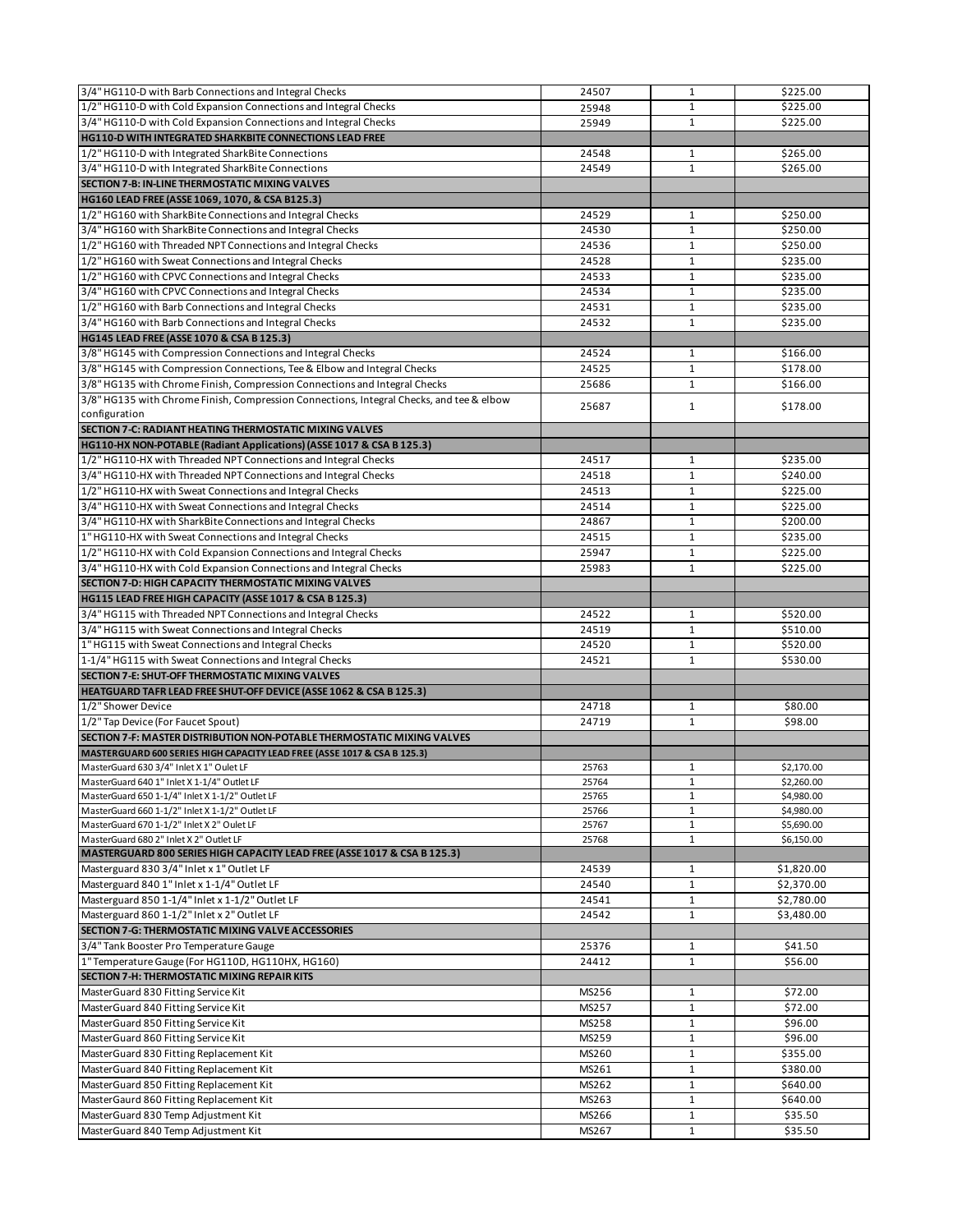| MasterGuard 860 Temp Adjustment Kit<br>MS269<br>$\mathbf{1}$<br>\$35.00<br>MasterGuard 830/840 Head Works Replacement Kit<br>MS270<br>\$90.00<br>$\mathbf{1}$<br>\$152.00<br>MasterGuard 850/860 Head Works Replacement Kit<br>$\mathbf 1$<br>MS271<br>SECTION 8: CASH ACME RELIEF VALVES<br>SECTION 8-A: T&P RELIEF VALVES (For additional pressure settings contact customer service.)<br>5L = 2-3/32", NCLX-LS = 2-5/8", NCLX-5LX = 2-1/3", NCLX-A = 3-1/3" Shank length measured from<br>bottom of outlet. Element Lengths: $1 = 1$ ", $5 = 4$ ", $8 = 8$ ". Element lengths are not exact<br>\$47.50<br>$1/2$ " NCLX-1<br>16483-0150<br>$\mathbf{1}$<br>3/4" NCLX-1<br>16487-0150<br>$\mathbf{1}$<br>\$41.50<br>1/2" NCLX-5, AGA only<br>15912-0150<br>$\mathbf{1}$<br>\$36.50<br>3/4" NCLX-5<br>$\mathbf{1}$<br>\$29.50<br>15836-0150<br>3/4" NCLX-5L<br>$\mathbf 1$<br>\$37.50<br>18821-0150<br>3/4" NCLX-5LX<br>19783-0150<br>$\mathbf 1$<br>\$43.00<br>3/4" NCLX-LS<br>19084-0150<br>$\mathbf{1}$<br>\$50.00<br>$3/4$ " NCLX-A<br>$\mathbf 1$<br>\$58.00<br>22348-0150<br>3/4" NCLX-8<br>16372-0150<br>$\mathbf{1}$<br>\$58.00<br>3/4" NCLX-8 w/ Extended Shank<br>24971-0150<br>$\mathbf{1}$<br>\$95.00<br>3/4" NCLX-5 for Water Heaters using PEX Tubing ASME, 180 F Element<br>22830-0100<br>$\mathbf{1}$<br>\$41.50<br>3/4" NCLX-5LX for Water Heaters using PEX Tubing ASME, 180 F Element<br>22831-0100<br>$\mathbf{1}$<br>\$58.00<br>3/4" NCLX-A for Water Heaters using PEX Tubing ASME, 180 F Element<br>$\mathbf{1}$<br>22832-0100<br>\$83.00<br>NCLX RESIDENTIAL TEMPERATURE & PRESSURE RELIEF VALVES W/ SHARKBITE OUTLET<br><b>CONNECTION</b><br>NCLX-5LX w/SharkBite Outlet Connection<br>\$56.00<br>24609-0150<br>$\mathbf{1}$<br>LEAD FREE NCLX RESIDENTIAL TEMPERATURE & PRESSURE RELIEF VALVES CLAM SHELL PACKAGED<br>(Valves with extended inlets: NCLX-5L = 2-3/32", NCLX-LS = 2-5/8", NCLX-5LX = 2-1/3", NCLX-A = 3-<br>1/3" Shank length measured from bottom of outlet. Element Lengths: 1 = 1", 5 = 4", 8 = 8".<br>Element lengths are not exact measurements. Contact customer service for additional pressure<br>sets. AGA & ASME certified.)<br>3/4" NCLX-5<br>23576-0150<br>6<br>\$34.50<br>3/4" NCLX-LX<br>23577-0150<br>6<br>\$55.00<br>LEAD FREE NCLX RESIDENTIAL TEMPERATURE & PRESSURE RELIEF VALVES (Valves with extended<br>inlets: NCLX-5L = 2-3/32", NCLX-LS = 2-5/8", NCLX-5LX = 2-1/3", NCLX-A = 3-1/3" Shank length<br>measured from bottom of outlet. Element Lengths: $1 = 1$ ", $5 = 4$ ", $8 = 8$ ". Element lengths are not<br>exact measurements. Contact customer service for additional pressure sets. AGA & ASME<br>certified.)<br>1/2" NCLX-1 Lead Free<br>\$70.00<br>23277-0150<br>$\mathbf{1}$<br>3/4" NCLX-1 Lead Free<br>23279-0150<br>$\mathbf{1}$<br>\$62.00<br>1/2" NCLX-5 Lead Free, AGA only<br>23278-0150<br>$\mathbf{1}$<br>\$55.00<br>3/4" NCLX-5 Lead Free<br>$\mathbf 1$<br>\$44.50<br>23261-0150<br>3/4" NCLX-5L Lead Free<br>23354-0150<br>$\mathbf 1$<br>\$58.00<br>3/4" NCLX-LS Lead Free<br>23268-0150<br>$\mathbf{1}$<br>\$75.00<br>3/4" NCLX-5LX Lead Free<br>23266-0150<br>\$64.00<br>$\mathbf 1$<br>3/4" NCLX-8 Lead Free<br>$\mathbf{1}$<br>\$89.00<br>23272-0150<br>ASME listed. Element Lengths: 3 = 3", 5 = 4", 8 = 8". Element lengths are not exact<br>measurements)<br>3/4" FVX-3C Female Inlet<br>\$290.00<br>16930-0150<br>$\mathbf{1}$<br>3/4" FVX-5C Female Inlet<br>16931-0150<br>$\mathbf{1}$<br>\$330.00<br>\$360.00<br>16932-0150<br>$\mathbf{1}$<br>3/4" FVMX-3C Male Inlet<br>$\mathbf{1}$<br>\$200.00<br>16933-0150<br>$\mathbf{1}$<br>\$156.00<br>16934-0150<br>20682-0150<br>$\mathbf{1}$<br>\$178.00<br>$\mathbf 1$<br>\$330.00<br>16935-0150<br>20113-0150<br>$\mathbf{1}$<br>\$580.00<br>16936-0150<br>\$430.00<br>$\mathbf{1}$<br>$\mathbf 1$<br>\$500.00<br>16937-0150<br>$\mathbf{1}$<br>\$620.00<br>15638-0150<br>\$720.00<br>17354-0150<br>$\mathbf{1}$<br>$\mathbf{1}$<br>\$290.00<br>16938-0150<br>\$210.00<br>16939-0150<br>$\mathbf{1}$<br>\$740.00<br>22894-0150<br>$\mathbf{1}$<br>$\mathbf{1}$<br>\$720.00<br>15672-0150<br>16221-0150<br>$\mathbf{1}$<br>\$1,540.00<br>2" X 1-1/2" FVMX-3 Male Inlet<br>16225-0150<br>\$1,620.00<br>$\mathbf{1}$ | MasterGuard 850 Temp Adjustment Kit                                                         | MS268 | $\mathbf{1}$ | \$35.00 |
|-----------------------------------------------------------------------------------------------------------------------------------------------------------------------------------------------------------------------------------------------------------------------------------------------------------------------------------------------------------------------------------------------------------------------------------------------------------------------------------------------------------------------------------------------------------------------------------------------------------------------------------------------------------------------------------------------------------------------------------------------------------------------------------------------------------------------------------------------------------------------------------------------------------------------------------------------------------------------------------------------------------------------------------------------------------------------------------------------------------------------------------------------------------------------------------------------------------------------------------------------------------------------------------------------------------------------------------------------------------------------------------------------------------------------------------------------------------------------------------------------------------------------------------------------------------------------------------------------------------------------------------------------------------------------------------------------------------------------------------------------------------------------------------------------------------------------------------------------------------------------------------------------------------------------------------------------------------------------------------------------------------------------------------------------------------------------------------------------------------------------------------------------------------------------------------------------------------------------------------------------------------------------------------------------------------------------------------------------------------------------------------------------------------------------------------------------------------------------------------------------------------------------------------------------------------------------------------------------------------------------------------------------------------------------------------------------------------------------------------------------------------------------------------------------------------------------------------------------------------------------------------------------------------------------------------------------------------------------------------------------------------------------------------------------------------------------------------------------------------------------------------------------------------------------------------------------------------------------------------------------------------------------------------------------------------------------------------------------------------------------------------------------------------------------------------------------------------------------------------------------------------------------------------------------------------------------------------------------------------------------------------------------------------------------------------------------------------------------------------------------------------------------------------------------------------------------------------------------------------------------------------------------------------------------------------------------------------------------------------------------------------------------------------------------------------------------------------------------------------------------------------------------------------------------------------------------------------------------------------------------------------------------|---------------------------------------------------------------------------------------------|-------|--------------|---------|
|                                                                                                                                                                                                                                                                                                                                                                                                                                                                                                                                                                                                                                                                                                                                                                                                                                                                                                                                                                                                                                                                                                                                                                                                                                                                                                                                                                                                                                                                                                                                                                                                                                                                                                                                                                                                                                                                                                                                                                                                                                                                                                                                                                                                                                                                                                                                                                                                                                                                                                                                                                                                                                                                                                                                                                                                                                                                                                                                                                                                                                                                                                                                                                                                                                                                                                                                                                                                                                                                                                                                                                                                                                                                                                                                                                                                                                                                                                                                                                                                                                                                                                                                                                                                                                                                       |                                                                                             |       |              |         |
|                                                                                                                                                                                                                                                                                                                                                                                                                                                                                                                                                                                                                                                                                                                                                                                                                                                                                                                                                                                                                                                                                                                                                                                                                                                                                                                                                                                                                                                                                                                                                                                                                                                                                                                                                                                                                                                                                                                                                                                                                                                                                                                                                                                                                                                                                                                                                                                                                                                                                                                                                                                                                                                                                                                                                                                                                                                                                                                                                                                                                                                                                                                                                                                                                                                                                                                                                                                                                                                                                                                                                                                                                                                                                                                                                                                                                                                                                                                                                                                                                                                                                                                                                                                                                                                                       |                                                                                             |       |              |         |
|                                                                                                                                                                                                                                                                                                                                                                                                                                                                                                                                                                                                                                                                                                                                                                                                                                                                                                                                                                                                                                                                                                                                                                                                                                                                                                                                                                                                                                                                                                                                                                                                                                                                                                                                                                                                                                                                                                                                                                                                                                                                                                                                                                                                                                                                                                                                                                                                                                                                                                                                                                                                                                                                                                                                                                                                                                                                                                                                                                                                                                                                                                                                                                                                                                                                                                                                                                                                                                                                                                                                                                                                                                                                                                                                                                                                                                                                                                                                                                                                                                                                                                                                                                                                                                                                       |                                                                                             |       |              |         |
|                                                                                                                                                                                                                                                                                                                                                                                                                                                                                                                                                                                                                                                                                                                                                                                                                                                                                                                                                                                                                                                                                                                                                                                                                                                                                                                                                                                                                                                                                                                                                                                                                                                                                                                                                                                                                                                                                                                                                                                                                                                                                                                                                                                                                                                                                                                                                                                                                                                                                                                                                                                                                                                                                                                                                                                                                                                                                                                                                                                                                                                                                                                                                                                                                                                                                                                                                                                                                                                                                                                                                                                                                                                                                                                                                                                                                                                                                                                                                                                                                                                                                                                                                                                                                                                                       |                                                                                             |       |              |         |
|                                                                                                                                                                                                                                                                                                                                                                                                                                                                                                                                                                                                                                                                                                                                                                                                                                                                                                                                                                                                                                                                                                                                                                                                                                                                                                                                                                                                                                                                                                                                                                                                                                                                                                                                                                                                                                                                                                                                                                                                                                                                                                                                                                                                                                                                                                                                                                                                                                                                                                                                                                                                                                                                                                                                                                                                                                                                                                                                                                                                                                                                                                                                                                                                                                                                                                                                                                                                                                                                                                                                                                                                                                                                                                                                                                                                                                                                                                                                                                                                                                                                                                                                                                                                                                                                       |                                                                                             |       |              |         |
|                                                                                                                                                                                                                                                                                                                                                                                                                                                                                                                                                                                                                                                                                                                                                                                                                                                                                                                                                                                                                                                                                                                                                                                                                                                                                                                                                                                                                                                                                                                                                                                                                                                                                                                                                                                                                                                                                                                                                                                                                                                                                                                                                                                                                                                                                                                                                                                                                                                                                                                                                                                                                                                                                                                                                                                                                                                                                                                                                                                                                                                                                                                                                                                                                                                                                                                                                                                                                                                                                                                                                                                                                                                                                                                                                                                                                                                                                                                                                                                                                                                                                                                                                                                                                                                                       |                                                                                             |       |              |         |
|                                                                                                                                                                                                                                                                                                                                                                                                                                                                                                                                                                                                                                                                                                                                                                                                                                                                                                                                                                                                                                                                                                                                                                                                                                                                                                                                                                                                                                                                                                                                                                                                                                                                                                                                                                                                                                                                                                                                                                                                                                                                                                                                                                                                                                                                                                                                                                                                                                                                                                                                                                                                                                                                                                                                                                                                                                                                                                                                                                                                                                                                                                                                                                                                                                                                                                                                                                                                                                                                                                                                                                                                                                                                                                                                                                                                                                                                                                                                                                                                                                                                                                                                                                                                                                                                       | NCLX RESIDENTIAL TEMPERATURE & PRESSURE RELIEF VALVES (Valves with extended inlets: NCLX-   |       |              |         |
|                                                                                                                                                                                                                                                                                                                                                                                                                                                                                                                                                                                                                                                                                                                                                                                                                                                                                                                                                                                                                                                                                                                                                                                                                                                                                                                                                                                                                                                                                                                                                                                                                                                                                                                                                                                                                                                                                                                                                                                                                                                                                                                                                                                                                                                                                                                                                                                                                                                                                                                                                                                                                                                                                                                                                                                                                                                                                                                                                                                                                                                                                                                                                                                                                                                                                                                                                                                                                                                                                                                                                                                                                                                                                                                                                                                                                                                                                                                                                                                                                                                                                                                                                                                                                                                                       |                                                                                             |       |              |         |
|                                                                                                                                                                                                                                                                                                                                                                                                                                                                                                                                                                                                                                                                                                                                                                                                                                                                                                                                                                                                                                                                                                                                                                                                                                                                                                                                                                                                                                                                                                                                                                                                                                                                                                                                                                                                                                                                                                                                                                                                                                                                                                                                                                                                                                                                                                                                                                                                                                                                                                                                                                                                                                                                                                                                                                                                                                                                                                                                                                                                                                                                                                                                                                                                                                                                                                                                                                                                                                                                                                                                                                                                                                                                                                                                                                                                                                                                                                                                                                                                                                                                                                                                                                                                                                                                       |                                                                                             |       |              |         |
|                                                                                                                                                                                                                                                                                                                                                                                                                                                                                                                                                                                                                                                                                                                                                                                                                                                                                                                                                                                                                                                                                                                                                                                                                                                                                                                                                                                                                                                                                                                                                                                                                                                                                                                                                                                                                                                                                                                                                                                                                                                                                                                                                                                                                                                                                                                                                                                                                                                                                                                                                                                                                                                                                                                                                                                                                                                                                                                                                                                                                                                                                                                                                                                                                                                                                                                                                                                                                                                                                                                                                                                                                                                                                                                                                                                                                                                                                                                                                                                                                                                                                                                                                                                                                                                                       | measurements. Contact customer service for additional pressure sets. AGA & ASME certified.) |       |              |         |
|                                                                                                                                                                                                                                                                                                                                                                                                                                                                                                                                                                                                                                                                                                                                                                                                                                                                                                                                                                                                                                                                                                                                                                                                                                                                                                                                                                                                                                                                                                                                                                                                                                                                                                                                                                                                                                                                                                                                                                                                                                                                                                                                                                                                                                                                                                                                                                                                                                                                                                                                                                                                                                                                                                                                                                                                                                                                                                                                                                                                                                                                                                                                                                                                                                                                                                                                                                                                                                                                                                                                                                                                                                                                                                                                                                                                                                                                                                                                                                                                                                                                                                                                                                                                                                                                       |                                                                                             |       |              |         |
|                                                                                                                                                                                                                                                                                                                                                                                                                                                                                                                                                                                                                                                                                                                                                                                                                                                                                                                                                                                                                                                                                                                                                                                                                                                                                                                                                                                                                                                                                                                                                                                                                                                                                                                                                                                                                                                                                                                                                                                                                                                                                                                                                                                                                                                                                                                                                                                                                                                                                                                                                                                                                                                                                                                                                                                                                                                                                                                                                                                                                                                                                                                                                                                                                                                                                                                                                                                                                                                                                                                                                                                                                                                                                                                                                                                                                                                                                                                                                                                                                                                                                                                                                                                                                                                                       |                                                                                             |       |              |         |
|                                                                                                                                                                                                                                                                                                                                                                                                                                                                                                                                                                                                                                                                                                                                                                                                                                                                                                                                                                                                                                                                                                                                                                                                                                                                                                                                                                                                                                                                                                                                                                                                                                                                                                                                                                                                                                                                                                                                                                                                                                                                                                                                                                                                                                                                                                                                                                                                                                                                                                                                                                                                                                                                                                                                                                                                                                                                                                                                                                                                                                                                                                                                                                                                                                                                                                                                                                                                                                                                                                                                                                                                                                                                                                                                                                                                                                                                                                                                                                                                                                                                                                                                                                                                                                                                       |                                                                                             |       |              |         |
|                                                                                                                                                                                                                                                                                                                                                                                                                                                                                                                                                                                                                                                                                                                                                                                                                                                                                                                                                                                                                                                                                                                                                                                                                                                                                                                                                                                                                                                                                                                                                                                                                                                                                                                                                                                                                                                                                                                                                                                                                                                                                                                                                                                                                                                                                                                                                                                                                                                                                                                                                                                                                                                                                                                                                                                                                                                                                                                                                                                                                                                                                                                                                                                                                                                                                                                                                                                                                                                                                                                                                                                                                                                                                                                                                                                                                                                                                                                                                                                                                                                                                                                                                                                                                                                                       |                                                                                             |       |              |         |
|                                                                                                                                                                                                                                                                                                                                                                                                                                                                                                                                                                                                                                                                                                                                                                                                                                                                                                                                                                                                                                                                                                                                                                                                                                                                                                                                                                                                                                                                                                                                                                                                                                                                                                                                                                                                                                                                                                                                                                                                                                                                                                                                                                                                                                                                                                                                                                                                                                                                                                                                                                                                                                                                                                                                                                                                                                                                                                                                                                                                                                                                                                                                                                                                                                                                                                                                                                                                                                                                                                                                                                                                                                                                                                                                                                                                                                                                                                                                                                                                                                                                                                                                                                                                                                                                       |                                                                                             |       |              |         |
|                                                                                                                                                                                                                                                                                                                                                                                                                                                                                                                                                                                                                                                                                                                                                                                                                                                                                                                                                                                                                                                                                                                                                                                                                                                                                                                                                                                                                                                                                                                                                                                                                                                                                                                                                                                                                                                                                                                                                                                                                                                                                                                                                                                                                                                                                                                                                                                                                                                                                                                                                                                                                                                                                                                                                                                                                                                                                                                                                                                                                                                                                                                                                                                                                                                                                                                                                                                                                                                                                                                                                                                                                                                                                                                                                                                                                                                                                                                                                                                                                                                                                                                                                                                                                                                                       |                                                                                             |       |              |         |
|                                                                                                                                                                                                                                                                                                                                                                                                                                                                                                                                                                                                                                                                                                                                                                                                                                                                                                                                                                                                                                                                                                                                                                                                                                                                                                                                                                                                                                                                                                                                                                                                                                                                                                                                                                                                                                                                                                                                                                                                                                                                                                                                                                                                                                                                                                                                                                                                                                                                                                                                                                                                                                                                                                                                                                                                                                                                                                                                                                                                                                                                                                                                                                                                                                                                                                                                                                                                                                                                                                                                                                                                                                                                                                                                                                                                                                                                                                                                                                                                                                                                                                                                                                                                                                                                       |                                                                                             |       |              |         |
|                                                                                                                                                                                                                                                                                                                                                                                                                                                                                                                                                                                                                                                                                                                                                                                                                                                                                                                                                                                                                                                                                                                                                                                                                                                                                                                                                                                                                                                                                                                                                                                                                                                                                                                                                                                                                                                                                                                                                                                                                                                                                                                                                                                                                                                                                                                                                                                                                                                                                                                                                                                                                                                                                                                                                                                                                                                                                                                                                                                                                                                                                                                                                                                                                                                                                                                                                                                                                                                                                                                                                                                                                                                                                                                                                                                                                                                                                                                                                                                                                                                                                                                                                                                                                                                                       |                                                                                             |       |              |         |
|                                                                                                                                                                                                                                                                                                                                                                                                                                                                                                                                                                                                                                                                                                                                                                                                                                                                                                                                                                                                                                                                                                                                                                                                                                                                                                                                                                                                                                                                                                                                                                                                                                                                                                                                                                                                                                                                                                                                                                                                                                                                                                                                                                                                                                                                                                                                                                                                                                                                                                                                                                                                                                                                                                                                                                                                                                                                                                                                                                                                                                                                                                                                                                                                                                                                                                                                                                                                                                                                                                                                                                                                                                                                                                                                                                                                                                                                                                                                                                                                                                                                                                                                                                                                                                                                       |                                                                                             |       |              |         |
|                                                                                                                                                                                                                                                                                                                                                                                                                                                                                                                                                                                                                                                                                                                                                                                                                                                                                                                                                                                                                                                                                                                                                                                                                                                                                                                                                                                                                                                                                                                                                                                                                                                                                                                                                                                                                                                                                                                                                                                                                                                                                                                                                                                                                                                                                                                                                                                                                                                                                                                                                                                                                                                                                                                                                                                                                                                                                                                                                                                                                                                                                                                                                                                                                                                                                                                                                                                                                                                                                                                                                                                                                                                                                                                                                                                                                                                                                                                                                                                                                                                                                                                                                                                                                                                                       |                                                                                             |       |              |         |
|                                                                                                                                                                                                                                                                                                                                                                                                                                                                                                                                                                                                                                                                                                                                                                                                                                                                                                                                                                                                                                                                                                                                                                                                                                                                                                                                                                                                                                                                                                                                                                                                                                                                                                                                                                                                                                                                                                                                                                                                                                                                                                                                                                                                                                                                                                                                                                                                                                                                                                                                                                                                                                                                                                                                                                                                                                                                                                                                                                                                                                                                                                                                                                                                                                                                                                                                                                                                                                                                                                                                                                                                                                                                                                                                                                                                                                                                                                                                                                                                                                                                                                                                                                                                                                                                       |                                                                                             |       |              |         |
|                                                                                                                                                                                                                                                                                                                                                                                                                                                                                                                                                                                                                                                                                                                                                                                                                                                                                                                                                                                                                                                                                                                                                                                                                                                                                                                                                                                                                                                                                                                                                                                                                                                                                                                                                                                                                                                                                                                                                                                                                                                                                                                                                                                                                                                                                                                                                                                                                                                                                                                                                                                                                                                                                                                                                                                                                                                                                                                                                                                                                                                                                                                                                                                                                                                                                                                                                                                                                                                                                                                                                                                                                                                                                                                                                                                                                                                                                                                                                                                                                                                                                                                                                                                                                                                                       |                                                                                             |       |              |         |
|                                                                                                                                                                                                                                                                                                                                                                                                                                                                                                                                                                                                                                                                                                                                                                                                                                                                                                                                                                                                                                                                                                                                                                                                                                                                                                                                                                                                                                                                                                                                                                                                                                                                                                                                                                                                                                                                                                                                                                                                                                                                                                                                                                                                                                                                                                                                                                                                                                                                                                                                                                                                                                                                                                                                                                                                                                                                                                                                                                                                                                                                                                                                                                                                                                                                                                                                                                                                                                                                                                                                                                                                                                                                                                                                                                                                                                                                                                                                                                                                                                                                                                                                                                                                                                                                       |                                                                                             |       |              |         |
|                                                                                                                                                                                                                                                                                                                                                                                                                                                                                                                                                                                                                                                                                                                                                                                                                                                                                                                                                                                                                                                                                                                                                                                                                                                                                                                                                                                                                                                                                                                                                                                                                                                                                                                                                                                                                                                                                                                                                                                                                                                                                                                                                                                                                                                                                                                                                                                                                                                                                                                                                                                                                                                                                                                                                                                                                                                                                                                                                                                                                                                                                                                                                                                                                                                                                                                                                                                                                                                                                                                                                                                                                                                                                                                                                                                                                                                                                                                                                                                                                                                                                                                                                                                                                                                                       |                                                                                             |       |              |         |
|                                                                                                                                                                                                                                                                                                                                                                                                                                                                                                                                                                                                                                                                                                                                                                                                                                                                                                                                                                                                                                                                                                                                                                                                                                                                                                                                                                                                                                                                                                                                                                                                                                                                                                                                                                                                                                                                                                                                                                                                                                                                                                                                                                                                                                                                                                                                                                                                                                                                                                                                                                                                                                                                                                                                                                                                                                                                                                                                                                                                                                                                                                                                                                                                                                                                                                                                                                                                                                                                                                                                                                                                                                                                                                                                                                                                                                                                                                                                                                                                                                                                                                                                                                                                                                                                       |                                                                                             |       |              |         |
|                                                                                                                                                                                                                                                                                                                                                                                                                                                                                                                                                                                                                                                                                                                                                                                                                                                                                                                                                                                                                                                                                                                                                                                                                                                                                                                                                                                                                                                                                                                                                                                                                                                                                                                                                                                                                                                                                                                                                                                                                                                                                                                                                                                                                                                                                                                                                                                                                                                                                                                                                                                                                                                                                                                                                                                                                                                                                                                                                                                                                                                                                                                                                                                                                                                                                                                                                                                                                                                                                                                                                                                                                                                                                                                                                                                                                                                                                                                                                                                                                                                                                                                                                                                                                                                                       |                                                                                             |       |              |         |
|                                                                                                                                                                                                                                                                                                                                                                                                                                                                                                                                                                                                                                                                                                                                                                                                                                                                                                                                                                                                                                                                                                                                                                                                                                                                                                                                                                                                                                                                                                                                                                                                                                                                                                                                                                                                                                                                                                                                                                                                                                                                                                                                                                                                                                                                                                                                                                                                                                                                                                                                                                                                                                                                                                                                                                                                                                                                                                                                                                                                                                                                                                                                                                                                                                                                                                                                                                                                                                                                                                                                                                                                                                                                                                                                                                                                                                                                                                                                                                                                                                                                                                                                                                                                                                                                       |                                                                                             |       |              |         |
|                                                                                                                                                                                                                                                                                                                                                                                                                                                                                                                                                                                                                                                                                                                                                                                                                                                                                                                                                                                                                                                                                                                                                                                                                                                                                                                                                                                                                                                                                                                                                                                                                                                                                                                                                                                                                                                                                                                                                                                                                                                                                                                                                                                                                                                                                                                                                                                                                                                                                                                                                                                                                                                                                                                                                                                                                                                                                                                                                                                                                                                                                                                                                                                                                                                                                                                                                                                                                                                                                                                                                                                                                                                                                                                                                                                                                                                                                                                                                                                                                                                                                                                                                                                                                                                                       |                                                                                             |       |              |         |
|                                                                                                                                                                                                                                                                                                                                                                                                                                                                                                                                                                                                                                                                                                                                                                                                                                                                                                                                                                                                                                                                                                                                                                                                                                                                                                                                                                                                                                                                                                                                                                                                                                                                                                                                                                                                                                                                                                                                                                                                                                                                                                                                                                                                                                                                                                                                                                                                                                                                                                                                                                                                                                                                                                                                                                                                                                                                                                                                                                                                                                                                                                                                                                                                                                                                                                                                                                                                                                                                                                                                                                                                                                                                                                                                                                                                                                                                                                                                                                                                                                                                                                                                                                                                                                                                       |                                                                                             |       |              |         |
|                                                                                                                                                                                                                                                                                                                                                                                                                                                                                                                                                                                                                                                                                                                                                                                                                                                                                                                                                                                                                                                                                                                                                                                                                                                                                                                                                                                                                                                                                                                                                                                                                                                                                                                                                                                                                                                                                                                                                                                                                                                                                                                                                                                                                                                                                                                                                                                                                                                                                                                                                                                                                                                                                                                                                                                                                                                                                                                                                                                                                                                                                                                                                                                                                                                                                                                                                                                                                                                                                                                                                                                                                                                                                                                                                                                                                                                                                                                                                                                                                                                                                                                                                                                                                                                                       |                                                                                             |       |              |         |
|                                                                                                                                                                                                                                                                                                                                                                                                                                                                                                                                                                                                                                                                                                                                                                                                                                                                                                                                                                                                                                                                                                                                                                                                                                                                                                                                                                                                                                                                                                                                                                                                                                                                                                                                                                                                                                                                                                                                                                                                                                                                                                                                                                                                                                                                                                                                                                                                                                                                                                                                                                                                                                                                                                                                                                                                                                                                                                                                                                                                                                                                                                                                                                                                                                                                                                                                                                                                                                                                                                                                                                                                                                                                                                                                                                                                                                                                                                                                                                                                                                                                                                                                                                                                                                                                       |                                                                                             |       |              |         |
|                                                                                                                                                                                                                                                                                                                                                                                                                                                                                                                                                                                                                                                                                                                                                                                                                                                                                                                                                                                                                                                                                                                                                                                                                                                                                                                                                                                                                                                                                                                                                                                                                                                                                                                                                                                                                                                                                                                                                                                                                                                                                                                                                                                                                                                                                                                                                                                                                                                                                                                                                                                                                                                                                                                                                                                                                                                                                                                                                                                                                                                                                                                                                                                                                                                                                                                                                                                                                                                                                                                                                                                                                                                                                                                                                                                                                                                                                                                                                                                                                                                                                                                                                                                                                                                                       |                                                                                             |       |              |         |
|                                                                                                                                                                                                                                                                                                                                                                                                                                                                                                                                                                                                                                                                                                                                                                                                                                                                                                                                                                                                                                                                                                                                                                                                                                                                                                                                                                                                                                                                                                                                                                                                                                                                                                                                                                                                                                                                                                                                                                                                                                                                                                                                                                                                                                                                                                                                                                                                                                                                                                                                                                                                                                                                                                                                                                                                                                                                                                                                                                                                                                                                                                                                                                                                                                                                                                                                                                                                                                                                                                                                                                                                                                                                                                                                                                                                                                                                                                                                                                                                                                                                                                                                                                                                                                                                       |                                                                                             |       |              |         |
|                                                                                                                                                                                                                                                                                                                                                                                                                                                                                                                                                                                                                                                                                                                                                                                                                                                                                                                                                                                                                                                                                                                                                                                                                                                                                                                                                                                                                                                                                                                                                                                                                                                                                                                                                                                                                                                                                                                                                                                                                                                                                                                                                                                                                                                                                                                                                                                                                                                                                                                                                                                                                                                                                                                                                                                                                                                                                                                                                                                                                                                                                                                                                                                                                                                                                                                                                                                                                                                                                                                                                                                                                                                                                                                                                                                                                                                                                                                                                                                                                                                                                                                                                                                                                                                                       |                                                                                             |       |              |         |
|                                                                                                                                                                                                                                                                                                                                                                                                                                                                                                                                                                                                                                                                                                                                                                                                                                                                                                                                                                                                                                                                                                                                                                                                                                                                                                                                                                                                                                                                                                                                                                                                                                                                                                                                                                                                                                                                                                                                                                                                                                                                                                                                                                                                                                                                                                                                                                                                                                                                                                                                                                                                                                                                                                                                                                                                                                                                                                                                                                                                                                                                                                                                                                                                                                                                                                                                                                                                                                                                                                                                                                                                                                                                                                                                                                                                                                                                                                                                                                                                                                                                                                                                                                                                                                                                       |                                                                                             |       |              |         |
|                                                                                                                                                                                                                                                                                                                                                                                                                                                                                                                                                                                                                                                                                                                                                                                                                                                                                                                                                                                                                                                                                                                                                                                                                                                                                                                                                                                                                                                                                                                                                                                                                                                                                                                                                                                                                                                                                                                                                                                                                                                                                                                                                                                                                                                                                                                                                                                                                                                                                                                                                                                                                                                                                                                                                                                                                                                                                                                                                                                                                                                                                                                                                                                                                                                                                                                                                                                                                                                                                                                                                                                                                                                                                                                                                                                                                                                                                                                                                                                                                                                                                                                                                                                                                                                                       |                                                                                             |       |              |         |
|                                                                                                                                                                                                                                                                                                                                                                                                                                                                                                                                                                                                                                                                                                                                                                                                                                                                                                                                                                                                                                                                                                                                                                                                                                                                                                                                                                                                                                                                                                                                                                                                                                                                                                                                                                                                                                                                                                                                                                                                                                                                                                                                                                                                                                                                                                                                                                                                                                                                                                                                                                                                                                                                                                                                                                                                                                                                                                                                                                                                                                                                                                                                                                                                                                                                                                                                                                                                                                                                                                                                                                                                                                                                                                                                                                                                                                                                                                                                                                                                                                                                                                                                                                                                                                                                       |                                                                                             |       |              |         |
|                                                                                                                                                                                                                                                                                                                                                                                                                                                                                                                                                                                                                                                                                                                                                                                                                                                                                                                                                                                                                                                                                                                                                                                                                                                                                                                                                                                                                                                                                                                                                                                                                                                                                                                                                                                                                                                                                                                                                                                                                                                                                                                                                                                                                                                                                                                                                                                                                                                                                                                                                                                                                                                                                                                                                                                                                                                                                                                                                                                                                                                                                                                                                                                                                                                                                                                                                                                                                                                                                                                                                                                                                                                                                                                                                                                                                                                                                                                                                                                                                                                                                                                                                                                                                                                                       |                                                                                             |       |              |         |
|                                                                                                                                                                                                                                                                                                                                                                                                                                                                                                                                                                                                                                                                                                                                                                                                                                                                                                                                                                                                                                                                                                                                                                                                                                                                                                                                                                                                                                                                                                                                                                                                                                                                                                                                                                                                                                                                                                                                                                                                                                                                                                                                                                                                                                                                                                                                                                                                                                                                                                                                                                                                                                                                                                                                                                                                                                                                                                                                                                                                                                                                                                                                                                                                                                                                                                                                                                                                                                                                                                                                                                                                                                                                                                                                                                                                                                                                                                                                                                                                                                                                                                                                                                                                                                                                       |                                                                                             |       |              |         |
|                                                                                                                                                                                                                                                                                                                                                                                                                                                                                                                                                                                                                                                                                                                                                                                                                                                                                                                                                                                                                                                                                                                                                                                                                                                                                                                                                                                                                                                                                                                                                                                                                                                                                                                                                                                                                                                                                                                                                                                                                                                                                                                                                                                                                                                                                                                                                                                                                                                                                                                                                                                                                                                                                                                                                                                                                                                                                                                                                                                                                                                                                                                                                                                                                                                                                                                                                                                                                                                                                                                                                                                                                                                                                                                                                                                                                                                                                                                                                                                                                                                                                                                                                                                                                                                                       |                                                                                             |       |              |         |
|                                                                                                                                                                                                                                                                                                                                                                                                                                                                                                                                                                                                                                                                                                                                                                                                                                                                                                                                                                                                                                                                                                                                                                                                                                                                                                                                                                                                                                                                                                                                                                                                                                                                                                                                                                                                                                                                                                                                                                                                                                                                                                                                                                                                                                                                                                                                                                                                                                                                                                                                                                                                                                                                                                                                                                                                                                                                                                                                                                                                                                                                                                                                                                                                                                                                                                                                                                                                                                                                                                                                                                                                                                                                                                                                                                                                                                                                                                                                                                                                                                                                                                                                                                                                                                                                       |                                                                                             |       |              |         |
|                                                                                                                                                                                                                                                                                                                                                                                                                                                                                                                                                                                                                                                                                                                                                                                                                                                                                                                                                                                                                                                                                                                                                                                                                                                                                                                                                                                                                                                                                                                                                                                                                                                                                                                                                                                                                                                                                                                                                                                                                                                                                                                                                                                                                                                                                                                                                                                                                                                                                                                                                                                                                                                                                                                                                                                                                                                                                                                                                                                                                                                                                                                                                                                                                                                                                                                                                                                                                                                                                                                                                                                                                                                                                                                                                                                                                                                                                                                                                                                                                                                                                                                                                                                                                                                                       |                                                                                             |       |              |         |
|                                                                                                                                                                                                                                                                                                                                                                                                                                                                                                                                                                                                                                                                                                                                                                                                                                                                                                                                                                                                                                                                                                                                                                                                                                                                                                                                                                                                                                                                                                                                                                                                                                                                                                                                                                                                                                                                                                                                                                                                                                                                                                                                                                                                                                                                                                                                                                                                                                                                                                                                                                                                                                                                                                                                                                                                                                                                                                                                                                                                                                                                                                                                                                                                                                                                                                                                                                                                                                                                                                                                                                                                                                                                                                                                                                                                                                                                                                                                                                                                                                                                                                                                                                                                                                                                       |                                                                                             |       |              |         |
|                                                                                                                                                                                                                                                                                                                                                                                                                                                                                                                                                                                                                                                                                                                                                                                                                                                                                                                                                                                                                                                                                                                                                                                                                                                                                                                                                                                                                                                                                                                                                                                                                                                                                                                                                                                                                                                                                                                                                                                                                                                                                                                                                                                                                                                                                                                                                                                                                                                                                                                                                                                                                                                                                                                                                                                                                                                                                                                                                                                                                                                                                                                                                                                                                                                                                                                                                                                                                                                                                                                                                                                                                                                                                                                                                                                                                                                                                                                                                                                                                                                                                                                                                                                                                                                                       |                                                                                             |       |              |         |
|                                                                                                                                                                                                                                                                                                                                                                                                                                                                                                                                                                                                                                                                                                                                                                                                                                                                                                                                                                                                                                                                                                                                                                                                                                                                                                                                                                                                                                                                                                                                                                                                                                                                                                                                                                                                                                                                                                                                                                                                                                                                                                                                                                                                                                                                                                                                                                                                                                                                                                                                                                                                                                                                                                                                                                                                                                                                                                                                                                                                                                                                                                                                                                                                                                                                                                                                                                                                                                                                                                                                                                                                                                                                                                                                                                                                                                                                                                                                                                                                                                                                                                                                                                                                                                                                       |                                                                                             |       |              |         |
|                                                                                                                                                                                                                                                                                                                                                                                                                                                                                                                                                                                                                                                                                                                                                                                                                                                                                                                                                                                                                                                                                                                                                                                                                                                                                                                                                                                                                                                                                                                                                                                                                                                                                                                                                                                                                                                                                                                                                                                                                                                                                                                                                                                                                                                                                                                                                                                                                                                                                                                                                                                                                                                                                                                                                                                                                                                                                                                                                                                                                                                                                                                                                                                                                                                                                                                                                                                                                                                                                                                                                                                                                                                                                                                                                                                                                                                                                                                                                                                                                                                                                                                                                                                                                                                                       |                                                                                             |       |              |         |
|                                                                                                                                                                                                                                                                                                                                                                                                                                                                                                                                                                                                                                                                                                                                                                                                                                                                                                                                                                                                                                                                                                                                                                                                                                                                                                                                                                                                                                                                                                                                                                                                                                                                                                                                                                                                                                                                                                                                                                                                                                                                                                                                                                                                                                                                                                                                                                                                                                                                                                                                                                                                                                                                                                                                                                                                                                                                                                                                                                                                                                                                                                                                                                                                                                                                                                                                                                                                                                                                                                                                                                                                                                                                                                                                                                                                                                                                                                                                                                                                                                                                                                                                                                                                                                                                       |                                                                                             |       |              |         |
|                                                                                                                                                                                                                                                                                                                                                                                                                                                                                                                                                                                                                                                                                                                                                                                                                                                                                                                                                                                                                                                                                                                                                                                                                                                                                                                                                                                                                                                                                                                                                                                                                                                                                                                                                                                                                                                                                                                                                                                                                                                                                                                                                                                                                                                                                                                                                                                                                                                                                                                                                                                                                                                                                                                                                                                                                                                                                                                                                                                                                                                                                                                                                                                                                                                                                                                                                                                                                                                                                                                                                                                                                                                                                                                                                                                                                                                                                                                                                                                                                                                                                                                                                                                                                                                                       | FVX & FVMX COMMERCIAL TEMPERATURE AND PRESSURE RELIEF VALVES (High capacity, AGA &          |       |              |         |
|                                                                                                                                                                                                                                                                                                                                                                                                                                                                                                                                                                                                                                                                                                                                                                                                                                                                                                                                                                                                                                                                                                                                                                                                                                                                                                                                                                                                                                                                                                                                                                                                                                                                                                                                                                                                                                                                                                                                                                                                                                                                                                                                                                                                                                                                                                                                                                                                                                                                                                                                                                                                                                                                                                                                                                                                                                                                                                                                                                                                                                                                                                                                                                                                                                                                                                                                                                                                                                                                                                                                                                                                                                                                                                                                                                                                                                                                                                                                                                                                                                                                                                                                                                                                                                                                       |                                                                                             |       |              |         |
|                                                                                                                                                                                                                                                                                                                                                                                                                                                                                                                                                                                                                                                                                                                                                                                                                                                                                                                                                                                                                                                                                                                                                                                                                                                                                                                                                                                                                                                                                                                                                                                                                                                                                                                                                                                                                                                                                                                                                                                                                                                                                                                                                                                                                                                                                                                                                                                                                                                                                                                                                                                                                                                                                                                                                                                                                                                                                                                                                                                                                                                                                                                                                                                                                                                                                                                                                                                                                                                                                                                                                                                                                                                                                                                                                                                                                                                                                                                                                                                                                                                                                                                                                                                                                                                                       |                                                                                             |       |              |         |
|                                                                                                                                                                                                                                                                                                                                                                                                                                                                                                                                                                                                                                                                                                                                                                                                                                                                                                                                                                                                                                                                                                                                                                                                                                                                                                                                                                                                                                                                                                                                                                                                                                                                                                                                                                                                                                                                                                                                                                                                                                                                                                                                                                                                                                                                                                                                                                                                                                                                                                                                                                                                                                                                                                                                                                                                                                                                                                                                                                                                                                                                                                                                                                                                                                                                                                                                                                                                                                                                                                                                                                                                                                                                                                                                                                                                                                                                                                                                                                                                                                                                                                                                                                                                                                                                       |                                                                                             |       |              |         |
|                                                                                                                                                                                                                                                                                                                                                                                                                                                                                                                                                                                                                                                                                                                                                                                                                                                                                                                                                                                                                                                                                                                                                                                                                                                                                                                                                                                                                                                                                                                                                                                                                                                                                                                                                                                                                                                                                                                                                                                                                                                                                                                                                                                                                                                                                                                                                                                                                                                                                                                                                                                                                                                                                                                                                                                                                                                                                                                                                                                                                                                                                                                                                                                                                                                                                                                                                                                                                                                                                                                                                                                                                                                                                                                                                                                                                                                                                                                                                                                                                                                                                                                                                                                                                                                                       |                                                                                             |       |              |         |
|                                                                                                                                                                                                                                                                                                                                                                                                                                                                                                                                                                                                                                                                                                                                                                                                                                                                                                                                                                                                                                                                                                                                                                                                                                                                                                                                                                                                                                                                                                                                                                                                                                                                                                                                                                                                                                                                                                                                                                                                                                                                                                                                                                                                                                                                                                                                                                                                                                                                                                                                                                                                                                                                                                                                                                                                                                                                                                                                                                                                                                                                                                                                                                                                                                                                                                                                                                                                                                                                                                                                                                                                                                                                                                                                                                                                                                                                                                                                                                                                                                                                                                                                                                                                                                                                       | 3/4" FVX-8C Female Inlet                                                                    |       |              |         |
|                                                                                                                                                                                                                                                                                                                                                                                                                                                                                                                                                                                                                                                                                                                                                                                                                                                                                                                                                                                                                                                                                                                                                                                                                                                                                                                                                                                                                                                                                                                                                                                                                                                                                                                                                                                                                                                                                                                                                                                                                                                                                                                                                                                                                                                                                                                                                                                                                                                                                                                                                                                                                                                                                                                                                                                                                                                                                                                                                                                                                                                                                                                                                                                                                                                                                                                                                                                                                                                                                                                                                                                                                                                                                                                                                                                                                                                                                                                                                                                                                                                                                                                                                                                                                                                                       |                                                                                             |       |              |         |
|                                                                                                                                                                                                                                                                                                                                                                                                                                                                                                                                                                                                                                                                                                                                                                                                                                                                                                                                                                                                                                                                                                                                                                                                                                                                                                                                                                                                                                                                                                                                                                                                                                                                                                                                                                                                                                                                                                                                                                                                                                                                                                                                                                                                                                                                                                                                                                                                                                                                                                                                                                                                                                                                                                                                                                                                                                                                                                                                                                                                                                                                                                                                                                                                                                                                                                                                                                                                                                                                                                                                                                                                                                                                                                                                                                                                                                                                                                                                                                                                                                                                                                                                                                                                                                                                       | 3/4" FVMX-5C Male Inlet                                                                     |       |              |         |
|                                                                                                                                                                                                                                                                                                                                                                                                                                                                                                                                                                                                                                                                                                                                                                                                                                                                                                                                                                                                                                                                                                                                                                                                                                                                                                                                                                                                                                                                                                                                                                                                                                                                                                                                                                                                                                                                                                                                                                                                                                                                                                                                                                                                                                                                                                                                                                                                                                                                                                                                                                                                                                                                                                                                                                                                                                                                                                                                                                                                                                                                                                                                                                                                                                                                                                                                                                                                                                                                                                                                                                                                                                                                                                                                                                                                                                                                                                                                                                                                                                                                                                                                                                                                                                                                       | 3/4" FVMX-5LS Male Inlet                                                                    |       |              |         |
|                                                                                                                                                                                                                                                                                                                                                                                                                                                                                                                                                                                                                                                                                                                                                                                                                                                                                                                                                                                                                                                                                                                                                                                                                                                                                                                                                                                                                                                                                                                                                                                                                                                                                                                                                                                                                                                                                                                                                                                                                                                                                                                                                                                                                                                                                                                                                                                                                                                                                                                                                                                                                                                                                                                                                                                                                                                                                                                                                                                                                                                                                                                                                                                                                                                                                                                                                                                                                                                                                                                                                                                                                                                                                                                                                                                                                                                                                                                                                                                                                                                                                                                                                                                                                                                                       | 3/4" FVMX-8C Male Inlet                                                                     |       |              |         |
|                                                                                                                                                                                                                                                                                                                                                                                                                                                                                                                                                                                                                                                                                                                                                                                                                                                                                                                                                                                                                                                                                                                                                                                                                                                                                                                                                                                                                                                                                                                                                                                                                                                                                                                                                                                                                                                                                                                                                                                                                                                                                                                                                                                                                                                                                                                                                                                                                                                                                                                                                                                                                                                                                                                                                                                                                                                                                                                                                                                                                                                                                                                                                                                                                                                                                                                                                                                                                                                                                                                                                                                                                                                                                                                                                                                                                                                                                                                                                                                                                                                                                                                                                                                                                                                                       | 3/4" FVMX-1LS Male Inlet, Long Shank                                                        |       |              |         |
|                                                                                                                                                                                                                                                                                                                                                                                                                                                                                                                                                                                                                                                                                                                                                                                                                                                                                                                                                                                                                                                                                                                                                                                                                                                                                                                                                                                                                                                                                                                                                                                                                                                                                                                                                                                                                                                                                                                                                                                                                                                                                                                                                                                                                                                                                                                                                                                                                                                                                                                                                                                                                                                                                                                                                                                                                                                                                                                                                                                                                                                                                                                                                                                                                                                                                                                                                                                                                                                                                                                                                                                                                                                                                                                                                                                                                                                                                                                                                                                                                                                                                                                                                                                                                                                                       | 1" FVX-3C Female Inlet                                                                      |       |              |         |
|                                                                                                                                                                                                                                                                                                                                                                                                                                                                                                                                                                                                                                                                                                                                                                                                                                                                                                                                                                                                                                                                                                                                                                                                                                                                                                                                                                                                                                                                                                                                                                                                                                                                                                                                                                                                                                                                                                                                                                                                                                                                                                                                                                                                                                                                                                                                                                                                                                                                                                                                                                                                                                                                                                                                                                                                                                                                                                                                                                                                                                                                                                                                                                                                                                                                                                                                                                                                                                                                                                                                                                                                                                                                                                                                                                                                                                                                                                                                                                                                                                                                                                                                                                                                                                                                       | 1" FVX-5C Female Inlet                                                                      |       |              |         |
|                                                                                                                                                                                                                                                                                                                                                                                                                                                                                                                                                                                                                                                                                                                                                                                                                                                                                                                                                                                                                                                                                                                                                                                                                                                                                                                                                                                                                                                                                                                                                                                                                                                                                                                                                                                                                                                                                                                                                                                                                                                                                                                                                                                                                                                                                                                                                                                                                                                                                                                                                                                                                                                                                                                                                                                                                                                                                                                                                                                                                                                                                                                                                                                                                                                                                                                                                                                                                                                                                                                                                                                                                                                                                                                                                                                                                                                                                                                                                                                                                                                                                                                                                                                                                                                                       | 1" FVX-5L Female Inlet                                                                      |       |              |         |
|                                                                                                                                                                                                                                                                                                                                                                                                                                                                                                                                                                                                                                                                                                                                                                                                                                                                                                                                                                                                                                                                                                                                                                                                                                                                                                                                                                                                                                                                                                                                                                                                                                                                                                                                                                                                                                                                                                                                                                                                                                                                                                                                                                                                                                                                                                                                                                                                                                                                                                                                                                                                                                                                                                                                                                                                                                                                                                                                                                                                                                                                                                                                                                                                                                                                                                                                                                                                                                                                                                                                                                                                                                                                                                                                                                                                                                                                                                                                                                                                                                                                                                                                                                                                                                                                       | 1" FVX-8L Female Inlet                                                                      |       |              |         |
|                                                                                                                                                                                                                                                                                                                                                                                                                                                                                                                                                                                                                                                                                                                                                                                                                                                                                                                                                                                                                                                                                                                                                                                                                                                                                                                                                                                                                                                                                                                                                                                                                                                                                                                                                                                                                                                                                                                                                                                                                                                                                                                                                                                                                                                                                                                                                                                                                                                                                                                                                                                                                                                                                                                                                                                                                                                                                                                                                                                                                                                                                                                                                                                                                                                                                                                                                                                                                                                                                                                                                                                                                                                                                                                                                                                                                                                                                                                                                                                                                                                                                                                                                                                                                                                                       | 1" FVMX-3C Male Inlet                                                                       |       |              |         |
|                                                                                                                                                                                                                                                                                                                                                                                                                                                                                                                                                                                                                                                                                                                                                                                                                                                                                                                                                                                                                                                                                                                                                                                                                                                                                                                                                                                                                                                                                                                                                                                                                                                                                                                                                                                                                                                                                                                                                                                                                                                                                                                                                                                                                                                                                                                                                                                                                                                                                                                                                                                                                                                                                                                                                                                                                                                                                                                                                                                                                                                                                                                                                                                                                                                                                                                                                                                                                                                                                                                                                                                                                                                                                                                                                                                                                                                                                                                                                                                                                                                                                                                                                                                                                                                                       | 1" FVMX-5C Male Inlet                                                                       |       |              |         |
|                                                                                                                                                                                                                                                                                                                                                                                                                                                                                                                                                                                                                                                                                                                                                                                                                                                                                                                                                                                                                                                                                                                                                                                                                                                                                                                                                                                                                                                                                                                                                                                                                                                                                                                                                                                                                                                                                                                                                                                                                                                                                                                                                                                                                                                                                                                                                                                                                                                                                                                                                                                                                                                                                                                                                                                                                                                                                                                                                                                                                                                                                                                                                                                                                                                                                                                                                                                                                                                                                                                                                                                                                                                                                                                                                                                                                                                                                                                                                                                                                                                                                                                                                                                                                                                                       | 1" FVMX-4LS Male Inlet, Long Shank                                                          |       |              |         |
|                                                                                                                                                                                                                                                                                                                                                                                                                                                                                                                                                                                                                                                                                                                                                                                                                                                                                                                                                                                                                                                                                                                                                                                                                                                                                                                                                                                                                                                                                                                                                                                                                                                                                                                                                                                                                                                                                                                                                                                                                                                                                                                                                                                                                                                                                                                                                                                                                                                                                                                                                                                                                                                                                                                                                                                                                                                                                                                                                                                                                                                                                                                                                                                                                                                                                                                                                                                                                                                                                                                                                                                                                                                                                                                                                                                                                                                                                                                                                                                                                                                                                                                                                                                                                                                                       | 1-1/4" X 1" FVMX-4L Male Inlet, Long Shank                                                  |       |              |         |
|                                                                                                                                                                                                                                                                                                                                                                                                                                                                                                                                                                                                                                                                                                                                                                                                                                                                                                                                                                                                                                                                                                                                                                                                                                                                                                                                                                                                                                                                                                                                                                                                                                                                                                                                                                                                                                                                                                                                                                                                                                                                                                                                                                                                                                                                                                                                                                                                                                                                                                                                                                                                                                                                                                                                                                                                                                                                                                                                                                                                                                                                                                                                                                                                                                                                                                                                                                                                                                                                                                                                                                                                                                                                                                                                                                                                                                                                                                                                                                                                                                                                                                                                                                                                                                                                       | 1-1/2" FVX-4 Female Inlet, Long Shank                                                       |       |              |         |
|                                                                                                                                                                                                                                                                                                                                                                                                                                                                                                                                                                                                                                                                                                                                                                                                                                                                                                                                                                                                                                                                                                                                                                                                                                                                                                                                                                                                                                                                                                                                                                                                                                                                                                                                                                                                                                                                                                                                                                                                                                                                                                                                                                                                                                                                                                                                                                                                                                                                                                                                                                                                                                                                                                                                                                                                                                                                                                                                                                                                                                                                                                                                                                                                                                                                                                                                                                                                                                                                                                                                                                                                                                                                                                                                                                                                                                                                                                                                                                                                                                                                                                                                                                                                                                                                       |                                                                                             |       |              |         |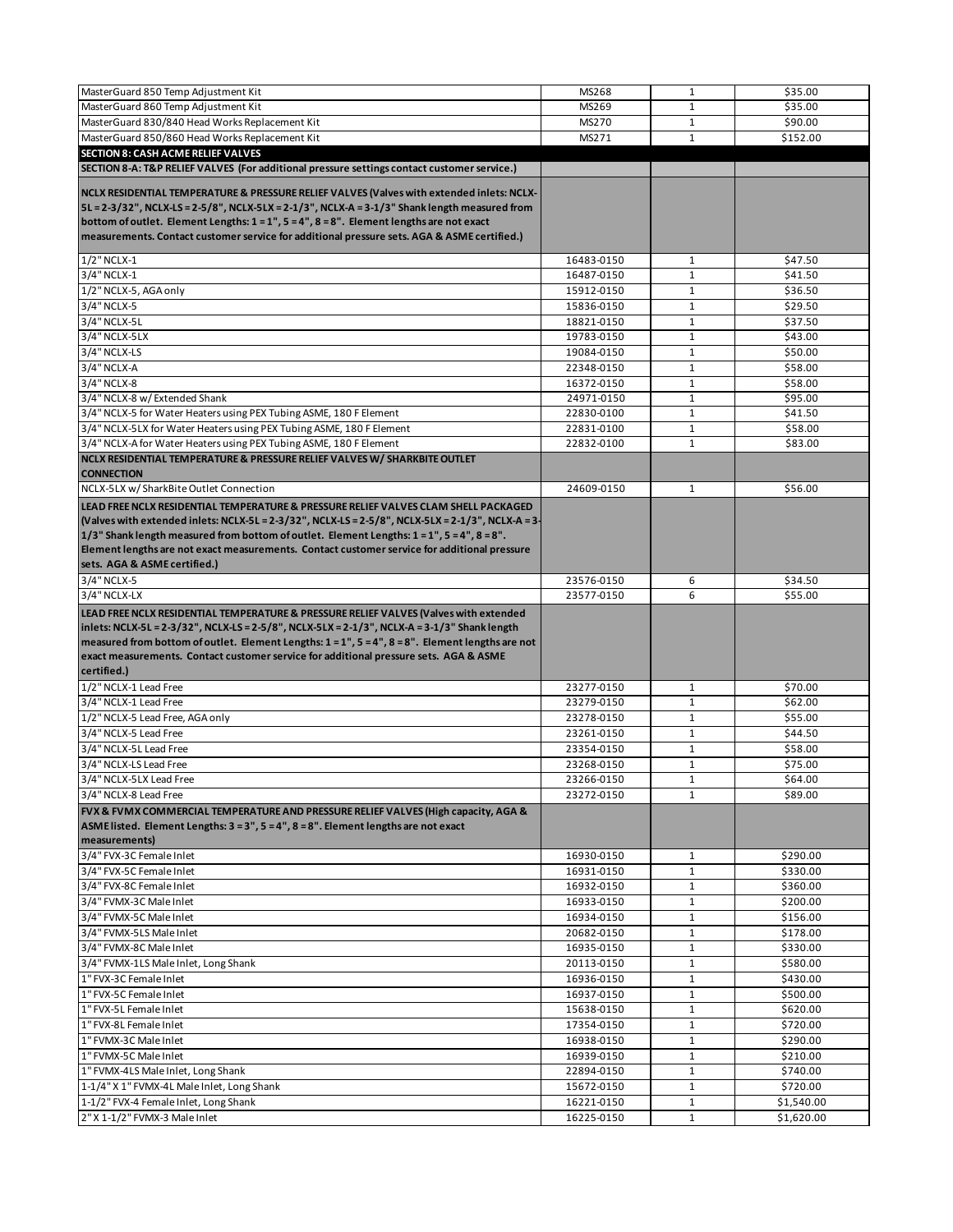| LEAD FREE FVX & FVMX COMMERCIAL TEMPERATURE AND PRESSURE RELIEF VALVES (High                   |            |              |            |
|------------------------------------------------------------------------------------------------|------------|--------------|------------|
| capacity, AGA & ASME listed. Element Lengths: 3 = 3", 5 = 4", 8 = 8". Element lengths are not  |            |              |            |
| exact measurements)                                                                            |            |              |            |
| 3/4" FVX-3C Female Inlet Lead Free                                                             | 23258-0150 | 1            | \$440.00   |
| 3/4" FVX-5C Female Inlet Lead Free                                                             | 23256-0150 | $\mathbf{1}$ | \$480.00   |
| 3/4" FVX-8C Female Inlet Lead Free                                                             | 23355-0150 | 1            | \$540.00   |
| 3/4" FVMX-3C Male Inlet Lead Free                                                              | 23274-0150 | $\mathbf 1$  | \$305.00   |
| 3/4" FVMX-5C Male Inlet Lead Free                                                              | 23255-0150 | $\mathbf 1$  | \$235.00   |
| 3/4" FVMX-8C Male Inlet Lead Free                                                              | 23275-0150 | 1            | \$480.00   |
| 3/4" FVMX-1LS Male Inlet, Long Shank, Lead Free                                                | 23260-0150 | $\mathbf{1}$ | \$890.00   |
| 1" FVX-3C Female Inlet Lead Free                                                               | 23259-0150 | $\mathbf{1}$ | \$640.00   |
| 1" FVX-5C Female Inlet Lead Free                                                               | 23931-0150 | $\mathbf{1}$ | \$750.00   |
| 1" FVX-5L Female Inlet Lead Free                                                               | 23257-0150 | $\mathbf 1$  | \$940.00   |
| 1" FVX-8L Female Inlet Lead Free                                                               | 23273-0150 | $\mathbf{1}$ | \$1,100.00 |
| 1" FVMX-3C Male Inlet Lead Free                                                                | 23253-0150 | $\mathbf{1}$ | \$440.00   |
| 1" FVMX-5C Male Inlet Lead Free                                                                | 23276-0150 | $\mathbf{1}$ | \$235.00   |
| 1-1/4" X 1" FVMX-4L Male Inlet, Long Shank, Lead Free                                          | 23934-0150 | $\mathbf{1}$ | \$1,100.00 |
| 1-1/2" FVX-4 Female Inlet, Long Shank, Lead Free                                               | 23935-0150 | $\mathbf{1}$ | \$2,300.00 |
| 2" X 1-1/2" FVMX-3 Male Inlet Lead Free                                                        | 23936-0150 | $\mathbf{1}$ | \$2,430.00 |
| SECTION 8-B: PRESSURE ONLY RELIEF VALVES (For additional pressure settings contact customer    |            |              |            |
| service.)                                                                                      |            |              |            |
| <b>FWL-2 PRESSURE RELIEF VALVES (Pressure only)</b>                                            |            |              |            |
| 1/2" FWL-2 Pressure only                                                                       | 14721-0150 | $\mathbf{1}$ | \$30.50    |
| 3/4" FWL-2 Pressure only, AGA & ASME                                                           | 14737-0150 | $\mathbf{1}$ | \$28.00    |
| LEAD FREE FWL-2 PRESSURE RELIEF VALVES (Pressure only)                                         |            |              |            |
| 3/4" FWL-2 Pressure only, AGA & ASME Lead Free                                                 | 23343-0150 | 1            | \$41.50    |
| FWOL PRESSURE ONLY RELIEF VALVES WITHOUT LIFT LEVER (FWL-2 without Lift Lever)                 |            |              |            |
| 3/4" Pressure only, Male Inlet / Female Outlet without Lift Lever                              | 22834-0125 | 1            | \$40.00    |
| 3/4" Pressure only, Male Inlet / Female Outlet without Lift Lever                              | 22835-0100 | 1            | \$40.00    |
| 3/4" Pressure only, Male Inlet / Female Outlet without Lift Lever                              | 22836-0075 | $\mathbf{1}$ | \$40.00    |
| 1/2" Pressure only, Male Inlet / Female Outlet without Lift Lever                              | 22862-0125 | $\mathbf{1}$ | \$32.50    |
| 1/2" Pressure only, Male Inlet / Female Outlet without Lift Lever                              | 22863-0100 | $\mathbf{1}$ | \$32.50    |
| 1/2" Pressure only, Male Inlet / Female Outlet without Lift Lever                              | 22864-0075 | $\mathbf{1}$ | \$32.50    |
| F-30, F-82 ASME PRESSURE RELIEF VALVES (Pressure only, for hot water, high capacity)           |            |              |            |
| 3/4" F-30 set at 30 psi                                                                        | 20166-0030 | 1            | \$34.00    |
| 3/4" F-30 FIP X FIP set at 30 psi                                                              | 22887-0030 | $\mathbf{1}$ | \$34.00    |
| 3/4" F-82 Bronze body with lever set at 30 psi                                                 | 13570-0030 | $\mathbf{1}$ | \$126.00   |
| 3/4" F-82 Bronze body with lever set at 50 psi                                                 | 13570-0050 | $\mathbf{1}$ | \$126.00   |
| 3/4" F-82 Bronze body with lever set at 75 psi                                                 | 13570-0075 | $\mathbf{1}$ | \$126.00   |
| 3/4" F-82 Bronze body with lever set at 100 psi                                                | 13570-0100 | $\mathbf{1}$ | \$126.00   |
| 3/4" F-82 Bronze body with lever set at 125 psi                                                | 13570-0125 | $\mathbf 1$  | \$126.00   |
| 3/4" F-82 Bronze body with lever set at 150 psi                                                | 13570-0150 | $\mathbf{1}$ | \$126.00   |
| 1"F-82 Bronze body with lever set at 30 psi                                                    | 15673-0030 | $\mathbf{1}$ | \$150.00   |
| 1" F-82 Bronze body with lever set at 50 psi                                                   | 15673-0050 | $\mathbf{1}$ | \$150.00   |
| 1" F-82 Bronze body with lever set at 75 psi                                                   | 15673-0075 | $\mathbf{1}$ | \$150.00   |
| 1" F-82 Bronze body with lever set at 100 psi                                                  | 15673-0100 | 1            | \$150.00   |
| 1" F-82 Bronze body with lever set at 125 psi                                                  | 15673-0125 | $\mathbf 1$  | \$150.00   |
| 1" F-82 Bronze body with lever set at 150 psi                                                  | 15673-0150 | $1\,$        | \$150.00   |
| 1-1/4" F-82 Bronze body with lever set at 50 psi                                               | 16174-0050 | $\mathbf{1}$ | \$530.00   |
| 1-1/4" F-82 Bronze body with lever set at 100 psi                                              | 16174-0100 | $1\,$        | \$530.00   |
| 1-1/4" F-82 Bronze body with lever set at 150 psi                                              | 16174-0150 | $1\,$        | \$530.00   |
| 1-1/2" F-82 Bronze body with lever set at 50 psi                                               | 16189-0050 | $1\,$        | \$680.00   |
| 1-1/2" F-82 Bronze body with lever set at 100 psi                                              | 16189-0100 | $\mathbf 1$  | \$680.00   |
| 1-1/2" F-82 Bronze body with lever set at 150 psi                                              | 16189-0150 | $\mathbf{1}$ | \$680.00   |
| 2" F-82 Bronze body with lever set at 50 psi                                                   | 16204-0050 | $1\,$        | \$920.00   |
| 2" F-82 Bronze body with lever set at 100 psi                                                  | 16204-0100 | $\mathbf 1$  | \$920.00   |
| 2" F-82 Bronze body with lever set at 150 psi                                                  | 16204-0150 | $\mathbf{1}$ | \$920.00   |
| LEAD FREE F-30, F-82 ASME PRESSURE RELIEF VALVES (Pressure only, for hot water, high capacity) |            |              |            |
| 3/4" F-30 set at 30 psi Lead Free                                                              | 23344-0030 | $\mathbf{1}$ | \$52.00    |
| 3/4" F-82 Bronze body with lever set at 30 psi Lead Free                                       | 23341-0030 | $\mathbf 1$  | \$190.00   |
| 3/4" F-82 Bronze body with lever set at 50 psi Lead Free                                       | 23341-0050 | $\mathbf{1}$ | \$190.00   |
| 3/4" F-82 Bronze body with lever set at 75 psi Lead Free                                       | 23341-0075 | 1            | \$190.00   |
| 3/4" F-82 Bronze body with lever set at 100 psi Lead Free                                      | 23341-0100 | $\mathbf{1}$ | \$190.00   |
| 3/4" F-82 Bronze body with lever set at 125 psi Lead Free                                      | 23341-0125 | $1\,$        | \$190.00   |
| 3/4" F-82 Bronze body with lever set at 150 psi Lead Free                                      | 23341-0150 | $1\,$        | \$190.00   |
| 1" F-82 Bronze body with lever set at 30 psi Lead Free                                         | 23356-0030 | $\mathbf 1$  | \$225.00   |
| 1" F-82 Bronze body with lever set at 50 psi Lead Free                                         | 23356-0050 | $\mathbf{1}$ | \$225.00   |
| 1" F-82 Bronze body with lever set at 75 psi Lead Free                                         | 23356-0075 | $\mathbf{1}$ | \$225.00   |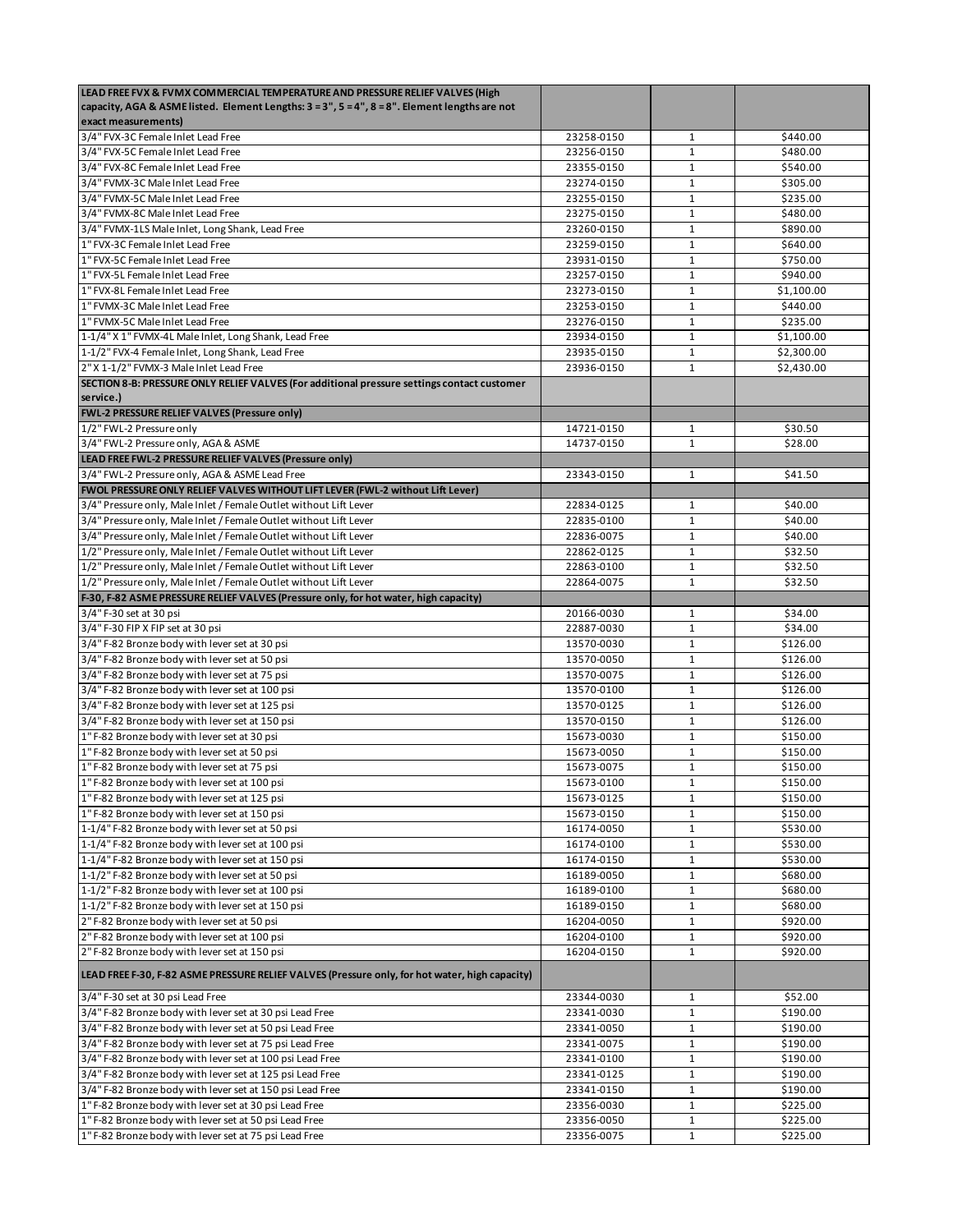| 1" F-82 Bronze body with lever set at 125 psi Lead Free<br>23356-0125<br>$\mathbf{1}$<br>\$225.00<br>1" F-82 Bronze body with lever set at 150 psi Lead Free<br>\$225.00<br>23356-0150<br>1<br>1-1/4" F-82 Bronze body with lever set at 50 psi Lead Free<br>$\mathbf{1}$<br>23937-0050<br>\$810.00<br>1-1/4" F-82 Bronze body with lever set at 100 psi Lead Free<br>23937-0100<br>$\mathbf{1}$<br>\$810.00<br>1-1/4" F-82 Bronze body with lever set at 150 psi Lead Free<br>23937-0150<br>$\mathbf{1}$<br>\$810.00<br>1-1/2" F-82 Bronze body with lever set at 50 psi Lead Free<br>23938-0050<br>$\mathbf{1}$<br>\$1,020.00<br>1-1/2" F-82 Bronze body with lever set at 100 psi Lead Free<br>23938-0100<br>$1\,$<br>\$1,020.00<br>1-1/2" F-82 Bronze body with lever set at 150 psi Lead Free<br>23938-0150<br>$\mathbf{1}$<br>\$1,020.00<br>2" F-82 Bronze body with lever set at 50 psi Lead Free<br>$\mathbf 1$<br>\$1,400.00<br>23939-0050<br>2" F-82 Bronze body with lever set at 100 psi Lead Free<br>$\mathbf 1$<br>23939-0100<br>\$1,400.00<br>2" F-82 Bronze body with lever set at 150 psi Lead Free<br>\$1,400.00<br>23939-0150<br>1<br>F-95 ASME PRESSURE RELIEF VALVES (Pressure only, for hot water, Iron body)<br>3/4" X 1" F-95 Iron body with lever set at 30 psi<br>\$110.00<br>19497-0030<br>$\mathbf{1}$<br>$\mathbf 1$<br>3/4" X 1" F-95 Iron body with lever set at 50 psi<br>\$110.00<br>19497-0050<br>3/4" X 1" F-95 Iron body with lever set at 75 psi<br>$\mathbf 1$<br>19497-0075<br>\$110.00<br>1" X 1-1/4" F-95 Iron body with lever set at 30 psi<br>19499-0030<br>\$205.00<br>$\mathbf{1}$<br>$\mathbf 1$<br>1" X 1-1/4" F-95 Iron body with lever set at 50 psi<br>\$205.00<br>19499-0050<br>1" X 1-1/4" F-95 Iron body with lever set at 75 psi<br>19499-0075<br>$\mathbf{1}$<br>\$205.00<br>1-1/4" X 1-1/2" F-95 Iron body with lever set at 30 psi<br>\$550.00<br>19501-0030<br>1<br>$\mathbf{1}$<br>1-1/4" X 1-1/2" F-95 Iron body with lever set at 50 psi<br>19501-0050<br>\$550.00<br>1-1/4" X 1-1/2" F-95 Iron body with lever set at 75 psi<br>19501-0075<br>$\mathbf{1}$<br>\$550.00<br>1-1/2" X 2" F-95 Iron body with lever set at 30 psi<br>\$580.00<br>19503-0030<br>$\mathbf{1}$<br>1-1/2" X 2" F-95 Iron body with lever set at 50 psi<br>$\mathbf 1$<br>19503-0050<br>\$580.00<br>1-1/2" X 2" F-95 Iron body with lever set at 75 psi<br>19503-0075<br>$\mathbf{1}$<br>\$580.00<br>2" X 2-1/2" F-95 Iron body with lever set at 30 psi<br>19505-0030<br>$\mathbf{1}$<br>\$1,080.00<br>2" X 2-1/2" F-95 Iron body with lever set at 50 psi<br>19505-0050<br>$\mathbf{1}$<br>\$1,080.00<br>2" X 2-1/2" F-95 Iron body with lever set at 75 psi<br>19505-0075<br>$\mathbf{1}$<br>\$1,080.00<br><b>F &amp; FW SERIES RELIEF VALVES</b><br>1/2" F Pressure only, Male Inlet / Female Outlet (25-200 psi)<br>07420-0150<br>$\mathbf{1}$<br>\$64.00<br>1/2" X 3/8" FP Pressure only, Male Inlet / 3/8" Female Outlet (25-200 psi)<br>$\mathbf 1$<br>07410-0150<br>\$52.00<br>1/2" FW Pressure only (15-200 psi)<br>09553-0125<br>\$80.00<br>1<br>3/4" FW Pressure only (15-200 psi)<br>09554-0125<br>$\mathbf{1}$<br>\$80.00<br>LEAD FREE FWC ADJUSTABLE PRESSURE RELIEF VALVES (25-175 psi, Calibrated stem)<br>1/2" Pressure only Lead Free<br>\$102.00<br>09563-0125LF<br>$\mathbf{1}$<br>3/4" Pressure only Lead Free<br>$\mathbf{1}$<br>09564-0125LF<br>\$102.00<br><b>SECTION 8-C: VACUUM RELIEF VALVES</b><br>LEAD FREE VR20 VACUUM RELIEF VALVES<br>1/2" Drilled vent, w/dust cover Lead Free<br>22397LF<br>\$30.50<br>$\mathbf{1}$<br>3/4" Drilled vent, w/dust cover Lead Free<br>22398LF<br>\$30.50<br>1<br>SECTION 9: CASH ACME BACKFLOW PREVENTION<br><b>SECTION 9-A: CASH ACME VACUUM BREAKERS</b><br>V-3 VACUUM BREAKERS HOSE BIBB TYPE<br>3/4" V-3 Vacuum Breaker, Hose Bibb type with Locking Screw<br>17148-0000<br>\$7.80<br>1<br>3/4" V-3C, Vacuum Breaker, Hose Bibb Type, Chrome Plated<br>$\mathbf{1}$<br>17195-0000<br>\$14.50 | 1" F-82 Bronze body with lever set at 100 psi Lead Free               | 23356-0100   | $\mathbf{1}$ | \$225.00 |
|--------------------------------------------------------------------------------------------------------------------------------------------------------------------------------------------------------------------------------------------------------------------------------------------------------------------------------------------------------------------------------------------------------------------------------------------------------------------------------------------------------------------------------------------------------------------------------------------------------------------------------------------------------------------------------------------------------------------------------------------------------------------------------------------------------------------------------------------------------------------------------------------------------------------------------------------------------------------------------------------------------------------------------------------------------------------------------------------------------------------------------------------------------------------------------------------------------------------------------------------------------------------------------------------------------------------------------------------------------------------------------------------------------------------------------------------------------------------------------------------------------------------------------------------------------------------------------------------------------------------------------------------------------------------------------------------------------------------------------------------------------------------------------------------------------------------------------------------------------------------------------------------------------------------------------------------------------------------------------------------------------------------------------------------------------------------------------------------------------------------------------------------------------------------------------------------------------------------------------------------------------------------------------------------------------------------------------------------------------------------------------------------------------------------------------------------------------------------------------------------------------------------------------------------------------------------------------------------------------------------------------------------------------------------------------------------------------------------------------------------------------------------------------------------------------------------------------------------------------------------------------------------------------------------------------------------------------------------------------------------------------------------------------------------------------------------------------------------------------------------------------------------------------------------------------------------------------------------------------------------------------------------------------------------------------------------------------------------------------------------------------------------------------------------------------------------------------------------------------------------------------------------------------------------------------------------------------------------------------------------------------------------------------------------------------------------------------------------------------------------------------------------------------------------------------------------------------------------------------------------------------------------------------------------------------------------------------------------------------------------------------|-----------------------------------------------------------------------|--------------|--------------|----------|
|                                                                                                                                                                                                                                                                                                                                                                                                                                                                                                                                                                                                                                                                                                                                                                                                                                                                                                                                                                                                                                                                                                                                                                                                                                                                                                                                                                                                                                                                                                                                                                                                                                                                                                                                                                                                                                                                                                                                                                                                                                                                                                                                                                                                                                                                                                                                                                                                                                                                                                                                                                                                                                                                                                                                                                                                                                                                                                                                                                                                                                                                                                                                                                                                                                                                                                                                                                                                                                                                                                                                                                                                                                                                                                                                                                                                                                                                                                                                                                                                        |                                                                       |              |              |          |
|                                                                                                                                                                                                                                                                                                                                                                                                                                                                                                                                                                                                                                                                                                                                                                                                                                                                                                                                                                                                                                                                                                                                                                                                                                                                                                                                                                                                                                                                                                                                                                                                                                                                                                                                                                                                                                                                                                                                                                                                                                                                                                                                                                                                                                                                                                                                                                                                                                                                                                                                                                                                                                                                                                                                                                                                                                                                                                                                                                                                                                                                                                                                                                                                                                                                                                                                                                                                                                                                                                                                                                                                                                                                                                                                                                                                                                                                                                                                                                                                        |                                                                       |              |              |          |
|                                                                                                                                                                                                                                                                                                                                                                                                                                                                                                                                                                                                                                                                                                                                                                                                                                                                                                                                                                                                                                                                                                                                                                                                                                                                                                                                                                                                                                                                                                                                                                                                                                                                                                                                                                                                                                                                                                                                                                                                                                                                                                                                                                                                                                                                                                                                                                                                                                                                                                                                                                                                                                                                                                                                                                                                                                                                                                                                                                                                                                                                                                                                                                                                                                                                                                                                                                                                                                                                                                                                                                                                                                                                                                                                                                                                                                                                                                                                                                                                        |                                                                       |              |              |          |
|                                                                                                                                                                                                                                                                                                                                                                                                                                                                                                                                                                                                                                                                                                                                                                                                                                                                                                                                                                                                                                                                                                                                                                                                                                                                                                                                                                                                                                                                                                                                                                                                                                                                                                                                                                                                                                                                                                                                                                                                                                                                                                                                                                                                                                                                                                                                                                                                                                                                                                                                                                                                                                                                                                                                                                                                                                                                                                                                                                                                                                                                                                                                                                                                                                                                                                                                                                                                                                                                                                                                                                                                                                                                                                                                                                                                                                                                                                                                                                                                        |                                                                       |              |              |          |
|                                                                                                                                                                                                                                                                                                                                                                                                                                                                                                                                                                                                                                                                                                                                                                                                                                                                                                                                                                                                                                                                                                                                                                                                                                                                                                                                                                                                                                                                                                                                                                                                                                                                                                                                                                                                                                                                                                                                                                                                                                                                                                                                                                                                                                                                                                                                                                                                                                                                                                                                                                                                                                                                                                                                                                                                                                                                                                                                                                                                                                                                                                                                                                                                                                                                                                                                                                                                                                                                                                                                                                                                                                                                                                                                                                                                                                                                                                                                                                                                        |                                                                       |              |              |          |
|                                                                                                                                                                                                                                                                                                                                                                                                                                                                                                                                                                                                                                                                                                                                                                                                                                                                                                                                                                                                                                                                                                                                                                                                                                                                                                                                                                                                                                                                                                                                                                                                                                                                                                                                                                                                                                                                                                                                                                                                                                                                                                                                                                                                                                                                                                                                                                                                                                                                                                                                                                                                                                                                                                                                                                                                                                                                                                                                                                                                                                                                                                                                                                                                                                                                                                                                                                                                                                                                                                                                                                                                                                                                                                                                                                                                                                                                                                                                                                                                        |                                                                       |              |              |          |
|                                                                                                                                                                                                                                                                                                                                                                                                                                                                                                                                                                                                                                                                                                                                                                                                                                                                                                                                                                                                                                                                                                                                                                                                                                                                                                                                                                                                                                                                                                                                                                                                                                                                                                                                                                                                                                                                                                                                                                                                                                                                                                                                                                                                                                                                                                                                                                                                                                                                                                                                                                                                                                                                                                                                                                                                                                                                                                                                                                                                                                                                                                                                                                                                                                                                                                                                                                                                                                                                                                                                                                                                                                                                                                                                                                                                                                                                                                                                                                                                        |                                                                       |              |              |          |
|                                                                                                                                                                                                                                                                                                                                                                                                                                                                                                                                                                                                                                                                                                                                                                                                                                                                                                                                                                                                                                                                                                                                                                                                                                                                                                                                                                                                                                                                                                                                                                                                                                                                                                                                                                                                                                                                                                                                                                                                                                                                                                                                                                                                                                                                                                                                                                                                                                                                                                                                                                                                                                                                                                                                                                                                                                                                                                                                                                                                                                                                                                                                                                                                                                                                                                                                                                                                                                                                                                                                                                                                                                                                                                                                                                                                                                                                                                                                                                                                        |                                                                       |              |              |          |
|                                                                                                                                                                                                                                                                                                                                                                                                                                                                                                                                                                                                                                                                                                                                                                                                                                                                                                                                                                                                                                                                                                                                                                                                                                                                                                                                                                                                                                                                                                                                                                                                                                                                                                                                                                                                                                                                                                                                                                                                                                                                                                                                                                                                                                                                                                                                                                                                                                                                                                                                                                                                                                                                                                                                                                                                                                                                                                                                                                                                                                                                                                                                                                                                                                                                                                                                                                                                                                                                                                                                                                                                                                                                                                                                                                                                                                                                                                                                                                                                        |                                                                       |              |              |          |
|                                                                                                                                                                                                                                                                                                                                                                                                                                                                                                                                                                                                                                                                                                                                                                                                                                                                                                                                                                                                                                                                                                                                                                                                                                                                                                                                                                                                                                                                                                                                                                                                                                                                                                                                                                                                                                                                                                                                                                                                                                                                                                                                                                                                                                                                                                                                                                                                                                                                                                                                                                                                                                                                                                                                                                                                                                                                                                                                                                                                                                                                                                                                                                                                                                                                                                                                                                                                                                                                                                                                                                                                                                                                                                                                                                                                                                                                                                                                                                                                        |                                                                       |              |              |          |
|                                                                                                                                                                                                                                                                                                                                                                                                                                                                                                                                                                                                                                                                                                                                                                                                                                                                                                                                                                                                                                                                                                                                                                                                                                                                                                                                                                                                                                                                                                                                                                                                                                                                                                                                                                                                                                                                                                                                                                                                                                                                                                                                                                                                                                                                                                                                                                                                                                                                                                                                                                                                                                                                                                                                                                                                                                                                                                                                                                                                                                                                                                                                                                                                                                                                                                                                                                                                                                                                                                                                                                                                                                                                                                                                                                                                                                                                                                                                                                                                        |                                                                       |              |              |          |
|                                                                                                                                                                                                                                                                                                                                                                                                                                                                                                                                                                                                                                                                                                                                                                                                                                                                                                                                                                                                                                                                                                                                                                                                                                                                                                                                                                                                                                                                                                                                                                                                                                                                                                                                                                                                                                                                                                                                                                                                                                                                                                                                                                                                                                                                                                                                                                                                                                                                                                                                                                                                                                                                                                                                                                                                                                                                                                                                                                                                                                                                                                                                                                                                                                                                                                                                                                                                                                                                                                                                                                                                                                                                                                                                                                                                                                                                                                                                                                                                        |                                                                       |              |              |          |
|                                                                                                                                                                                                                                                                                                                                                                                                                                                                                                                                                                                                                                                                                                                                                                                                                                                                                                                                                                                                                                                                                                                                                                                                                                                                                                                                                                                                                                                                                                                                                                                                                                                                                                                                                                                                                                                                                                                                                                                                                                                                                                                                                                                                                                                                                                                                                                                                                                                                                                                                                                                                                                                                                                                                                                                                                                                                                                                                                                                                                                                                                                                                                                                                                                                                                                                                                                                                                                                                                                                                                                                                                                                                                                                                                                                                                                                                                                                                                                                                        |                                                                       |              |              |          |
|                                                                                                                                                                                                                                                                                                                                                                                                                                                                                                                                                                                                                                                                                                                                                                                                                                                                                                                                                                                                                                                                                                                                                                                                                                                                                                                                                                                                                                                                                                                                                                                                                                                                                                                                                                                                                                                                                                                                                                                                                                                                                                                                                                                                                                                                                                                                                                                                                                                                                                                                                                                                                                                                                                                                                                                                                                                                                                                                                                                                                                                                                                                                                                                                                                                                                                                                                                                                                                                                                                                                                                                                                                                                                                                                                                                                                                                                                                                                                                                                        |                                                                       |              |              |          |
|                                                                                                                                                                                                                                                                                                                                                                                                                                                                                                                                                                                                                                                                                                                                                                                                                                                                                                                                                                                                                                                                                                                                                                                                                                                                                                                                                                                                                                                                                                                                                                                                                                                                                                                                                                                                                                                                                                                                                                                                                                                                                                                                                                                                                                                                                                                                                                                                                                                                                                                                                                                                                                                                                                                                                                                                                                                                                                                                                                                                                                                                                                                                                                                                                                                                                                                                                                                                                                                                                                                                                                                                                                                                                                                                                                                                                                                                                                                                                                                                        |                                                                       |              |              |          |
|                                                                                                                                                                                                                                                                                                                                                                                                                                                                                                                                                                                                                                                                                                                                                                                                                                                                                                                                                                                                                                                                                                                                                                                                                                                                                                                                                                                                                                                                                                                                                                                                                                                                                                                                                                                                                                                                                                                                                                                                                                                                                                                                                                                                                                                                                                                                                                                                                                                                                                                                                                                                                                                                                                                                                                                                                                                                                                                                                                                                                                                                                                                                                                                                                                                                                                                                                                                                                                                                                                                                                                                                                                                                                                                                                                                                                                                                                                                                                                                                        |                                                                       |              |              |          |
|                                                                                                                                                                                                                                                                                                                                                                                                                                                                                                                                                                                                                                                                                                                                                                                                                                                                                                                                                                                                                                                                                                                                                                                                                                                                                                                                                                                                                                                                                                                                                                                                                                                                                                                                                                                                                                                                                                                                                                                                                                                                                                                                                                                                                                                                                                                                                                                                                                                                                                                                                                                                                                                                                                                                                                                                                                                                                                                                                                                                                                                                                                                                                                                                                                                                                                                                                                                                                                                                                                                                                                                                                                                                                                                                                                                                                                                                                                                                                                                                        |                                                                       |              |              |          |
|                                                                                                                                                                                                                                                                                                                                                                                                                                                                                                                                                                                                                                                                                                                                                                                                                                                                                                                                                                                                                                                                                                                                                                                                                                                                                                                                                                                                                                                                                                                                                                                                                                                                                                                                                                                                                                                                                                                                                                                                                                                                                                                                                                                                                                                                                                                                                                                                                                                                                                                                                                                                                                                                                                                                                                                                                                                                                                                                                                                                                                                                                                                                                                                                                                                                                                                                                                                                                                                                                                                                                                                                                                                                                                                                                                                                                                                                                                                                                                                                        |                                                                       |              |              |          |
|                                                                                                                                                                                                                                                                                                                                                                                                                                                                                                                                                                                                                                                                                                                                                                                                                                                                                                                                                                                                                                                                                                                                                                                                                                                                                                                                                                                                                                                                                                                                                                                                                                                                                                                                                                                                                                                                                                                                                                                                                                                                                                                                                                                                                                                                                                                                                                                                                                                                                                                                                                                                                                                                                                                                                                                                                                                                                                                                                                                                                                                                                                                                                                                                                                                                                                                                                                                                                                                                                                                                                                                                                                                                                                                                                                                                                                                                                                                                                                                                        |                                                                       |              |              |          |
|                                                                                                                                                                                                                                                                                                                                                                                                                                                                                                                                                                                                                                                                                                                                                                                                                                                                                                                                                                                                                                                                                                                                                                                                                                                                                                                                                                                                                                                                                                                                                                                                                                                                                                                                                                                                                                                                                                                                                                                                                                                                                                                                                                                                                                                                                                                                                                                                                                                                                                                                                                                                                                                                                                                                                                                                                                                                                                                                                                                                                                                                                                                                                                                                                                                                                                                                                                                                                                                                                                                                                                                                                                                                                                                                                                                                                                                                                                                                                                                                        |                                                                       |              |              |          |
|                                                                                                                                                                                                                                                                                                                                                                                                                                                                                                                                                                                                                                                                                                                                                                                                                                                                                                                                                                                                                                                                                                                                                                                                                                                                                                                                                                                                                                                                                                                                                                                                                                                                                                                                                                                                                                                                                                                                                                                                                                                                                                                                                                                                                                                                                                                                                                                                                                                                                                                                                                                                                                                                                                                                                                                                                                                                                                                                                                                                                                                                                                                                                                                                                                                                                                                                                                                                                                                                                                                                                                                                                                                                                                                                                                                                                                                                                                                                                                                                        |                                                                       |              |              |          |
|                                                                                                                                                                                                                                                                                                                                                                                                                                                                                                                                                                                                                                                                                                                                                                                                                                                                                                                                                                                                                                                                                                                                                                                                                                                                                                                                                                                                                                                                                                                                                                                                                                                                                                                                                                                                                                                                                                                                                                                                                                                                                                                                                                                                                                                                                                                                                                                                                                                                                                                                                                                                                                                                                                                                                                                                                                                                                                                                                                                                                                                                                                                                                                                                                                                                                                                                                                                                                                                                                                                                                                                                                                                                                                                                                                                                                                                                                                                                                                                                        |                                                                       |              |              |          |
|                                                                                                                                                                                                                                                                                                                                                                                                                                                                                                                                                                                                                                                                                                                                                                                                                                                                                                                                                                                                                                                                                                                                                                                                                                                                                                                                                                                                                                                                                                                                                                                                                                                                                                                                                                                                                                                                                                                                                                                                                                                                                                                                                                                                                                                                                                                                                                                                                                                                                                                                                                                                                                                                                                                                                                                                                                                                                                                                                                                                                                                                                                                                                                                                                                                                                                                                                                                                                                                                                                                                                                                                                                                                                                                                                                                                                                                                                                                                                                                                        |                                                                       |              |              |          |
|                                                                                                                                                                                                                                                                                                                                                                                                                                                                                                                                                                                                                                                                                                                                                                                                                                                                                                                                                                                                                                                                                                                                                                                                                                                                                                                                                                                                                                                                                                                                                                                                                                                                                                                                                                                                                                                                                                                                                                                                                                                                                                                                                                                                                                                                                                                                                                                                                                                                                                                                                                                                                                                                                                                                                                                                                                                                                                                                                                                                                                                                                                                                                                                                                                                                                                                                                                                                                                                                                                                                                                                                                                                                                                                                                                                                                                                                                                                                                                                                        |                                                                       |              |              |          |
|                                                                                                                                                                                                                                                                                                                                                                                                                                                                                                                                                                                                                                                                                                                                                                                                                                                                                                                                                                                                                                                                                                                                                                                                                                                                                                                                                                                                                                                                                                                                                                                                                                                                                                                                                                                                                                                                                                                                                                                                                                                                                                                                                                                                                                                                                                                                                                                                                                                                                                                                                                                                                                                                                                                                                                                                                                                                                                                                                                                                                                                                                                                                                                                                                                                                                                                                                                                                                                                                                                                                                                                                                                                                                                                                                                                                                                                                                                                                                                                                        |                                                                       |              |              |          |
|                                                                                                                                                                                                                                                                                                                                                                                                                                                                                                                                                                                                                                                                                                                                                                                                                                                                                                                                                                                                                                                                                                                                                                                                                                                                                                                                                                                                                                                                                                                                                                                                                                                                                                                                                                                                                                                                                                                                                                                                                                                                                                                                                                                                                                                                                                                                                                                                                                                                                                                                                                                                                                                                                                                                                                                                                                                                                                                                                                                                                                                                                                                                                                                                                                                                                                                                                                                                                                                                                                                                                                                                                                                                                                                                                                                                                                                                                                                                                                                                        |                                                                       |              |              |          |
|                                                                                                                                                                                                                                                                                                                                                                                                                                                                                                                                                                                                                                                                                                                                                                                                                                                                                                                                                                                                                                                                                                                                                                                                                                                                                                                                                                                                                                                                                                                                                                                                                                                                                                                                                                                                                                                                                                                                                                                                                                                                                                                                                                                                                                                                                                                                                                                                                                                                                                                                                                                                                                                                                                                                                                                                                                                                                                                                                                                                                                                                                                                                                                                                                                                                                                                                                                                                                                                                                                                                                                                                                                                                                                                                                                                                                                                                                                                                                                                                        |                                                                       |              |              |          |
|                                                                                                                                                                                                                                                                                                                                                                                                                                                                                                                                                                                                                                                                                                                                                                                                                                                                                                                                                                                                                                                                                                                                                                                                                                                                                                                                                                                                                                                                                                                                                                                                                                                                                                                                                                                                                                                                                                                                                                                                                                                                                                                                                                                                                                                                                                                                                                                                                                                                                                                                                                                                                                                                                                                                                                                                                                                                                                                                                                                                                                                                                                                                                                                                                                                                                                                                                                                                                                                                                                                                                                                                                                                                                                                                                                                                                                                                                                                                                                                                        |                                                                       |              |              |          |
|                                                                                                                                                                                                                                                                                                                                                                                                                                                                                                                                                                                                                                                                                                                                                                                                                                                                                                                                                                                                                                                                                                                                                                                                                                                                                                                                                                                                                                                                                                                                                                                                                                                                                                                                                                                                                                                                                                                                                                                                                                                                                                                                                                                                                                                                                                                                                                                                                                                                                                                                                                                                                                                                                                                                                                                                                                                                                                                                                                                                                                                                                                                                                                                                                                                                                                                                                                                                                                                                                                                                                                                                                                                                                                                                                                                                                                                                                                                                                                                                        |                                                                       |              |              |          |
|                                                                                                                                                                                                                                                                                                                                                                                                                                                                                                                                                                                                                                                                                                                                                                                                                                                                                                                                                                                                                                                                                                                                                                                                                                                                                                                                                                                                                                                                                                                                                                                                                                                                                                                                                                                                                                                                                                                                                                                                                                                                                                                                                                                                                                                                                                                                                                                                                                                                                                                                                                                                                                                                                                                                                                                                                                                                                                                                                                                                                                                                                                                                                                                                                                                                                                                                                                                                                                                                                                                                                                                                                                                                                                                                                                                                                                                                                                                                                                                                        |                                                                       |              |              |          |
|                                                                                                                                                                                                                                                                                                                                                                                                                                                                                                                                                                                                                                                                                                                                                                                                                                                                                                                                                                                                                                                                                                                                                                                                                                                                                                                                                                                                                                                                                                                                                                                                                                                                                                                                                                                                                                                                                                                                                                                                                                                                                                                                                                                                                                                                                                                                                                                                                                                                                                                                                                                                                                                                                                                                                                                                                                                                                                                                                                                                                                                                                                                                                                                                                                                                                                                                                                                                                                                                                                                                                                                                                                                                                                                                                                                                                                                                                                                                                                                                        |                                                                       |              |              |          |
|                                                                                                                                                                                                                                                                                                                                                                                                                                                                                                                                                                                                                                                                                                                                                                                                                                                                                                                                                                                                                                                                                                                                                                                                                                                                                                                                                                                                                                                                                                                                                                                                                                                                                                                                                                                                                                                                                                                                                                                                                                                                                                                                                                                                                                                                                                                                                                                                                                                                                                                                                                                                                                                                                                                                                                                                                                                                                                                                                                                                                                                                                                                                                                                                                                                                                                                                                                                                                                                                                                                                                                                                                                                                                                                                                                                                                                                                                                                                                                                                        |                                                                       |              |              |          |
|                                                                                                                                                                                                                                                                                                                                                                                                                                                                                                                                                                                                                                                                                                                                                                                                                                                                                                                                                                                                                                                                                                                                                                                                                                                                                                                                                                                                                                                                                                                                                                                                                                                                                                                                                                                                                                                                                                                                                                                                                                                                                                                                                                                                                                                                                                                                                                                                                                                                                                                                                                                                                                                                                                                                                                                                                                                                                                                                                                                                                                                                                                                                                                                                                                                                                                                                                                                                                                                                                                                                                                                                                                                                                                                                                                                                                                                                                                                                                                                                        |                                                                       |              |              |          |
|                                                                                                                                                                                                                                                                                                                                                                                                                                                                                                                                                                                                                                                                                                                                                                                                                                                                                                                                                                                                                                                                                                                                                                                                                                                                                                                                                                                                                                                                                                                                                                                                                                                                                                                                                                                                                                                                                                                                                                                                                                                                                                                                                                                                                                                                                                                                                                                                                                                                                                                                                                                                                                                                                                                                                                                                                                                                                                                                                                                                                                                                                                                                                                                                                                                                                                                                                                                                                                                                                                                                                                                                                                                                                                                                                                                                                                                                                                                                                                                                        |                                                                       |              |              |          |
|                                                                                                                                                                                                                                                                                                                                                                                                                                                                                                                                                                                                                                                                                                                                                                                                                                                                                                                                                                                                                                                                                                                                                                                                                                                                                                                                                                                                                                                                                                                                                                                                                                                                                                                                                                                                                                                                                                                                                                                                                                                                                                                                                                                                                                                                                                                                                                                                                                                                                                                                                                                                                                                                                                                                                                                                                                                                                                                                                                                                                                                                                                                                                                                                                                                                                                                                                                                                                                                                                                                                                                                                                                                                                                                                                                                                                                                                                                                                                                                                        |                                                                       |              |              |          |
|                                                                                                                                                                                                                                                                                                                                                                                                                                                                                                                                                                                                                                                                                                                                                                                                                                                                                                                                                                                                                                                                                                                                                                                                                                                                                                                                                                                                                                                                                                                                                                                                                                                                                                                                                                                                                                                                                                                                                                                                                                                                                                                                                                                                                                                                                                                                                                                                                                                                                                                                                                                                                                                                                                                                                                                                                                                                                                                                                                                                                                                                                                                                                                                                                                                                                                                                                                                                                                                                                                                                                                                                                                                                                                                                                                                                                                                                                                                                                                                                        |                                                                       |              |              |          |
|                                                                                                                                                                                                                                                                                                                                                                                                                                                                                                                                                                                                                                                                                                                                                                                                                                                                                                                                                                                                                                                                                                                                                                                                                                                                                                                                                                                                                                                                                                                                                                                                                                                                                                                                                                                                                                                                                                                                                                                                                                                                                                                                                                                                                                                                                                                                                                                                                                                                                                                                                                                                                                                                                                                                                                                                                                                                                                                                                                                                                                                                                                                                                                                                                                                                                                                                                                                                                                                                                                                                                                                                                                                                                                                                                                                                                                                                                                                                                                                                        |                                                                       |              |              |          |
|                                                                                                                                                                                                                                                                                                                                                                                                                                                                                                                                                                                                                                                                                                                                                                                                                                                                                                                                                                                                                                                                                                                                                                                                                                                                                                                                                                                                                                                                                                                                                                                                                                                                                                                                                                                                                                                                                                                                                                                                                                                                                                                                                                                                                                                                                                                                                                                                                                                                                                                                                                                                                                                                                                                                                                                                                                                                                                                                                                                                                                                                                                                                                                                                                                                                                                                                                                                                                                                                                                                                                                                                                                                                                                                                                                                                                                                                                                                                                                                                        |                                                                       |              |              |          |
|                                                                                                                                                                                                                                                                                                                                                                                                                                                                                                                                                                                                                                                                                                                                                                                                                                                                                                                                                                                                                                                                                                                                                                                                                                                                                                                                                                                                                                                                                                                                                                                                                                                                                                                                                                                                                                                                                                                                                                                                                                                                                                                                                                                                                                                                                                                                                                                                                                                                                                                                                                                                                                                                                                                                                                                                                                                                                                                                                                                                                                                                                                                                                                                                                                                                                                                                                                                                                                                                                                                                                                                                                                                                                                                                                                                                                                                                                                                                                                                                        |                                                                       |              |              |          |
|                                                                                                                                                                                                                                                                                                                                                                                                                                                                                                                                                                                                                                                                                                                                                                                                                                                                                                                                                                                                                                                                                                                                                                                                                                                                                                                                                                                                                                                                                                                                                                                                                                                                                                                                                                                                                                                                                                                                                                                                                                                                                                                                                                                                                                                                                                                                                                                                                                                                                                                                                                                                                                                                                                                                                                                                                                                                                                                                                                                                                                                                                                                                                                                                                                                                                                                                                                                                                                                                                                                                                                                                                                                                                                                                                                                                                                                                                                                                                                                                        |                                                                       |              |              |          |
|                                                                                                                                                                                                                                                                                                                                                                                                                                                                                                                                                                                                                                                                                                                                                                                                                                                                                                                                                                                                                                                                                                                                                                                                                                                                                                                                                                                                                                                                                                                                                                                                                                                                                                                                                                                                                                                                                                                                                                                                                                                                                                                                                                                                                                                                                                                                                                                                                                                                                                                                                                                                                                                                                                                                                                                                                                                                                                                                                                                                                                                                                                                                                                                                                                                                                                                                                                                                                                                                                                                                                                                                                                                                                                                                                                                                                                                                                                                                                                                                        |                                                                       |              |              |          |
|                                                                                                                                                                                                                                                                                                                                                                                                                                                                                                                                                                                                                                                                                                                                                                                                                                                                                                                                                                                                                                                                                                                                                                                                                                                                                                                                                                                                                                                                                                                                                                                                                                                                                                                                                                                                                                                                                                                                                                                                                                                                                                                                                                                                                                                                                                                                                                                                                                                                                                                                                                                                                                                                                                                                                                                                                                                                                                                                                                                                                                                                                                                                                                                                                                                                                                                                                                                                                                                                                                                                                                                                                                                                                                                                                                                                                                                                                                                                                                                                        |                                                                       |              |              |          |
|                                                                                                                                                                                                                                                                                                                                                                                                                                                                                                                                                                                                                                                                                                                                                                                                                                                                                                                                                                                                                                                                                                                                                                                                                                                                                                                                                                                                                                                                                                                                                                                                                                                                                                                                                                                                                                                                                                                                                                                                                                                                                                                                                                                                                                                                                                                                                                                                                                                                                                                                                                                                                                                                                                                                                                                                                                                                                                                                                                                                                                                                                                                                                                                                                                                                                                                                                                                                                                                                                                                                                                                                                                                                                                                                                                                                                                                                                                                                                                                                        |                                                                       |              |              |          |
|                                                                                                                                                                                                                                                                                                                                                                                                                                                                                                                                                                                                                                                                                                                                                                                                                                                                                                                                                                                                                                                                                                                                                                                                                                                                                                                                                                                                                                                                                                                                                                                                                                                                                                                                                                                                                                                                                                                                                                                                                                                                                                                                                                                                                                                                                                                                                                                                                                                                                                                                                                                                                                                                                                                                                                                                                                                                                                                                                                                                                                                                                                                                                                                                                                                                                                                                                                                                                                                                                                                                                                                                                                                                                                                                                                                                                                                                                                                                                                                                        |                                                                       |              |              |          |
|                                                                                                                                                                                                                                                                                                                                                                                                                                                                                                                                                                                                                                                                                                                                                                                                                                                                                                                                                                                                                                                                                                                                                                                                                                                                                                                                                                                                                                                                                                                                                                                                                                                                                                                                                                                                                                                                                                                                                                                                                                                                                                                                                                                                                                                                                                                                                                                                                                                                                                                                                                                                                                                                                                                                                                                                                                                                                                                                                                                                                                                                                                                                                                                                                                                                                                                                                                                                                                                                                                                                                                                                                                                                                                                                                                                                                                                                                                                                                                                                        |                                                                       |              |              |          |
|                                                                                                                                                                                                                                                                                                                                                                                                                                                                                                                                                                                                                                                                                                                                                                                                                                                                                                                                                                                                                                                                                                                                                                                                                                                                                                                                                                                                                                                                                                                                                                                                                                                                                                                                                                                                                                                                                                                                                                                                                                                                                                                                                                                                                                                                                                                                                                                                                                                                                                                                                                                                                                                                                                                                                                                                                                                                                                                                                                                                                                                                                                                                                                                                                                                                                                                                                                                                                                                                                                                                                                                                                                                                                                                                                                                                                                                                                                                                                                                                        |                                                                       |              |              |          |
|                                                                                                                                                                                                                                                                                                                                                                                                                                                                                                                                                                                                                                                                                                                                                                                                                                                                                                                                                                                                                                                                                                                                                                                                                                                                                                                                                                                                                                                                                                                                                                                                                                                                                                                                                                                                                                                                                                                                                                                                                                                                                                                                                                                                                                                                                                                                                                                                                                                                                                                                                                                                                                                                                                                                                                                                                                                                                                                                                                                                                                                                                                                                                                                                                                                                                                                                                                                                                                                                                                                                                                                                                                                                                                                                                                                                                                                                                                                                                                                                        |                                                                       |              |              |          |
|                                                                                                                                                                                                                                                                                                                                                                                                                                                                                                                                                                                                                                                                                                                                                                                                                                                                                                                                                                                                                                                                                                                                                                                                                                                                                                                                                                                                                                                                                                                                                                                                                                                                                                                                                                                                                                                                                                                                                                                                                                                                                                                                                                                                                                                                                                                                                                                                                                                                                                                                                                                                                                                                                                                                                                                                                                                                                                                                                                                                                                                                                                                                                                                                                                                                                                                                                                                                                                                                                                                                                                                                                                                                                                                                                                                                                                                                                                                                                                                                        |                                                                       |              |              |          |
|                                                                                                                                                                                                                                                                                                                                                                                                                                                                                                                                                                                                                                                                                                                                                                                                                                                                                                                                                                                                                                                                                                                                                                                                                                                                                                                                                                                                                                                                                                                                                                                                                                                                                                                                                                                                                                                                                                                                                                                                                                                                                                                                                                                                                                                                                                                                                                                                                                                                                                                                                                                                                                                                                                                                                                                                                                                                                                                                                                                                                                                                                                                                                                                                                                                                                                                                                                                                                                                                                                                                                                                                                                                                                                                                                                                                                                                                                                                                                                                                        | V-3 LEAD FREE VACUUM BREAKERS HOSE BIBB TYPE                          |              |              |          |
|                                                                                                                                                                                                                                                                                                                                                                                                                                                                                                                                                                                                                                                                                                                                                                                                                                                                                                                                                                                                                                                                                                                                                                                                                                                                                                                                                                                                                                                                                                                                                                                                                                                                                                                                                                                                                                                                                                                                                                                                                                                                                                                                                                                                                                                                                                                                                                                                                                                                                                                                                                                                                                                                                                                                                                                                                                                                                                                                                                                                                                                                                                                                                                                                                                                                                                                                                                                                                                                                                                                                                                                                                                                                                                                                                                                                                                                                                                                                                                                                        | 3/4" V-3, Vacuum Breaker, Hose Bibb type with Locking Screw Lead Free | 17148-0000LF | $\mathbf{1}$ | \$10.50  |
|                                                                                                                                                                                                                                                                                                                                                                                                                                                                                                                                                                                                                                                                                                                                                                                                                                                                                                                                                                                                                                                                                                                                                                                                                                                                                                                                                                                                                                                                                                                                                                                                                                                                                                                                                                                                                                                                                                                                                                                                                                                                                                                                                                                                                                                                                                                                                                                                                                                                                                                                                                                                                                                                                                                                                                                                                                                                                                                                                                                                                                                                                                                                                                                                                                                                                                                                                                                                                                                                                                                                                                                                                                                                                                                                                                                                                                                                                                                                                                                                        | 3/4" V-3C, Vacuum Breaker, Hose Bibb type, Chrome Plated Lead Free    | 17195-0000LF | 1            | \$17.50  |
|                                                                                                                                                                                                                                                                                                                                                                                                                                                                                                                                                                                                                                                                                                                                                                                                                                                                                                                                                                                                                                                                                                                                                                                                                                                                                                                                                                                                                                                                                                                                                                                                                                                                                                                                                                                                                                                                                                                                                                                                                                                                                                                                                                                                                                                                                                                                                                                                                                                                                                                                                                                                                                                                                                                                                                                                                                                                                                                                                                                                                                                                                                                                                                                                                                                                                                                                                                                                                                                                                                                                                                                                                                                                                                                                                                                                                                                                                                                                                                                                        | <b>VB-222 VACUUM BREAKERS (Self Draining, Freeze Proof)</b>           |              |              |          |
| $\mathbf{1}$                                                                                                                                                                                                                                                                                                                                                                                                                                                                                                                                                                                                                                                                                                                                                                                                                                                                                                                                                                                                                                                                                                                                                                                                                                                                                                                                                                                                                                                                                                                                                                                                                                                                                                                                                                                                                                                                                                                                                                                                                                                                                                                                                                                                                                                                                                                                                                                                                                                                                                                                                                                                                                                                                                                                                                                                                                                                                                                                                                                                                                                                                                                                                                                                                                                                                                                                                                                                                                                                                                                                                                                                                                                                                                                                                                                                                                                                                                                                                                                           | 3/4" VB-222, Vacuum Breaker, Self Draining with Locking Screw         | 19600-0000   |              | \$21.50  |
| 3/4" VB-222C, Chrome Plated Vacuum Breaker, Self Draining with Locking Screw<br>$\mathbf{1}$<br>21896-0000<br>\$28.00                                                                                                                                                                                                                                                                                                                                                                                                                                                                                                                                                                                                                                                                                                                                                                                                                                                                                                                                                                                                                                                                                                                                                                                                                                                                                                                                                                                                                                                                                                                                                                                                                                                                                                                                                                                                                                                                                                                                                                                                                                                                                                                                                                                                                                                                                                                                                                                                                                                                                                                                                                                                                                                                                                                                                                                                                                                                                                                                                                                                                                                                                                                                                                                                                                                                                                                                                                                                                                                                                                                                                                                                                                                                                                                                                                                                                                                                                  |                                                                       |              |              |          |
| VB-222 LEAD FREE VACUUM BREAKERS (Self Draining, Freeze Proof)                                                                                                                                                                                                                                                                                                                                                                                                                                                                                                                                                                                                                                                                                                                                                                                                                                                                                                                                                                                                                                                                                                                                                                                                                                                                                                                                                                                                                                                                                                                                                                                                                                                                                                                                                                                                                                                                                                                                                                                                                                                                                                                                                                                                                                                                                                                                                                                                                                                                                                                                                                                                                                                                                                                                                                                                                                                                                                                                                                                                                                                                                                                                                                                                                                                                                                                                                                                                                                                                                                                                                                                                                                                                                                                                                                                                                                                                                                                                         |                                                                       |              |              |          |
| 3/4" VB-222, Vacuum Breaker, Self Draining with Locking Screw Lead Free<br>19600-0000LF<br>$\mathbf{1}$<br>\$25.00                                                                                                                                                                                                                                                                                                                                                                                                                                                                                                                                                                                                                                                                                                                                                                                                                                                                                                                                                                                                                                                                                                                                                                                                                                                                                                                                                                                                                                                                                                                                                                                                                                                                                                                                                                                                                                                                                                                                                                                                                                                                                                                                                                                                                                                                                                                                                                                                                                                                                                                                                                                                                                                                                                                                                                                                                                                                                                                                                                                                                                                                                                                                                                                                                                                                                                                                                                                                                                                                                                                                                                                                                                                                                                                                                                                                                                                                                     |                                                                       |              |              |          |
| 3/4" VB-222C, Chrome Plated Vacuum Breaker, Self Draining with Locking Screw Lead Free<br>21896-0000LF<br>\$33.00<br>1                                                                                                                                                                                                                                                                                                                                                                                                                                                                                                                                                                                                                                                                                                                                                                                                                                                                                                                                                                                                                                                                                                                                                                                                                                                                                                                                                                                                                                                                                                                                                                                                                                                                                                                                                                                                                                                                                                                                                                                                                                                                                                                                                                                                                                                                                                                                                                                                                                                                                                                                                                                                                                                                                                                                                                                                                                                                                                                                                                                                                                                                                                                                                                                                                                                                                                                                                                                                                                                                                                                                                                                                                                                                                                                                                                                                                                                                                 |                                                                       |              |              |          |
| V-101 NON-POTABLE ANTI-SIPHON VACUUM BREAKERS                                                                                                                                                                                                                                                                                                                                                                                                                                                                                                                                                                                                                                                                                                                                                                                                                                                                                                                                                                                                                                                                                                                                                                                                                                                                                                                                                                                                                                                                                                                                                                                                                                                                                                                                                                                                                                                                                                                                                                                                                                                                                                                                                                                                                                                                                                                                                                                                                                                                                                                                                                                                                                                                                                                                                                                                                                                                                                                                                                                                                                                                                                                                                                                                                                                                                                                                                                                                                                                                                                                                                                                                                                                                                                                                                                                                                                                                                                                                                          |                                                                       |              |              |          |
| 1/2" V-101, Anti-Siphon, Brass, 212°F (100°C) max<br>17383-0000<br>$\mathbf{1}$<br>\$30.00                                                                                                                                                                                                                                                                                                                                                                                                                                                                                                                                                                                                                                                                                                                                                                                                                                                                                                                                                                                                                                                                                                                                                                                                                                                                                                                                                                                                                                                                                                                                                                                                                                                                                                                                                                                                                                                                                                                                                                                                                                                                                                                                                                                                                                                                                                                                                                                                                                                                                                                                                                                                                                                                                                                                                                                                                                                                                                                                                                                                                                                                                                                                                                                                                                                                                                                                                                                                                                                                                                                                                                                                                                                                                                                                                                                                                                                                                                             |                                                                       |              |              |          |
| 3/4" V-101, Anti-siphon, Brass, 212°F (100°C) max<br>17384-0000<br>$1\,$<br>\$39.00                                                                                                                                                                                                                                                                                                                                                                                                                                                                                                                                                                                                                                                                                                                                                                                                                                                                                                                                                                                                                                                                                                                                                                                                                                                                                                                                                                                                                                                                                                                                                                                                                                                                                                                                                                                                                                                                                                                                                                                                                                                                                                                                                                                                                                                                                                                                                                                                                                                                                                                                                                                                                                                                                                                                                                                                                                                                                                                                                                                                                                                                                                                                                                                                                                                                                                                                                                                                                                                                                                                                                                                                                                                                                                                                                                                                                                                                                                                    |                                                                       |              |              |          |
| V-101 LEAD FREE ANTI-SIPHON VACUUM BREAKERS                                                                                                                                                                                                                                                                                                                                                                                                                                                                                                                                                                                                                                                                                                                                                                                                                                                                                                                                                                                                                                                                                                                                                                                                                                                                                                                                                                                                                                                                                                                                                                                                                                                                                                                                                                                                                                                                                                                                                                                                                                                                                                                                                                                                                                                                                                                                                                                                                                                                                                                                                                                                                                                                                                                                                                                                                                                                                                                                                                                                                                                                                                                                                                                                                                                                                                                                                                                                                                                                                                                                                                                                                                                                                                                                                                                                                                                                                                                                                            |                                                                       |              |              |          |
| 1/2" V-101, Anti-Siphon, Brass, 212°F (100°C) max Lead Free<br>17383-0000LF<br>\$36.50<br>$\mathbf{1}$                                                                                                                                                                                                                                                                                                                                                                                                                                                                                                                                                                                                                                                                                                                                                                                                                                                                                                                                                                                                                                                                                                                                                                                                                                                                                                                                                                                                                                                                                                                                                                                                                                                                                                                                                                                                                                                                                                                                                                                                                                                                                                                                                                                                                                                                                                                                                                                                                                                                                                                                                                                                                                                                                                                                                                                                                                                                                                                                                                                                                                                                                                                                                                                                                                                                                                                                                                                                                                                                                                                                                                                                                                                                                                                                                                                                                                                                                                 |                                                                       |              |              |          |
| 3/4" V-101, Anti-siphon, Brass, 212°F (100°C) max Lead Free<br>17384-0000LF<br>$\mathbf{1}$<br>\$46.50                                                                                                                                                                                                                                                                                                                                                                                                                                                                                                                                                                                                                                                                                                                                                                                                                                                                                                                                                                                                                                                                                                                                                                                                                                                                                                                                                                                                                                                                                                                                                                                                                                                                                                                                                                                                                                                                                                                                                                                                                                                                                                                                                                                                                                                                                                                                                                                                                                                                                                                                                                                                                                                                                                                                                                                                                                                                                                                                                                                                                                                                                                                                                                                                                                                                                                                                                                                                                                                                                                                                                                                                                                                                                                                                                                                                                                                                                                 |                                                                       |              |              |          |
| 1" V-101, Anti-Siphon, Brass, 212°F (100°C) max Lead Free<br>17385-0000LF<br>$\mathbf{1}$<br>\$70.00                                                                                                                                                                                                                                                                                                                                                                                                                                                                                                                                                                                                                                                                                                                                                                                                                                                                                                                                                                                                                                                                                                                                                                                                                                                                                                                                                                                                                                                                                                                                                                                                                                                                                                                                                                                                                                                                                                                                                                                                                                                                                                                                                                                                                                                                                                                                                                                                                                                                                                                                                                                                                                                                                                                                                                                                                                                                                                                                                                                                                                                                                                                                                                                                                                                                                                                                                                                                                                                                                                                                                                                                                                                                                                                                                                                                                                                                                                   |                                                                       |              |              |          |
| 1/2" V-101C, Anti-Siphon, Chrome, 212°F (100°C) max Lead Free<br>17389-0000LF<br>$1\,$<br>\$60.00                                                                                                                                                                                                                                                                                                                                                                                                                                                                                                                                                                                                                                                                                                                                                                                                                                                                                                                                                                                                                                                                                                                                                                                                                                                                                                                                                                                                                                                                                                                                                                                                                                                                                                                                                                                                                                                                                                                                                                                                                                                                                                                                                                                                                                                                                                                                                                                                                                                                                                                                                                                                                                                                                                                                                                                                                                                                                                                                                                                                                                                                                                                                                                                                                                                                                                                                                                                                                                                                                                                                                                                                                                                                                                                                                                                                                                                                                                      |                                                                       |              |              |          |
| 3/4" V-101C, Anti-Siphon, Chrome, 212°F (100°C) max Lead Free<br>17390-0000LF<br>$\mathbf{1}$<br>\$68.00                                                                                                                                                                                                                                                                                                                                                                                                                                                                                                                                                                                                                                                                                                                                                                                                                                                                                                                                                                                                                                                                                                                                                                                                                                                                                                                                                                                                                                                                                                                                                                                                                                                                                                                                                                                                                                                                                                                                                                                                                                                                                                                                                                                                                                                                                                                                                                                                                                                                                                                                                                                                                                                                                                                                                                                                                                                                                                                                                                                                                                                                                                                                                                                                                                                                                                                                                                                                                                                                                                                                                                                                                                                                                                                                                                                                                                                                                               |                                                                       |              |              |          |
| SECTION 9-B: CASH ACME DUAL CHECK BACKFLOW PREVENTERS                                                                                                                                                                                                                                                                                                                                                                                                                                                                                                                                                                                                                                                                                                                                                                                                                                                                                                                                                                                                                                                                                                                                                                                                                                                                                                                                                                                                                                                                                                                                                                                                                                                                                                                                                                                                                                                                                                                                                                                                                                                                                                                                                                                                                                                                                                                                                                                                                                                                                                                                                                                                                                                                                                                                                                                                                                                                                                                                                                                                                                                                                                                                                                                                                                                                                                                                                                                                                                                                                                                                                                                                                                                                                                                                                                                                                                                                                                                                                  |                                                                       |              |              |          |
| BF SERIES - LEAD FREE DUAL CHECK BACKFLOW PREVENTER                                                                                                                                                                                                                                                                                                                                                                                                                                                                                                                                                                                                                                                                                                                                                                                                                                                                                                                                                                                                                                                                                                                                                                                                                                                                                                                                                                                                                                                                                                                                                                                                                                                                                                                                                                                                                                                                                                                                                                                                                                                                                                                                                                                                                                                                                                                                                                                                                                                                                                                                                                                                                                                                                                                                                                                                                                                                                                                                                                                                                                                                                                                                                                                                                                                                                                                                                                                                                                                                                                                                                                                                                                                                                                                                                                                                                                                                                                                                                    |                                                                       |              |              |          |
| 3/4" BF1, Dual Check, FNPT Union Inlet & FNPT Outlet<br>BF13434<br>\$70.00<br>$\mathbf{1}$                                                                                                                                                                                                                                                                                                                                                                                                                                                                                                                                                                                                                                                                                                                                                                                                                                                                                                                                                                                                                                                                                                                                                                                                                                                                                                                                                                                                                                                                                                                                                                                                                                                                                                                                                                                                                                                                                                                                                                                                                                                                                                                                                                                                                                                                                                                                                                                                                                                                                                                                                                                                                                                                                                                                                                                                                                                                                                                                                                                                                                                                                                                                                                                                                                                                                                                                                                                                                                                                                                                                                                                                                                                                                                                                                                                                                                                                                                             |                                                                       |              |              |          |
| 3/4" BF1, Dual Check, SharkBite Inlet & Outlet<br>BF13434SB<br>$\mathbf{1}$<br>\$78.00                                                                                                                                                                                                                                                                                                                                                                                                                                                                                                                                                                                                                                                                                                                                                                                                                                                                                                                                                                                                                                                                                                                                                                                                                                                                                                                                                                                                                                                                                                                                                                                                                                                                                                                                                                                                                                                                                                                                                                                                                                                                                                                                                                                                                                                                                                                                                                                                                                                                                                                                                                                                                                                                                                                                                                                                                                                                                                                                                                                                                                                                                                                                                                                                                                                                                                                                                                                                                                                                                                                                                                                                                                                                                                                                                                                                                                                                                                                 |                                                                       |              |              |          |
| 1" BF1, Dual Check, FNPT Union Inlet & FNPT Outlet<br>BF10101<br>$\mathbf{1}$<br>\$83.00                                                                                                                                                                                                                                                                                                                                                                                                                                                                                                                                                                                                                                                                                                                                                                                                                                                                                                                                                                                                                                                                                                                                                                                                                                                                                                                                                                                                                                                                                                                                                                                                                                                                                                                                                                                                                                                                                                                                                                                                                                                                                                                                                                                                                                                                                                                                                                                                                                                                                                                                                                                                                                                                                                                                                                                                                                                                                                                                                                                                                                                                                                                                                                                                                                                                                                                                                                                                                                                                                                                                                                                                                                                                                                                                                                                                                                                                                                               |                                                                       |              |              |          |
|                                                                                                                                                                                                                                                                                                                                                                                                                                                                                                                                                                                                                                                                                                                                                                                                                                                                                                                                                                                                                                                                                                                                                                                                                                                                                                                                                                                                                                                                                                                                                                                                                                                                                                                                                                                                                                                                                                                                                                                                                                                                                                                                                                                                                                                                                                                                                                                                                                                                                                                                                                                                                                                                                                                                                                                                                                                                                                                                                                                                                                                                                                                                                                                                                                                                                                                                                                                                                                                                                                                                                                                                                                                                                                                                                                                                                                                                                                                                                                                                        |                                                                       |              |              |          |
|                                                                                                                                                                                                                                                                                                                                                                                                                                                                                                                                                                                                                                                                                                                                                                                                                                                                                                                                                                                                                                                                                                                                                                                                                                                                                                                                                                                                                                                                                                                                                                                                                                                                                                                                                                                                                                                                                                                                                                                                                                                                                                                                                                                                                                                                                                                                                                                                                                                                                                                                                                                                                                                                                                                                                                                                                                                                                                                                                                                                                                                                                                                                                                                                                                                                                                                                                                                                                                                                                                                                                                                                                                                                                                                                                                                                                                                                                                                                                                                                        |                                                                       |              |              |          |
|                                                                                                                                                                                                                                                                                                                                                                                                                                                                                                                                                                                                                                                                                                                                                                                                                                                                                                                                                                                                                                                                                                                                                                                                                                                                                                                                                                                                                                                                                                                                                                                                                                                                                                                                                                                                                                                                                                                                                                                                                                                                                                                                                                                                                                                                                                                                                                                                                                                                                                                                                                                                                                                                                                                                                                                                                                                                                                                                                                                                                                                                                                                                                                                                                                                                                                                                                                                                                                                                                                                                                                                                                                                                                                                                                                                                                                                                                                                                                                                                        |                                                                       |              |              |          |
|                                                                                                                                                                                                                                                                                                                                                                                                                                                                                                                                                                                                                                                                                                                                                                                                                                                                                                                                                                                                                                                                                                                                                                                                                                                                                                                                                                                                                                                                                                                                                                                                                                                                                                                                                                                                                                                                                                                                                                                                                                                                                                                                                                                                                                                                                                                                                                                                                                                                                                                                                                                                                                                                                                                                                                                                                                                                                                                                                                                                                                                                                                                                                                                                                                                                                                                                                                                                                                                                                                                                                                                                                                                                                                                                                                                                                                                                                                                                                                                                        |                                                                       |              |              |          |
|                                                                                                                                                                                                                                                                                                                                                                                                                                                                                                                                                                                                                                                                                                                                                                                                                                                                                                                                                                                                                                                                                                                                                                                                                                                                                                                                                                                                                                                                                                                                                                                                                                                                                                                                                                                                                                                                                                                                                                                                                                                                                                                                                                                                                                                                                                                                                                                                                                                                                                                                                                                                                                                                                                                                                                                                                                                                                                                                                                                                                                                                                                                                                                                                                                                                                                                                                                                                                                                                                                                                                                                                                                                                                                                                                                                                                                                                                                                                                                                                        |                                                                       |              |              |          |
|                                                                                                                                                                                                                                                                                                                                                                                                                                                                                                                                                                                                                                                                                                                                                                                                                                                                                                                                                                                                                                                                                                                                                                                                                                                                                                                                                                                                                                                                                                                                                                                                                                                                                                                                                                                                                                                                                                                                                                                                                                                                                                                                                                                                                                                                                                                                                                                                                                                                                                                                                                                                                                                                                                                                                                                                                                                                                                                                                                                                                                                                                                                                                                                                                                                                                                                                                                                                                                                                                                                                                                                                                                                                                                                                                                                                                                                                                                                                                                                                        |                                                                       |              |              |          |
|                                                                                                                                                                                                                                                                                                                                                                                                                                                                                                                                                                                                                                                                                                                                                                                                                                                                                                                                                                                                                                                                                                                                                                                                                                                                                                                                                                                                                                                                                                                                                                                                                                                                                                                                                                                                                                                                                                                                                                                                                                                                                                                                                                                                                                                                                                                                                                                                                                                                                                                                                                                                                                                                                                                                                                                                                                                                                                                                                                                                                                                                                                                                                                                                                                                                                                                                                                                                                                                                                                                                                                                                                                                                                                                                                                                                                                                                                                                                                                                                        |                                                                       |              |              |          |
|                                                                                                                                                                                                                                                                                                                                                                                                                                                                                                                                                                                                                                                                                                                                                                                                                                                                                                                                                                                                                                                                                                                                                                                                                                                                                                                                                                                                                                                                                                                                                                                                                                                                                                                                                                                                                                                                                                                                                                                                                                                                                                                                                                                                                                                                                                                                                                                                                                                                                                                                                                                                                                                                                                                                                                                                                                                                                                                                                                                                                                                                                                                                                                                                                                                                                                                                                                                                                                                                                                                                                                                                                                                                                                                                                                                                                                                                                                                                                                                                        |                                                                       |              |              |          |
|                                                                                                                                                                                                                                                                                                                                                                                                                                                                                                                                                                                                                                                                                                                                                                                                                                                                                                                                                                                                                                                                                                                                                                                                                                                                                                                                                                                                                                                                                                                                                                                                                                                                                                                                                                                                                                                                                                                                                                                                                                                                                                                                                                                                                                                                                                                                                                                                                                                                                                                                                                                                                                                                                                                                                                                                                                                                                                                                                                                                                                                                                                                                                                                                                                                                                                                                                                                                                                                                                                                                                                                                                                                                                                                                                                                                                                                                                                                                                                                                        |                                                                       |              |              |          |
|                                                                                                                                                                                                                                                                                                                                                                                                                                                                                                                                                                                                                                                                                                                                                                                                                                                                                                                                                                                                                                                                                                                                                                                                                                                                                                                                                                                                                                                                                                                                                                                                                                                                                                                                                                                                                                                                                                                                                                                                                                                                                                                                                                                                                                                                                                                                                                                                                                                                                                                                                                                                                                                                                                                                                                                                                                                                                                                                                                                                                                                                                                                                                                                                                                                                                                                                                                                                                                                                                                                                                                                                                                                                                                                                                                                                                                                                                                                                                                                                        |                                                                       |              |              |          |
|                                                                                                                                                                                                                                                                                                                                                                                                                                                                                                                                                                                                                                                                                                                                                                                                                                                                                                                                                                                                                                                                                                                                                                                                                                                                                                                                                                                                                                                                                                                                                                                                                                                                                                                                                                                                                                                                                                                                                                                                                                                                                                                                                                                                                                                                                                                                                                                                                                                                                                                                                                                                                                                                                                                                                                                                                                                                                                                                                                                                                                                                                                                                                                                                                                                                                                                                                                                                                                                                                                                                                                                                                                                                                                                                                                                                                                                                                                                                                                                                        |                                                                       |              |              |          |
|                                                                                                                                                                                                                                                                                                                                                                                                                                                                                                                                                                                                                                                                                                                                                                                                                                                                                                                                                                                                                                                                                                                                                                                                                                                                                                                                                                                                                                                                                                                                                                                                                                                                                                                                                                                                                                                                                                                                                                                                                                                                                                                                                                                                                                                                                                                                                                                                                                                                                                                                                                                                                                                                                                                                                                                                                                                                                                                                                                                                                                                                                                                                                                                                                                                                                                                                                                                                                                                                                                                                                                                                                                                                                                                                                                                                                                                                                                                                                                                                        |                                                                       |              |              |          |
|                                                                                                                                                                                                                                                                                                                                                                                                                                                                                                                                                                                                                                                                                                                                                                                                                                                                                                                                                                                                                                                                                                                                                                                                                                                                                                                                                                                                                                                                                                                                                                                                                                                                                                                                                                                                                                                                                                                                                                                                                                                                                                                                                                                                                                                                                                                                                                                                                                                                                                                                                                                                                                                                                                                                                                                                                                                                                                                                                                                                                                                                                                                                                                                                                                                                                                                                                                                                                                                                                                                                                                                                                                                                                                                                                                                                                                                                                                                                                                                                        |                                                                       |              |              |          |
|                                                                                                                                                                                                                                                                                                                                                                                                                                                                                                                                                                                                                                                                                                                                                                                                                                                                                                                                                                                                                                                                                                                                                                                                                                                                                                                                                                                                                                                                                                                                                                                                                                                                                                                                                                                                                                                                                                                                                                                                                                                                                                                                                                                                                                                                                                                                                                                                                                                                                                                                                                                                                                                                                                                                                                                                                                                                                                                                                                                                                                                                                                                                                                                                                                                                                                                                                                                                                                                                                                                                                                                                                                                                                                                                                                                                                                                                                                                                                                                                        |                                                                       |              |              |          |
|                                                                                                                                                                                                                                                                                                                                                                                                                                                                                                                                                                                                                                                                                                                                                                                                                                                                                                                                                                                                                                                                                                                                                                                                                                                                                                                                                                                                                                                                                                                                                                                                                                                                                                                                                                                                                                                                                                                                                                                                                                                                                                                                                                                                                                                                                                                                                                                                                                                                                                                                                                                                                                                                                                                                                                                                                                                                                                                                                                                                                                                                                                                                                                                                                                                                                                                                                                                                                                                                                                                                                                                                                                                                                                                                                                                                                                                                                                                                                                                                        |                                                                       |              |              |          |
|                                                                                                                                                                                                                                                                                                                                                                                                                                                                                                                                                                                                                                                                                                                                                                                                                                                                                                                                                                                                                                                                                                                                                                                                                                                                                                                                                                                                                                                                                                                                                                                                                                                                                                                                                                                                                                                                                                                                                                                                                                                                                                                                                                                                                                                                                                                                                                                                                                                                                                                                                                                                                                                                                                                                                                                                                                                                                                                                                                                                                                                                                                                                                                                                                                                                                                                                                                                                                                                                                                                                                                                                                                                                                                                                                                                                                                                                                                                                                                                                        |                                                                       |              |              |          |
|                                                                                                                                                                                                                                                                                                                                                                                                                                                                                                                                                                                                                                                                                                                                                                                                                                                                                                                                                                                                                                                                                                                                                                                                                                                                                                                                                                                                                                                                                                                                                                                                                                                                                                                                                                                                                                                                                                                                                                                                                                                                                                                                                                                                                                                                                                                                                                                                                                                                                                                                                                                                                                                                                                                                                                                                                                                                                                                                                                                                                                                                                                                                                                                                                                                                                                                                                                                                                                                                                                                                                                                                                                                                                                                                                                                                                                                                                                                                                                                                        |                                                                       |              |              |          |
|                                                                                                                                                                                                                                                                                                                                                                                                                                                                                                                                                                                                                                                                                                                                                                                                                                                                                                                                                                                                                                                                                                                                                                                                                                                                                                                                                                                                                                                                                                                                                                                                                                                                                                                                                                                                                                                                                                                                                                                                                                                                                                                                                                                                                                                                                                                                                                                                                                                                                                                                                                                                                                                                                                                                                                                                                                                                                                                                                                                                                                                                                                                                                                                                                                                                                                                                                                                                                                                                                                                                                                                                                                                                                                                                                                                                                                                                                                                                                                                                        |                                                                       |              |              |          |
|                                                                                                                                                                                                                                                                                                                                                                                                                                                                                                                                                                                                                                                                                                                                                                                                                                                                                                                                                                                                                                                                                                                                                                                                                                                                                                                                                                                                                                                                                                                                                                                                                                                                                                                                                                                                                                                                                                                                                                                                                                                                                                                                                                                                                                                                                                                                                                                                                                                                                                                                                                                                                                                                                                                                                                                                                                                                                                                                                                                                                                                                                                                                                                                                                                                                                                                                                                                                                                                                                                                                                                                                                                                                                                                                                                                                                                                                                                                                                                                                        |                                                                       |              |              |          |
|                                                                                                                                                                                                                                                                                                                                                                                                                                                                                                                                                                                                                                                                                                                                                                                                                                                                                                                                                                                                                                                                                                                                                                                                                                                                                                                                                                                                                                                                                                                                                                                                                                                                                                                                                                                                                                                                                                                                                                                                                                                                                                                                                                                                                                                                                                                                                                                                                                                                                                                                                                                                                                                                                                                                                                                                                                                                                                                                                                                                                                                                                                                                                                                                                                                                                                                                                                                                                                                                                                                                                                                                                                                                                                                                                                                                                                                                                                                                                                                                        |                                                                       |              |              |          |
|                                                                                                                                                                                                                                                                                                                                                                                                                                                                                                                                                                                                                                                                                                                                                                                                                                                                                                                                                                                                                                                                                                                                                                                                                                                                                                                                                                                                                                                                                                                                                                                                                                                                                                                                                                                                                                                                                                                                                                                                                                                                                                                                                                                                                                                                                                                                                                                                                                                                                                                                                                                                                                                                                                                                                                                                                                                                                                                                                                                                                                                                                                                                                                                                                                                                                                                                                                                                                                                                                                                                                                                                                                                                                                                                                                                                                                                                                                                                                                                                        |                                                                       |              |              |          |
|                                                                                                                                                                                                                                                                                                                                                                                                                                                                                                                                                                                                                                                                                                                                                                                                                                                                                                                                                                                                                                                                                                                                                                                                                                                                                                                                                                                                                                                                                                                                                                                                                                                                                                                                                                                                                                                                                                                                                                                                                                                                                                                                                                                                                                                                                                                                                                                                                                                                                                                                                                                                                                                                                                                                                                                                                                                                                                                                                                                                                                                                                                                                                                                                                                                                                                                                                                                                                                                                                                                                                                                                                                                                                                                                                                                                                                                                                                                                                                                                        |                                                                       |              |              |          |
|                                                                                                                                                                                                                                                                                                                                                                                                                                                                                                                                                                                                                                                                                                                                                                                                                                                                                                                                                                                                                                                                                                                                                                                                                                                                                                                                                                                                                                                                                                                                                                                                                                                                                                                                                                                                                                                                                                                                                                                                                                                                                                                                                                                                                                                                                                                                                                                                                                                                                                                                                                                                                                                                                                                                                                                                                                                                                                                                                                                                                                                                                                                                                                                                                                                                                                                                                                                                                                                                                                                                                                                                                                                                                                                                                                                                                                                                                                                                                                                                        |                                                                       |              |              |          |
|                                                                                                                                                                                                                                                                                                                                                                                                                                                                                                                                                                                                                                                                                                                                                                                                                                                                                                                                                                                                                                                                                                                                                                                                                                                                                                                                                                                                                                                                                                                                                                                                                                                                                                                                                                                                                                                                                                                                                                                                                                                                                                                                                                                                                                                                                                                                                                                                                                                                                                                                                                                                                                                                                                                                                                                                                                                                                                                                                                                                                                                                                                                                                                                                                                                                                                                                                                                                                                                                                                                                                                                                                                                                                                                                                                                                                                                                                                                                                                                                        |                                                                       |              |              |          |
|                                                                                                                                                                                                                                                                                                                                                                                                                                                                                                                                                                                                                                                                                                                                                                                                                                                                                                                                                                                                                                                                                                                                                                                                                                                                                                                                                                                                                                                                                                                                                                                                                                                                                                                                                                                                                                                                                                                                                                                                                                                                                                                                                                                                                                                                                                                                                                                                                                                                                                                                                                                                                                                                                                                                                                                                                                                                                                                                                                                                                                                                                                                                                                                                                                                                                                                                                                                                                                                                                                                                                                                                                                                                                                                                                                                                                                                                                                                                                                                                        |                                                                       |              |              |          |
| 1" BF1, Dual Check, SharkBite Inlet & Outlet<br>BF10101SB<br>$\mathbf{1}$<br>\$90.00                                                                                                                                                                                                                                                                                                                                                                                                                                                                                                                                                                                                                                                                                                                                                                                                                                                                                                                                                                                                                                                                                                                                                                                                                                                                                                                                                                                                                                                                                                                                                                                                                                                                                                                                                                                                                                                                                                                                                                                                                                                                                                                                                                                                                                                                                                                                                                                                                                                                                                                                                                                                                                                                                                                                                                                                                                                                                                                                                                                                                                                                                                                                                                                                                                                                                                                                                                                                                                                                                                                                                                                                                                                                                                                                                                                                                                                                                                                   |                                                                       |              |              |          |